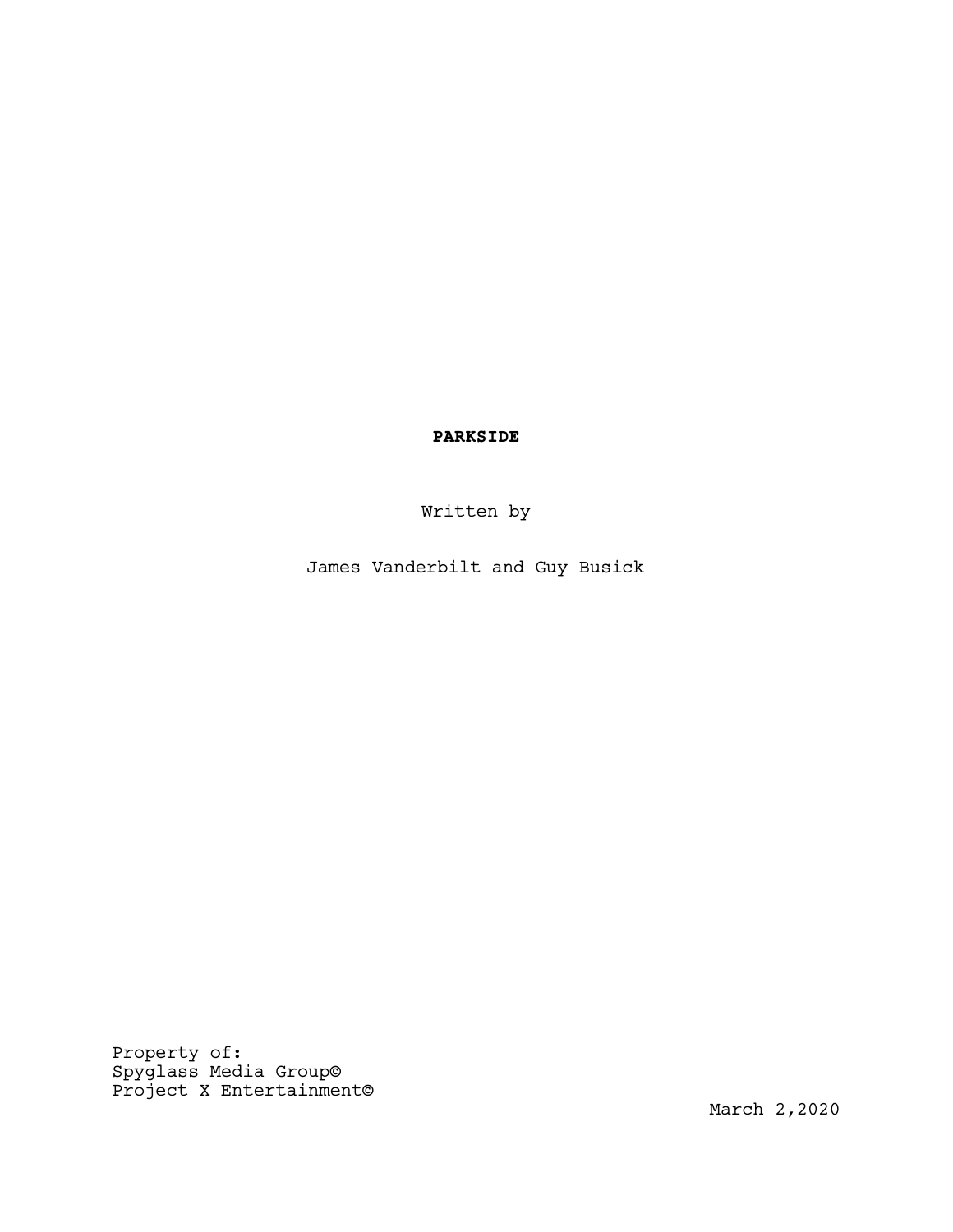FADE IN ON:

A SUBURBAN HOUSE

At night. Crickets chirp. Northern California. Fall. We hear electronic TEXT WOOSHES on the soundtrack...

INT. CARPENTER HOME - KITCHEN - NIGHT

Wood floors, stone counters, a built-in pizza oven no one who lives here uses. An eight burner stove on a kitchen island.

TARA CARPENTER (18) stands at said island, making ramen in a pot. Texting with her girlfriend AMBER. We see her name at the top of the text chain on Tara's cell. Amber texts:

*You should come over.*

Tara smiles. Texts back:

*Oh really? And do what?*

Amber's reply:

*Fun... stuff. :)*

Tara grins. Stirring the pasta. Types:

*My Mom said I can't leave. YOU should come over HERE.* 

She pauses. Then adds:

*And do the aforementioned stuff.*

A beat. The three circles, moving. Then, the response:

*Convince me?*

On the wall, the LANDLINE RINGS. Blocked caller. Tara frowns. Ignores it. It's a landline, after all. Texts:

*No parents. Free dinner. Many binge watch options.*

Amber's response comes:

*Gotta do better.*

Tara takes the phone, puts it under her shirt, snaps a pic. On the wall, the LANDLINE stops ringing. The response text:

*SOLD!*

The LANDLINE RINGS AGAIN. Tara frowns. Before she can get a response from Amber, Tara writes: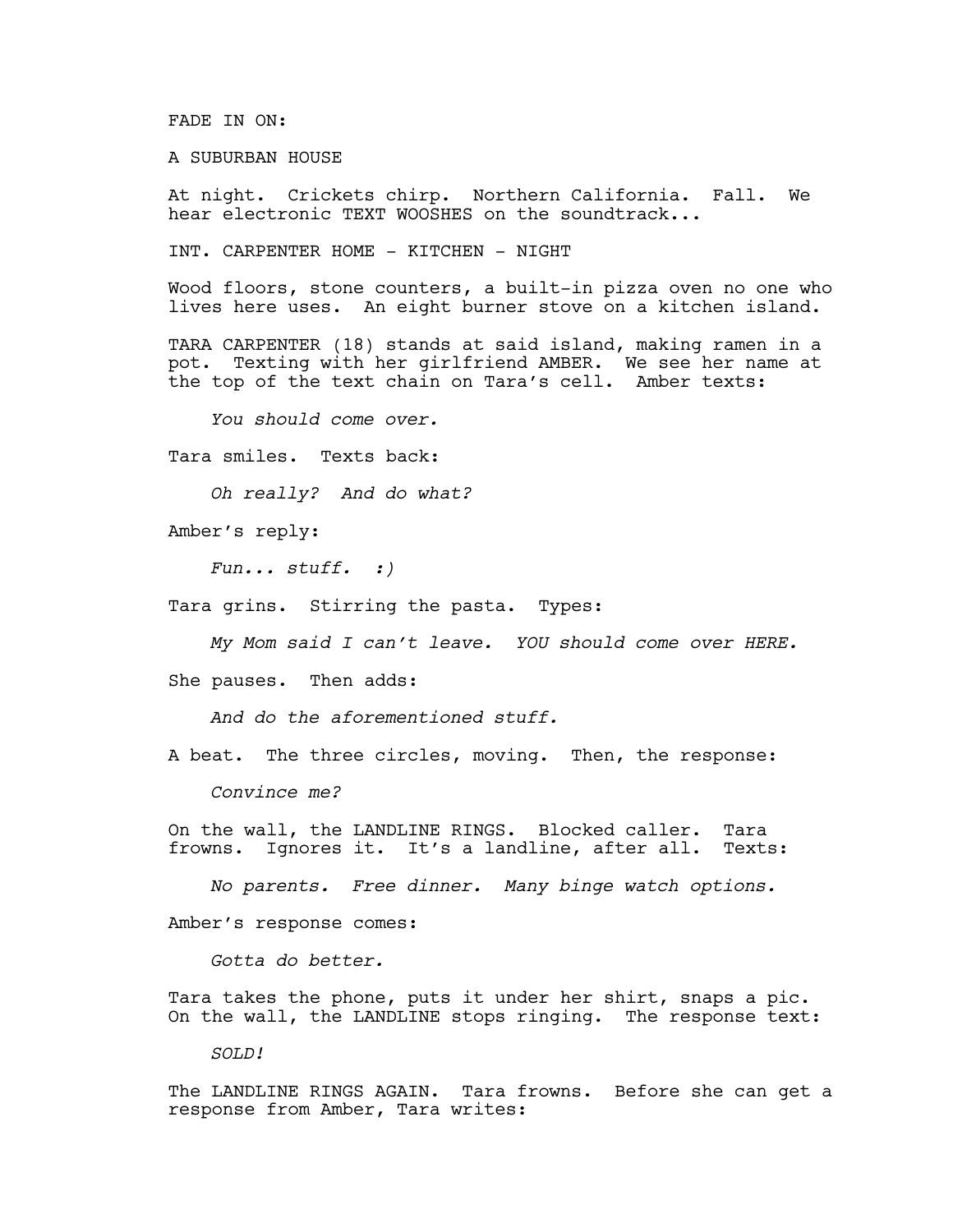*Fucking landline won't stop ringing. Robocalls.*

The three dots stop moving. Then move again. The response:

*I hate how they clone numbers that are close to yours to make you pick up.*

Tara writes back:

*This one is a blocked number.*

A beat. The response:

*Robocalls don't use blocked numbers anymore. Probs someone calling for your mom.*

Tara exhales. That means she should answer it. She walks over to the landline ands picks it up.

TARA

Hello?

A kind (but familiar) voice on the other end.

VOICE (O.S.) Hello. Is Susan there?

TARA Sorry, she's not available. May I take a message?

VOICE (O.S.) Is this her daughter?

TARA May I take a message?

VOICE (O.S.) Sorry, yeah, I'm a friend from her... shit.

TARA From her shit?

VOICE (O.S.) Um, just tell her I'm from group. I'm Charlie. She has my number.

TARA She goes to a group?

Silence.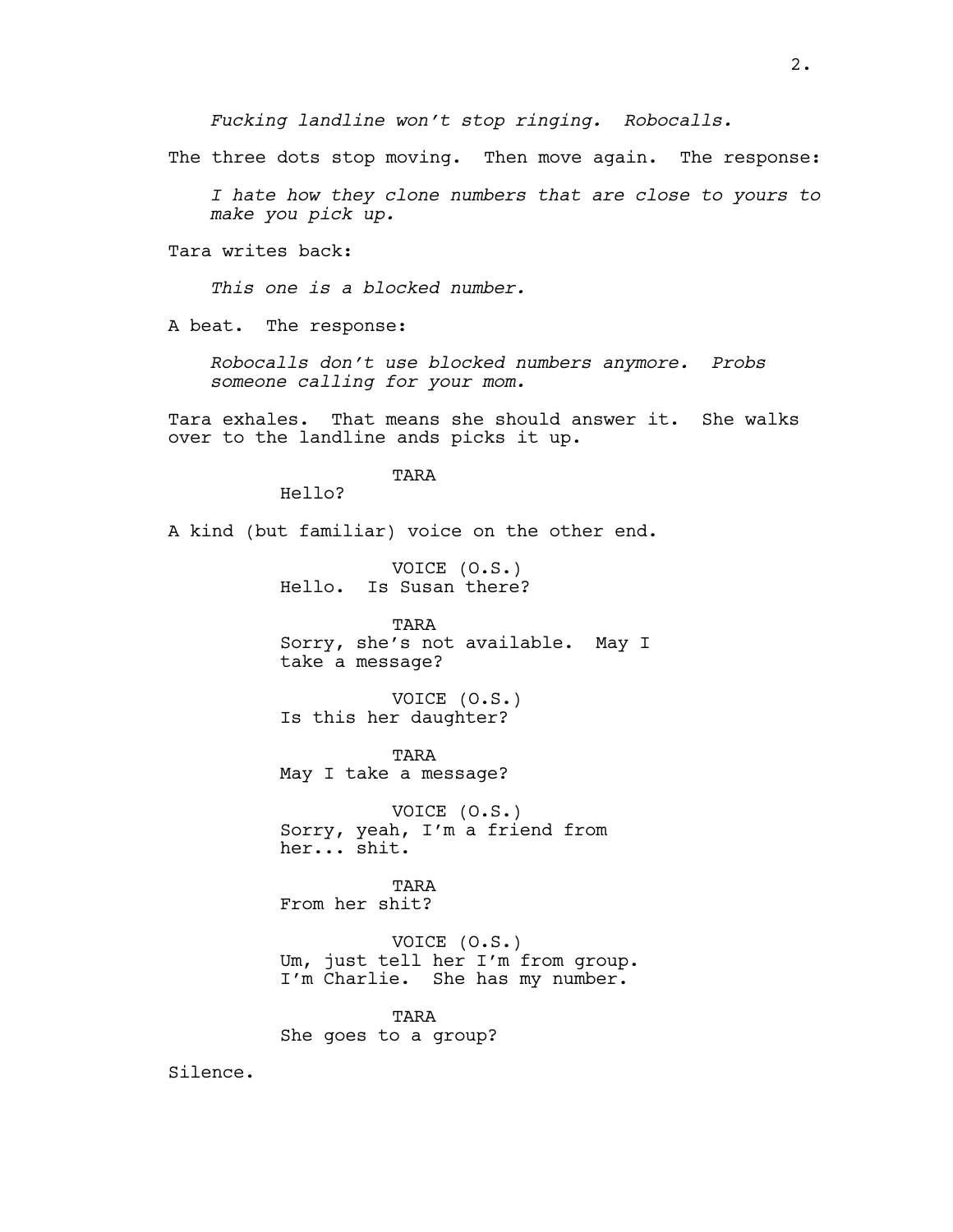VOICE (O.S.) Look, I shouldn't have... just tell her Charlie called.

TARA I will do exactly that, Charlie, once you tell me what kind of group we're talking about.

VOICE (O.S.) I don't think I can-

TARA AA? NA? If so, it's about time-

VOICE (O.S.) I'm really sorry I bothered you.

TARA Does she talk about me in this group?

A long beat. As she talks, she texts Amber:

*Dude I think this is Mom's new BF...*

TARA (CONT'D) What does she say about me?

Amber's response:

*Seriously???*

VOICE (O.S.) She loves you very much-

TARA What does she love about me?

VOICE (O.S.)

I don't-

TARA

You're a little bit in deep shit here, Charlie, because from what I understand, anonymity is kinda the cornerstone of these bad boys, so since you've already screwed that particular pooch, I propose you answer my question so I don't tell Susan you blew her Alcoholics, Narcotics, Gambling, and Kleptomaniacs Anonymous cover, deal?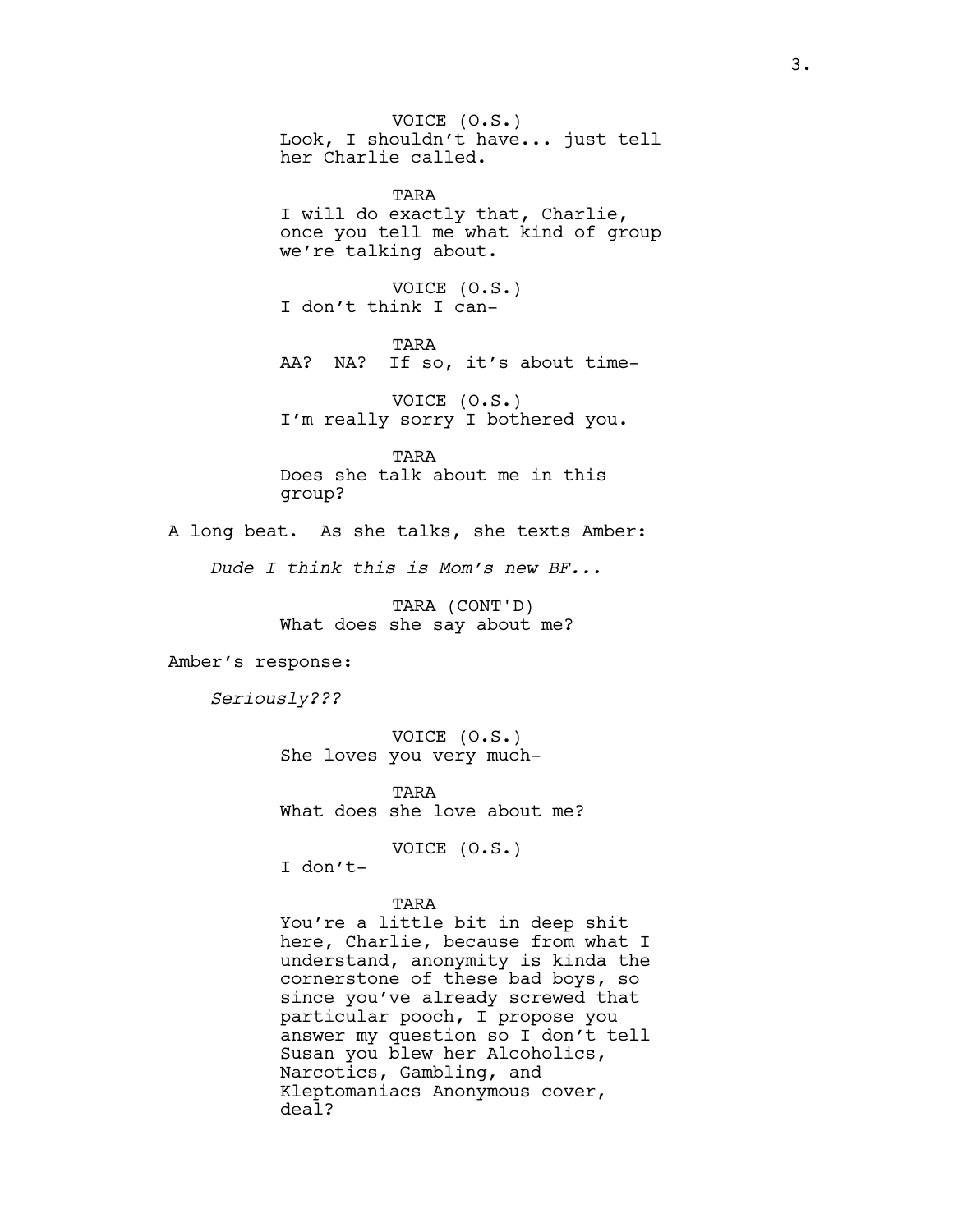Silence. The Voice takes a deep breath.

VOICE (O.S.) She loves that you're creative. You love art and TV and movies-

TARA Lots of people love movies-

VOICE (O.S.) She says you love scary movies. And that you guys have that in common. She's proud of making a fan out of you.

This strikes a chord with Tara.

TARA

She is?

VOICE (O.S.) She told me the other day she was wondering... what's your favorite scary movie?

TARA

(instantly) *The Babadook*. It's an amazing meditation on motherhood and grief.

The ramen on the stove, coming to a boil.

VOICE (O.S.) Isn't that a little fancy pants?

TARA Well, it's elevated horror.

VOICE (O.S.) What's that mean, elevated horror?

TARA

You know, like... scary, but with complex emotional and thematic underpinnings. Not just schlocky cheeseball nonsense.

VOICE (O.S.) Sounds kind of boring to me. Have you ever seen *Stab*?

Tara furrows her brow.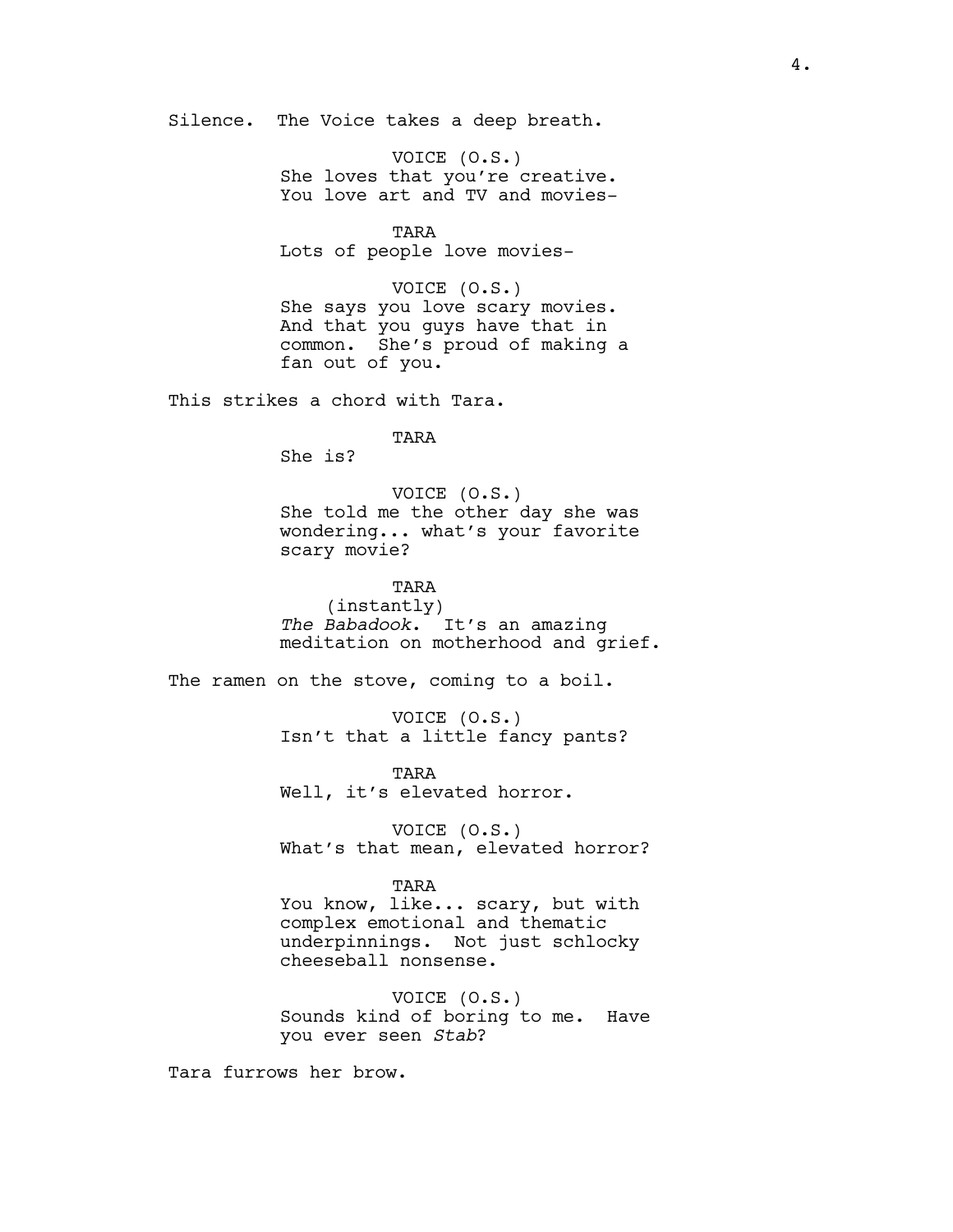TARA Once, I think... at a sleepover when I was like 12.

VOICE (O.S.) You live in Woodsboro and you don't know *Stab*?

TARA It's not my thing. I mean talk about schlocky and cheeseball; isn't Tori Spelling the lead in most of them-?

VOICE (O.S.) Your mother loves that movie. She talks about it all the time in group. How well do you remember the original?

Tara turns off the burner, gets a colander out of a cabinet.

TARA I don't know, it was like super '90s. Really over-lit and everyone had weird hair.

VOICE (O.S.) Do you remember the beginning?

TARA Not really. It starts with a kill scene, right? They always start with a kill scene.

VOICE (O.S.) That's right. It's a girl at home, alone. She answers a wrong number and starts talking with the killer, who makes her play a game. (pause) Would you like to play a game, Tara?

TARA Fuck you, you're weird.

She slams down the phone. Spooked. Texts Amber:

*It was some psycho. I'm locking the doors.*

Tara uses the SMARTHOUSE APP on her phone to lock all the doors of the house. They KA-CHUNK into place as the text comes back: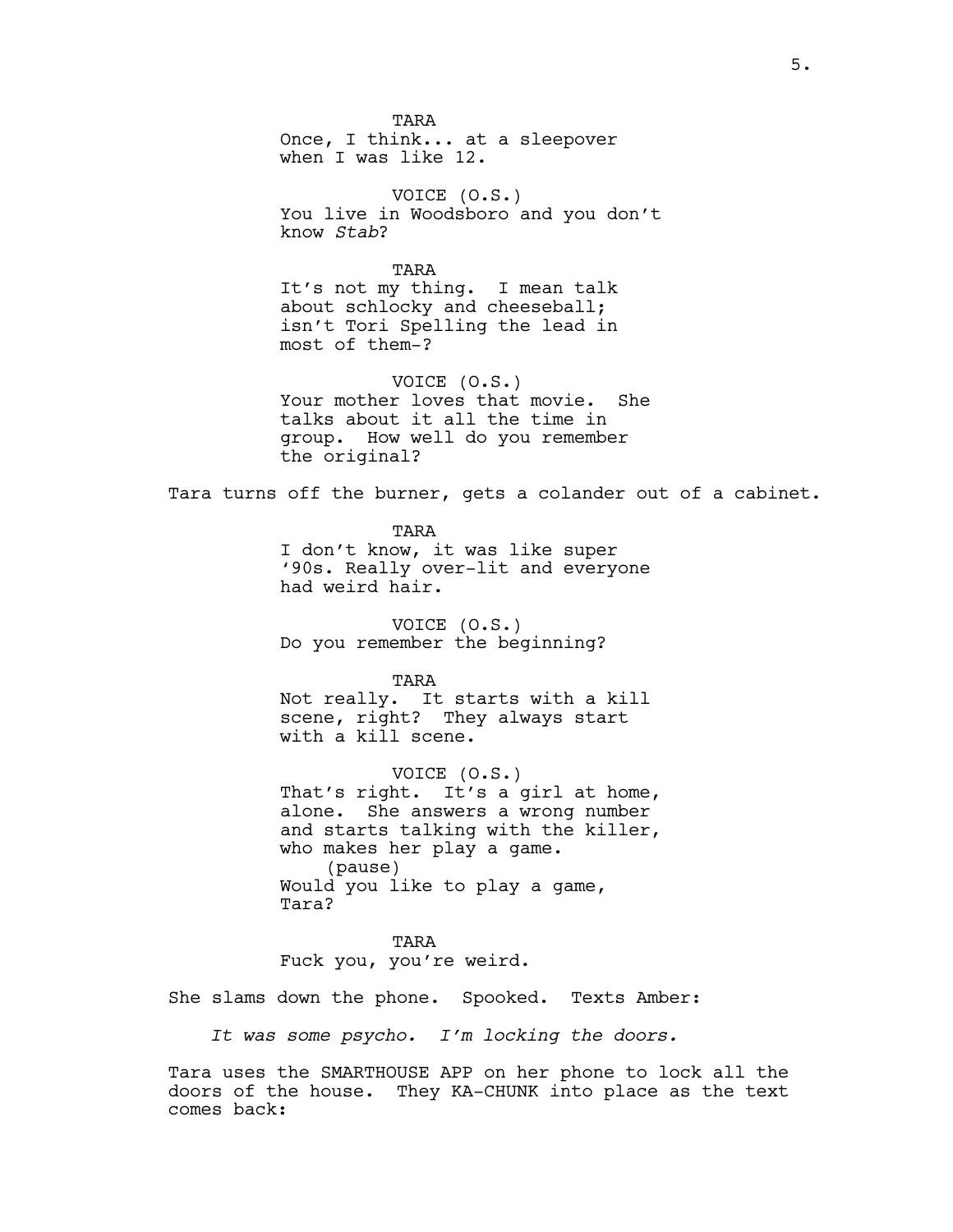*WTF??? You okay?*

Tara starts writing back:

*I'm fine, I just-*

CUT OFF as the LANDLINE RINGS AGAIN, making Tara jump. She stares at it. It continues to trill. Fuck that.

A text sound from her phone. From Amber:

*You should answer it.*

Tara stares at her phone. Realizing something. She texts Amber back slowly:

*How did you know my landline was ringing?*

No response. Not even the dots. A bead of sweat runs down Tara's forehead. The landline continues to ring. Tara texts again, now fully freaked out:

*Amber?*

Tara stares at the screen. The response comes back:

*This isn't Amber.*

Tara stares at it. Numb. A new text comes:

*But I enjoyed the picture you sent me.*

Tara looks ill. She hugs herself, exposed. Starts to text back when this comes in:

*ANSWER THE PHONE BITCH.*

Tara goes to her phone app, begins dialing 911...

*ANSWER THE PHONE OR AMBER DIES.* 

Tara stops dialing and snatches up the landline-

TARA (CONT'D) This isn't fucking funny, Amber-

VOICE (O.S.) I told you, this isn't Amber.

Incoming text sound. It's a link to a SNAPCHAT. Tara clicks on it. A window opens showing a VIDEO FEED --

We're looking through a BEDROOM WINDOW. A TEENAGE GIRL sits at her desk, doing her homework, her back to us.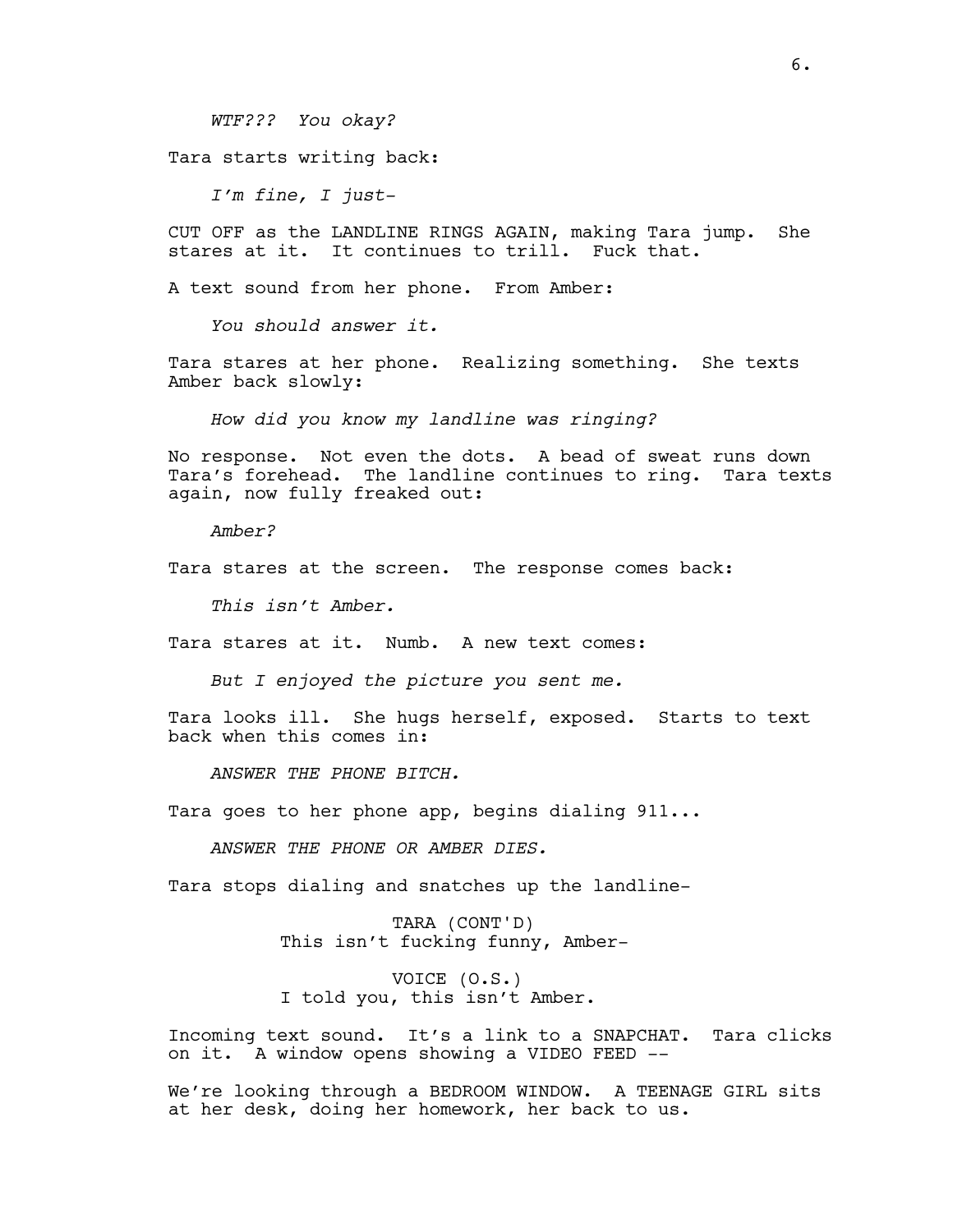This is AMBER (18). A person in a GHOSTFACE costume angles the phone so he's in frame. Just outside Amber's window.

> VOICE (O.S.) (CONT'D) Amber's looking particularly fetching tonight. She really shouldn't leave her phone lying around for anyone to pick up.

TARA What do you want?

She goes back to the phone app, dialing 911 again...

VOICE (O.S.) I already told you, I want to play a game. *Stab* movie trivia. Three rounds. You call the cops, she dies. You get a question wrong, she dies.

911 punched in, Tara's finger hovers above the "call" icon...

VOICE (O.S.) (CONT'D) Her parents aren't home. I can be in that room in 15 seconds.

We see Ghostface hold up a knife in front of the camera on the Snapchat. It glints in the moonlight.

On Tara. Her face crumples. She closes the phone app.

VOICE (O.S.) (CONT'D) You want a warm up question?

TARA I told you, I don't know those movies! Ask me about something else, ask me about *It Follows*, or *Hereditary*, or *The Witch*-

VOICE (O.S.) In the first *Stab* movie, what Woodsboro native was introduced as the franchise's main character?

Tara's eyes go wide, she knows this one.

TARA Sidney Prescott! It's Sidney Prescott, right?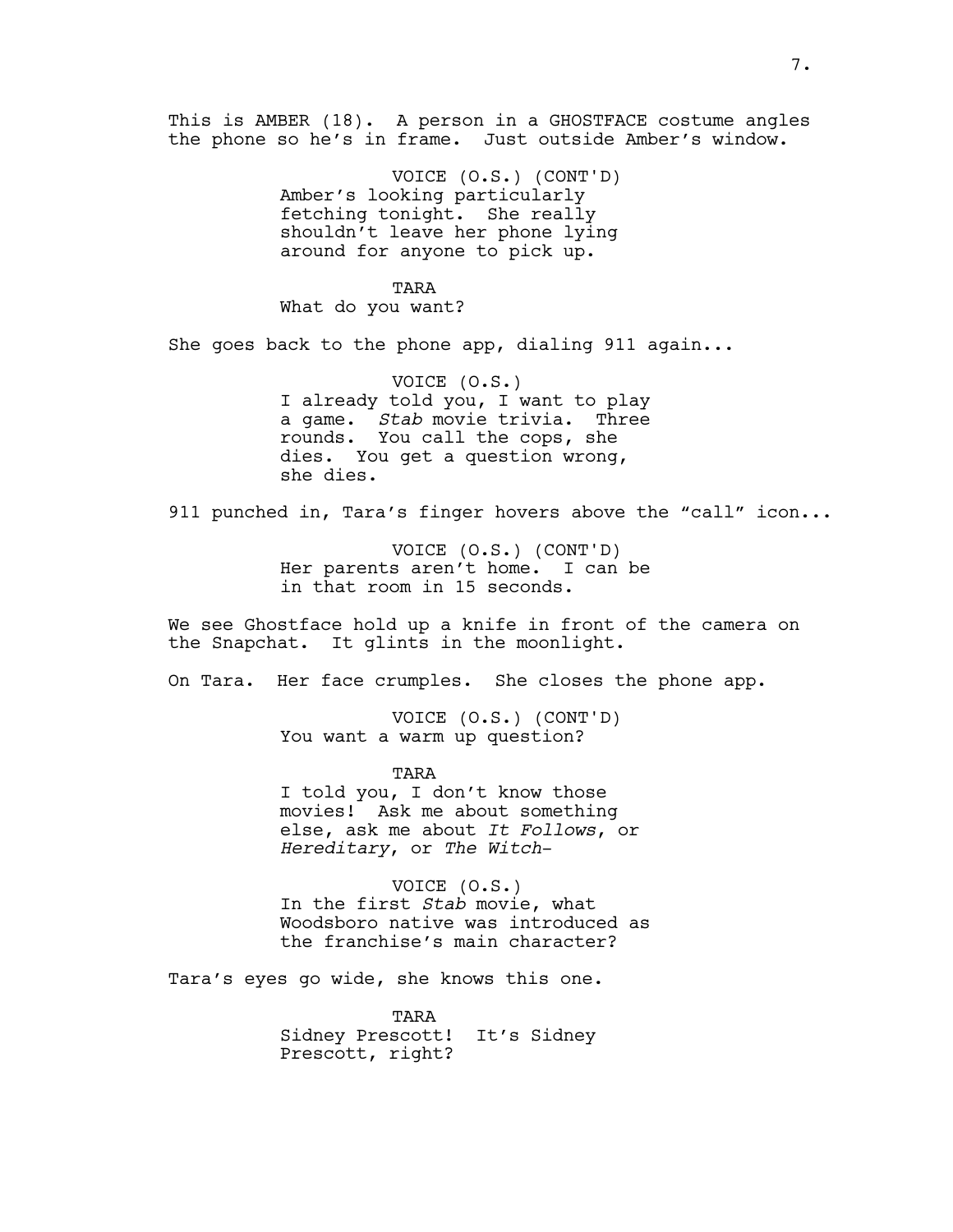VOICE (O.S.) Correct. See, you're gonna do great at this. Okay, Question 1-

TARA No, that should count! I got that one right!

## VOICE (O.S.)

Anyone would have gotten that one right, Sidney's in every movie but the last one. Question 1: Who wrote the original book that the *Stab* movies are based on?

TARA That's... that's... the chick from TV...

VOICE (O.S.) "The chick from TV" is not gonna cut it, Tara.

TARA Gale Weathers! It's Gale Weathers, motherfucker!

VOICE (O.S.) Correct! Amber might live to see the sunrise! Question 2: Who played the dumb bitch in the beginning of *Stab 1* who answers the phone and gets carved up by the killer?

*Fuck.* Tara doesn't know. On her face, struggling with it...

TARA

Fuck you!

VOICE (O.S.) Is that the answer you're going with?

# TARA

(near tears) I told you, I don't know these movies! They're stupid '90s retro bullshit, nobody gives a shit about slashers anymore, *that's why they stopped making them!*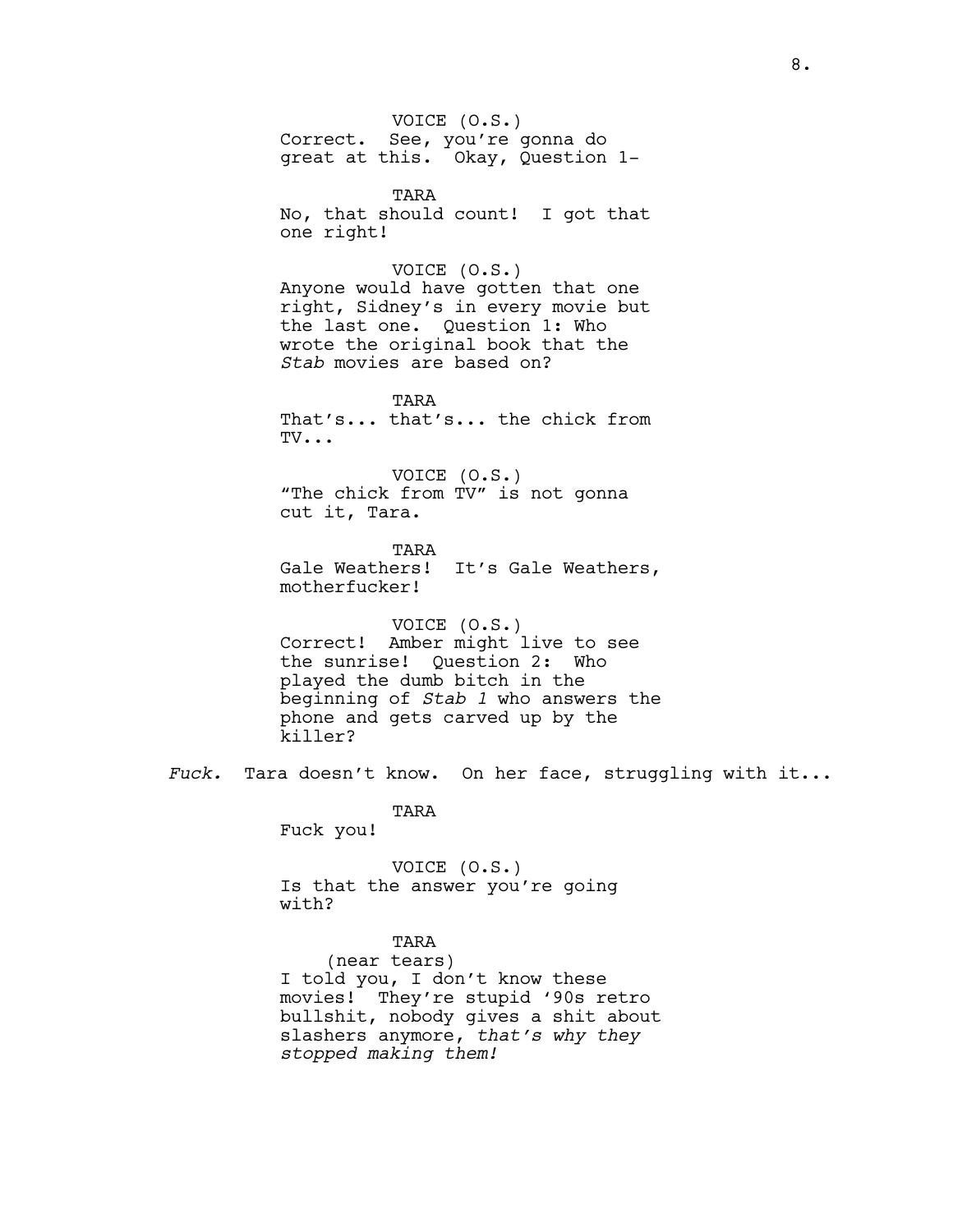VOICE (O.S.) I'm gonna need an answer. Or do you want to watch me open up your girlfriend's stomach?

Tara looks down at the Snapchat link to Amber, desperate... And then realizes she's looking at her PHONE.

Fuck this, she's gonna cheat. Opens up Safari, googles STAB IMDB. The link comes up...

> VOICE (O.S.) (CONT'D) A non-answer counts as a wrong answer, Tara...

TARA No, no, no, I just need a second, I just need to think...

The IMDB CAST LIST comes up - a bunch of character names. None of which she knows. Shit! It's probably not Sidney, Gale, Dewey, Randy, Tatum, Billy, who's a big enough name...?

> VOICE (O.S.) Time's up, Tara-

TARA (best guess) Heather Graham!

She's looking at an entry - *Casey Becker - Heather Graham.*

A long beat. If we don't know the movies, we don't know if she's right or wrong either, but...

> VOICE (O.S.) *Correct!* You pulled that one out! Now, for the Final Question: who was the killer in *Stab 1*?

On Tara, as her whole demeanor brightens with victory! Glances at the IMDB to confirm it, but she knows it!

> TARA I know this one, you fuck! It's Billy Loomis! He was Sidney's boyfriend and he planned the whole thing and he was played by Luke Wilson and I got you, asshole! I

got you, and I got this right!

She bursts into laughter, giddily.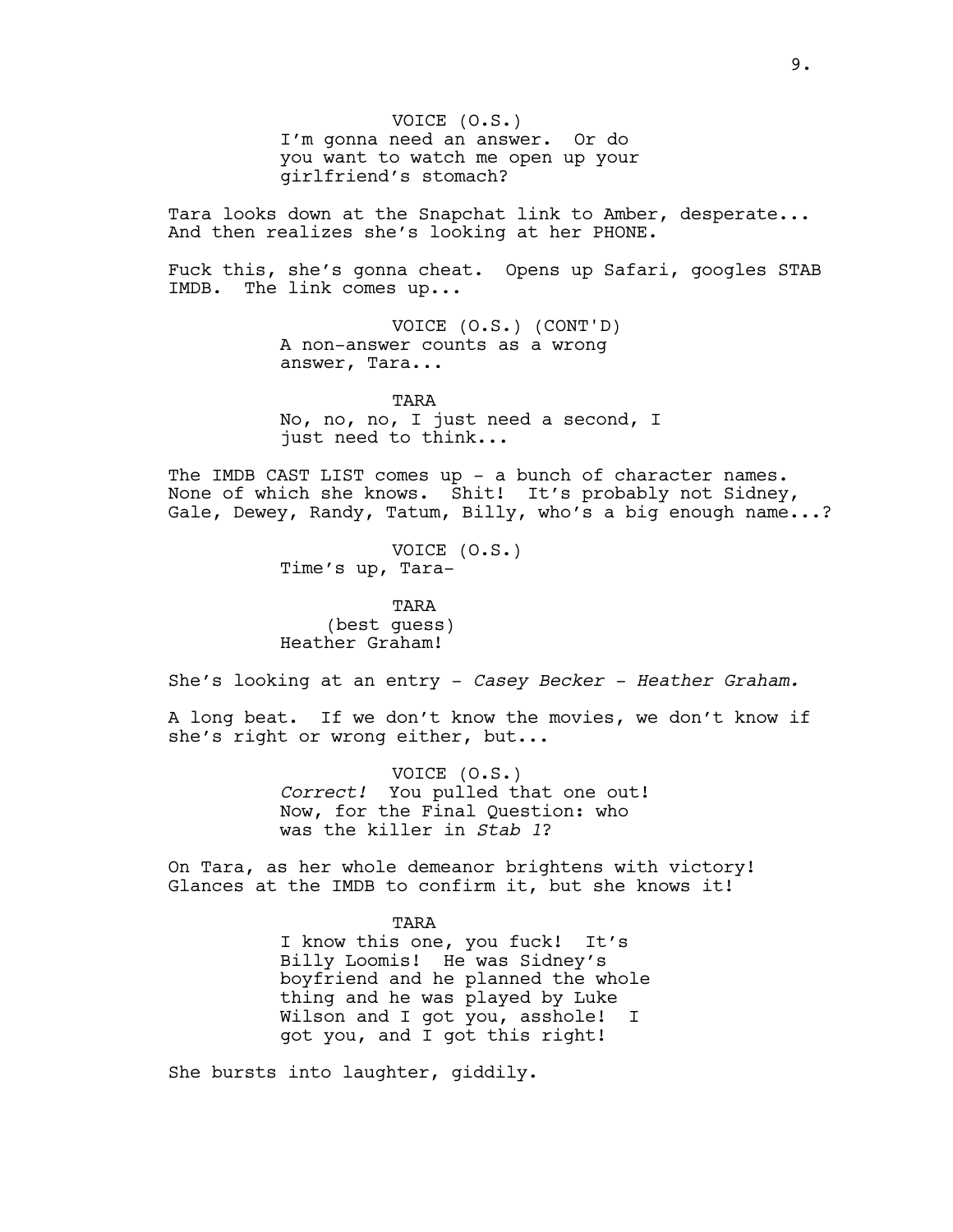VOICE (O.S.) Oooooh, I'm sorry, Tara, but that's just not correct.

TARA What?! No, no, no, it is, it is-

VOICE (O.S.) The correct answer is Billy Loomis *and Stu Macher*. There are two killers in the original *Stab*. I'm afraid someone's gotta die now.

TARA

No! *No!*

Tara snatches a knife from the island, and runs for the front door! She's gotta save Amber! Unlocks the doors with the home security app, then presses the EMERGENCY button to trigger an alert to the police!

Calling Amber as she runs, hurling open the door...

TARA (CONT'D) *Answer the phone, Amber!*

...to find GHOSTFACE standing right there waiting for her!

Tara SCREAMS as Ghostface BURIES A KNIFE in her stomach! On instinct she swings her hand with her phone and catches him in the jaw! He reels back, pulling the knife out of her gut!

Tara stumbles back into the house, looking down at the knife wound. Blood blooming on her shirt. Like a bad dream. Looks up - Ghostface is CHARGING HER!

She holds up her own knife but he knocks it away and slams her back into the kitchen island!

She grabs a blender and slams it into his head! He goes down, grabbing her belt, pulling her to the ground too! She claws at him, trying to get away...

They both see the fallen butcher knife. Both reaching for it. She knees him in the balls. But he scoops it up. She rolls on her back as he STABS IT DOWN right at her face...

...on instinct, she raises her right hand to protect herself and the blade goes right through it! Slicing through her palm, halting it before it reaches her face!

Tara, staring in shock at the steel blade protruding from the back of her hand, inches from her face. Blood gouts. Horrifying. She screams and kicks Ghostface off her.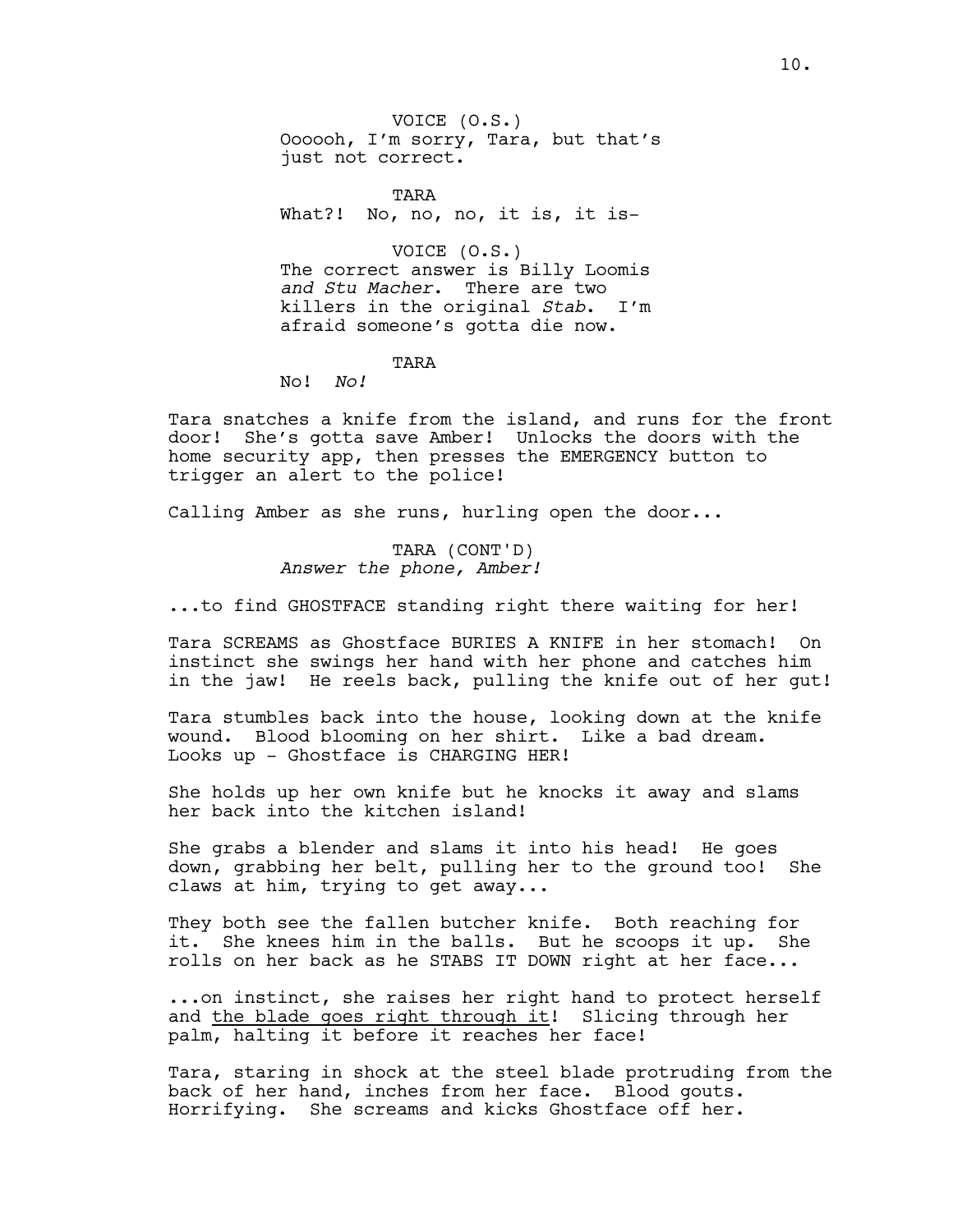Ghostface rises behind her. Unsteady on his feet. He lurches away from her. Towards the kitchen island. *What...?*  And then we realize -  $he's$  going for the knife block.

Tara, almost at the door. She can see blue and red lights down the street now. Police cherries. They are coming.

Tara opens her mouth to scream for help...

...and Ghostface stabs her in the back! Driving the knife between her shoulder blades. Tears it out, stabs her again. Pulls the bloody mess that is Tara away from the door.

Flips her over. She's crying and howling in pain. We hear the cops pulling up. Ghostface hesitates. Is he gonna deliver the final blow? Or is he gonna run?

For a moment we think he's gonna leave her, and then...

He STABS THE KNIFE DOWN straight towards camera! Slicing the screen in two and we SMASH TO OUR TITLE:

## **SCREAM FOREVER**

FADE IN:

EXT. COSTCO - LOADING DOCK - ESTABLISH DAY

SUPER - **Modesto, California.** Peak hours, full parking lot.

SAM CARPENTER (24) sits at the edge of a loading bay, feet dangling. She wears an employee's outfit and name tag.

In her hand, a days-of-the-week PILL CONTAINER. She cracks open Tuesday, shakes four pills into her hand, pops them in her mouth. With a swig of Monster, down they go.

> RICHIE (O.S.) Excuse me, Miss - what did you just take?

Sam whips around to find RICHIE KIRSCH (25) grinning at her. He wears the same uniform. Sam rolls her eyes.

> SAM Your boner pills. Good luck getting it up now.

RICHIE You *are* my boner pills.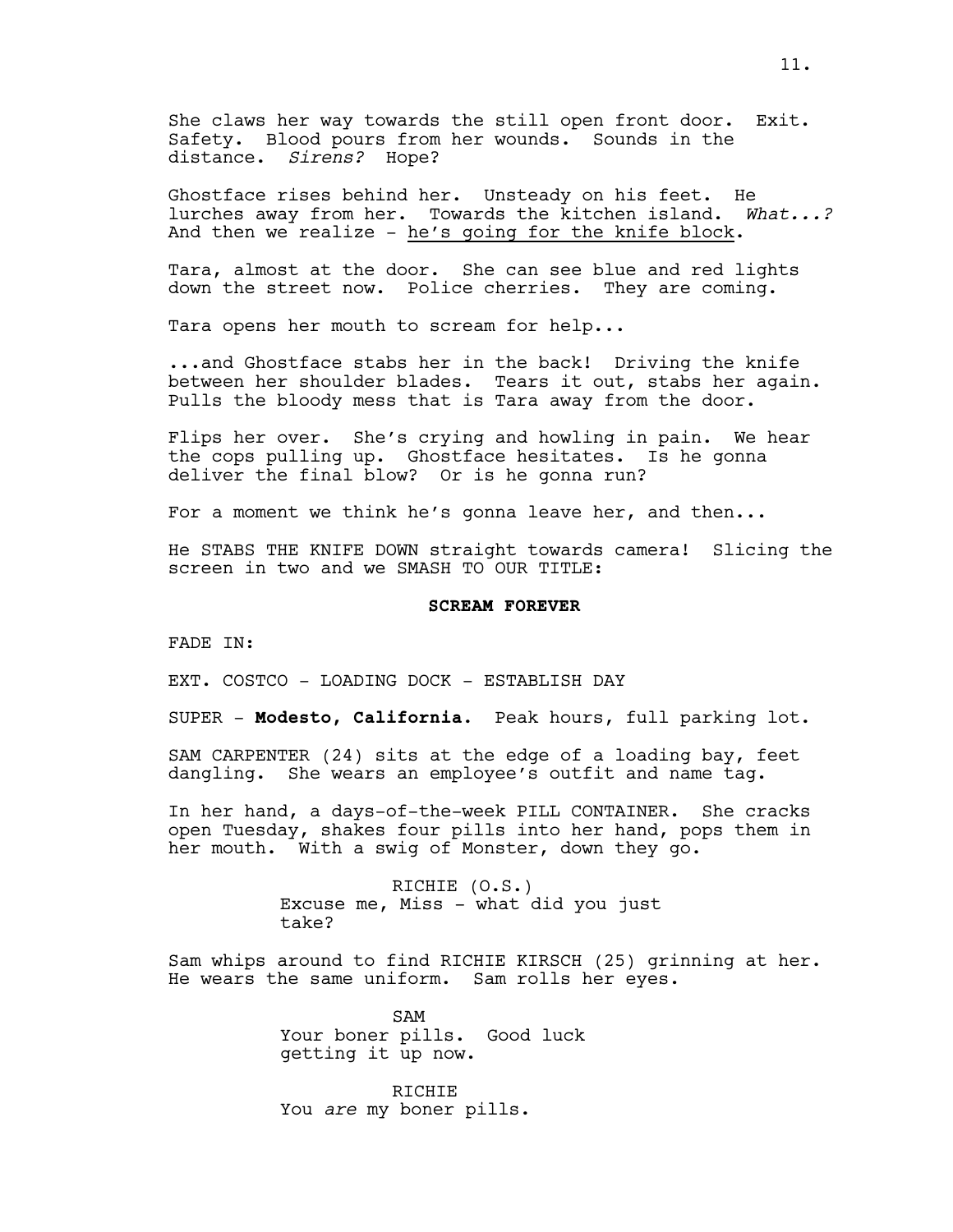SAM

Uggggh.

Richie laughs at her reaction. They look around to make sure they're alone, then KISS.

> RICHIE You all right?

> > SAM

Yep.

RICHIE You'd tell me, yeah?

SAM Yes. You don't have to check on me all the time. I'm-

Her phone BUZZES. Doesn't recognize the number, sends the call to voicemail.

> SAM (CONT'D) -not breakable.

> > RICHIE

This, I know.

Now there's an incoming text. Sam reads it:

*Sam, it's Wes Hicks. Don't know if you remember me. I'm a friend of your sister. Please call ASAP, it's about Tara.*

SAM

Shit...

Sam immediately clicks the number that just called.

RICHIE What's wrong?

The phone ringing on speaker and then:

```
WES (O.S.)
    (answering)
Sam?
```
SAM What happened?

WES  $(0.S.)$ Okay. So. Tara... was attacked.

Sam involuntarily rises to her feet, panicking.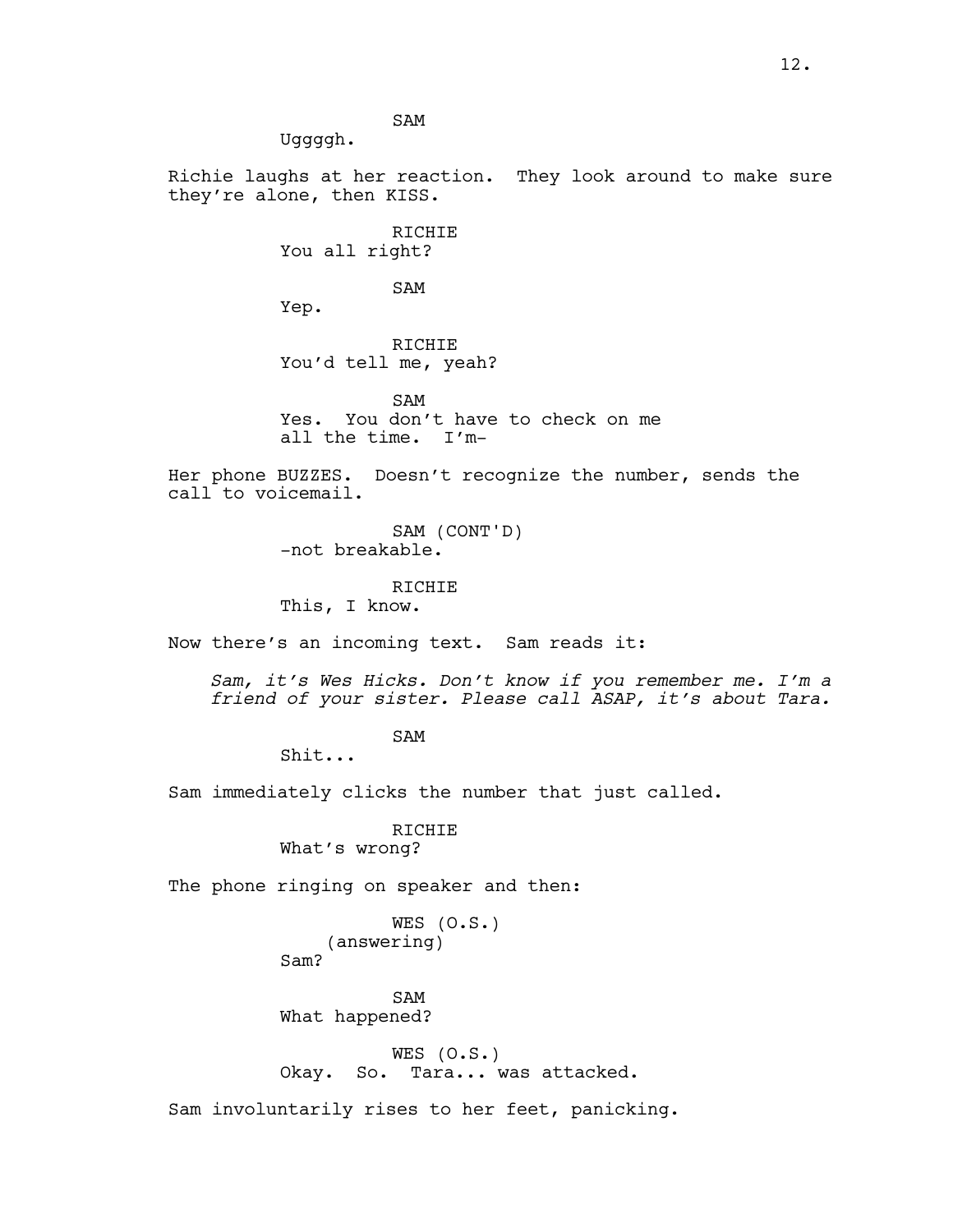SAM What? Is she-WES  $(0.5.)$ She's alive. But in bad shape. She was... stabbed. Seven times. SAM Stabbed? What the fuck? WES  $(0.S.)$ She made it through surgery and the doctors said it went well. She's resting. Your mom-SAM I'm on my way. WES  $(0.S.)$ Okay. I'll see you soon-SAM Wait. Do they know who did this? A beat. WES  $(0.S.)$ It's probably better if you just come here-SAM Wes. WES (O.S.) (exhales) It was someone in a fucking Ghostface costume. PUSH IN on Sam. Something in her face tells us that this news is significant. Personal. SAM I'll see you in a few hours. Sam ends the call and turns to Richie. RICHIE I'm coming. SAM Richie-RICHIE Sam. I'm coming with you.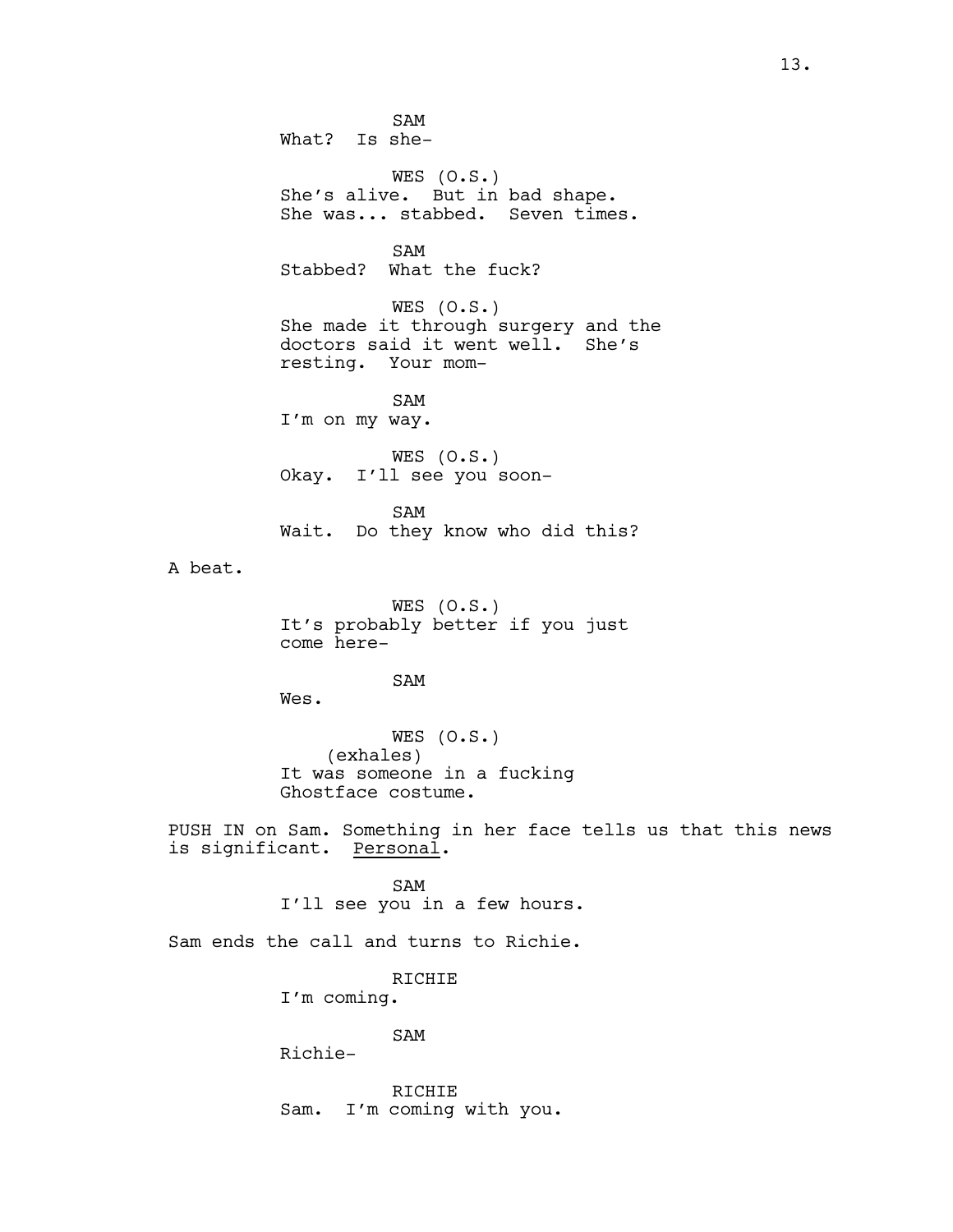Sam nods, tears brimming in her eyes. He gently pulls her close, wraps his arms around her...

EXT. WOODSBORO HIGH - SAME TIME

WES HICKS (17, bookish) pockets his phone. REVEAL that he's standing next to a very familiar fountain. STUDENTS mingle as they head to their bikes or cars. School's out.

AMBER FREEMAN (18, tough), whom we recognize from Ghostface's voyeuristic Snapchat, sits on the fountain's edge.

MINDY MEEKS-MARTINEZ (18, no filter) is next to her, ear buds in, watching something on her phone.

> AMBER She's coming?

> > WES

Yeah.

AMBER Watch everything get worse.

**WES** What were we supposed to do? You know her mom isn't gonna tell her.

AMBER Yeah, and you know why.

CHAD MEEKS-MARTINEZ (18), Mindy's jocky twin brother, and his pink-haired artsy girlfriend, LIV TATE (18) approach, in midconversation:.

> CHAD ...I'm just saying, with everything going on, I think it's time we take our relationship to the next, most intimate level.

The friends all look to Liv, confused. She exhales.

LIV He wants me to accept his Find My Friends request.

CHAD It's the safest move with a wouldbe killer on the loose! I know where you are, you know where I am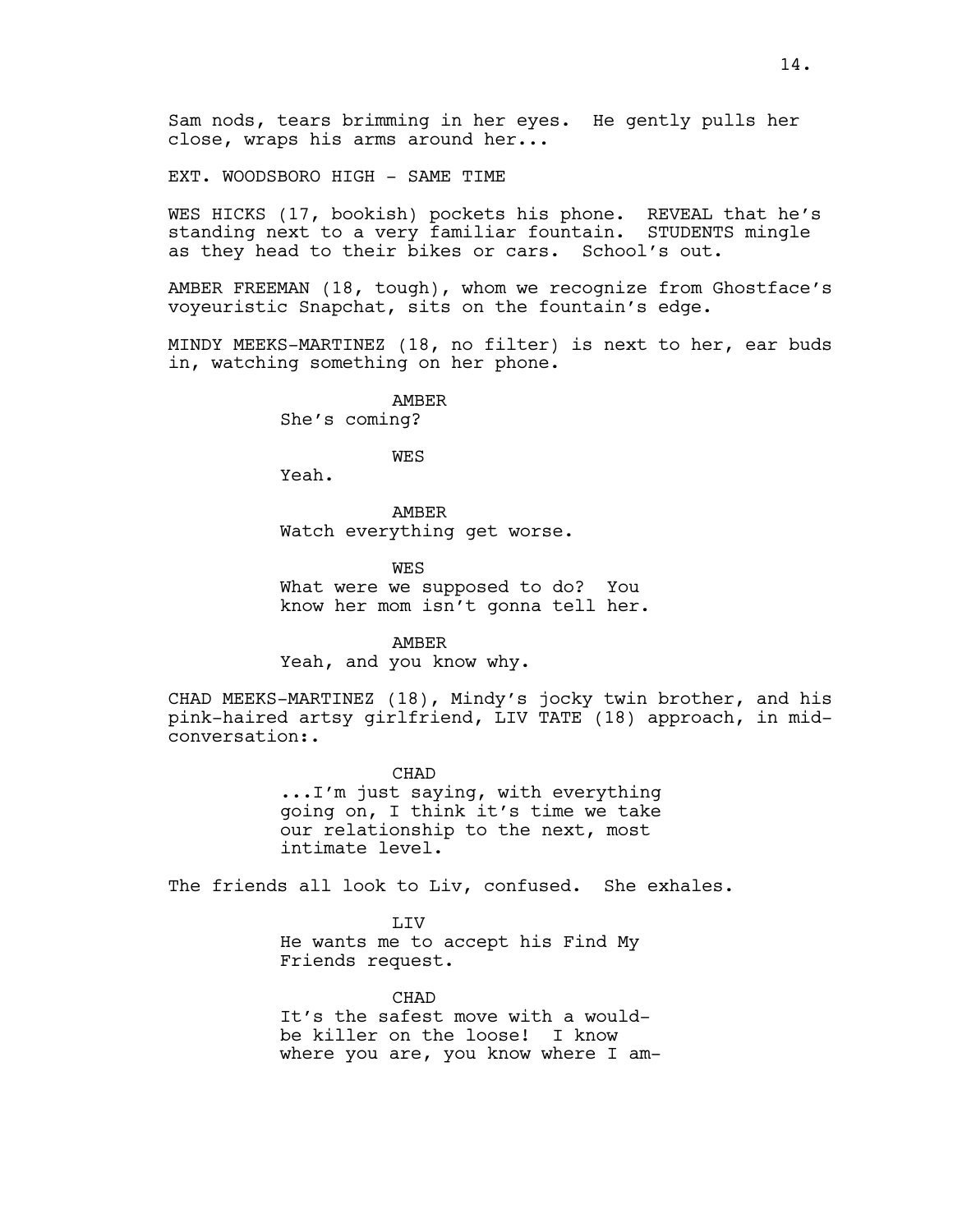**T.TV** 

You can stalk me like a jealous boyfriend-

CHAD You can stalk *me* like a jealous boyfriend-

AMBER Is this because you two aren't having sex yet?

WES Don't do it, Liv, there's a psycho out there. Make yourself *harder* to find. Delete social media, tape over your phone camera, disable GPS-

CHAD

Thank you, Edward Snowden. By the way, your mom just asked me if I was involved in Tara's attempted murder, so that was fun.

Wes looks over to see his mother, SHERIFF JUDY HICKS (from *Scream 4*) standing by her cruiser with her deputies. She waves at him cheerily, proud Mom. He shrinks back down.

> WES I'm sure she's asking everybody.

AMBER Not just people like you, who look like 'roided out serial killers.

CHAD What about you, Amber? That Snapchat could have been prerecorded, so what's your alibi?

AMBER How could it be me? Tara literally saw the killer and me in the same frame, genius.

LIV But aren't there always two killers in *Stab* movies?

Mindy looks up from her phone.

(MORE) MINDY Not in *3* or *8*. Stay in your lane, Liv.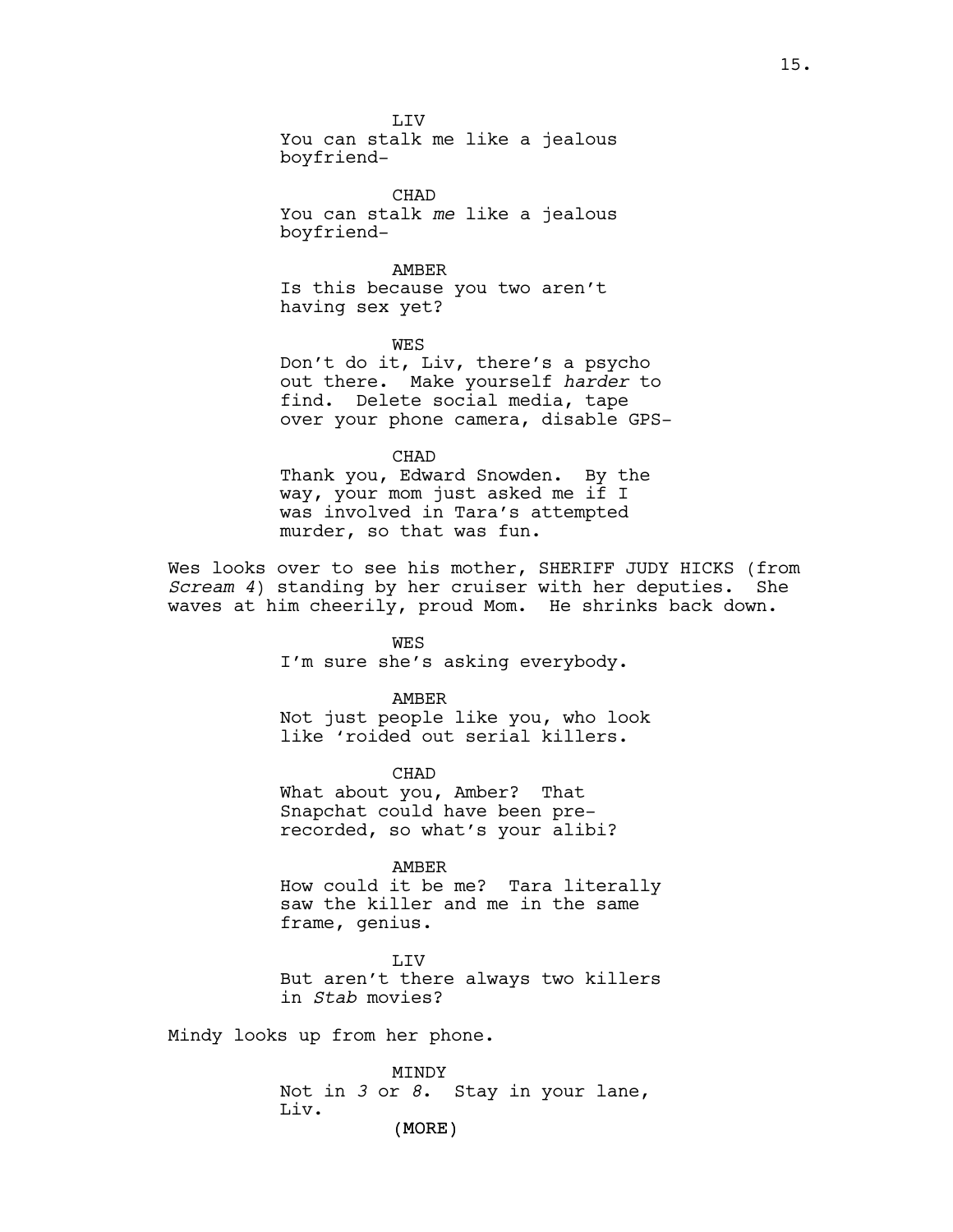## MINDY (CONT'D)

(to Wes) The press still isn't saying Ghostface.

WES Mom doesn't want to cause a panic.

MINDY It'll get out. It always gets out by the second or third killing.

AMBER Jesus, Mindy - there wasn't a *first* killing. Tara's alive.

MINDY Hm. I mean, she could still die-

CHAD

Fuck, Mindy!

MINDY Or the killer could come back for her-

LIV (to Chad) Can you please tell your sister to stop talking?

MINDY I'm just saying, something's different this time.

WES (showing them) I'm telling you, arm up. Pepper spray? Check. Taser? Check-

AMBER Girlfriend repellent? Check.

Wes reddens as Liv sits up straight.

LIV Holy shit, is that Vince?

She's looking at a SKEEZY LOOKING DUDE hanging out in the parking lot. This is VINCE (22). Sleeve tattoos. Dark hair. Leering at Liv. A menacing presence.

> CHAD That creep you hooked up with last summer?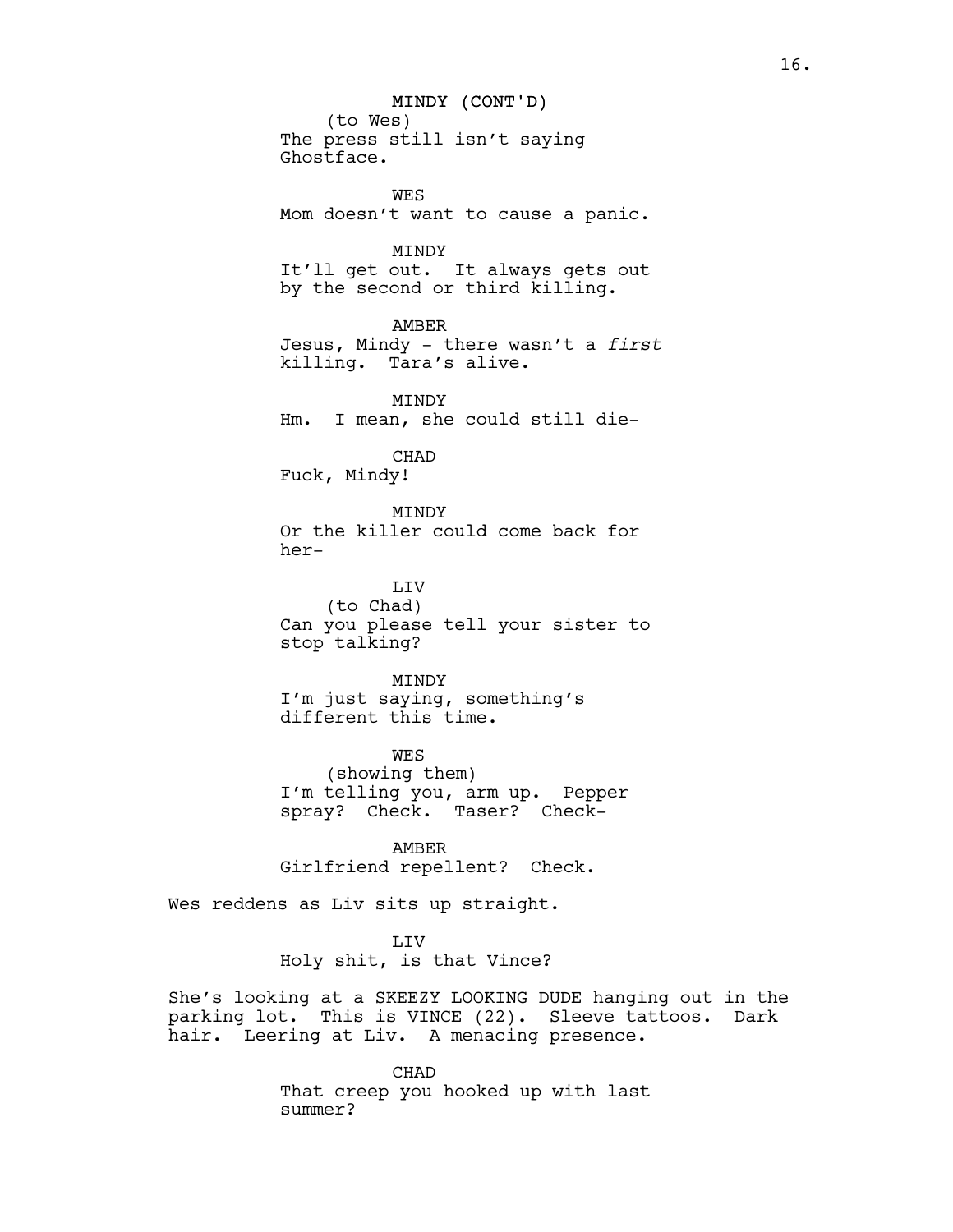LIV Yeah, he worked with Tara and me. He's been stalking my Instagram the last few weeks, saying creepy shit.

AMBER He worked with Tara?

CHAD (rolls up his sleeves) I think it's time to introduce him to Hobbs and Shaw...

LIV Maybe not the best idea to incite violence in front of the Sheriff? Looks like he's leaving anyway.

With a lascivious air kiss, Vince gets into his truck.

LIV (CONT'D) (squeezes Chad's bicep) Thanks anyway, boys.

Chad winces. Mindy eyes him.

MINDY Hm. Tara said she fought back, hard. You've got bruises.

CHAD From *practice*. And can I point out that suspecting your twin brother of attacking our mutual friend is like seventeen kinds of fucked up?

Amber looks up from her phone --

AMBER Tara's awake, she just texted. I'm going to the hospital. You coming?

LIV Can't, but I'll meet you later.

Chad kisses Liv goodbye and heads to his car. As she goes, Liv notices Vince, in the parking lot, still eyeing her...

I/E. RICHIE'S PRIUS/CALIFORNIA INTERSTATE - DAY

Richie drives his used Prius towards Woodsboro. Sam, next to him, crawling out of her skin.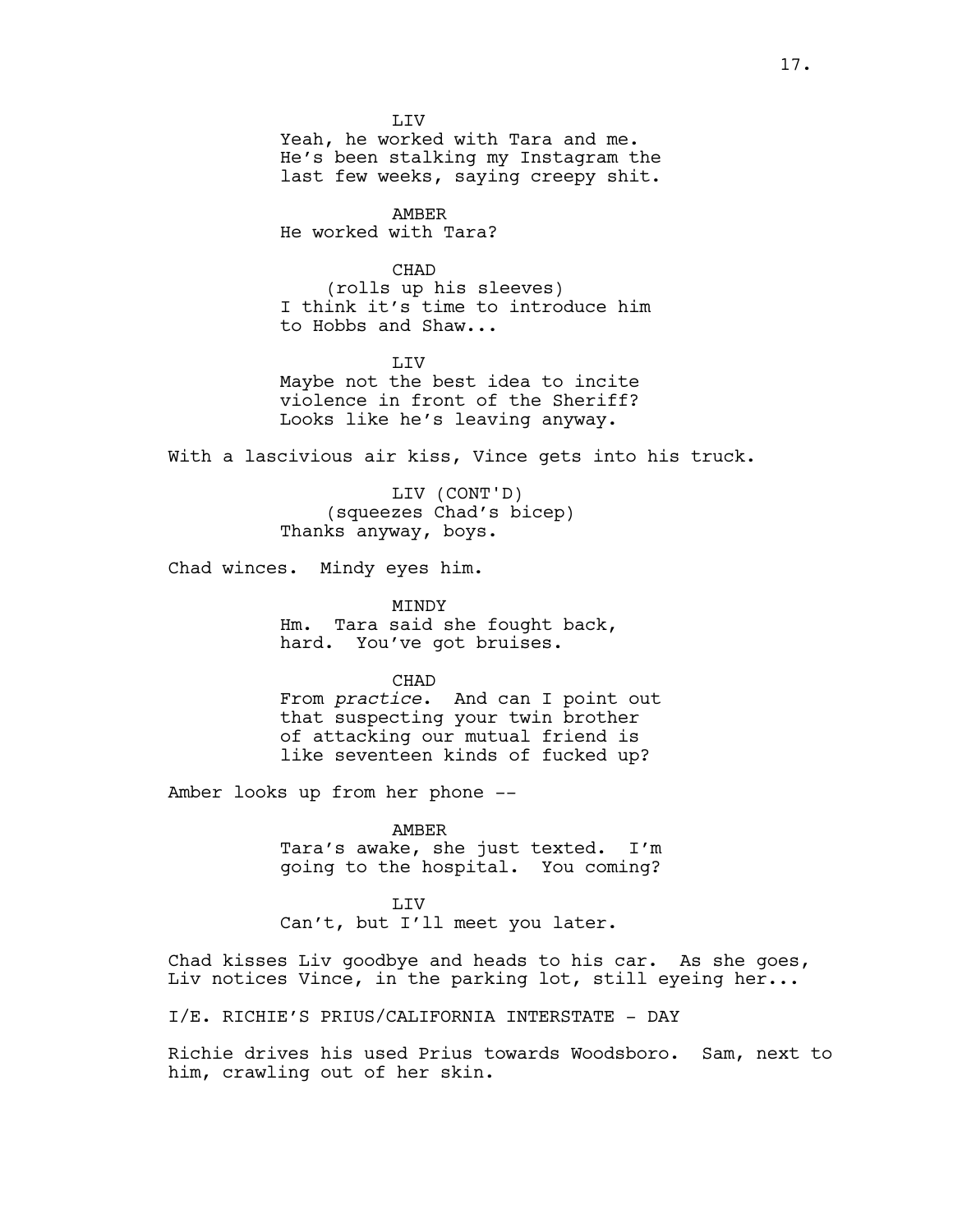RICHIE So. Woodsboro. Why does that sound so familiar?

SAM The *Stab* movies. You know, Ghostface? Based on actual events? (off his confused look) You've never seen *Stab*? Not even the one came out last year?

RICHIE

I've never seen *Gone with the Wind* either, I don't consider it like a huge hole in my cinematic education-

SAM Most of the *Stab* movies are based on things that really happened in my hometown.

Richie looks at her, not liking where this is going.

RICHIE Define "things."

SAM

Things like a guy named Billy Loomis and his friend carved up a bunch of high school kids while wearing this Halloween ghost mask.

RICHIE You mean like in *Halloween*?

SAM Not like in *Halloween*.

RICHIE It sounds a lot like *Halloween*-

SAM

And every decade or so, some other idiot gets the bright idea to put on the mask, kill their friends, and get famous too. Last time was in 2011.

Richie stares at her.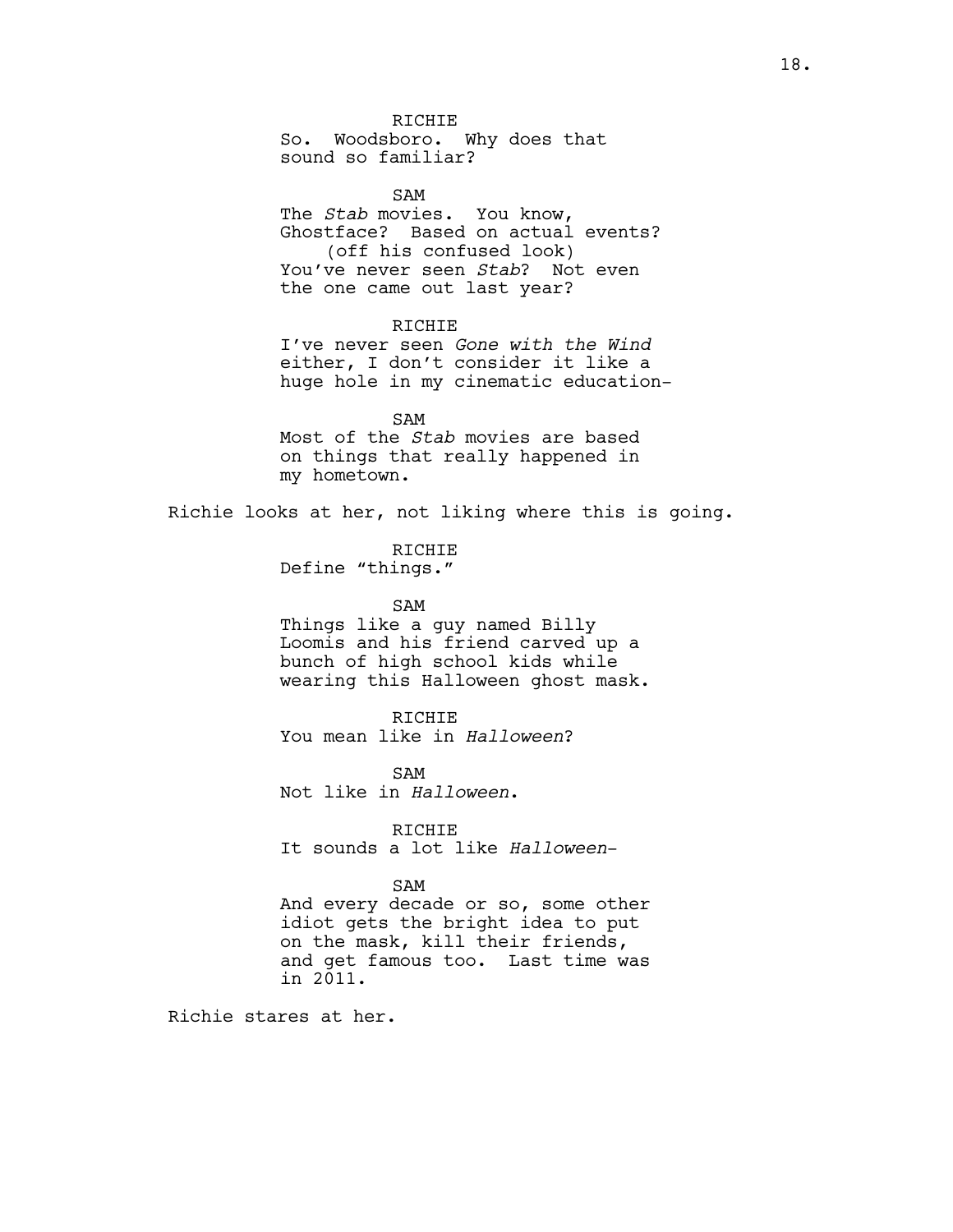## RICHIE

So you grew up in a place that's not only famous for serial killers, but where copycats spring up every few years? And we're driving there *voluntarily?*

SAM

I gotta make sure Tara's okay.

## RICHIE

And I gotta make sure we don't get sliced up by some lunatic who saw a Jason Vorhees movie and thought, "You know, this guy's got some solid ideas!"

He's trying to make her laugh. It's working.

SAM You want a Xanax?

**RICHIE** I would like all the Xanax, yes!

Sam chuckles at this. Richie looks at her.

RICHIE (CONT'D) You know I'm down for whatever with you, right? We gotta go to serial killer central, we go to serial killer central.

# SAM

You're sweet.

RICHIE (serious) Can I ask you one question though? You have any idea why someone wearing that mask would want to kill your sister?

Sam looks out the window at this. Not meeting his eye.

SAM

No.

INT. HOSPITAL - HALLWAY - EVENING

Sam and Richie walk down a Woodsboro Hospital hallway on their way to Tara's recovery room.

Sam squeezes Richie's hand, takes a breath, and enters...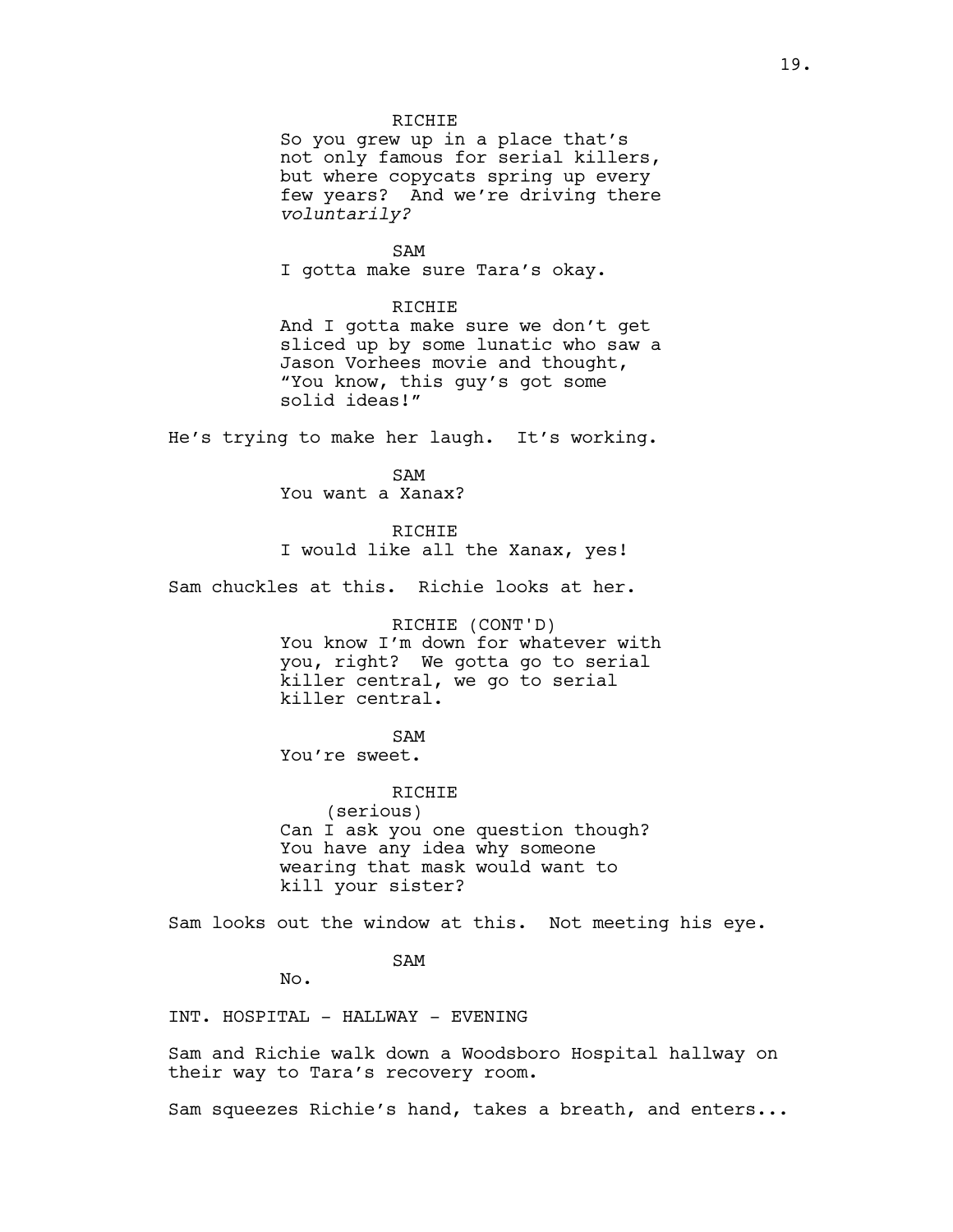Sam sees Tara and stops in her tracks. She isn't a pretty sight. Around the room are Amber, Mindy, Wes, and Chad. Amber glares at Sam as she goes to Tara's side.

> SAM Hey... How you feeling?

## TARA

(weak) You came.

SAM Of course I did. Wes called me. (off her look) This is my boyfriend, Richie.

AMBER You brought a date?

TARA Don't start...

Richie squats next to Tara.

RICHIE It's very nice to meet you and I hope I'm not intruding.

Tara smiles at him as Chad, Mindy, and Wes embrace Sam.

SAM This is Chad and Mindy, the twins, and Wes Hicks. I used to babysit them all.

**WES** Which is always how I like to be introduced.

Richie shakes their hands in turn as Sam looks back to Tara.

SAM Where's Mom?

TARA She was here earlier-

AMBER For all of ten minutes. Look, Tara's really tired, and there are like a lot of people in here, so...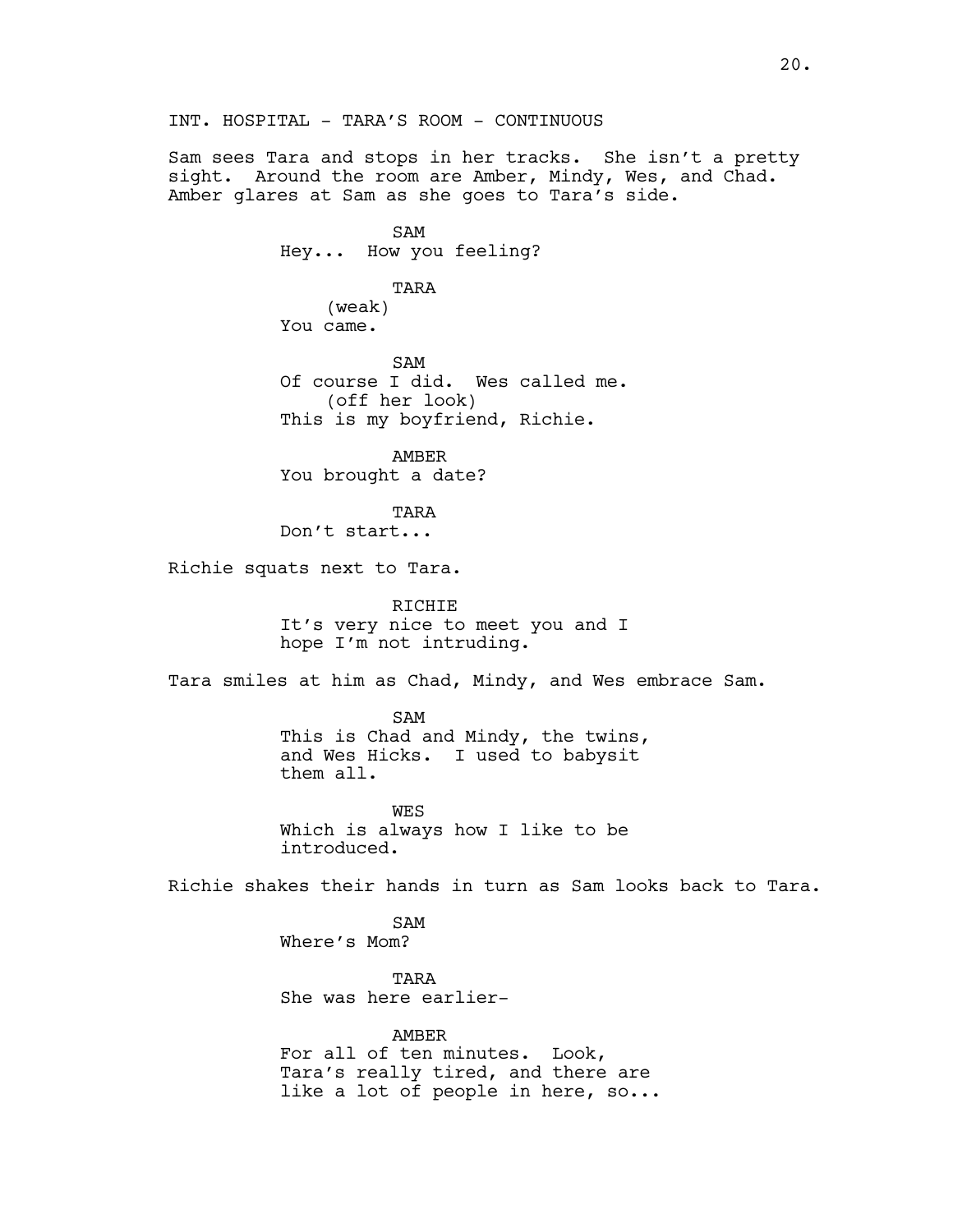TARA It's okay. I want her to stay.

Sam smiles, grateful.

SAM I was thinking... I could sleep here tonight.

TARA I'd like that.

Amber opens her mouth, but Wes places a hand on her shoulder.

WES Maybe we should let them catch up.

Amber looks to Tara, who subtly nods. Amber, obviously a little hurt, but plants a kiss on Tara's forehead anyway.

> AMBER Text me if you need anything. You want this back for tonight?

She fingers a SILVER NECKLACE she wears. Sam notices.

TARA No, you keep it. For luck.

Tara nods and goes. Wes, Mindy and Chad say their goodbyes and file out, along with Richie. Leaving the sisters alone. Not knowing what to say. Tara opens her mouth, but-

> SAM You gave her Dad's necklace?

TARA It was mine to give.

SAM It's the only thing he gave you-

TARA You know, maybe Amber was right-

SAM No. Shit, I'm sorry- I love you. Can we start over?

Tara nods. Eyes starting to fill with tears.

TARA I was so scared...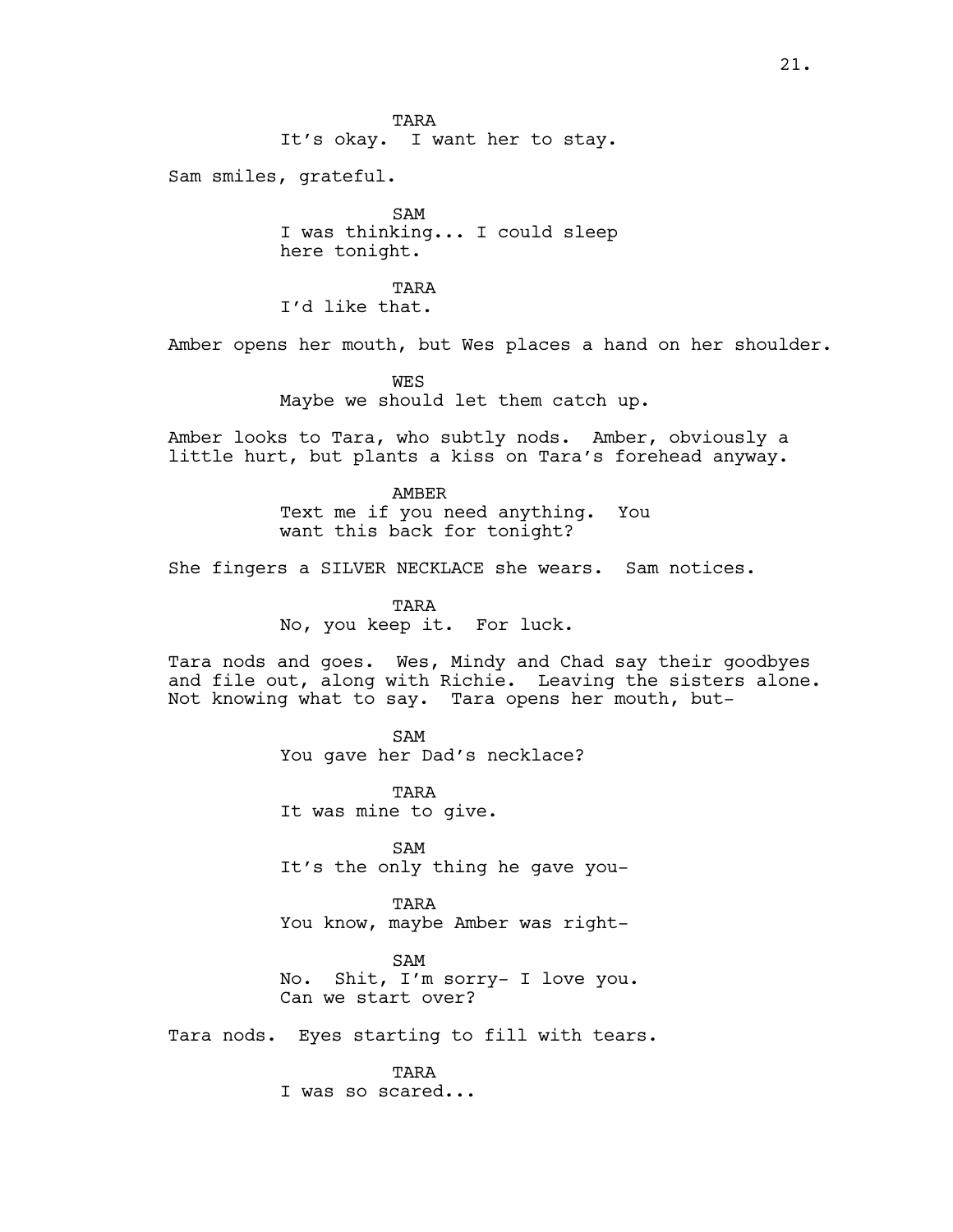Sam holds her sobbing sister. A rift begins to heal.

EXT. CORNER POCKET - ESTABLISHING - NIGHT

A pool hall where kids not old enough to drink hang out. Chad waits as Liv parks and gets out of her car. They kiss.

CHAD

So I was thinking about what Amber was saying. We've been together for awhile now, right? And I don't want to be the stereotypical jock who's trying to get into his girlfriend's pants-

LIV

Great!

She kisses him on the cheek and heads inside. Chad blinks. Not the way he saw that going.

INT. CORNER POCKET - NIGHT

SMACK! Amber breaks a new game, the balls ricochet. Some find pockets. Mindy holds a cue, frowning at the decent break. Wes nurses a Coke at a nearby table.

Chad and Liv arrive. Liv looks into the bar section at a white lady laughing hysterically as she guzzles white wine. Almost falling off her stool. SUSAN (40).

> **T.TV** Jesus, is that Tara's Mom? WES Keeping it classy. T.TV

So what's she like? The sister?

CHAD Sam's cool.

MINDY You're just saying that because she let you wear Pokemon onesies to bed for a year.

Amber misses her shot, Mindy lines up hers. As she speaks, Amber tipples whiskey from her flask into everyone's Cokes.

> (MORE) AMBER Trust me, Sam's not "cool." (to Liv)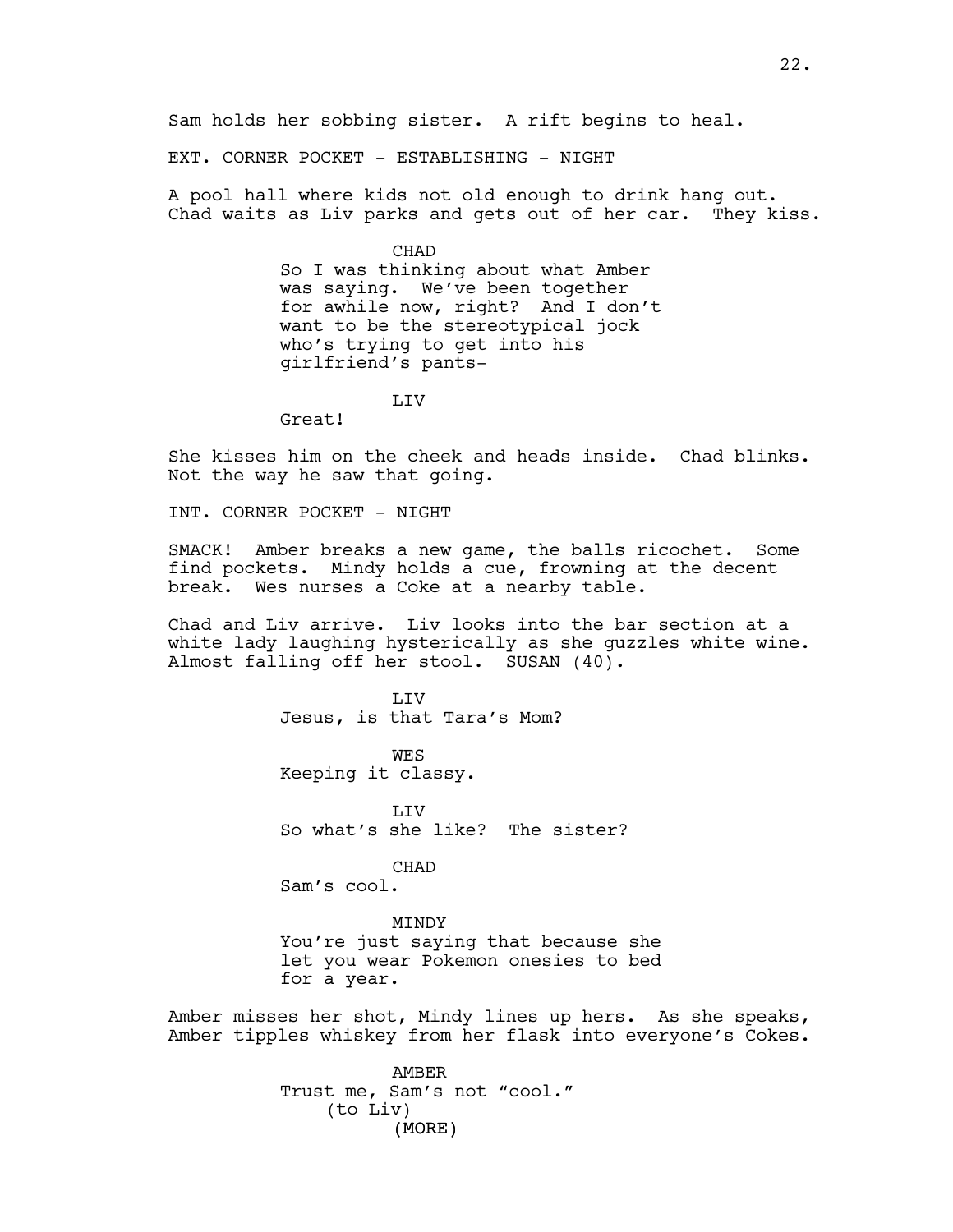## AMBER (CONT'D)

Her Dad left her Mom, right? Walks right out when Tara's 8, Sam's 13. Tara just needs someone to lean on, to get through it, but Sam goes nuts. Starts drinking, doing drugs, getting arrested, hooking up with half the dudes in town-

#### CHAD

I, for one, support that kind of behavior-

Liv smacks him.

#### AMBER

Then Sam leaves town on her 18th birthday and ghosts them all. Abandons Tara at 13 to deal with... (points to Susan) ...*that.* Trust me, Sam's not the good guy in all this.

Wes covers his own soda before Amber can spike it.

**WES** I'd prefer to stay sharp, thanks. (off Amber's eye roll) So what, you're going to protect Tara from her own sister now?

### AMBER

She's my girlfriend, so yeah.

WES She was my girlfriend too.

AMBER For like five minutes. Relax.

WES

It would have been a lot longer if you hadn't swooped in.

## AMBER

Tara made the first move, bud. The heart wants what it wants.

Mindy takes a break from running the table. Studies Wes.

MINDY

Hm. Motive.

WES

What?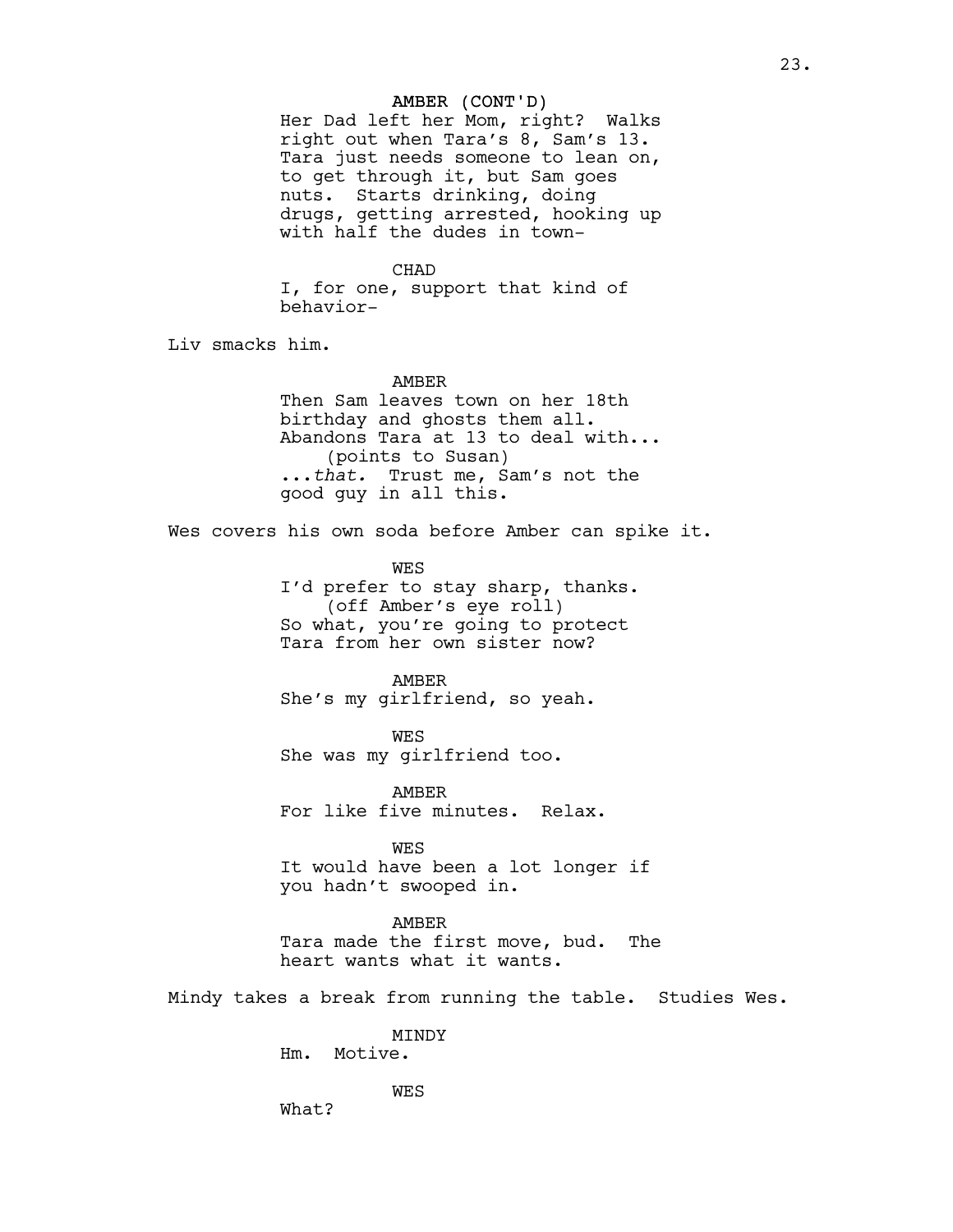**MTNDY** "If I can't have her, no one can."

WES Fuck you, Mindy-

MINDY Nothing personal. We're all suspects. Except maybe Liv.

LIV

Thank you.

**MTNDY** You're way too boring to be a psycho.

Liv blinks. Points to her pink hair.

LIV

Um, hello? Wes is the boring one.

MINDY

No, Wes is the goody-goody. And you know who has pink hair? Boring people who dye their hair pink so they feel less boring.

Liv, about to retort when --

VINCE (O.S.)

Hey, Liv.

The group turns to see Vince hovering. Menacing.

VINCE (CONT'D) Buy you a real drink? Or are you happy at the kids' table?

Liv shudders. Chad gets in his face.

### CHAD

Look, Uglier Michael Myers, it was a Summer fling. You need to get the fuck over it. I'd be happy to help you with that.

VINCE I'd be happy to open you up.

SHICK. Out comes Vince's switchblade. Chad freezes.

OVER THE SHOULDER of a SILVER-HAIRED DRUNK at the bar. Gets off his stool with effort due to a pronounced LIMP...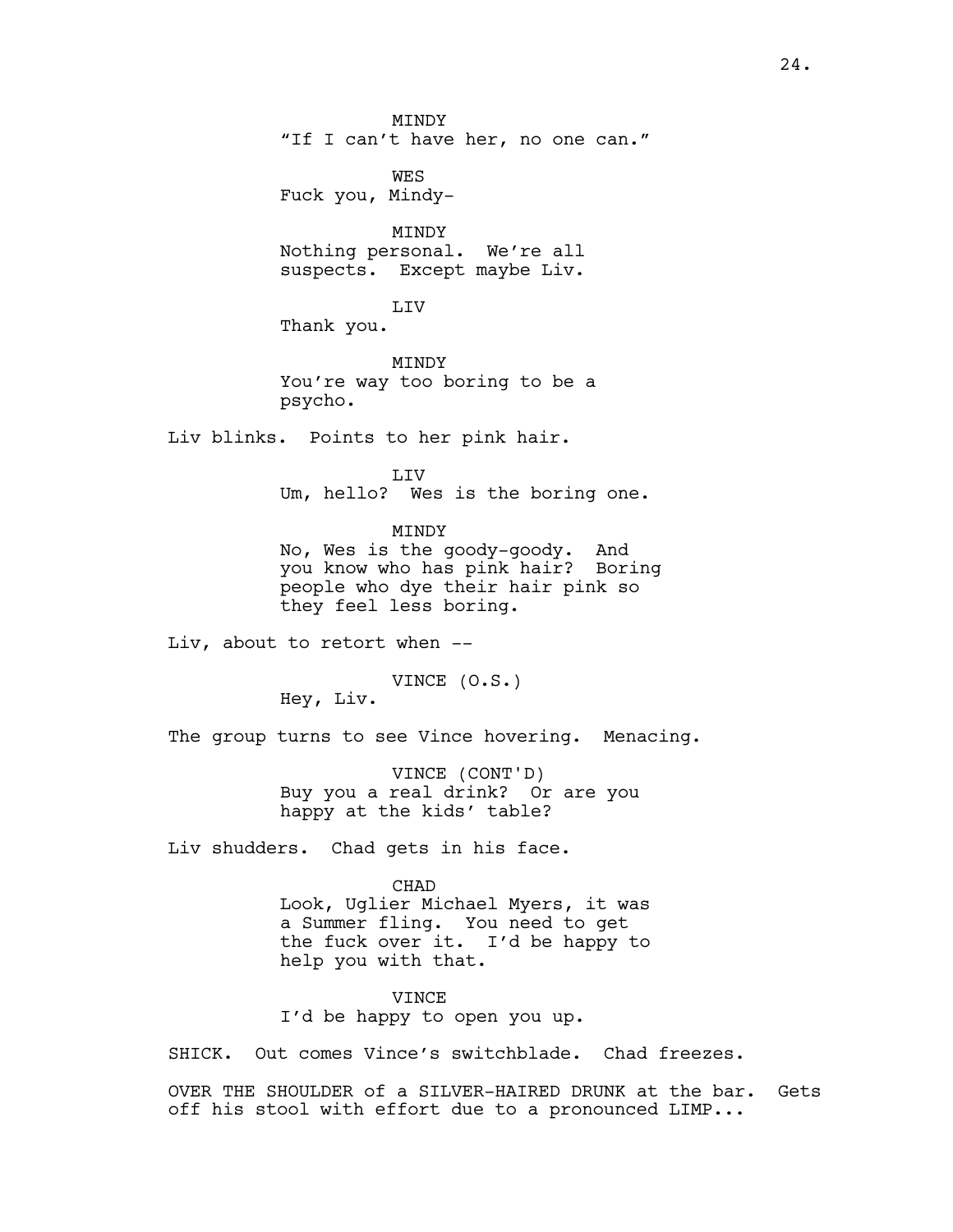DRUNK

Put that thing away, Vince. You don't want anyone to get hurt.

Vince turns to confront the drunk and we see-

Oh shit, it's DEWEY RILEY. Worse for goddamn wear. Barely upright. The last decade etched deeply into his face.

> DEWEY Why don't you leave these kids alone and come have a drink with me-

# **VINCE**

Fuck you, Riley.

BAM! Vince's fist collides with the side of Dewey's head. Dewey drops. But Vince doesn't stop there. He PUMMELS Dewey as Chad tries unsuccessfully to pull him off

> BARTENDER (O.S.) Cops are on their way, Vince!

Vince looks over to see the Bartender holding a phone. Reluctantly gets off Dewey, eye-fucking Chad the whole time.

> VINCE See you around, Liv.

EXT. CORNER POCKET - CONTINUOUS

Vince stumbles to the side of the building and takes a leak on the wall. Part necessity, mostly spite.

> VINCE Fuuuuuuck this barrrrrrrrrrr!

*A shape passes behind him.*

Vince shakes it off, zips up and walks to his pick-up. Gets in, angrily slams the door and revs his engine.

I/E. VINCE'S TRUCK/COUNTRY ROAD - LATER

Vince speeds down a country road. A THWAPPING sound. The truck's pulling left. What the fuck?

## VINCE

Motherfucker...

He pulls over. WIDE OPEN FIELDS on both sides of the road...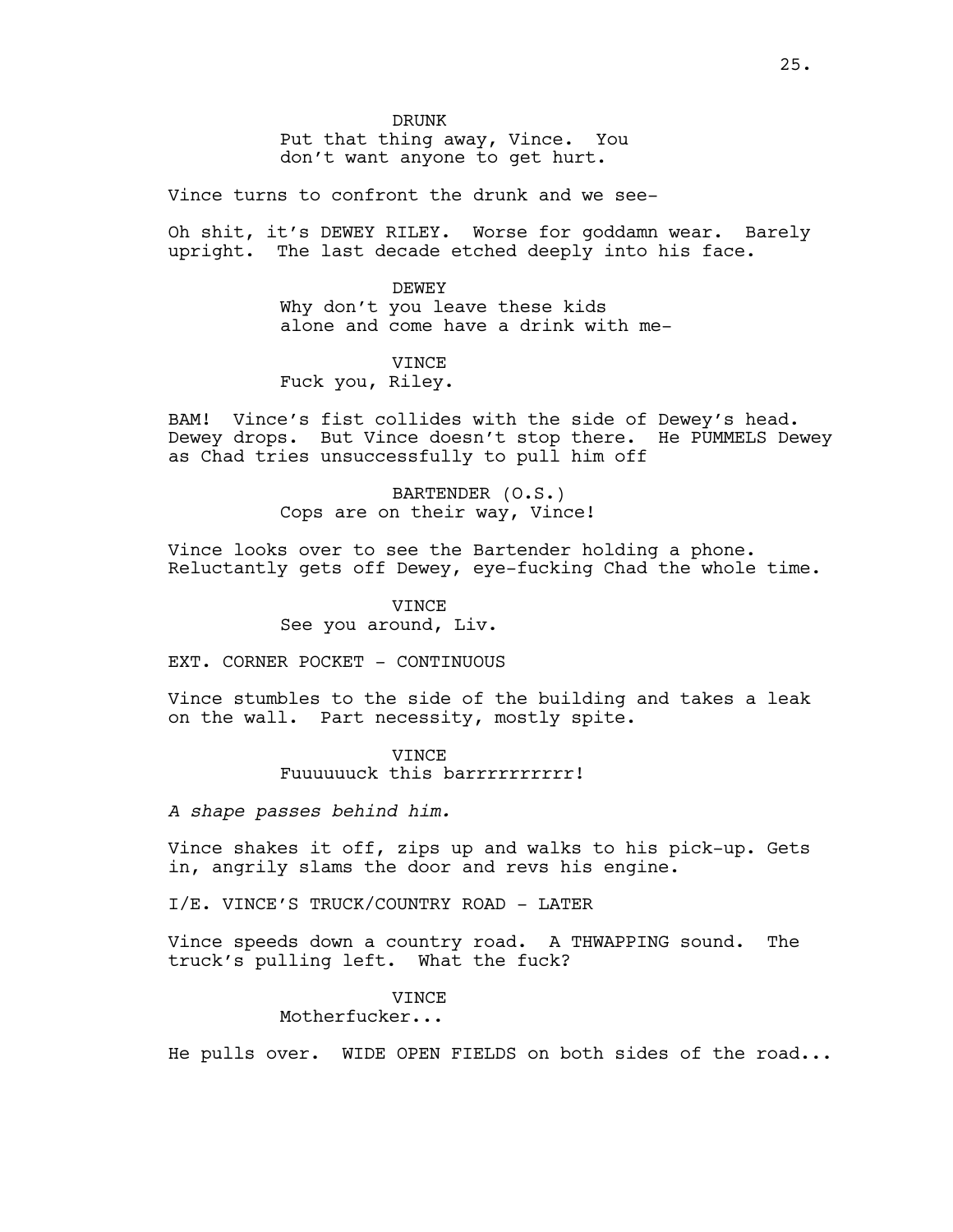# EXT. COUNTRY ROAD - CONTINUOUS

Vince finds his right rear tire is FLAT. A KNIFE sticking out of it. Vince, livid

#### VINCE

# Riley, you piece of shit.

Vince goes to the covered truck bed, about to open the tailgate when he pauses. Vince's an idiot, but even idiots know that masked killers jump out of things like truck beds.

He girds himself... pops the latch, opens the gate... Nothing. He exhales. Takes out the spare and the jack.

TIME CUT TO Vince as he raises the truck with the jack. CRANK. CRANK. CRANK. About to tackle the first lug nut when he hears it: DRIP. DRIP. DRIP...?

Vince squats down. It's BRAKE FLUID leaking from a cut line.

VINCE (CONT'D)

FUCK!

Vince retrieves his tool box from the bed and SHIMMIES UNDER THE TRUCK. Rummages for tape for an emergency temp fix...

> VINCE (CONT'D) So fucking dead. Try and kill me? I will fuck you the fuck up.

And then... FOOTSTEPS crunching gravel on the shoulder of the road. But from where? There haven't been any cars. Nothing but empty space for as far as the eye can see.

> VINCE (CONT'D) Who's there?

Black, muddy boots appear in Vince's field of vision.

VINCE (CONT'D) You can fuck off, I got this!

But the booted individual does not fuck off. Rather, the fringes of a Ghostface robe descend into view.

VINCE (CONT'D)

I said-

SHUNK. A butcher knife sinks into the flesh of Vince's thigh! He screams and tucks his legs under the truck!

> VINCE (CONT'D) I'll fucking kill you, Riley!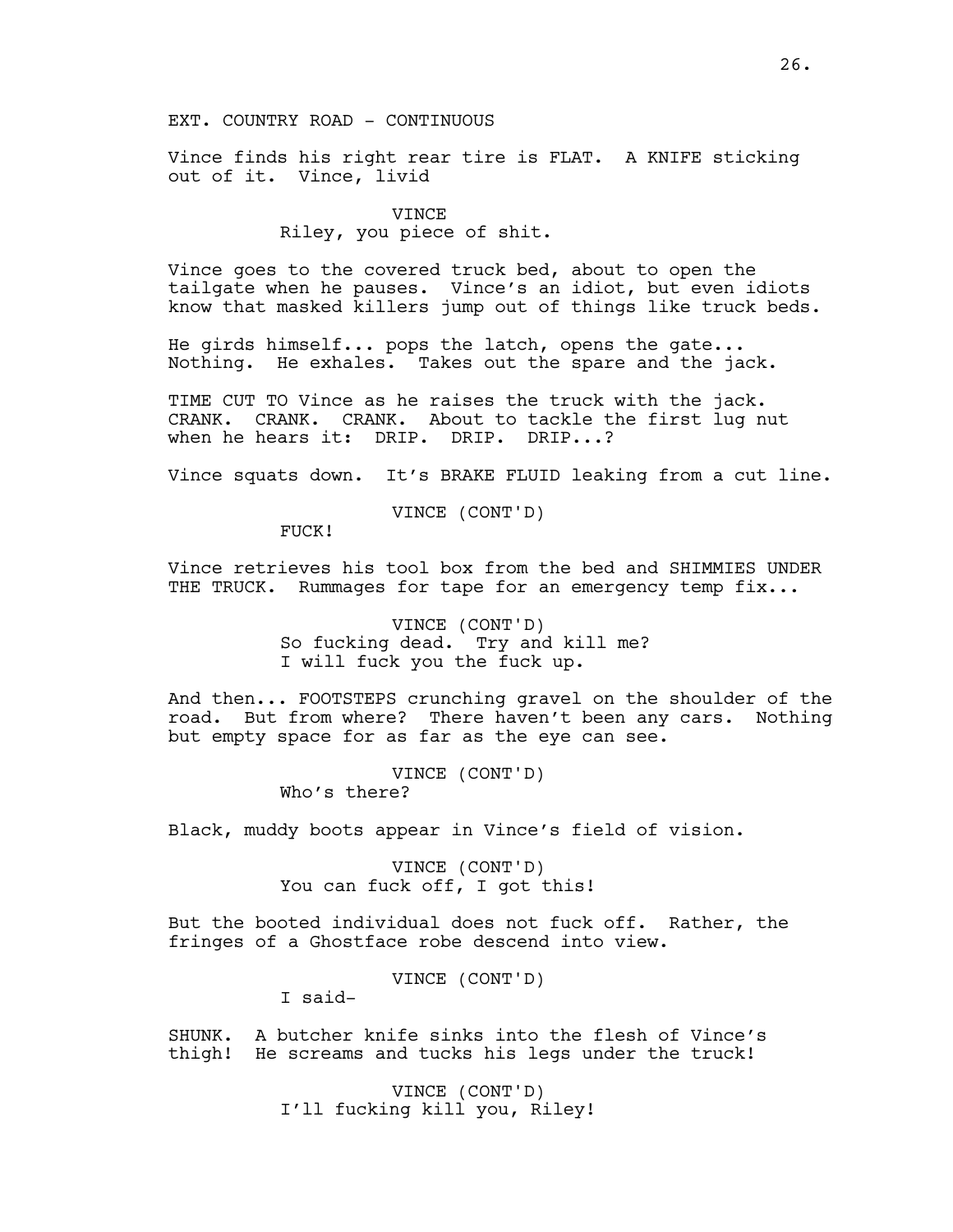Vince scrabbles to the other side, starts to slide out -- SLASH! A deep gash appears on his forearm. He yelps and retreats under the truck again.

WHAM! The jack is kicked out and the truck bottom nearly smashes Vince's face in.

> VINCE (CONT'D) FUCK YOU!!

Then... the engine starts.

VINCE (CONT'D) No. No fucking way-

Vince rolls out on the driver's side and rises, expecting to find his attacker in the driver's seat...

But GHOSTFACE is waiting in the bed of the truck! He BURIES HIS KNIFE in Vince's face and we SMASH TO:

INT. HOSPITAL ROOM - NIGHT

Sam's eyes shoot open and she JOLTS AWAKE! Dozed off in a chair next to Tara's bed. She looks to her sister, still asleep. Safe. Okay. Looks to the other chair...

Richie sits, airpods in, watching his phone. Moving a lot, really into whatever he's watching. Like he's ducking punches from the bad guy. He blinks, sees she's awake.

RICHIE

You okay?

SAM Bad dream. I thought you were going to the hotel.

RICHIE *Stab*'s on Netflix, I got sucked in. (off her look) What? I want to be prepared.

Sam shakes her head.

SAM I gotta find a bathroom.

INT. HOSPITAL CORRIDOR - NIGHT

Sam pads down the hall. Very quiet. Passing an empty nurses' station. Finds a bathroom by the elevators...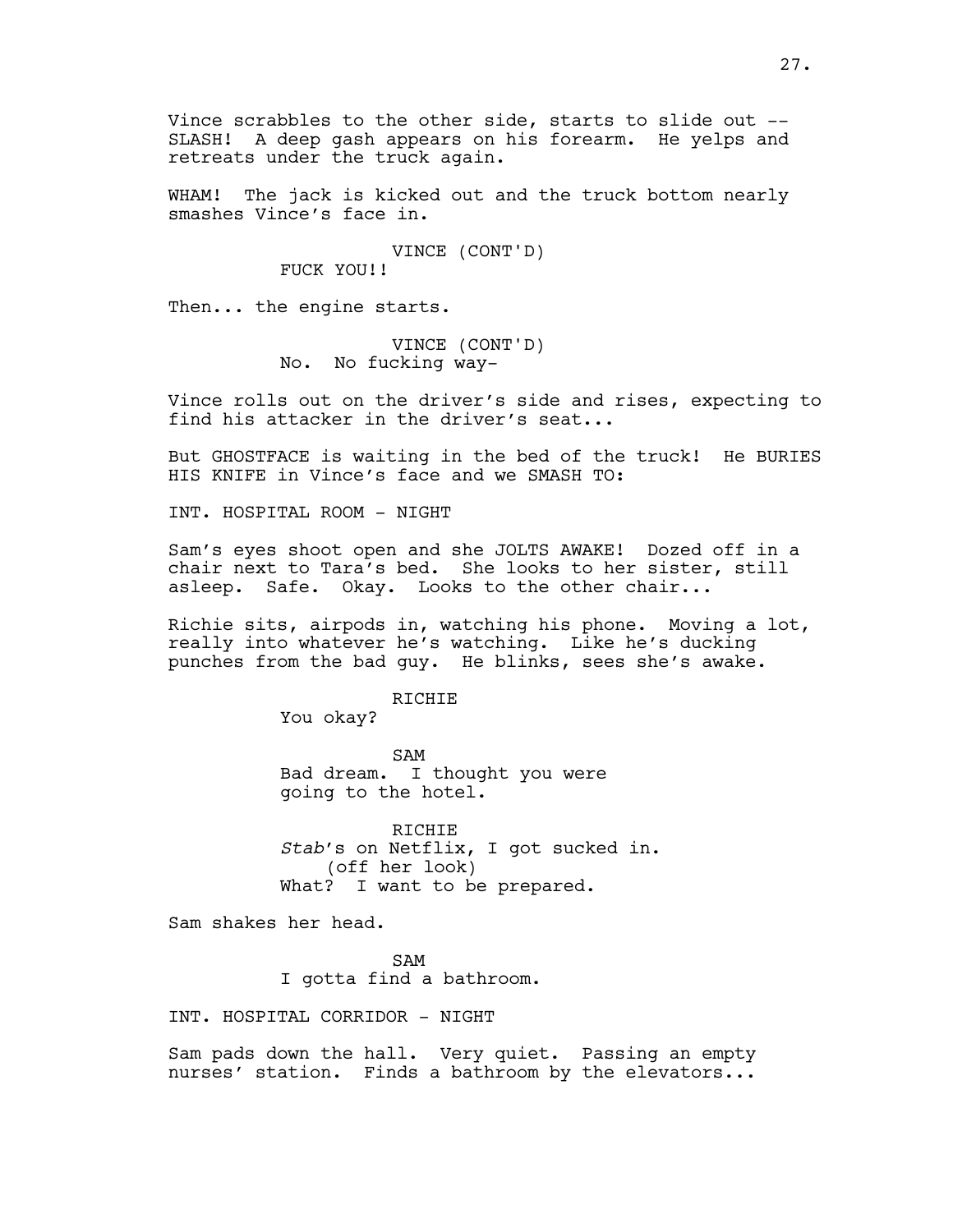Sam washes her hands. Splashes cold water on her face. Looks at herself in the mirror... Sees a FIGURE standing behind her and...

It's BILLY LOOMIS. Skeet Ulrich himself, standing there, age appropriate, in our movie and *What. The Actual. Fuck?*

> BILLY How you doing, Sam? Kind of a fucked up situation, wouldn't you say?

He says it casually. And rather than jumping, Sam just dries her hands and face. Like she's ignoring someone annoying.

> BILLY (CONT'D) Gotta be tough for you, everyone talking about me again. And coming back here, opening up old wounds...

She pulls a bottle from her pocket and pops a pill.

BILLY (CONT'D) Anti-psychotics aren't working as well as they used to, are they?

Sam exhales and finally looks at Billy in the mirror.

SAM

Fuck you.

BILLY

Booze used to keep me away, but then you had to go to pills and now who knows what it's gonna take?

Sam doesn't respond, just heads for the bathroom door...

BILLY (CONT'D) When are you going to tell her?

This stops Sam in her tracks.

SAM

Tell who?

Billy smiles at her through the mirror.

BILLY Your sister. When are you gonna tell her why all this is happening?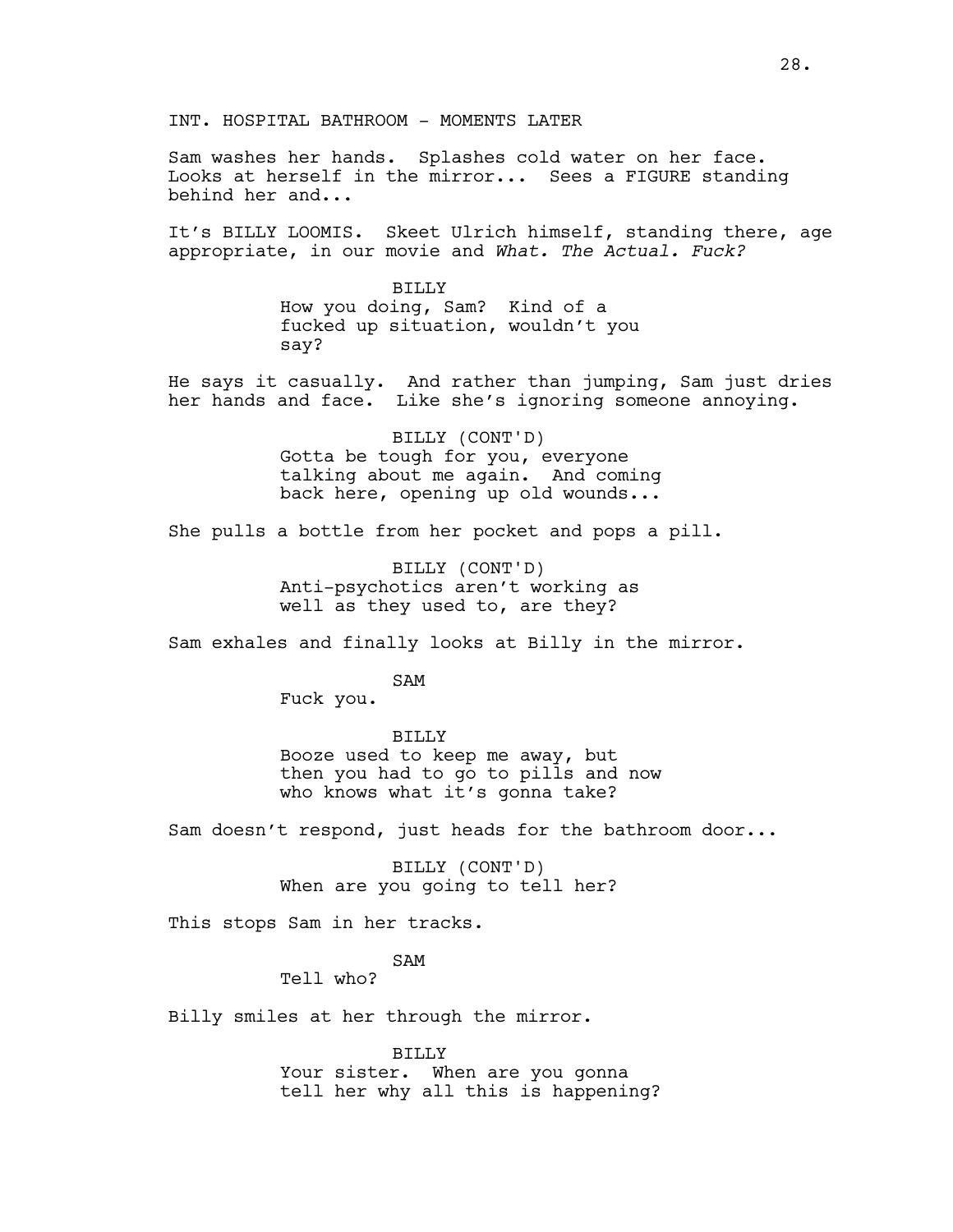Sam's jaw works. But before she can respond, her phone rings. She looks at it, grateful for the distraction. Caller ID is *Amber Freeman.* Sam answers.

SAM

Hello?

It's not Amber, it's a Voice we know.

VOICE (O.S.) Hello, Samantha.

SAM

Who is this?

VOICE (O.S.) Someone who knows your secret. What's your favorite *Stab* movie, Sam? I'm guessing it's the one with Billy Loomis in it.

SAM You're the fuck who hurt my sister-

VOICE (O.S.) She's not the only one I'm going to hurt. I had to get you to come back here somehow, didn't I?

SAM You want to fuck with me, asshole? I'm right here, come and get me.

VOICE (O.S.) With pleasure.

And the bathroom door bursts open to reveal GHOSTFACE! Sam screams and ducks the knife slash! The blade impales itself in the stall door!

Ghostface tries to pull it out as Sam tries to run past --

WHAM! He punches her straight in the face. She goes down hard. He rips the knife out of the stall door, advancing! Sam, scrambling backwards --

> SAM *Help! Help me!*

He slashes down at her, but she kicks him in the leg! He buckles as Sam rises. Sees the door beyond Ghostface.

In one quick move she LEAPS OVER HIM as he slashes at her! Sticks the landing, barrels out the door into --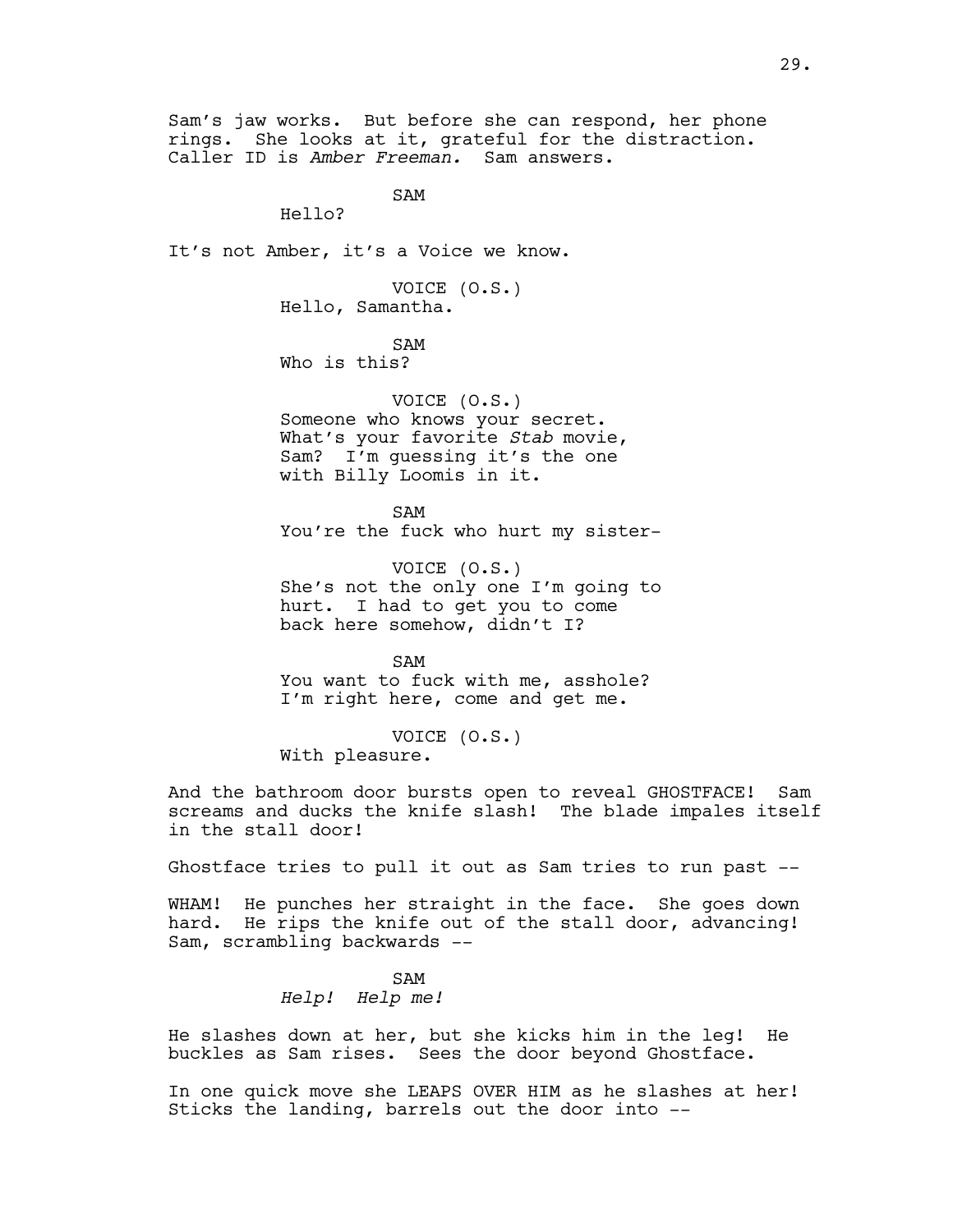INT. HOSPITAL CORRIDOR - NIGHT

She bolts towards the Nurses's station.

SAM *Help, somebody's trying to kill me!*

Rounds a corner and- WHAM! Collides with a DEPUTY who was running towards her! Stationed there to watch over Tara.

> DEPUTY VINSON What's going on-?

SAM A man in the bathroom just tried to kill me, call the cops!

DEPUTY VINSON I am the cops-

SAM *Call more cops!*

The Deputy pulls his gun. Looks around the corner.

DEPUTY VINSON

That bathroom?

Sam nods.

DEPUTY VINSON (CONT'D) Stay back.

He moves towards it. Sam watches him. Snatches a pair of scissors off the Nurse's station just in case. The Deputy reaches the door. Kicks it open...

Nothing. The bathroom's empty. Window at the other end open, wind blowing through the place. He lowers his gun...

> SAM You check the stalls?

He raises his gun again. Steps inside. Sam watches from the hall as he checks each stall. Kicking them open one by one. Comes upon the last one... She tenses... *We* tense...

He kicks it open. Empty. Ghostface is gone. Sam exhales.

SAM (CONT'D) Now will you call the cops?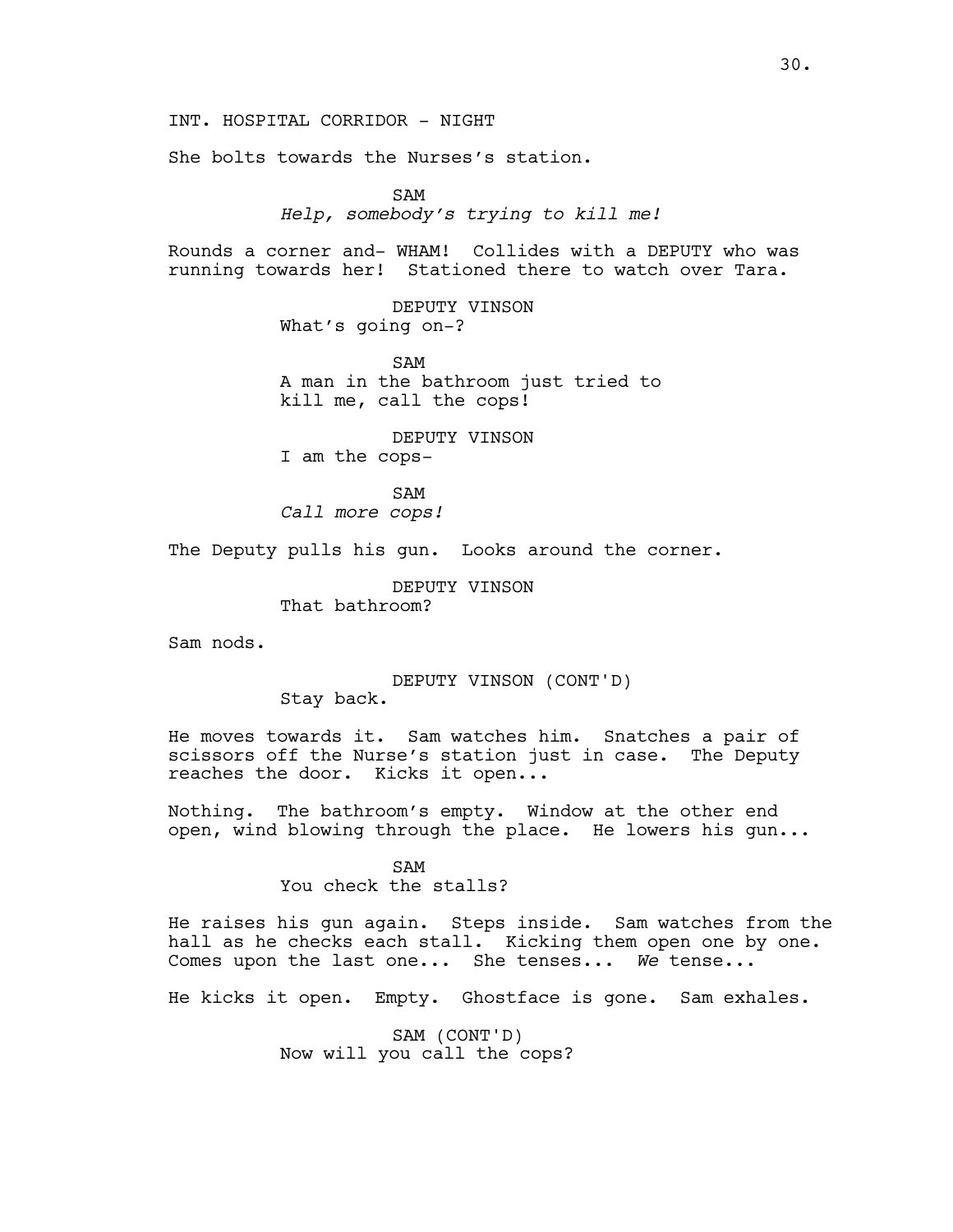EXT. SHERIFF'S DEPARTMENT - ESTABLISH

The teens' cars parked out front among the police cruisers.

INT. SHERIFF'S DEPARTMENT - WAITING AREA - NIGHT

Chad, Wes, Mindy and Amber sit on a bench at the front of the Sheriff's Department. Chad is speaking sotto to Wes.

> CHAD ...I mean, she even slept with Vince, you know? Liv is *not* known for her conservative values. Is it me? Am I not as hot as I've been led to believe?

**WES** You're a suspect in a murder, and this is what you're worried about?

CHAD (shrugs) We're not all single virgins, Wes.

Wes eyes Amber, who's texting with Tara.

**WES** Well, maybe that'll change soon.

It takes a moment for Chad to take his meaning.

**CHAD** You think- Wait, you actually think Tara- That she'd leave *that*... to come back to you?!

Wes shushes him, but Chad's escalating cackles result in the rare Dom Deluise silent laugh. Liv returns.

> MINDY Does Wes's mom think it's you? Because of the stalking? Did you use my "boring" defense?

Liv looks back towards Judy's office.

**T.TV** I think she has her eye on someone else, actually...

INT. SHERIFF'S DEPARTMENT - SHERRIF HICKS'S OFFICE - SAME

Judy looks at Dewey with pity as he holds an ice pack to his quickly-bruising face.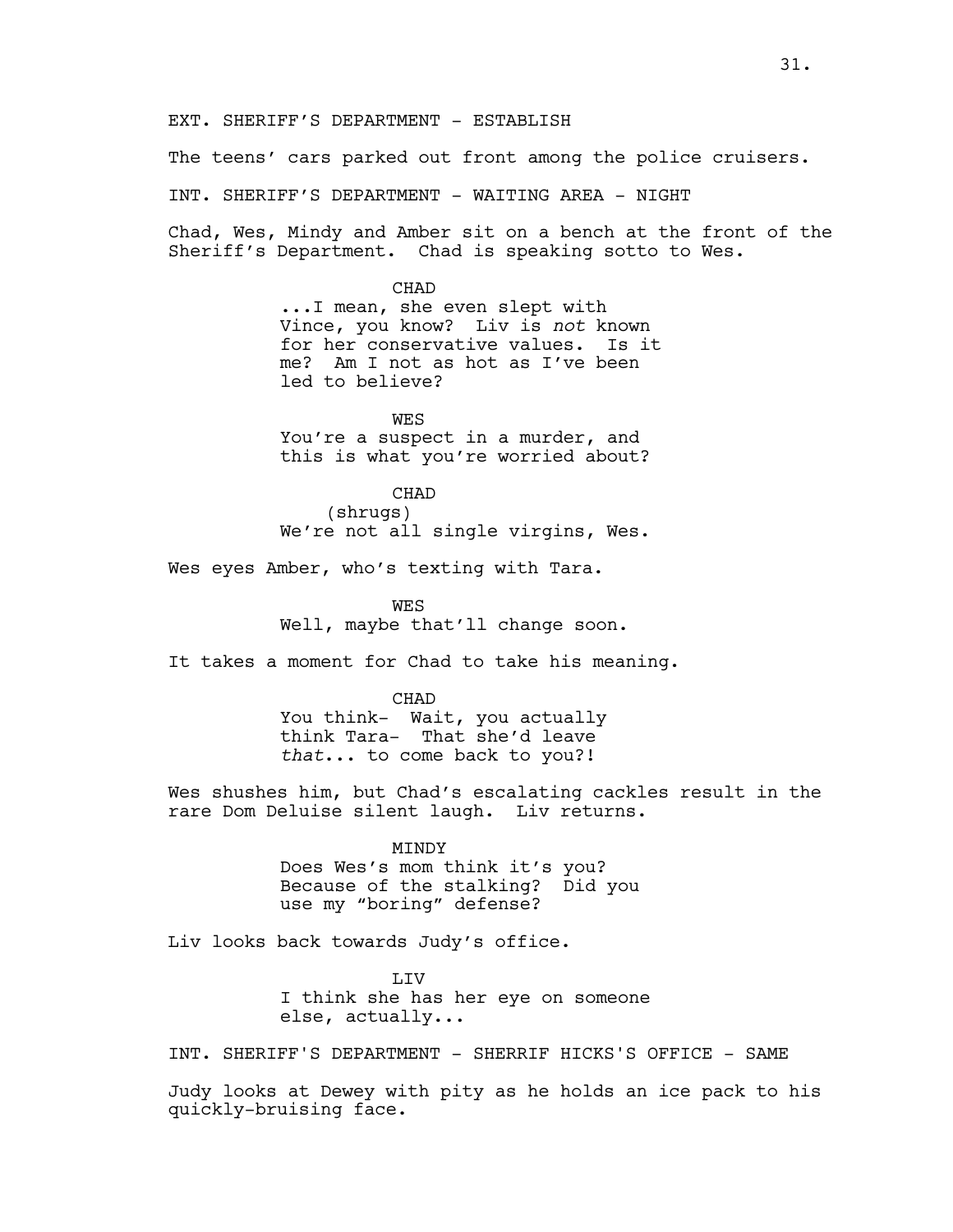JUDY

Dewey. You know why you're here?

DEWEY Your deputy told me. Vince Schneider was found murdered right after he used my skull as a piñata. Couldn't have happened to a nicer guy.

Judy, shocked.

JUDY You used to be a nice guy, Dewey.

DEWEY I'm still a nice guy, Judy. I'm just tired.

JUDY

Where did you go after you left the bar?

DEWEY

Home.

JUDY Did you... drive in this condition?

DEWEY What condition? Injured? Or drunk?

JUDY Dammit, Dewey, I have to clear you. Just tell me-

DEWEY I didn't do it. My neighbor saw me come home.

Judy relaxes at the mention of an alibi.

JUDY The person who tried to kill Tara Carpenter last night was wearing a Ghostface mask.

DEWEY

I heard.

(MORE) JUDY We think this murder is connected. (beat)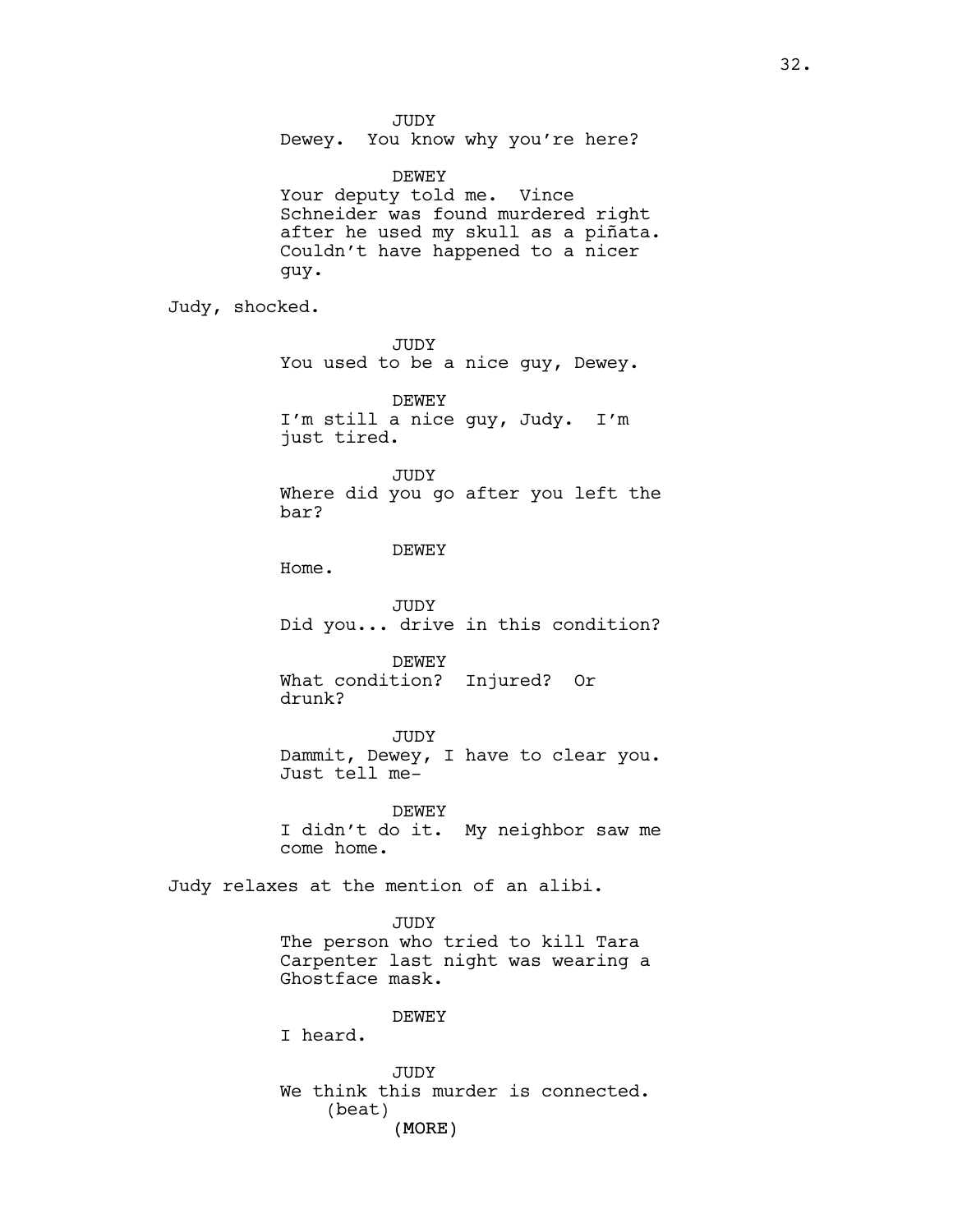JUDY (CONT'D) No one has more experience with Ghostface killings than you.

DEWEY I can think of a couple people.

Judy goes to him. Sincere.

JUDY

What I'm saying is, I could really use your help... Sheriff.

### DEWEY

Can I go now?

Judy eyes him. Sad. Disappointed. A little pissed.

JUDY What happened to you?

Dewey doesn't answer. Rises to leave his old office when the door flies open and another Deputy enters at a run.

> DEPUTY FARNEY There's been another Ghostface attack over at the hospital, he tried to kill the Carpenter girl's sister!

Judy looks over to Dewey who picks up his coat.

DEWEY

Good luck.

He heads out the door, wanting nothing to do with it.

INT. HOSPITAL - TARA'S ROOM - NIGHT

Sam sits next to Tara, who's watching her protectively. Richie and Amber next to them as Sheriff Judy questions Sam.

> JUDY He called you on your phone?

> > SAM

Yes. (looks over at Amber) It was Amber's number.

AMBER He must've cloned my phone when he stole it and pretended to be me.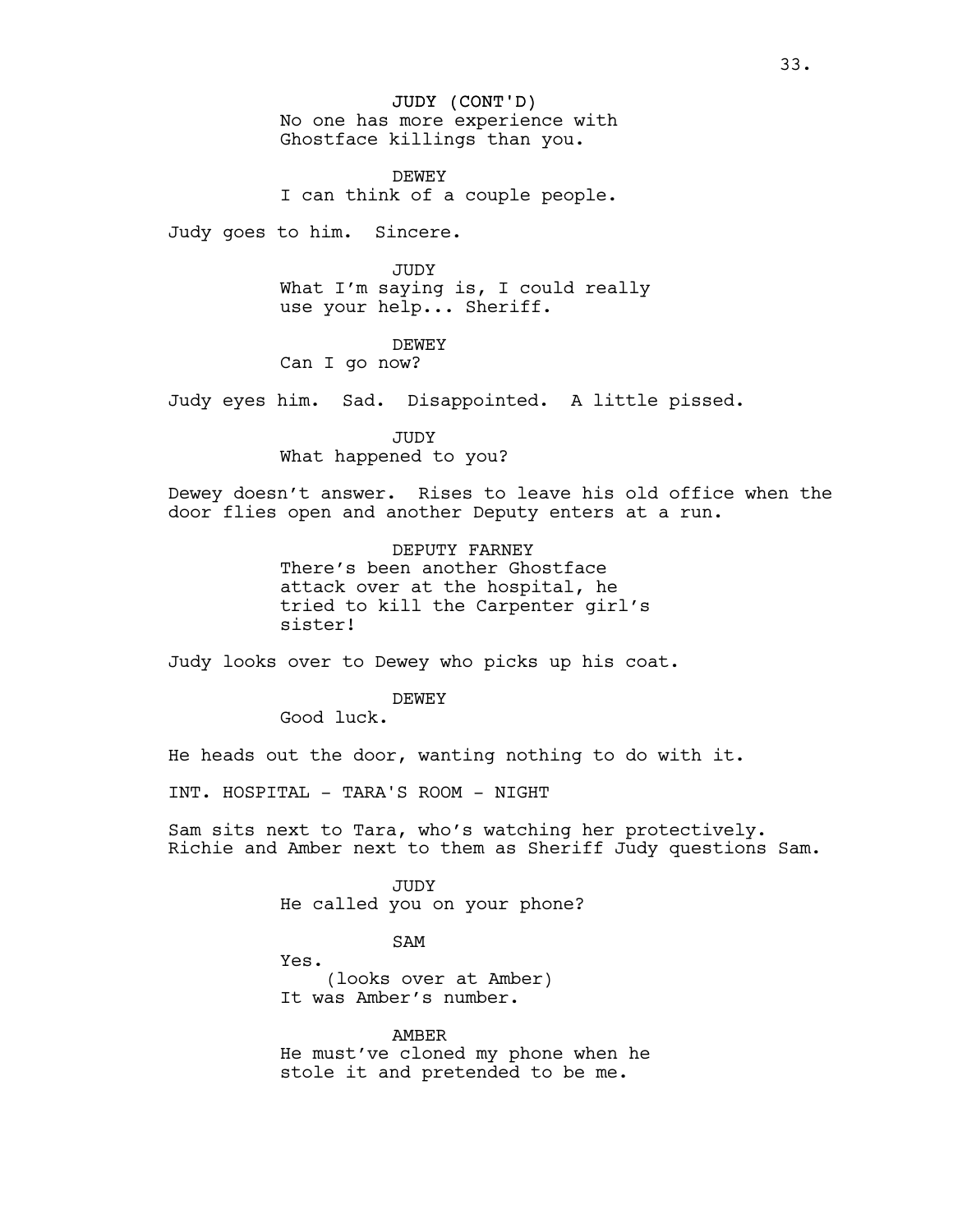34.

RICHIE Yeah. Or you did it.

Judy turns to Richie.

JUDY And where were you when this happened?

RICHIE (lamely) I was... watching Netflix.

AMBER Super solid alibi, bro.

RICHIE So where were *you?*

AMBER

Me? I was at the police station *talking to the Sheriff*. But, you know, the Netflix alibi's good too-

JUDY Both of you, *stop it.*

SAM You're gonna put more cops on her room, right?

JUDY We're stretched really thin, the best we can do is move you to a private floor. Deputy Vinson knows what he's doing. You'll be safe.

SAM Like we've been so far?

JUDY (icy smile) Samantha, let's step outside.

INT. HOSPITAL CORRIDOR - CONTINUOUS

Sam follows Judy into the hall. Deputy Vinson sits by the door. Sam, regressing to her teenage "bad girl" persona.

> SAM Really great to see you again, Deputy Hicks, so many fun memories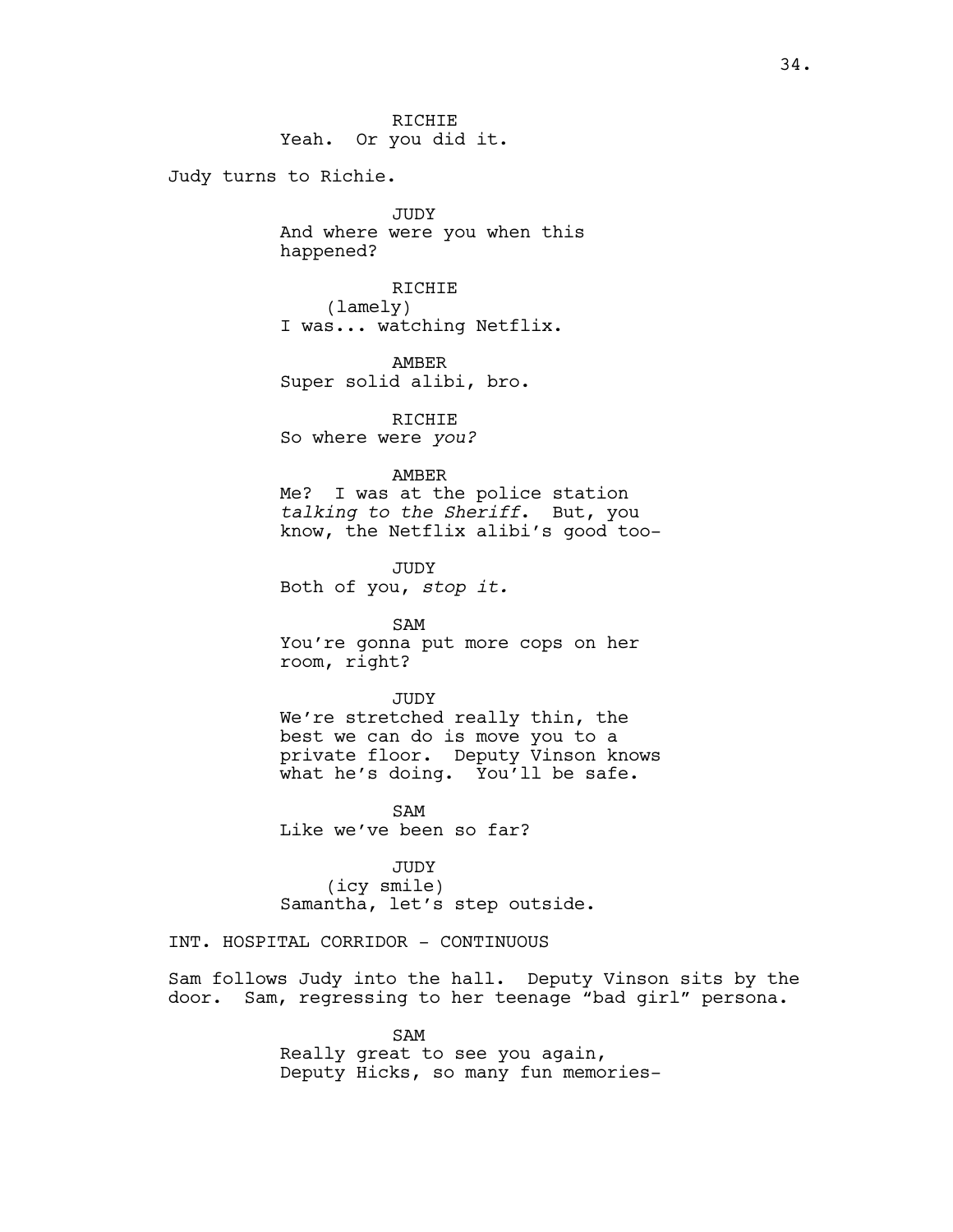JUDY

I remember you, too. You are *not* a good kid. All you ever did was hurt the people around you. You want to keep Tara safe? Maybe when the sun comes up, you hit the road.

Judy heads down the hall. Sam watches her go. Deputy Vinson just keeps thumbing his phone, pretending he didn't hear.

INT. HOSPITAL - TARA'S ROOM - CONTINUOUS

Sam re-enters the room.

SAM Well, she remains a delight.

TARA Are you okay?

She exhales and then looks to the others, deciding.

SAM There's something I need to talk to Tara about, can you guys give us a minute?

AMBER (sighs, to Richie) Come on, Netflix, let's go.

Richie looks to Sam, she nods yes. *Go.* They do. Sam turns back to Tara when they close the door. Alone.

> SAM Do you remember when Dad left?

TARA Parts, sure, I was eight. What does that have to do with-

SAM

It has to do with it. (deep breath) You remember how Mom used to keep those boxes up in the attic? Well, I was up there looking for Christmas presents once when I was thirteen and in one of those boxes she had all these old diaries that she kept from high school-

TARA Sam, what's-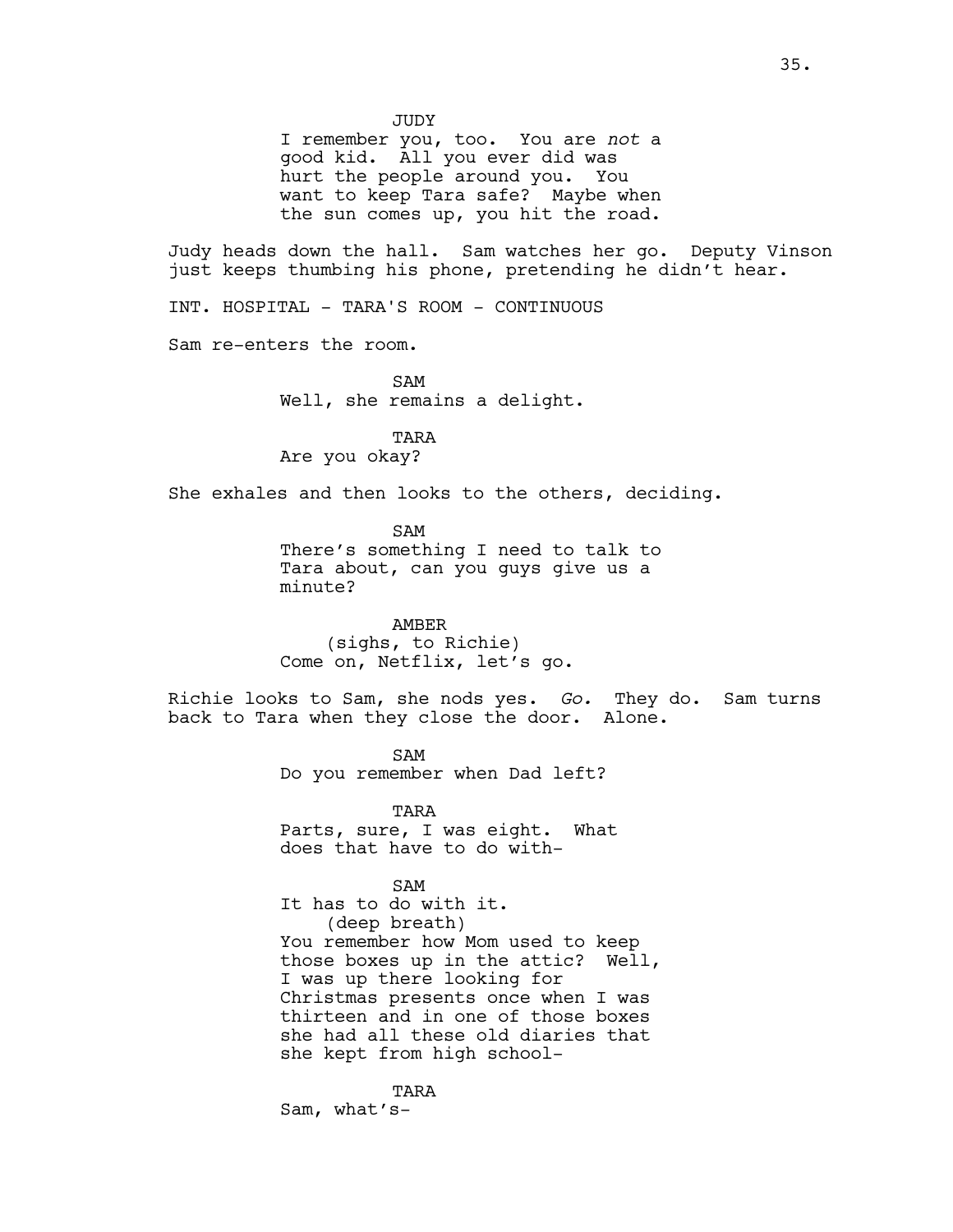I just need to do this, okay? She had these diaries, and I knew it was wrong, but I read some. Because she got pregnant with me in high school and I thought it would be cool to find out how she and Dad got together. How romantic it must have been, right?

Tara stares at her.

SAM (CONT'D)

So I read them. And it wasn't romantic. She was dating Dad, but she slept with this other guy who got her pregnant, and she told Dad it was his and that's why he proposed senior year and-

TARA (panic rising) What are you *talking* about?

SAM

And I'm sitting there in the attic and I'm thirteen and I just found out my Dad isn't my Dad, so I go find Mom in the bedroom, and I'm screaming at her, and shoving the diary in her face, and I didn't even realize that Dad was standing right behind me.

Tara stares at her, stricken.

SAM (CONT'D) He didn't know. He found out right then, from me. He left that night. I'm the reason he left.

TARA

No, no that's not-

SAM

Mom never forgave me. And she made me promise never to tell you. You were so young and-

Tara, shaking her head-

TARA No, no, *no-*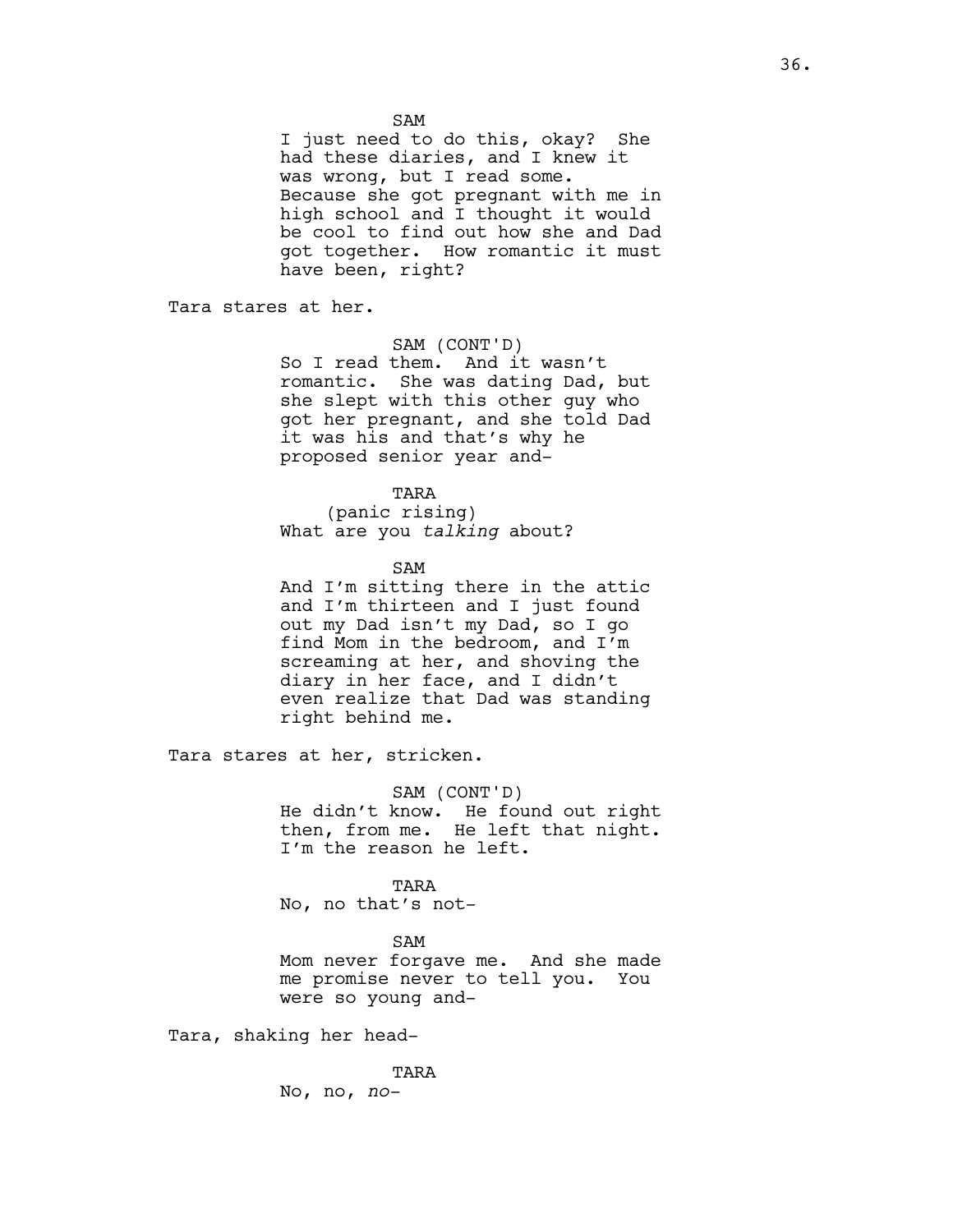SAM

And that's why I got distant and weird and did every drug I could get my hands on-

Tara's crying now-

TARA

*Goddammit-*

## SAM

Not just because I destroyed our family, but because the diary told me who my Dad really was-

## TARA

Sam, please-

Sam, crying too now, confession almost complete-

SAM It was Billy Loomis.

Horror on Tara's face...

SAM (CONT'D) And I think that's why you got hurt. Somebody knows. And I'm so fucking sorry that I never told you and I ran away from it and I-

TARA

Get out.

Sam blinks, shocked.

SAM

Tara-

TARA You're gone five years and then I get stabbed and you dump this- this *shit* on me?! I- I can't-

SAM

Tara-

TARA *Get the fuck out!*

She grabs a water cup from her bedside and hurls it at her sister. Sam, weeping, backs out the door. No other option. Confession done.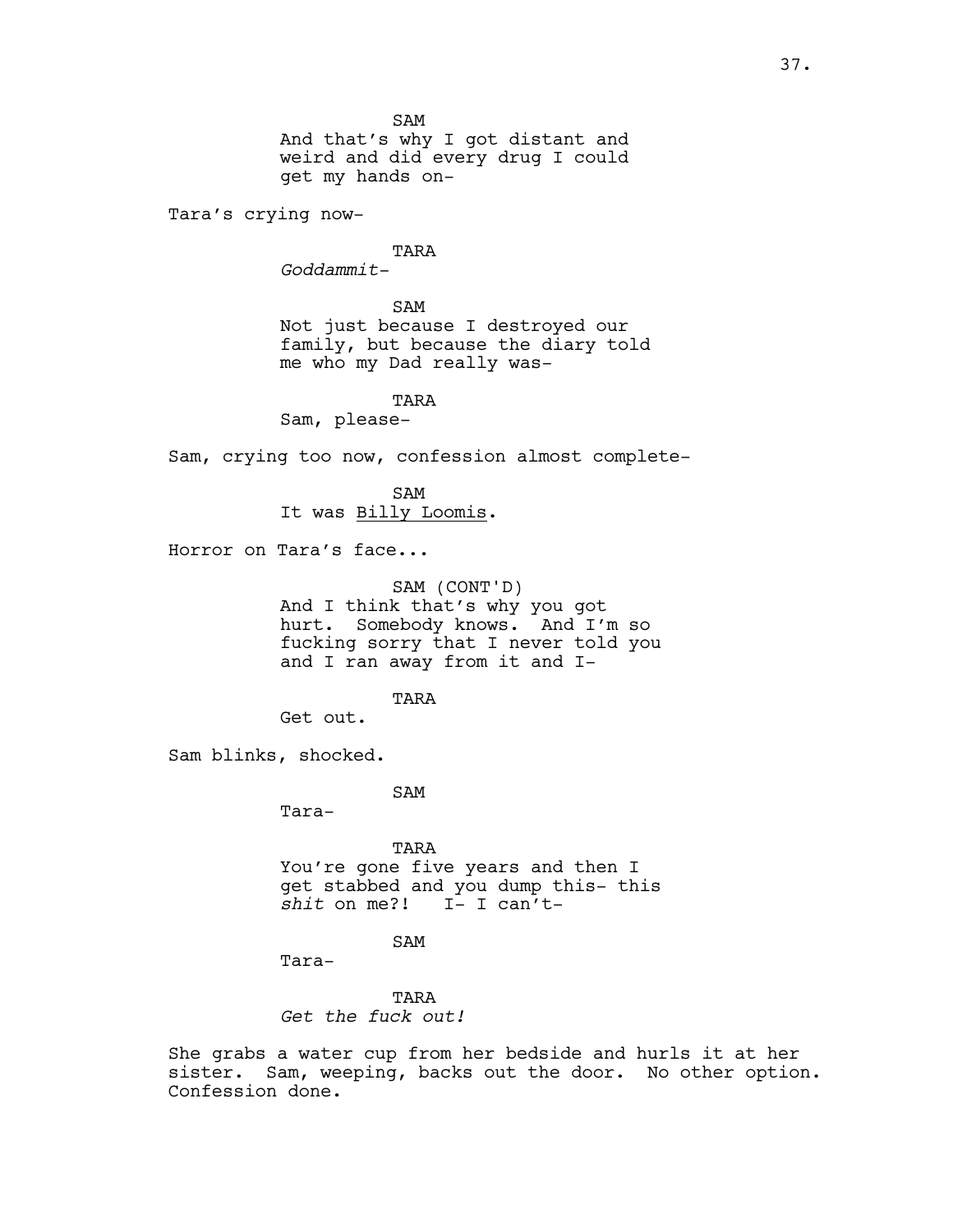INT. HOSPITAL CORRIDOR - NIGHT

Sam steps into the hall, trying to collect herself. Bumps into Richie, who was clearly listening at the door.

> SAM Were you listening at the door?

# RICHIE

I would never- (off her look) Okay, I was listening at the door. You know you could have told me about this earlier, right?

SAM It doesn't freak you out that my real father was a serial killer?

RICHIE Of course it does! Very much so!

SAM So go home. I get it. But I have to stay and figure this out.

RICHIE I'm not leaving you here, Sam.

Sam wipes her eyes, looking at him.

SAM

You know the part in horror movies where you want to yell at the characters to be smart and get the fuck out? This is that part. You should get the fuck out.

Richie swallows.

RICHIE I know. But I'm staying. I love you.

SAM

You're a dumbass.

# RICHIE *Such* a dumbass.

He hugs her. Kisses her. She kisses back. When they break-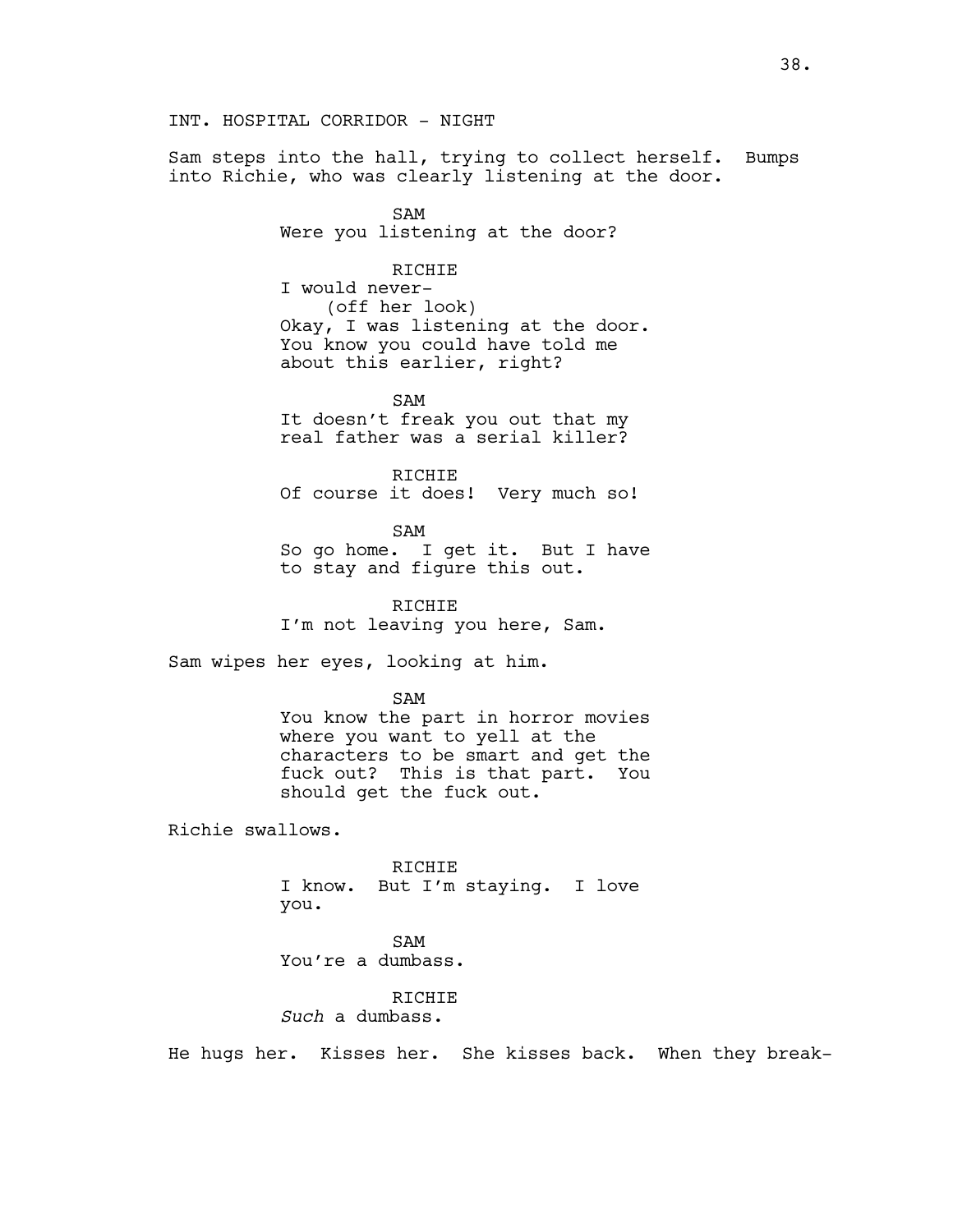RICHIE (CONT'D) Okay. So your sister won't talk to you and the police won't help. What's our next move?

SAM

We go talk to an expert.

INT. DEWEY'S TRAILER - MORNING

Cramped, messy. Dishes piled high. Some framed photos. DEWEY and GALE's wedding day. Dewey's late sister, TATUM.

Alarm goes off. Dewey blinks awake. Head throbbing from a hangover and his injuries. Wearing last night's clothes.

Stumbles to the coffee maker. Finds a bottle of bourbon not completely drained. Pours it into a mug before the coffee.

He shambles to a ratty sofa and clicks on the TV. The clock reads 7:00 AM. The TV is already tuned to NBC. The TODAY SHOW begins with its hosts, Hoda Kotb and...

> GALE Preparations are underway this morning for Halloween in our Nation's Capitol...

...GALE WEATHERS. Strong, confident. Happy. Dewey smiles. Takes a sip of his spiked coffee. This is his sad morning ritual. Every day. Hair of the dog and a ghost from the past. He turns up the volume.

> GALE (CONT'D) It's so cold, I swear I'm going to Trick or Treat in a snuggie...

Hoda and Dewey chuckle. There's a KNOCK at the door...

DEWEY

Go away!

EXT. DEWEY'S TRAILER - MORNING

Sam and Richie, outside Dewey's door.

SAM We're sorry to bother you, Mr. Riley, we just want to ask you a few questions-

DEWEY (O.S.) I don't give interviews!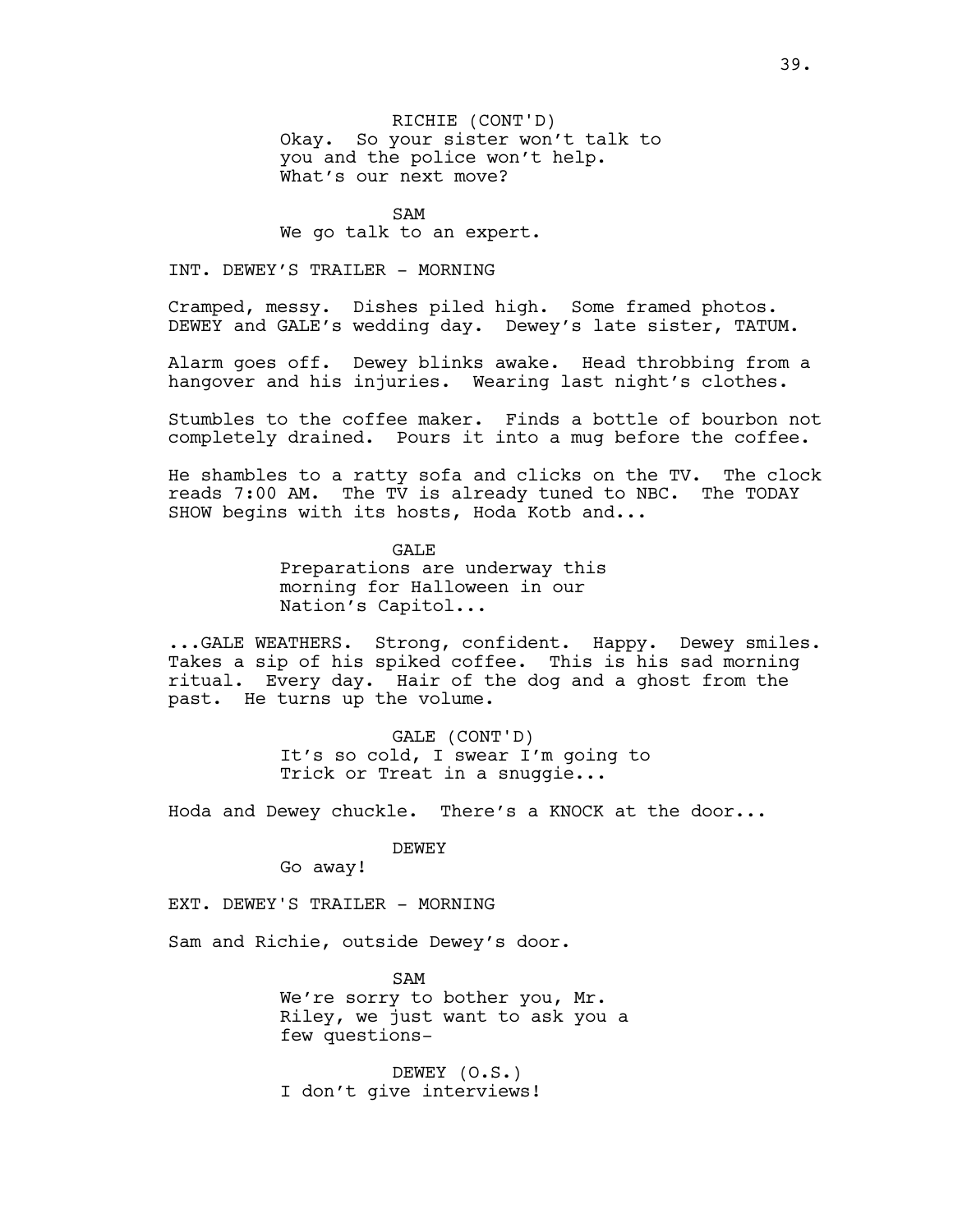SAM We're not looking for an interview-

DEWEY (O.S.) Go away or I'll call the police!

SAM You're a suspect in a homicide, so go ahead, call the police!

A long pause as he processes this and then...

DEWEY (O.S.) You're being an A-hole!

Richie shrugs at her - "you kind of are."

DEWEY (O.S.) (CONT'D) Give me one good reason why I should talk to you!

SAM I'm Billy Loomis's daughter!

Silence from inside. Then we hear a DEADBOLT TURN. Dewey opens the door a crack, looks Sam up and down.

> DEWEY That's a terrible reason for me to talk to you.

SAM My sister was stabbed seven times by Ghostface. I know you know what that's like. I just want to keep my family safe.

Dewey's eyes flit to his photos. His sister, TATUM.

SAM (CONT'D) (pleading) Five minutes, that's all I'm asking.

Dewey looks at her, considering.

DEWEY You have two. I'm missing a show I like.

INT. DEWEY'S TRAILER - MORNING

Dewey shows them in. Reaches for the remote, but not before Sam and Richie see Gale on the Today Show.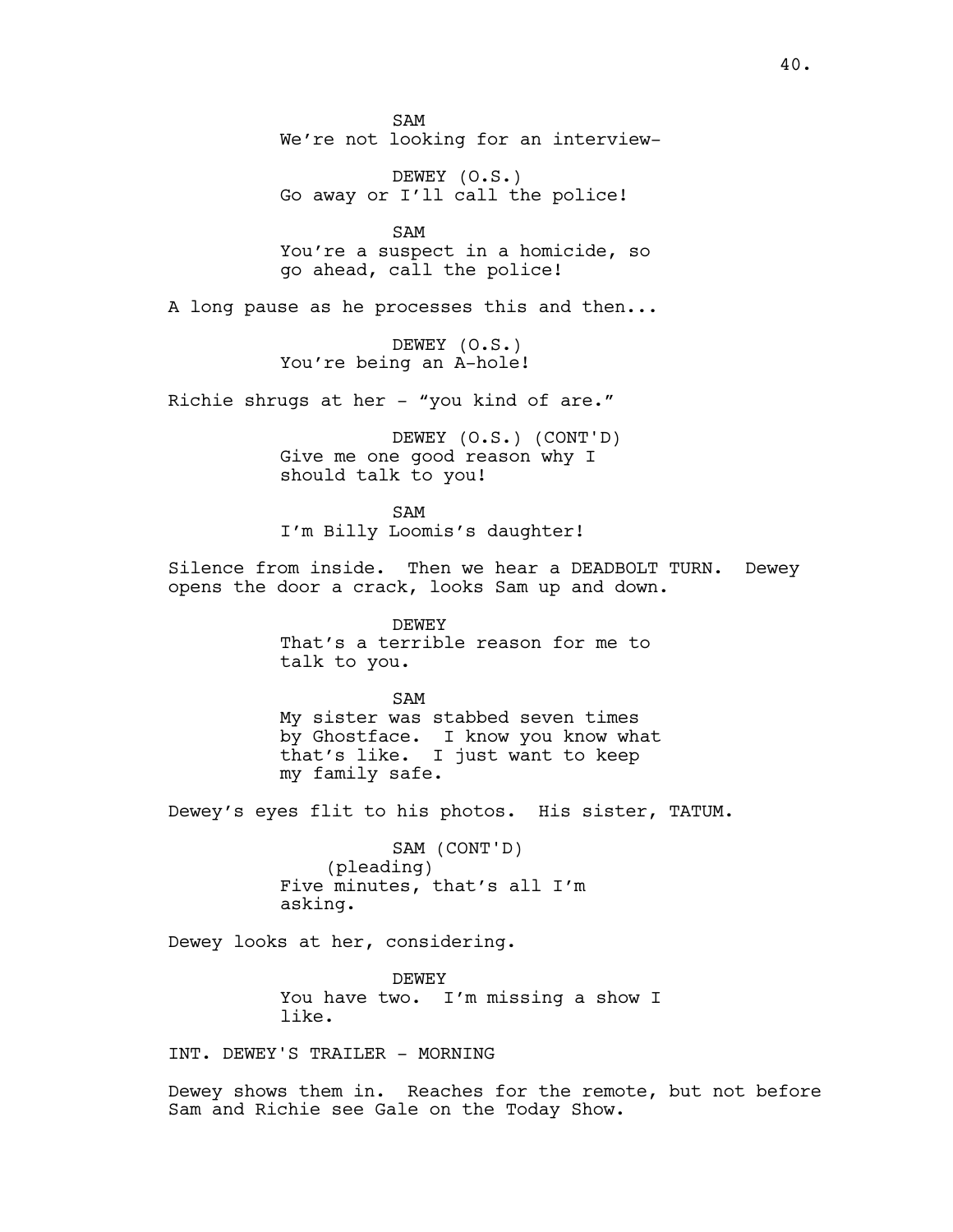Dewey clicks off the TV and eyes Richie warily.

DEWEY

Who's he?

SAM My boyfriend.

DEWEY How long have you known him?

SAM Six months. Why?

Dewey rolls his eyes at this.

### RICHIE

What?

DEWEY

(to Sam)

Did he know who your dad was when you met? Express any interest in Woodsboro or the Ghostface killings?

RICHIE What the hell are you talking about-

DEWEY

Your killer's obsessed with the *Stab* movies, right? (takes a drink) Well there are certain rules to surviving a *Stab* movie, believe me, I know. Rule One, never trust the love interest. They seem sweet, they seem great, and then in the third act they try and rip your head off.

### RICHIE

I was with Sam in Modesto when Tara was attacked-

DEWEY

And let me guess, you were in the next room and completely unaccounted for when she was attacked in the hospital?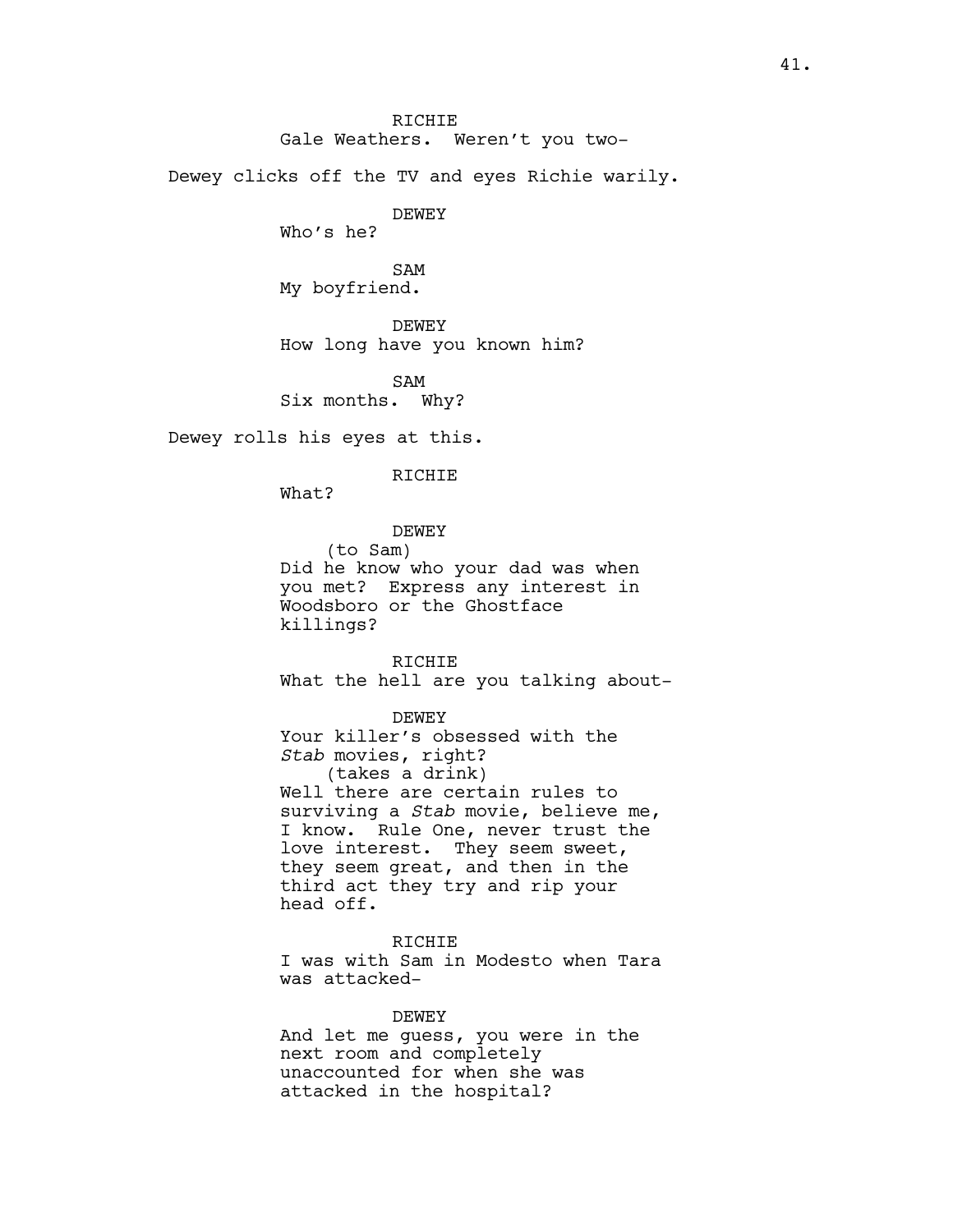## Richie turns to Sam.

RICHIE

Do I really have to take this from Bourbon O'Clock here?

DEWEY

Rule Two, the killer's motive always has something to do with the past. Billy killed everyone because of Sid's Mom. Then Billy's Mom killed everyone 'cause of Billy. The point is, this stuff is always rooted in something from back in the day-

SAM I'm related to Billy and Tara's related to me, which makes sense-

RICHIE But then why kill that random Vince guy? It doesn't fit the profile-

DEWEY That's your job to figure out. And Rule 3, and this is the most important, the first victim always has a friend group that the killer is a part of. Does your sister have a close-knit group of friends?

Sam and Richie exchange a look.

SAM

She does.

DEWEY

Then that's where you'll find the killer. Maybe it's the nice one, maybe the funny one, maybe the quirky one - any and all of them could be your murderer. You find out why they're doing this, you can figure out who's next.

He drains his mug. Goes to pour another. Sam follows him.

SAM So help us. Help figure out who's behind this-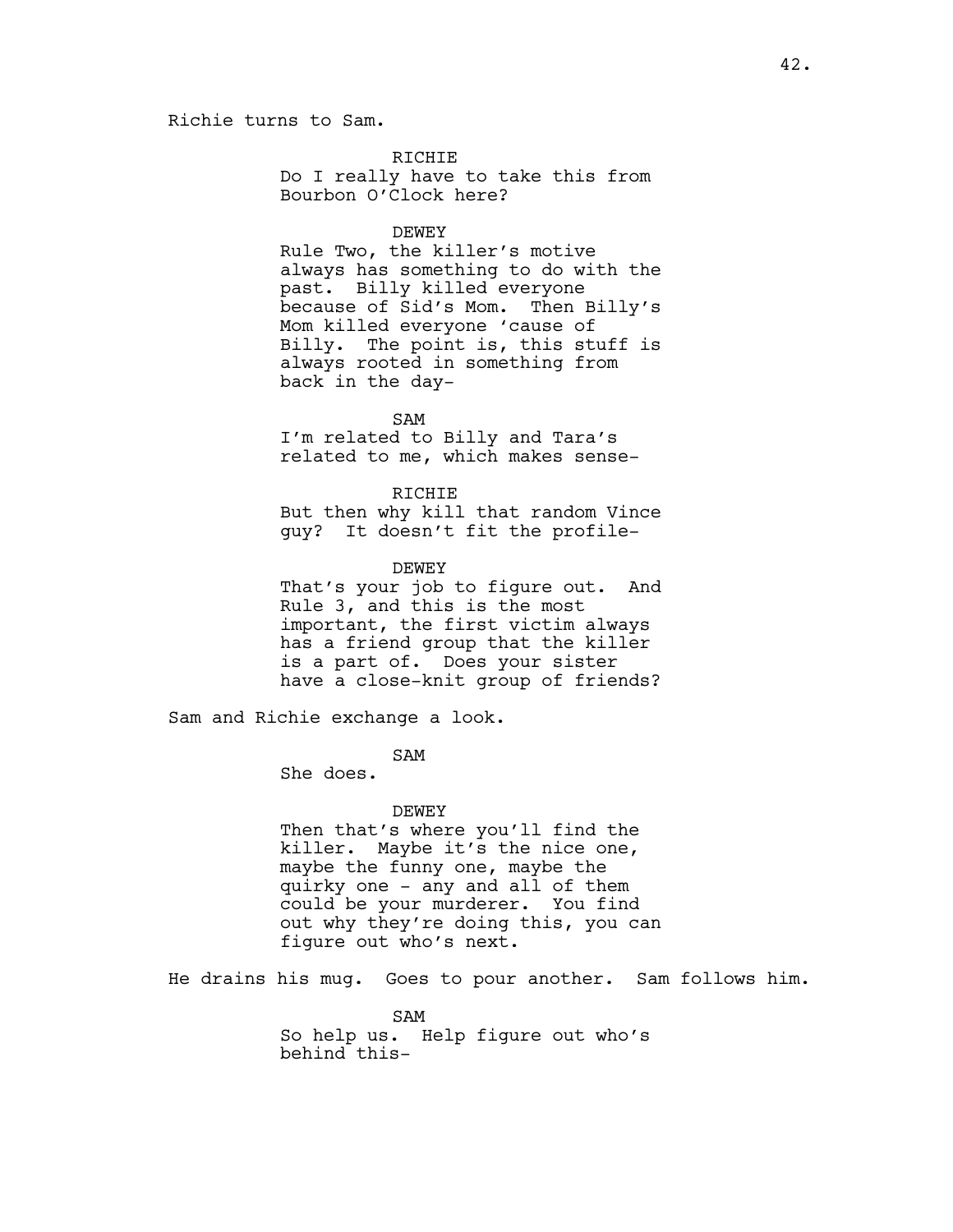#### DEWEY

You're kidding, right? I've been stabbed eleven times, almost died twice. I have permanent nerve damage and a fun little limp. You think I want go through it again?

SAM

It always goes back to the past, right? If I'm in danger, you're in danger. So let's do this together.

Dewey stares at her for a moment. As if considering. Then:

DEWEY

Your time's up.

He turns on the TV again. Al Roker's doing the weather. Sam exhales. Heads for the door. Richie follows.

EXT. DEWEY'S TRAILER - MORNING

Sam and Richie step outside.

RICHIE Yeah, he's *way* more fun in the movies. What's next?

SAM The friends.

INT. DEWEY'S TRAILER - SAME TIME

Dewey takes another sip of his drink. Sees his OLD HOLSTER and GUN hang on the wall. He looks at them.

He shakes his head, drains the glass. There's something he knows he has to do. Pulls out his phone. Dialing...

EXT. SEATTLE, WASHINGTON - MORNING

A beautiful affluent suburban street, looking out on the water. We hear the phone ringing inside...

INT. SEATTLE HOME - MORNING

A FATHER helps his eight year-old and six year-old DAUGHTERS pull on their sneakers by the front door, trying to get them out the door for school. Much giggling is occurring.

Chaotic domestic bliss. The MOM picks up her cordless phone in the kitchen. And as she answers we realize it's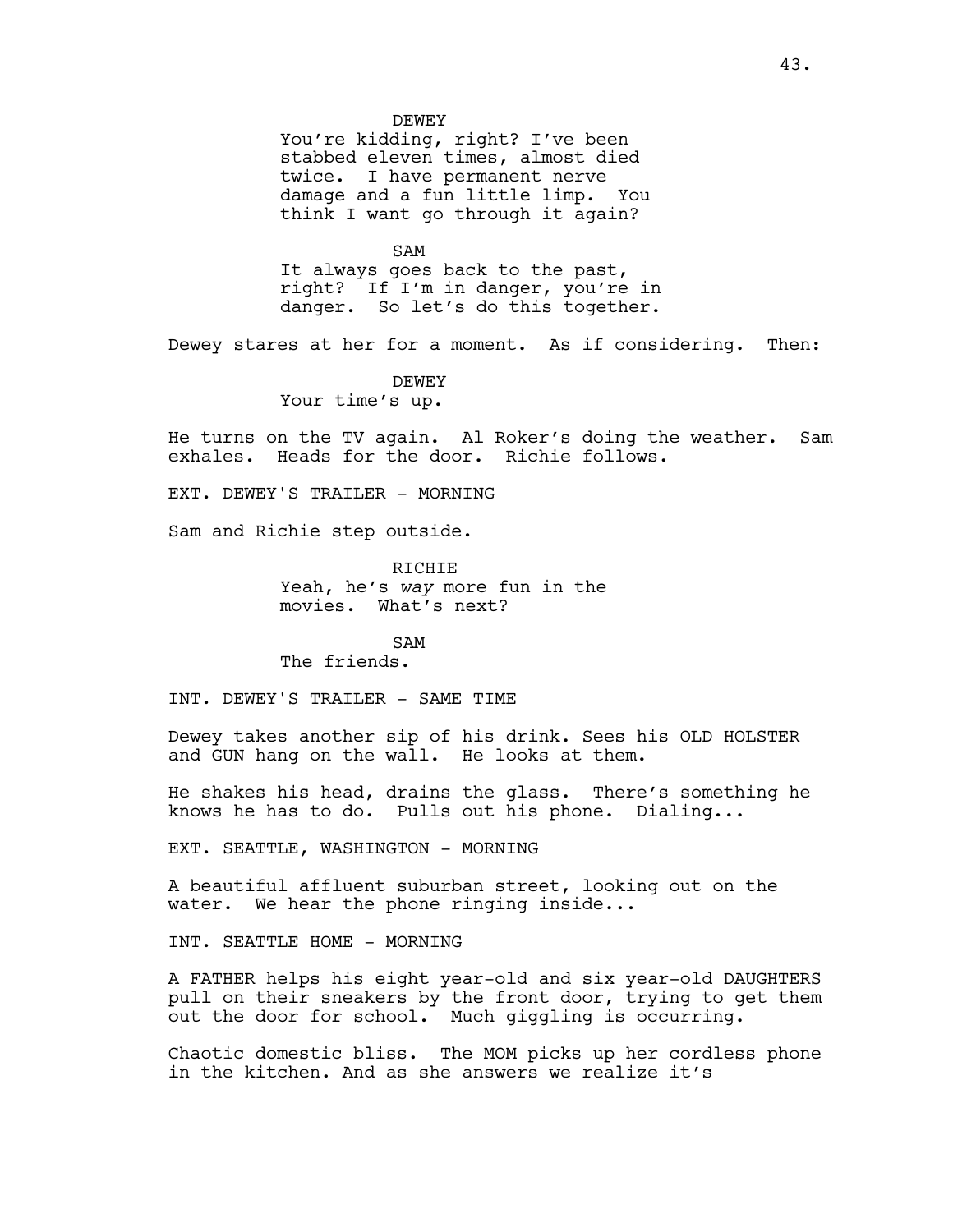SIDNEY

Hello?

SIDNEY PRESCOTT. Beautiful as ever. But different somehow. At peace. The victim no more. As unkind as life has been to Dewey, it's been kind to Sid. INTERCUT:

> DEWEY Hey, Sid. It's me. SIDNEY Dewey? Oh my God! How long has it been? I haven't- (to one daughter) Hey, do you have your backpack? (off her look) Then you need to go get it, you have one minute before you get in the car. (to Dewey) Sorry, we're trying and failing to get the kids out the door for school. How *are* you?

Dewey looks around at his surroundings and lies.

DEWEY Good. Really good. How's Mark?

Sidney smiles as she looks over at her husband, who is helping search for the errant backpack.

> SIDNEY Eh, I think I might keep him. How are things in the Sheriff business?

DEWEY They're- they're okay. But Sid-

SIDNEY Have you talked to Gale recently?

Dewey swallows.

DEWEY Not in a few years. You?

(MORE) SIDNEY Not since her big promotion. She was supposed to be out here last year, but then they had to go cover a hurricane or something. (exhales)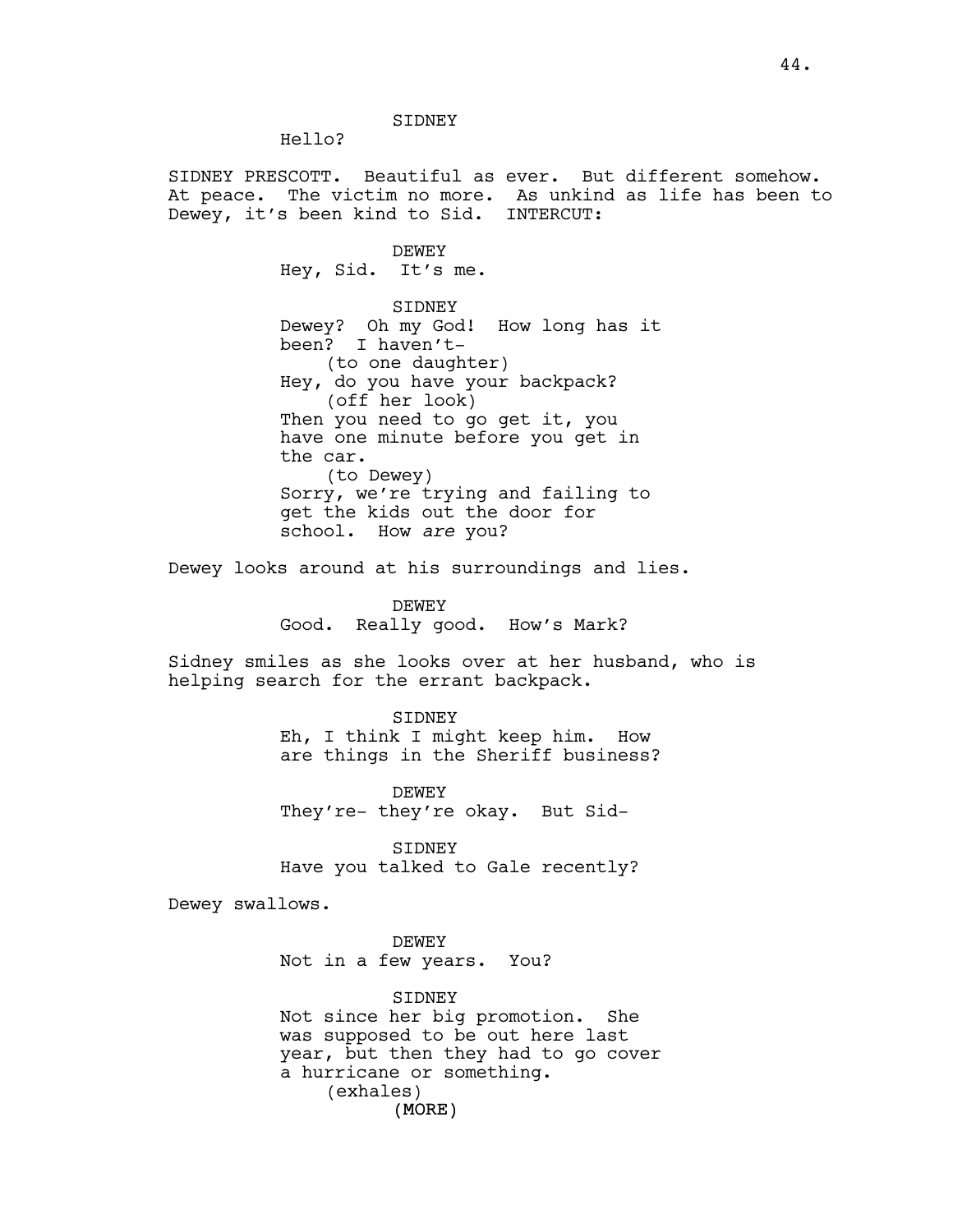SIDNEY (CONT'D) I know it didn't end well with you guys, but-

DEWEY It's happening again, Sid.

Sidney goes very still at this.

SIDNEY

What are you talking about?

DEWEY Some idiot in a Ghostface mask. Three attacks so far, one dead. But something about this one feels different-

SIDNEY Are you okay?

DEWEY You know me, Sid.

SIDNEY Yeah, I do. That's why I'm asking.

DEWEY I'm fine. I just wanted you to hear it from me and not on the news. I want you to be safe up there. Do you have a gun?

On Sidney. Looks like little Suzie Homemaker in her Nancy Myers kitchen. She smiles.

> SIDNEY Dewey, it's me. Of course I have a fucking gun.

Dewey smiles despite himself.

SIDNEY (CONT'D) Does Gale know?

DEWEY

She's my next call. But Sid, promise me, no matter what happens or what you see on the news, don't come here.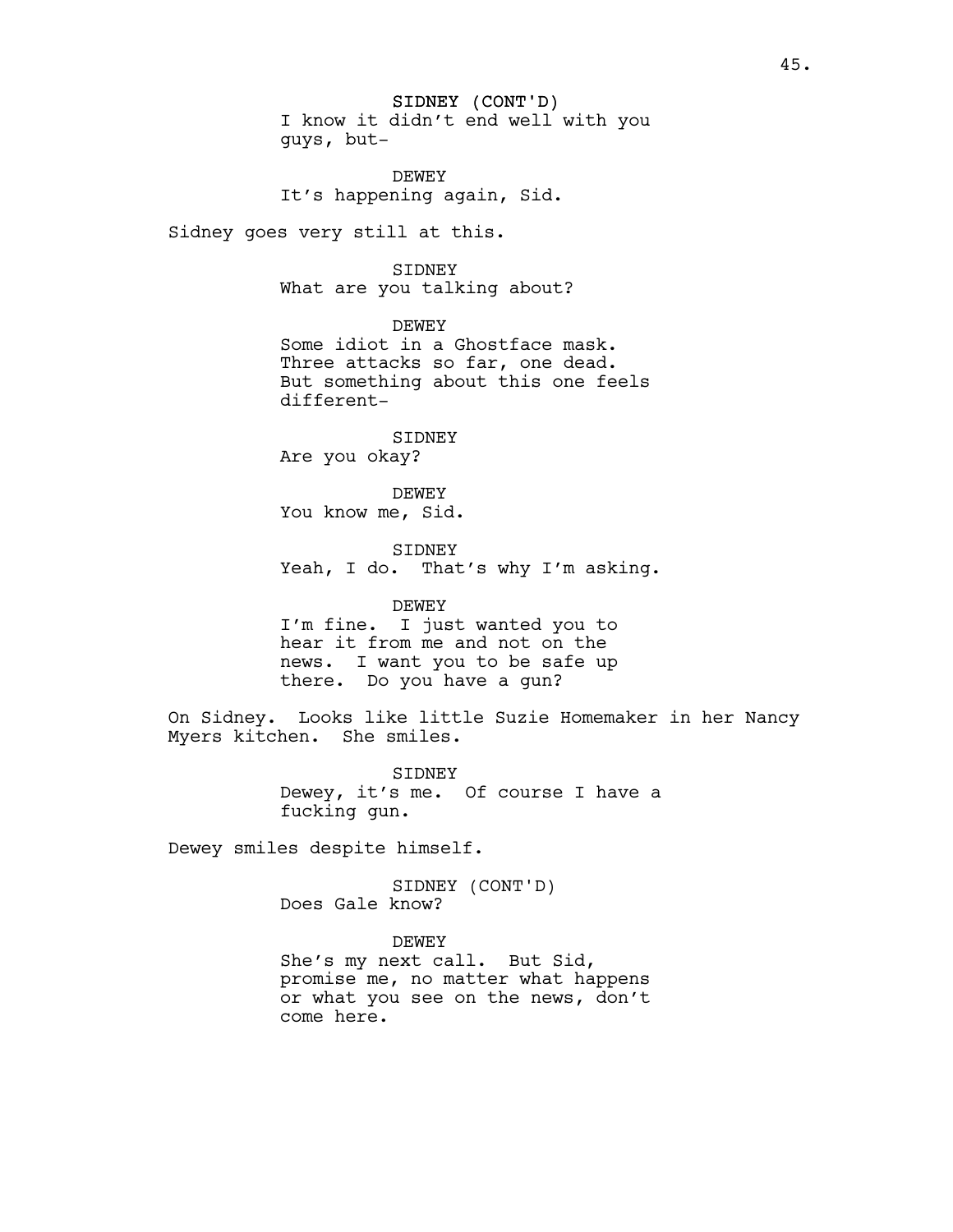**STDNEY** No offense, Dewey, but I wouldn't go back to Woodsboro if you paid me. I'm never setting foot in that town again.

DEWEY Good. That's good.

Sidney frowns at the tremble in his voice.

SIDNEY Whoever this killer's after, I'm glad they have you to protect them. Just make sure you stay safe.

Oof. Dewey slumps. Barely manages to respond.

DEWEY

Will do.

SIDNEY It's good to hear your voice, Dewey.

DEWEY Yeah, you too.

He hangs up before she can say goodbye. Too hard for him.

Then he pulls up GALE'S NUMBER. His thumb hovers over the 'call' button. Can't bring himself to do it. Instead, he presses the text button. Writes:

*Ghostface is back. Don't come here.*

He sends it. Looks at it. Seems a little dry. Adds:

*Hope you're doing well. :)*

Sends that too. Then frowns.

DEWEY (CONT'D) (to himself) Probably shouldn't have sent the smiley face...

He types more.

*I still-*

He stops. Stares at the blinking cursor. Nope. Deletes it. Reaches for his drink... And catches sight of the Tatum picture, staring back at him.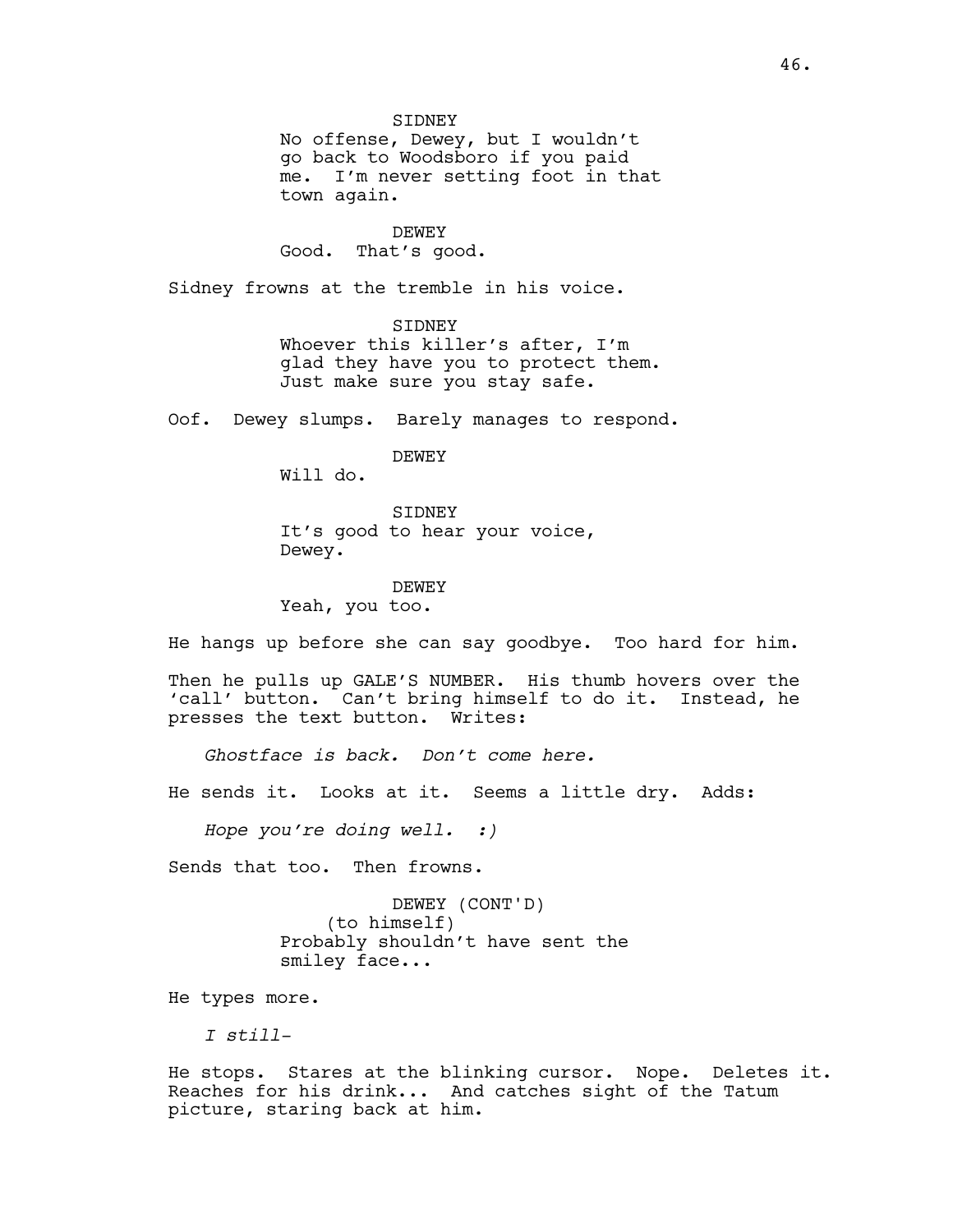His tarnished old SHERIFF'S BADGE.

He picks it up. Staring at. It glints. And we CUT TO...

EXT. MEEKS-MARTINEZ HOUSE - AFTERNOON

Suburban block. Sam and Richie climb out of their Prius.

RICHIE So this is where Mindy and Chad live?

Sam opens her mouth to respond, then sees something. Smiles.

SAM Holy shit... he came.

Riche follows her gaze to see DEWEY step out of his car. Gun on his hip. Limping across the street to them.

> DEWEY I've decided to temporarily assist in your investigation.

SAM Thank you.

Dewey walks past them as Richie turns to Sam.

RICHIE Oh good, the drunk guy has a gun now.

INT. MEEKS-MARTINEZ HOUSE - AFTERNOON

Doorbell rings. Mindy answers the door to reveal Sam, Richie, and a cleaned-up Dewey. Mindy leads them inside.

> SAM Thanks for letting us come by.

MINDY Are you kidding? The chance to talk to two Ghostface survivors and a potential future victim? I'm in.

RICHIE Wait, am I a survivor or the victim?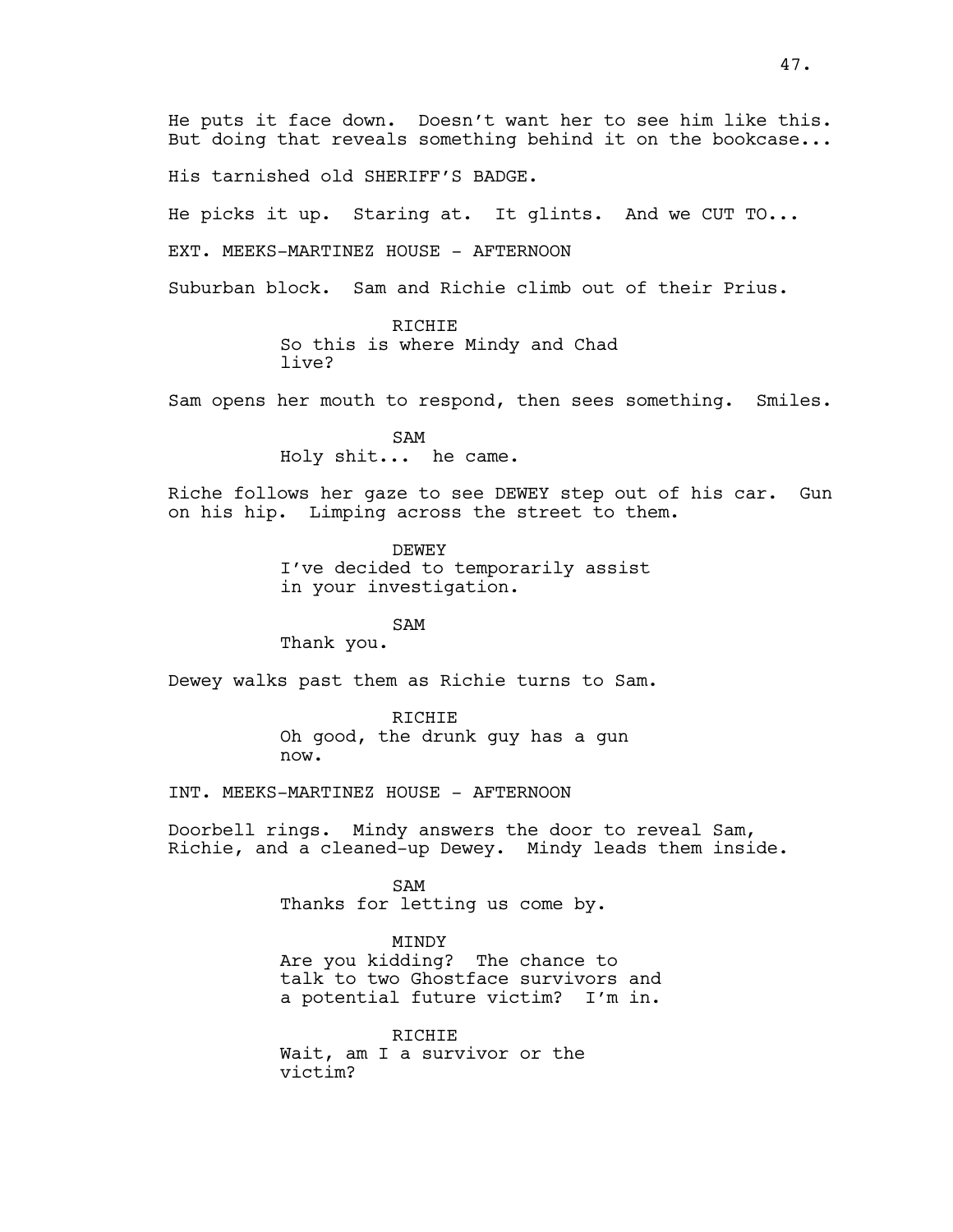**MTNDY** Oh, you're so cute.

She leads them down a hall.

RICHIE So how do you know so much about the *Stab* movies?

DEWEY Runs in the family.

Dewey motions to a picture hanging next to a massive 4K TV and blu-ray collection: RANDY MEEKS, in a school photo. A plaque underneath - "RANDY MEEKS MEMORIAL HOME THEATER."

> MINDY Randy was our uncle. R.I.P.

Mindy opens the doors to the living room, where Chad, Liv, Wes and Amber sit. They don't look pleased to see Sam.

> MINDY (CONT'D) You said to bring everybody.

MARTHA MEEKS (from *Scream 3)*, mother of Chad and Mindy and sister of Randy, enters with a tray of snacks.

> MARTHA Ooh. Suspects. My brother would be so proud.

DEWEY Good to see you, Martha.

They hug as CARLOS MARTINEZ, Chad and Mindy's dad, pops in. Gregarious, built like a linebacker, loves his kids.

> CARLOS Hey gang! Chad, you get your cardio in today?

CHAD You know it!

CARLOS My boy's gonna be the fastest wide receiver on the team this year! (to Mindy) How 'bout you, Melinda? Make it through *The Dekalog* yet?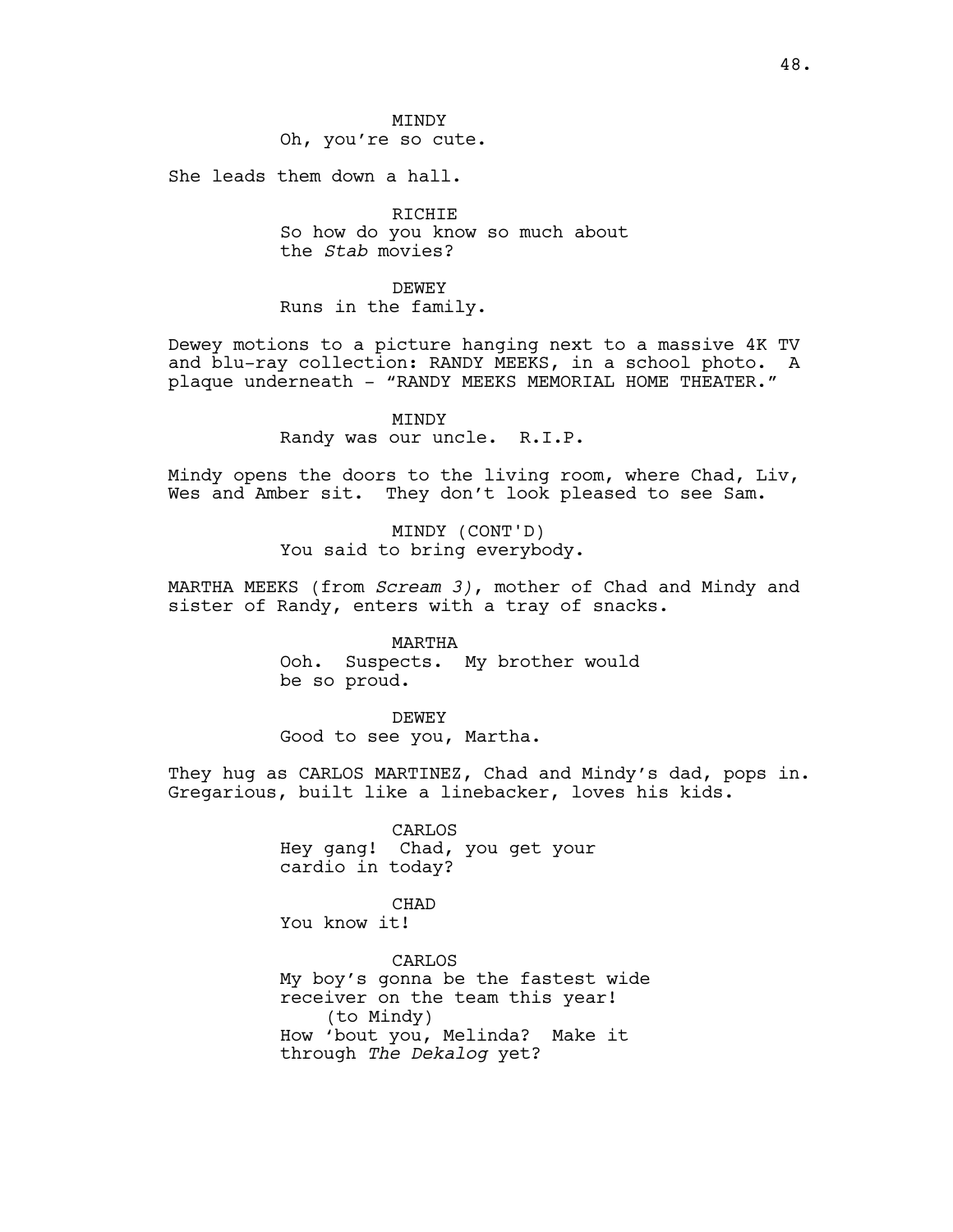**MTNDY** I'm still on Part 3. It's so depressing!

CARLOS Gotta eat your vegetables, kid! It can't all be sugar content slasher movies if you're gonna be a filmmaker one day! You have to have a well-rounded respect for world cinema of all genres!

### MARTHA

Okay kids, you have fun now!

And with that, the Meeks-Martinez parents exit. TIMECUT TO:

INT. MEEKS HOUSE - LIVING ROOM - AFTERNOON

Sam sits on the couch with Richie and Dewey, across from Mindy, Chad, Liv, and Wes, who look stunned at what they've just heard. Chad stares at Dewey.

> CHAD You really think it's one of us?

DEWEY Historically speaking, at least one of the killers was from the friend group 75% of the time.

## MINDY

Makes sense... We all know Tara, we all left the bar right after Vince did, any one of us could have killed him-

SAM (shaking her head) But the killer said he knew my secret about Billy. I think he attacked Tara to lure me back here.

#### CHAD

So?

SAM So why then immediately go murder some guy who was stalking Liv?

From the other side of the room: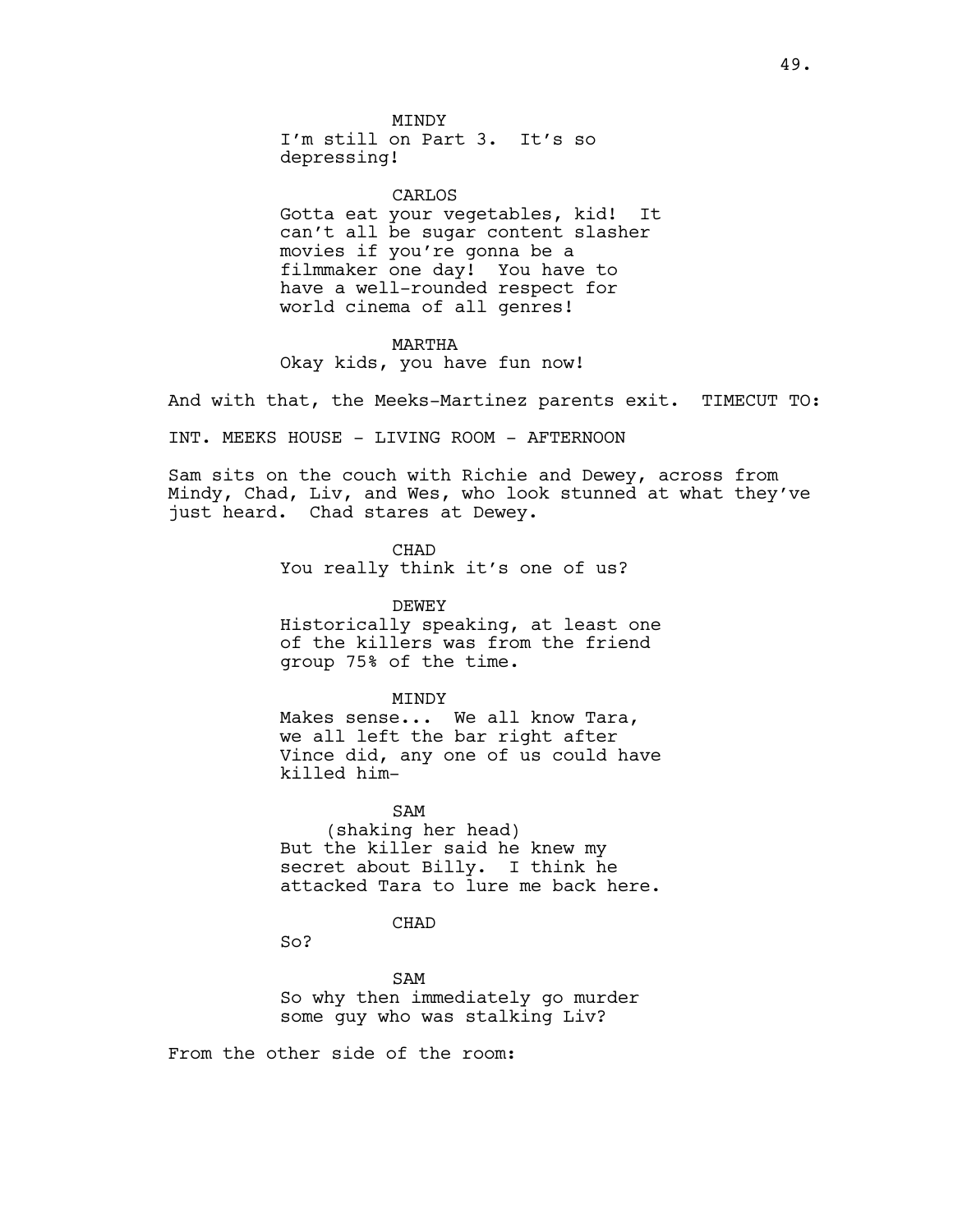**WES** Maybe because he beat the shit out of Deputy Dewey here. Maybe he's the killer. (to Dewey) No offense. DEWEY None taken. But what's my motive? WES You got stabbed a billion times, got dumped by your famous wife and crawled into a bottle. I think it's safe to say you make the suspect list. AMBER Um... Vince is not unconnected... Everyone turns to Amber, who's staring at her phone. AMBER (CONT'D) I Googled him. His Mom is Leslie Macher, Stu Macher's sister. **T.TV** Who's Stu Macher? MINDY Billy Loomis' accomplice, Liv, try and keep up. Liv shoots her the finger. SAM So the first three attacks are all on people related to the original killers. It's almost like he's taking revenge against them-MINDY (an epiphany) Oh my God... he's making a *re-quel*. The others stare at her. SAM A what? MINDY

Or a *Legacy-quel*. Fans are torn on the terminology-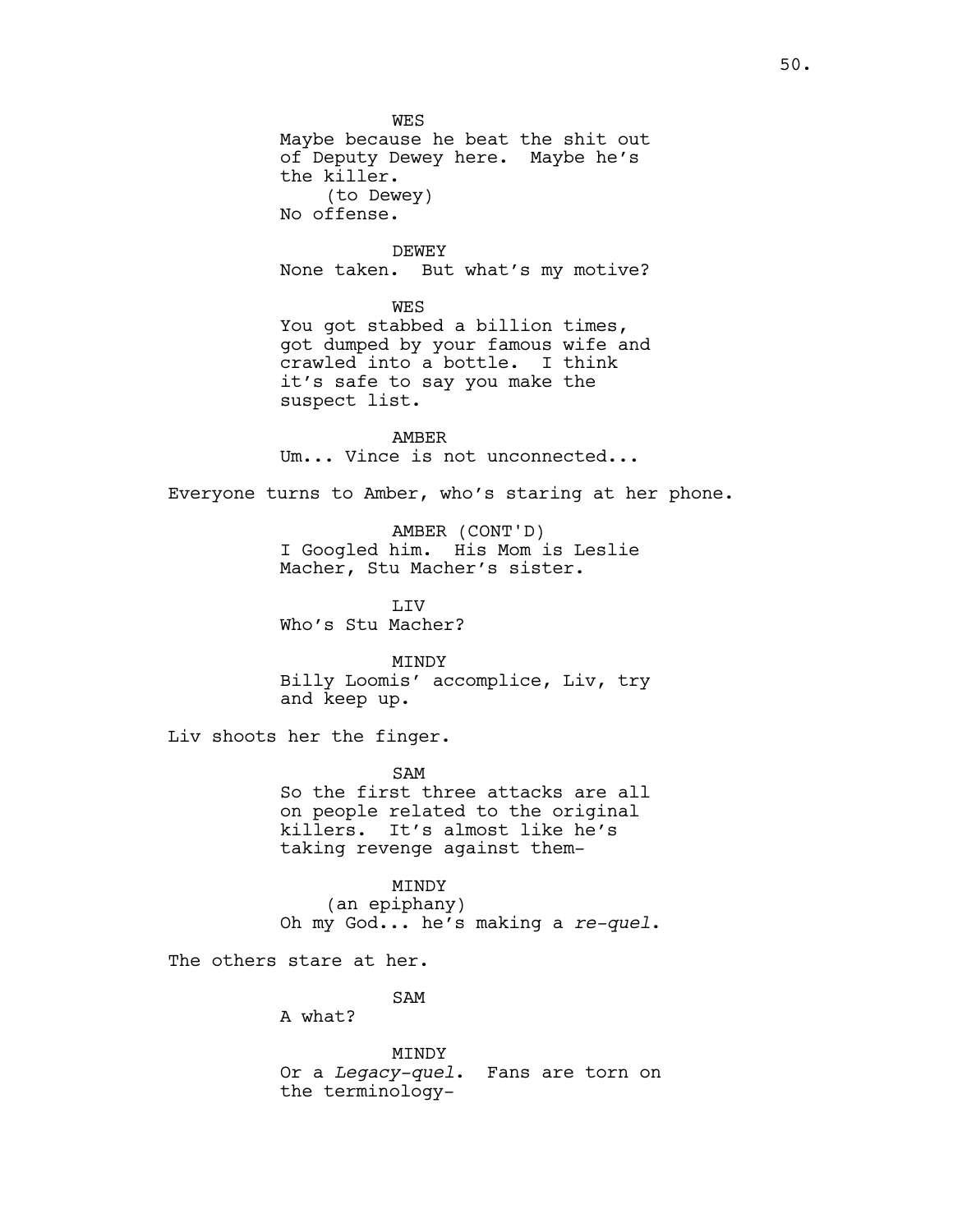**CHAD** Speak. English.

MINDY Okay, okay, remember the *Stab* movie that came out last year?

Liv brightens at this.

LIV Oh yeah, the one the *Knives Out* guy directed, right? I really liked it-

MINDY

Of course you did, you have terrible taste. But the hardcore *Stab* fans hated it. You go on 4Chan and Dreddit, all they're talking about is how *Stab 8* pisses on their childhood, how there's no connection to the original films, how the main character's a Mary Sue-

RICHIE What's a Mary Sue-?

WES You really don't want to know.

#### MINDY

There was even a petition to have the studio pretend *Stab 8* never happened and shoot a new movie "for the fans"-

SAM But it's just a movie-

### MINDY

Not to some people. To some, the original's their favorite thing in the world - the movie that made them love horror, that opened up a whole new world, that Mom or Dad showed them when they were ten that bonded them together. And God help anyone who slightly fucks with that special memory, who makes a movie they think disrespects it.

(deep breath) It sounds like our killer's writing his own version of *Stab 8*, but doing it as a re-quel.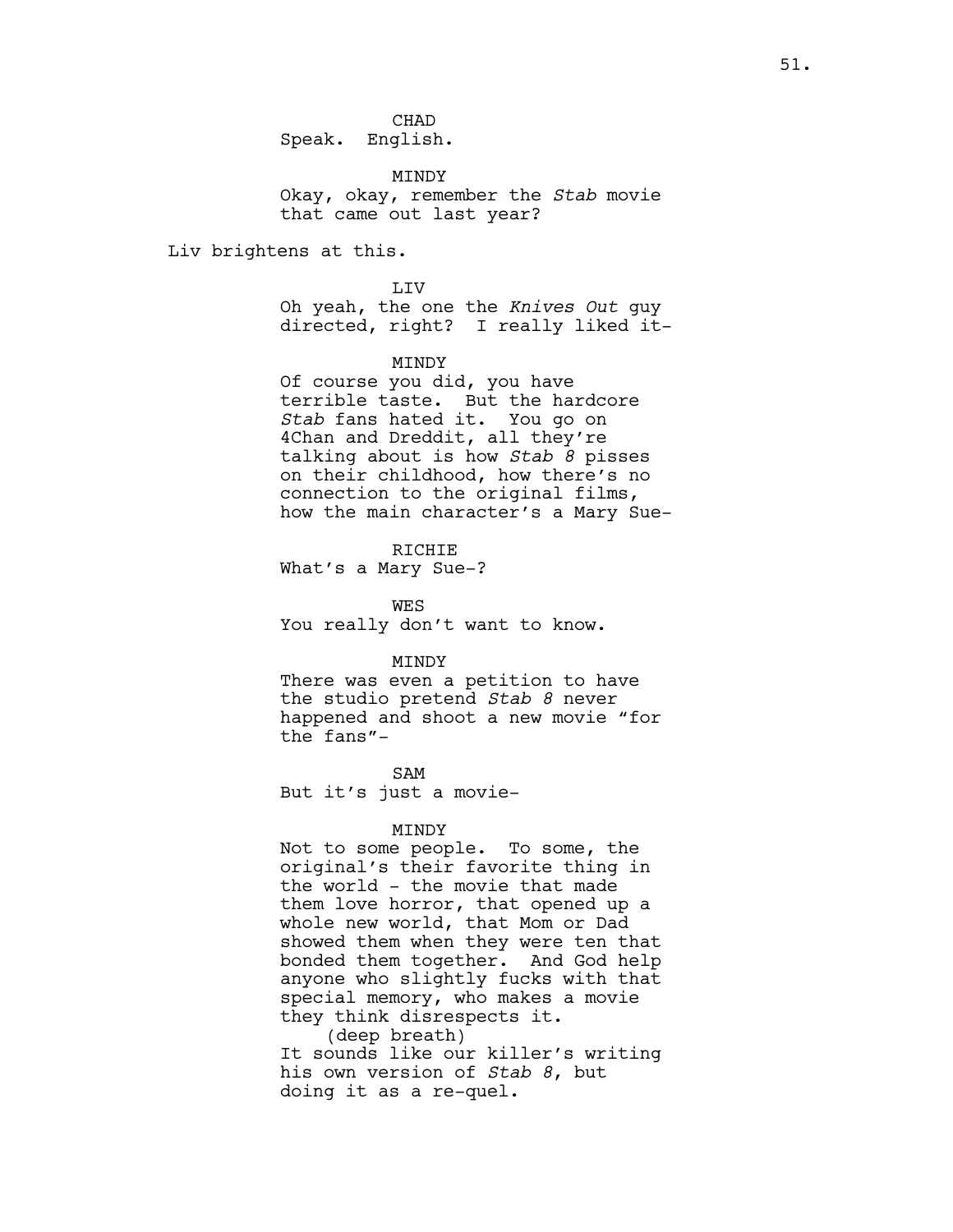DEWEY

Which is?

Mindy gets to her feet, happy he asked.

MINDY

See, you can't just reboot a franchise from scratch anymore, fans won't stand for it. *Black Christmas, Child's Play, Flatliners*that shit doesn't work. But you can't just do a straight sequel, either - you gotta build something new, but not too new, or the Internet goes bug fucking nuts. It's gotta be part of an ongoing story, even if the story shouldn't have been ongoing in the first place. New main characters, yes, but supported by and related to legacy characters. Not quite a reboot, not quite a sequel. Like the new *Halloween*, *Saw*, *Terminator, Jurassic Park, Ghostbusters,* fuck*,*  even *Star Wars.* It always goes back to the original.

Sam stares at her, horrified.

SAM

Are you telling me I'm caught in the middle of *fan-fucking-fiction?!*

MINDY Not just in the middle. You're the star.

AMBER So, not to put too fine a point on it, but according to re-quel rules... who's next?

MINDY

Going by the pattern, whoever it is has to be connected to someone that came before.

Everyone slowly turns to look at Dewey.

DEWEY I'm starting to regret coming here.

WES My mom was a character in *Stab 4*-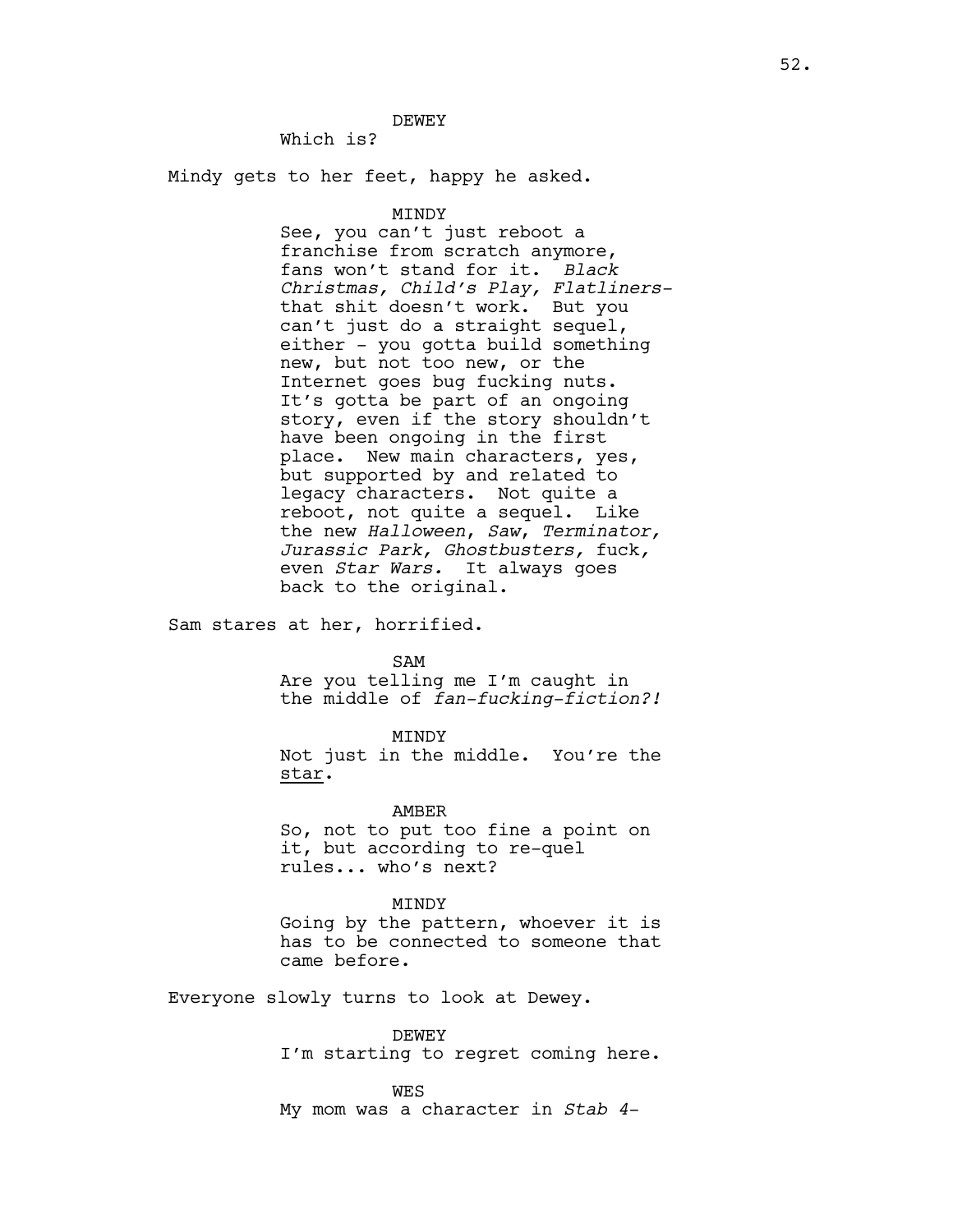MINDY Nobody cares about the inferior shitty sequels, Wes, you're safe. (to Chad) With Randy as our Uncle, though, you and I are probably screwed.

CHAD

Wait, *what?*

RICHIE *Or...* one or both of you are the killer, and this elaborate monologue is just bullshit to cover your tracks.

MINDY (patronizing) Please, I think it's pretty clear who the killer is at this point...

SAM

Who?

MINDY You. I mean, obviously.

Sam blinks.

SAM

Excuse me?

## MINDY

You're Billy Loomis's daughter! Who better to inherit the mantle and carry the series forward? You hurt Tara but don't kill her, which gives you a reason to come back to Woodsboro and go on your rampage, getting revenge on the town for the death of your father. It makes perfect sense!

CHAD

It kinda does, actually...

Liv nods too. Even Dewey's giving her the hairy eyeball. Sam stares at them, trying to control her emotions...

> MINDY Sorry, but I don't make the rules-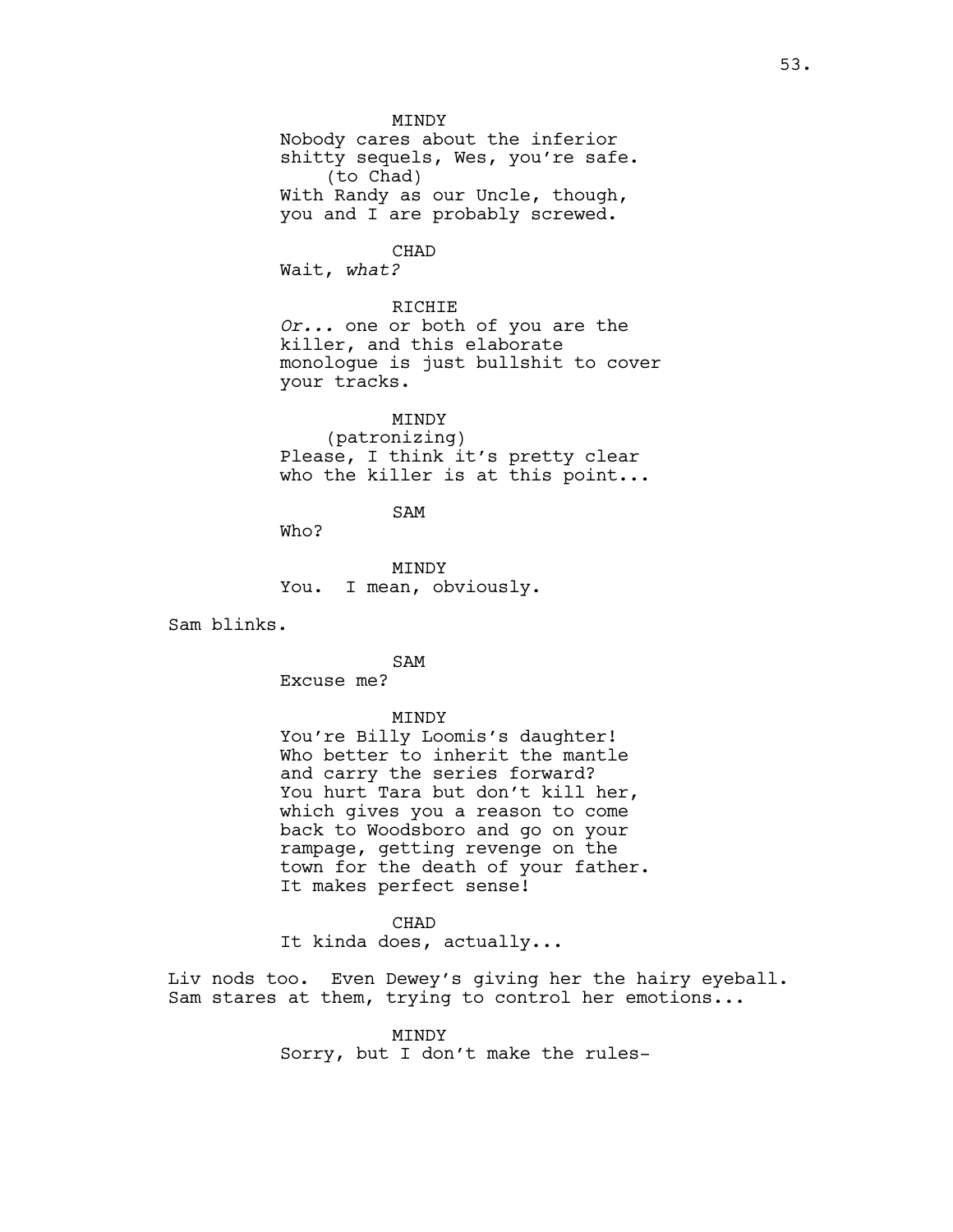SAM There are no rules. This isn't a game, or a joke, or a movie. Real people's lives are at stake-

MINDY I know. And you're probably the one who's going to kill them.

Sam stands. Fists balled. Doesn't know how to respond. So she turns for the door. Leaving. Richie follows her out. Dewey glares at Mindy.

> DEWEY You know, Randy may have accused us all of being the killer too, but he was a lot nicer about it.

EXT. MEEKS-MARTINEZ HOUSE - AFTERNOON

Sam storms out of the house, Richie trailing behind.

RICHIE Just for the record, I don't think you're the killer.

SAM

*Thanks?*

**RICHIE** 

I just meant-

SAM I'm gonna take a drive. Can you Uber back to the hotel?

RICHIE Yeah, I'm sorry, I just-

SAM It's fine. I'm fine. (gets in the car) Make sure you keep the hotel room door locked.

Starts the car. As she pulls out, Richie shouts after her-

RICHIE That's not reassuring!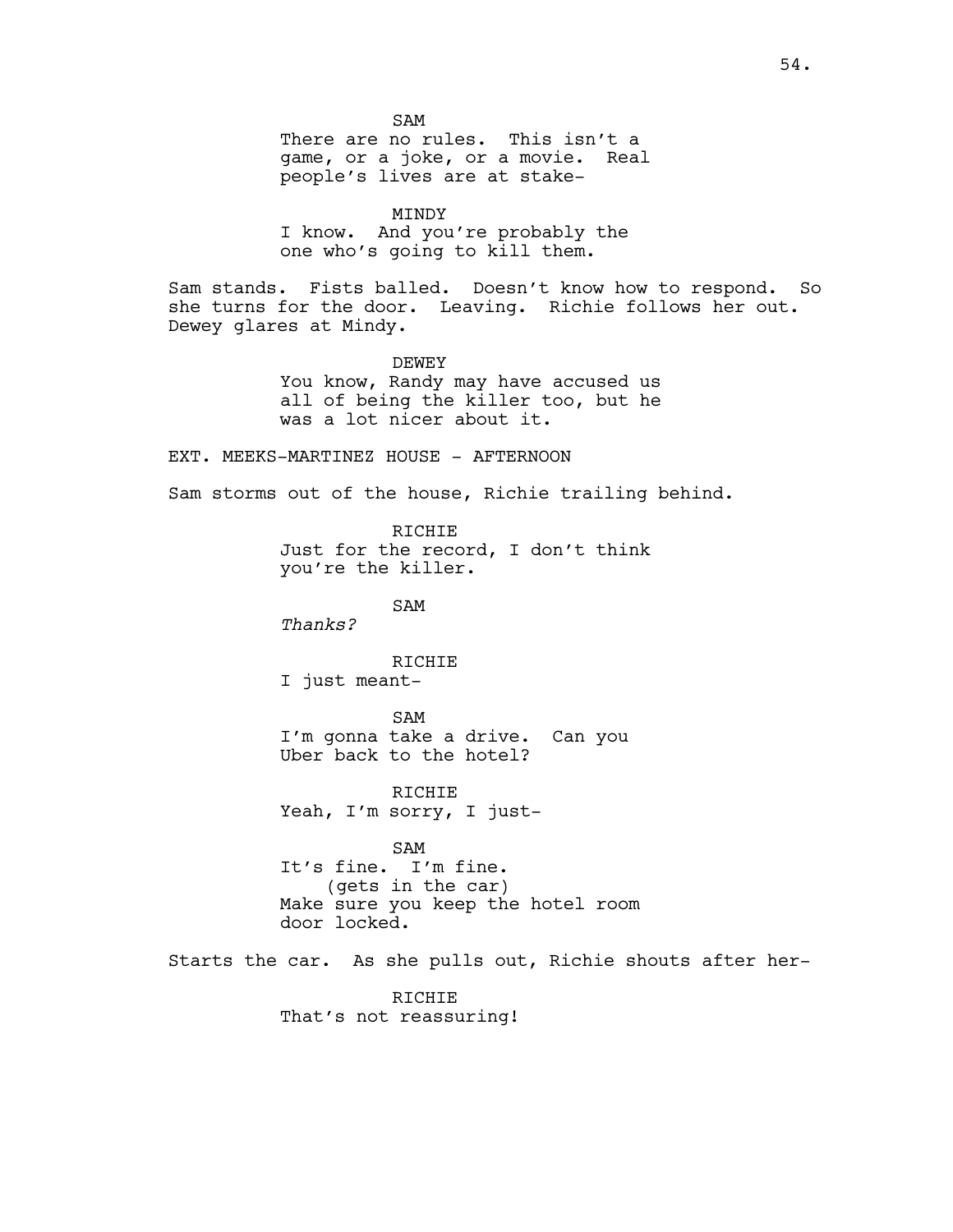EXT. CARPENTER HOUSE - AFTERNOON

Tara's house from the opening scene. Crime scene tape still hangs on the porch. Sam stares at it. So many memories. So much fresh horror. She has her phone to her ear.

> TARA (O.S.) (through phone) *You've reached Tara, please leave a message.*

BEEP! Sam takes a deep breath and leaves her message-

SAM Hey. I know you're mad. I know I fucked up. I know I always fuck up. But I'm not gonna leave you this time. I'm gonna figure this out, I swear. And if you never want to talk to me again after, I'll understand.

Interrupted by a CAB pulling up to the curb. Sam turns to see her mother SUSAN stumble out of it. Drunk-weaving up the driveway and it's not even 4:00.

SAM (CONT'D)

Mom. Jesus.

Susan straightens herself up.

SUSAN Don't you judge me. My daughter's in the hospital-

## SAM

I know, I-

Susan trips. Sam moves to steady her-

SAM (CONT'D) Here, let me help you-

Susan SMACKS her hand away. Staring at Sam with pure hate.

SUSAN You did this to her, didn't you? Because you're like *him.* Even when you were a kid I could see it in you... and now you've gone and hurt my baby girl...

Susan begins to cry. Sam backs away from her, horrified.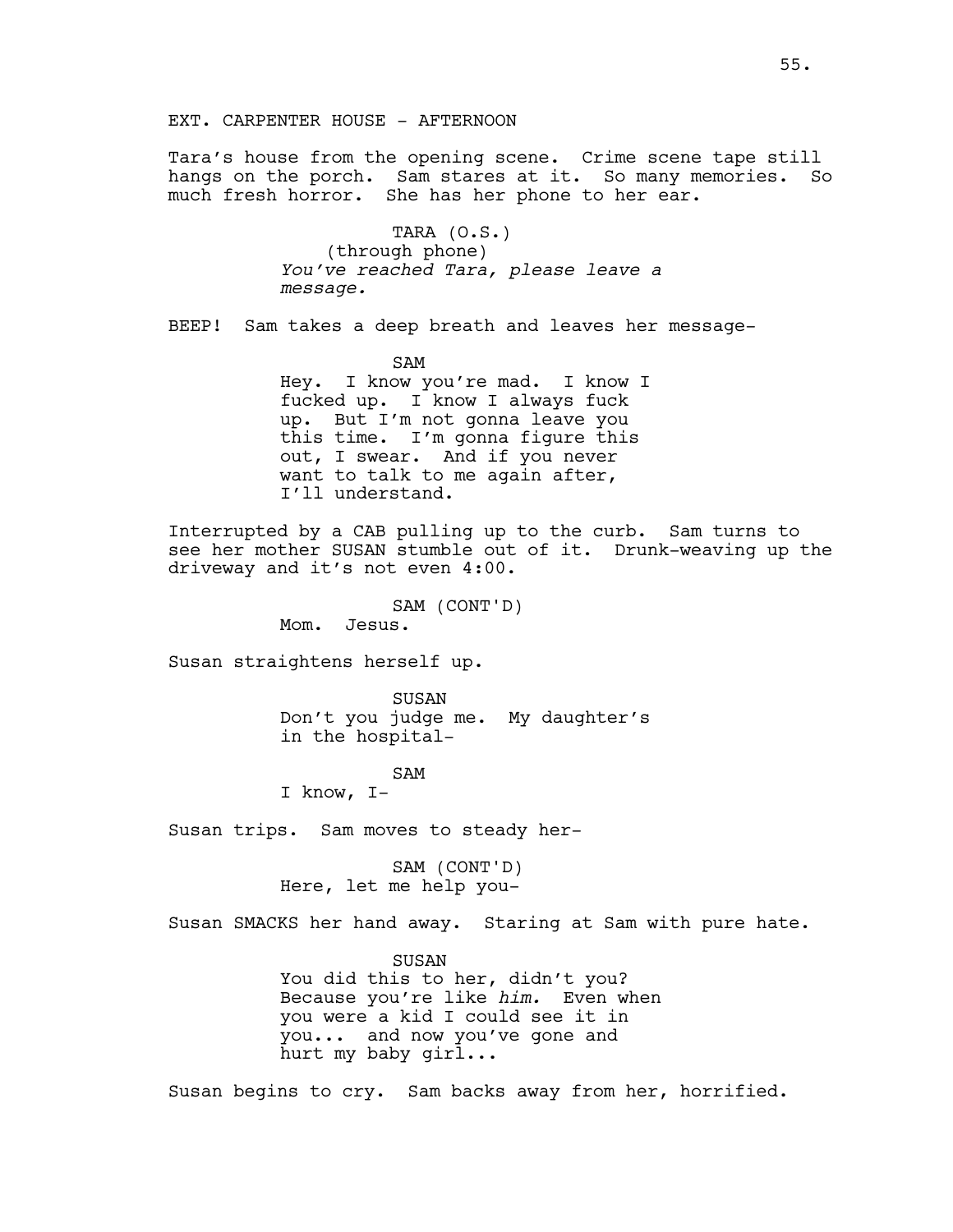SUSAN (CONT'D) *Why did you hurt my baby girl?*

Sam turns and RUNS. Leaps into the Prius, engine on, gas pedal to the floor, peeling out...

INT. RICHIE'S PRIUS (MOVING) - DAY

Sam white-knuckles the wheel as she speeds away. Trying to control her breathing. Half-step away from a panic attack.

> BILLY (O.S.) So what do you think, is she right? You getting into the family business?

Sam looks to see BILLY in the rear-view mirror. *Fuck.*

SAM

I am *really* not in the mood for this-

BILLY

Being my daughter doesn't have to be a bad thing, acute psychosis comes with its advantages-

SAM

Stop it-

## BILLY

Someone's messing with your sister. You just gonna let that slide? When Sidney's mom fucked my dad, I dissected her like a frog in Biology class-

SAM I'm not like you, I'm not a killer-

#### BILLY

How else are you going to survive? Accept who you are and let's get out there, find out who's doing this and *cut some fucking throats!*

Sam wrenches the wheel to the left and WHAM! Smashes into a telephone pole. Not going that fast, but the airbag blows - BOOM! The impact throws her back in her seat!

The dust clears. Sam coughs, rubs her chest, then looks to the mirror. Billy's nowhere to be seen.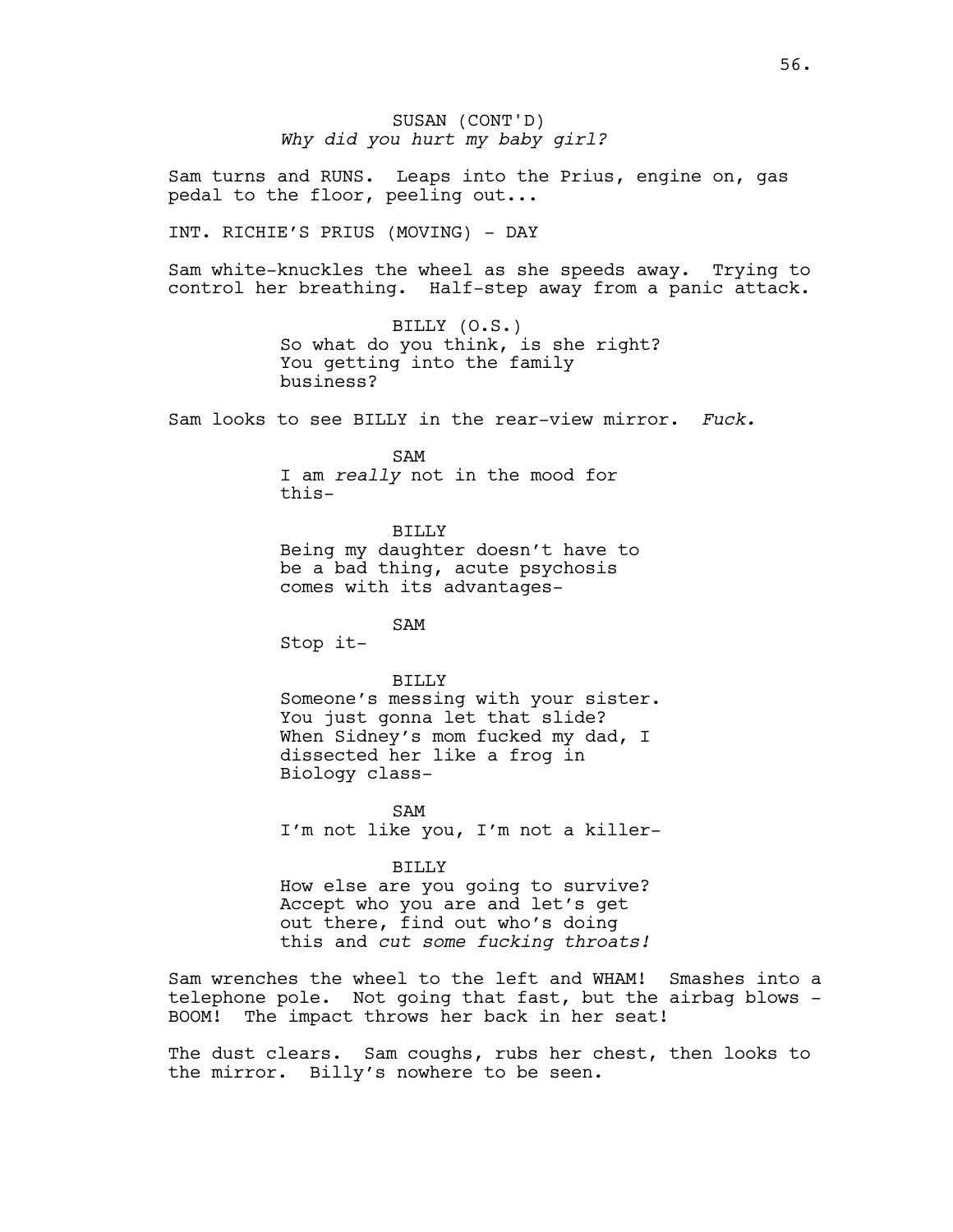INT. HICKS HOUSE - KITCHEN - EVENING

The sun, still a half hour from setting. Judy sips a glass of wine as she talks on her phone. Not in uniform anymore, yoga pants and a comfy sweat shirt. At ease.

> JUDY And extra soy. Thank you. I'll be there in ten minutes.

A CHIME precedes a WOMAN'S VOICE from a nearby ADT panel:

HOME SECURITY SYSTEM (O.S.) *Fault, front door...*

JUDY (calling out) Hey, Tiger.

She moves into the living room to find a sweaty and out of breath Wes, fresh from a run.

**WES** 

Hey, Mom.

JUDY Are you being safe?

Wes produces a can of pepper spray and a taser.

WES

To the point that all my friends mock me, yes. What's for dinner?

JUDY Sushi. I was just leaving to pick it up.

WES You don't want to Postmates it?

JUDY

It's always smooshy when it gets here, I know how you hate that. Go take a shower, I'll be back soon. And remember: 7-2-5-8.

WES

 $7 - 2 - 5 - 8$ .

She kisses him on the cheek. He pretends to be embarrassed, but walks away smiling. Judy heads out the front door...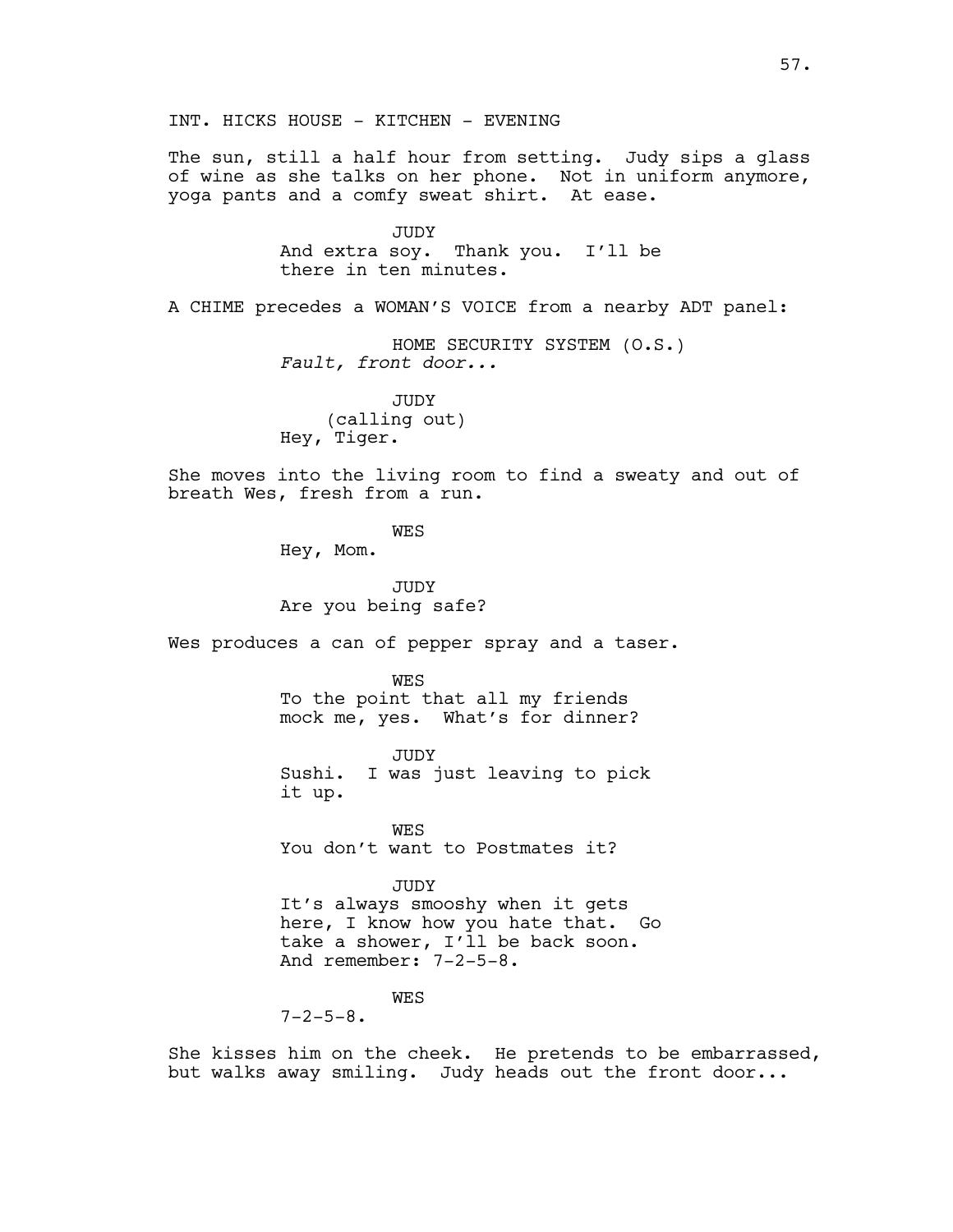HOME SECURITY SYSTEM (O.S.) *Fault, front door...*

INT. HICKS HOUSE - UPSTAIRS BATHROOM - MOMENTS LATER

Wes strips down and turns on the shower. Puts his cell phone by the sink. Steps inside, closes the sliding door.

I/E. JUDY'S CRUISER/RESIDENTIAL NEIGHBORHOOD - SAME TIME

Judy pulls out of the driveway onto her residential street. Nothing feels ominous. Still light out.

INT. HICKS HOUSE - SAME TIME

Yet as we slowly PUSH IN on the shower door, we begin to feel uneasy. A low HUM on the soundtrack reinforces our dread.

I/E. JUDY'S CRUISER/WOODSBORO STREETS - SAME TIME

Judy eyes everyone she sees on the streets and sidewalks. Everyone's a potential suspect. NEWS VANS, CAMERA CREWS and REPORTERS draw onlookers. Woodsboro's back in the spotlight.

Her PHONE RINGS. She doesn't recognize the number on the display. Answers anyway via her car's blue-tooth system.

> JUDY Sheriff Hicks.

VOICE (O.S.) Hello, Sheriff Judy.

We recognize The Voice. Judy tenses.

JUDY Who is this?

VOICE (O.S.) I think you know. I'm a fan of scary movies. And knives. What's your favorite scary movie?

JUDY I prefer animated films and musicals. Why are you doing this?

She picks up her phone and begins texting her DEPUTY:

*Killer on line, need trace-*

VOICE (O.S.) I'll tell you all about it. I'm calling to turn myself in.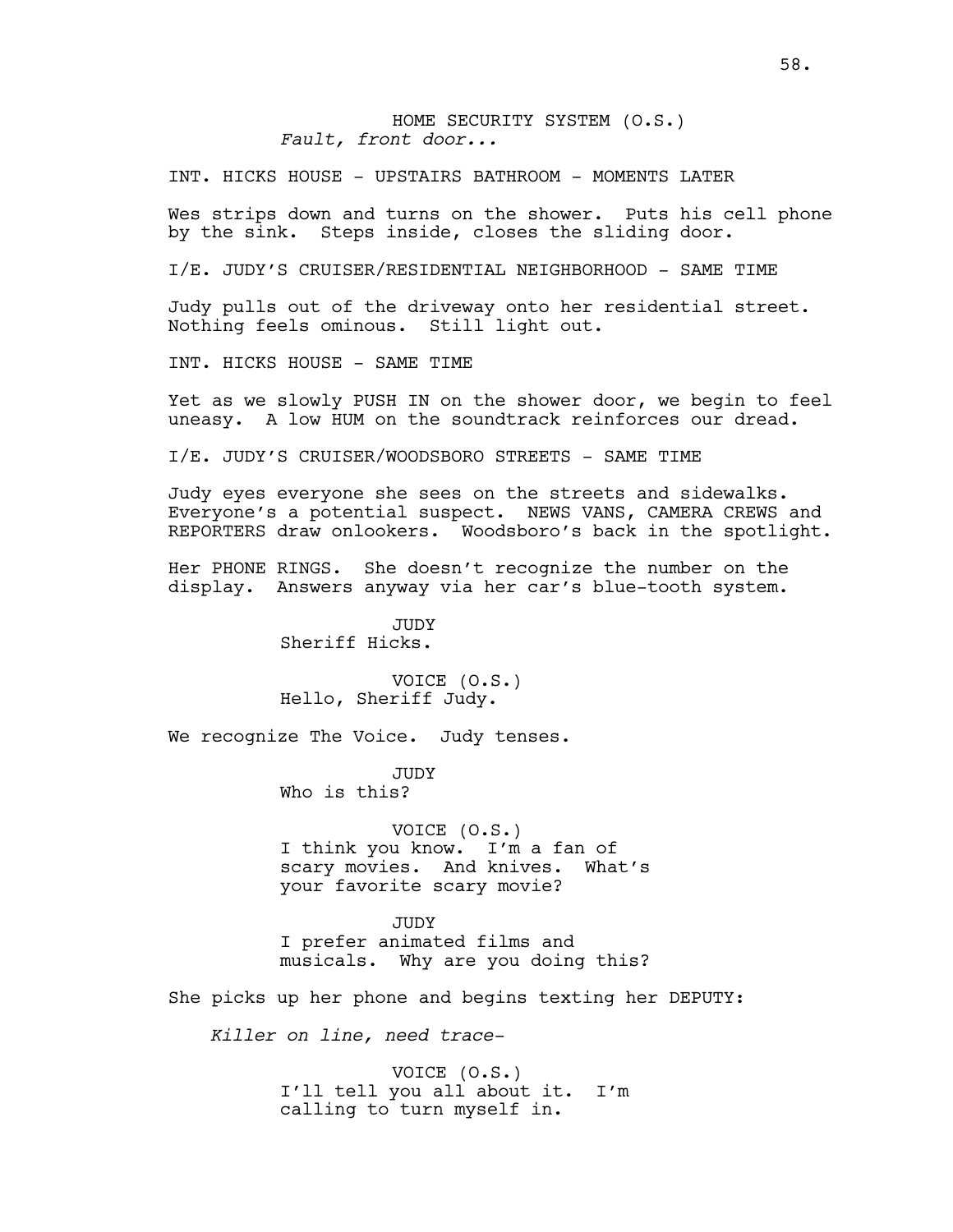JUDY I think that's a great idea.

VOICE (O.S.) We'll sit down at the station and I'll tell you about the two people I've killed.

JUDY (frowns) You've only killed one person.

VOICE (O.S.) But by time I see you, I'll have gutted your baby boy.

Judy PULLS A SCREECHING U-TURN in traffic and flips on her cherries and SIRENS! She ends the call and DIALS WES, racing full speed back towards the house...

INT. HICKS HOUSE - UPSTAIRS BATHROOM - SAME TIME

Wes soaps himself up in the shower, oblivious. By the sink, Wes's cell phone vibrates impotently. Then we hear...

> HOME SECURITY SYSTEM (O.S.) *Fault, front door...*

...but Wes doesn't.

I/E. JUDY'S CRUISER/WOODSBORO STREETS - SAME TIME

We hear Wes's phone ring... and ring... and ring...

JUDY *Come on! Pick up, Wes!*

Wes's phone goes to voicemail.

JUDY (CONT'D)

*Fuck!*

She dials 911.

OPERATOR (O.S.) 911, what is your-

JUDY *This is Sheriff Hicks, I need units to converge on my house ASAP-*

CALL WAITING on Judy's line. Desperate, Judy clicks the other call.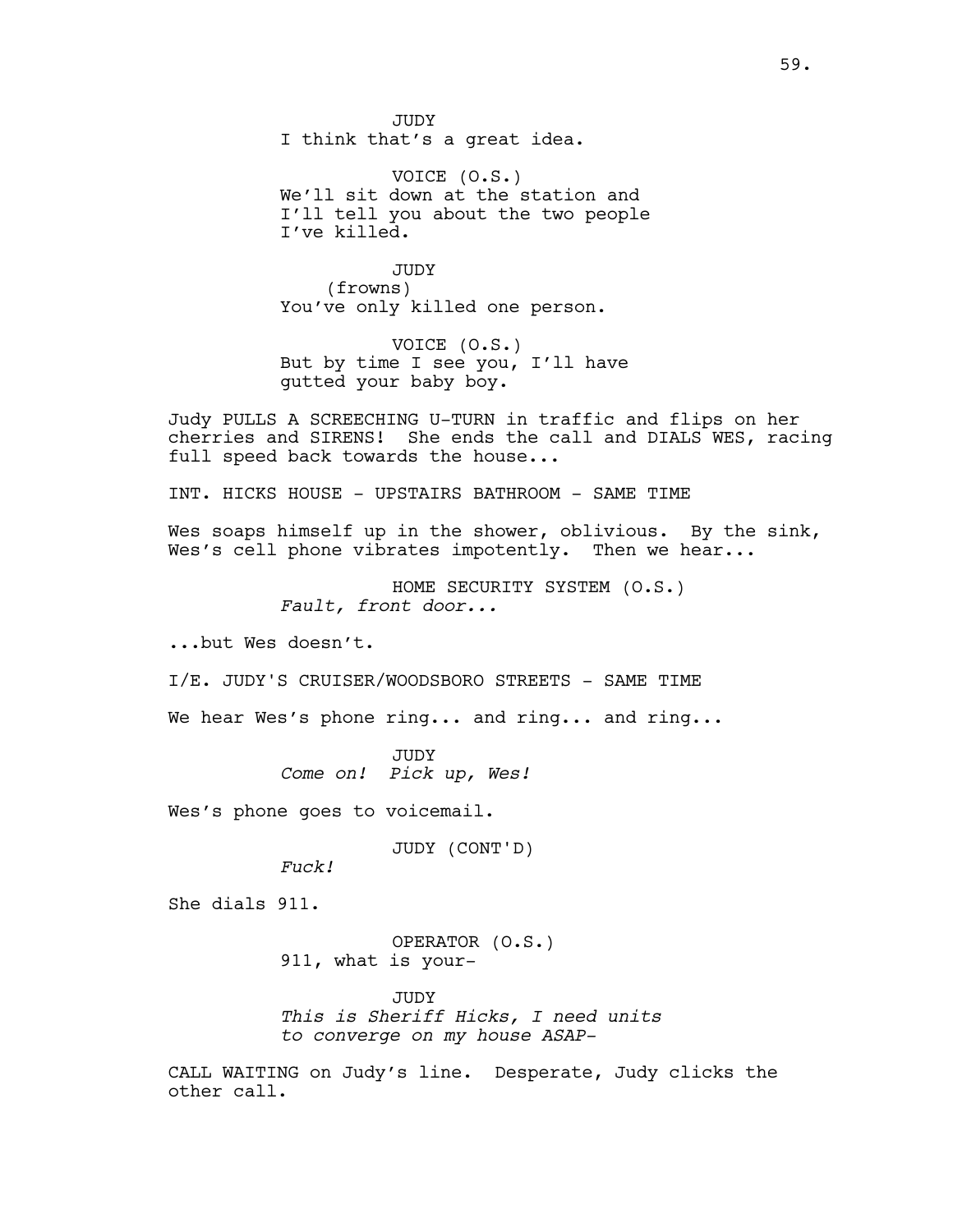VOICE (O.S.) Can't get him on the phone, can you? He must be busy.

JUDY How do I know you're anywhere near him?

VOICE (O.S.) Ever seen the movie Psycho?

Judy's foot SMASHES THE ACCELERATOR. Horns blare as she swerves in and out of traffic!

> JUDY Please... please don't hurt my boy.

> > VOICE (O.S.)

Why not?

JUDY (crying) Because... I love him very much. He's a good kid and he never hurt anyone.

VOICE (O.S.) That's not enough.

JUDY Please... I'll do anything...

VOICE (O.S.) You're not going to make it in time, Sheriff Judy.

INT. HICKS HOUSE - UPSTAIRS BATHROOM - SAME TIME

Wes washes the shampoo out of his hair. Is he done? Does he have a chance? Nope. He grabs the conditioner...

EXT. HICKS HOUSE - SAME TIME

Judy's cruiser TEARS DOWN THE STREET towards her house! She drives up the curb- BAM! And over her lawn, barely putting the car in park before flying out of the driver's seat --

JUDY

*WES!*

She sprints up the steps to the front door --

JUDY (CONT'D) *WES, I'M COMING!*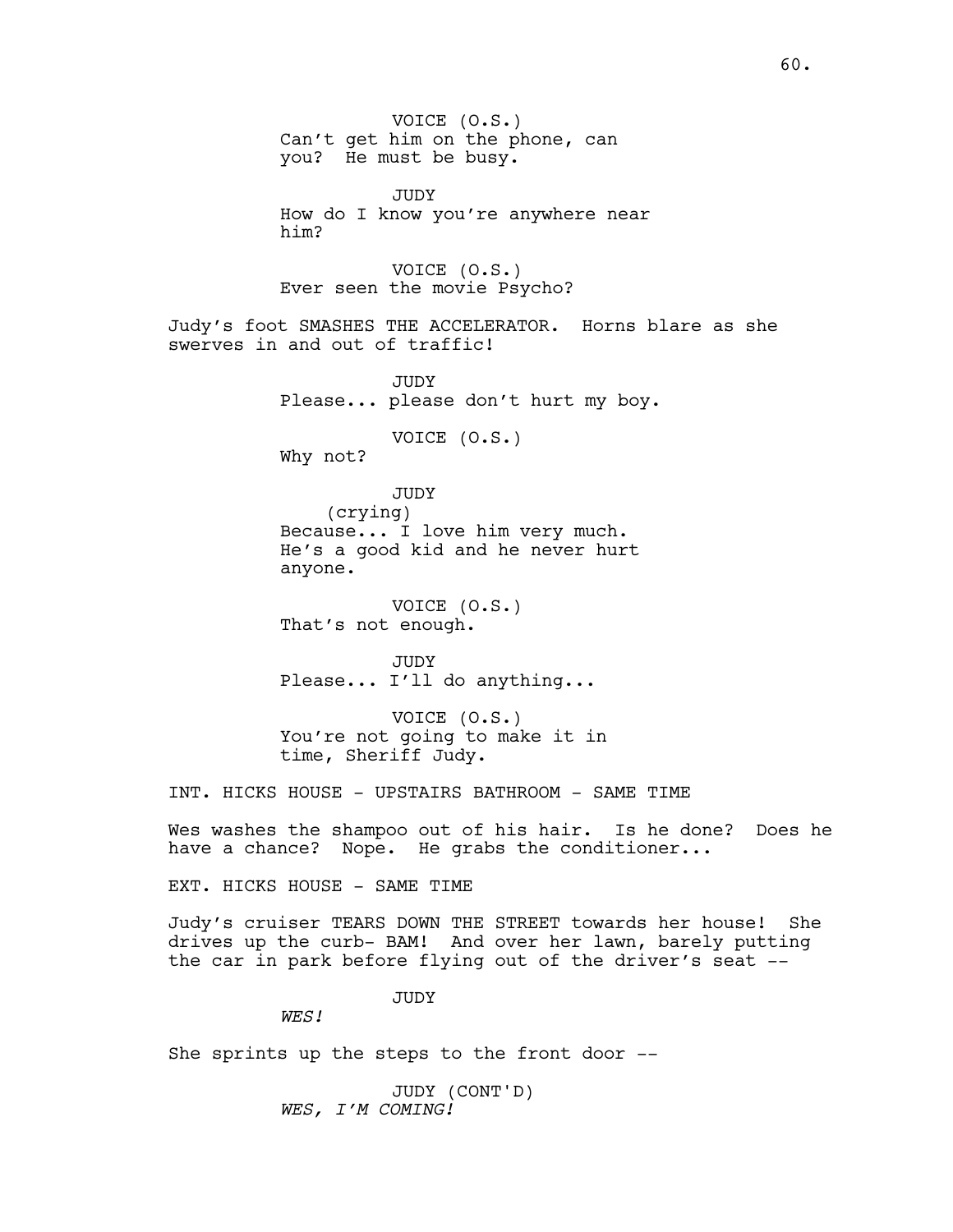Judy falls down the stone steps onto her front lawn. Ghostface straddles her, stabbing her in the chest!

She pulls off his mask. RECOGNITION in her eyes... before the light goes out of them.

INT. HICKS HOUSE - UPSTAIRS BATHROOM - SAME TIME

Wes turns off the water. Steps out of the shower. Puts on a towel. Checks his phone. MISSED CALL from "MOM." He presses the screen, calling her back. Ringing. Nothing.

He frowns. Weird. Must not have been important.

HOME SECURITY SYSTEM (O.S.) *Fault, back door...*

Wes cocks his head. Opens the bathroom door and calls out:

**WES** 

I'll be down in a sec!

He continues to towel off as we hold on him.... Then:

HOME SECURITY SYSTEM (O.S.) *Fault, master bedroom window....*

Wes, very confused. He slides on a bathrobe.

WES

Mom?

No response. Wes ventures out of the bathroom...

INT. HICKS HOUSE - VARIOUS - CONTINUOUS

We follow Wes downstairs, one agonizing step at a time. He passes the front door, NOW CLOSED.

Cautiously approaches his mother's bedroom. The door's open. He looks inside. The window *is* open --

WES

Mom...?

HOME SECURITY SYSTEM (O.S.) *Fault, kitchen second window...*

Wes through the living room into the kitchen, grabbing his pepper spray as he goes. The kitchen window's drapes flap in the breeze --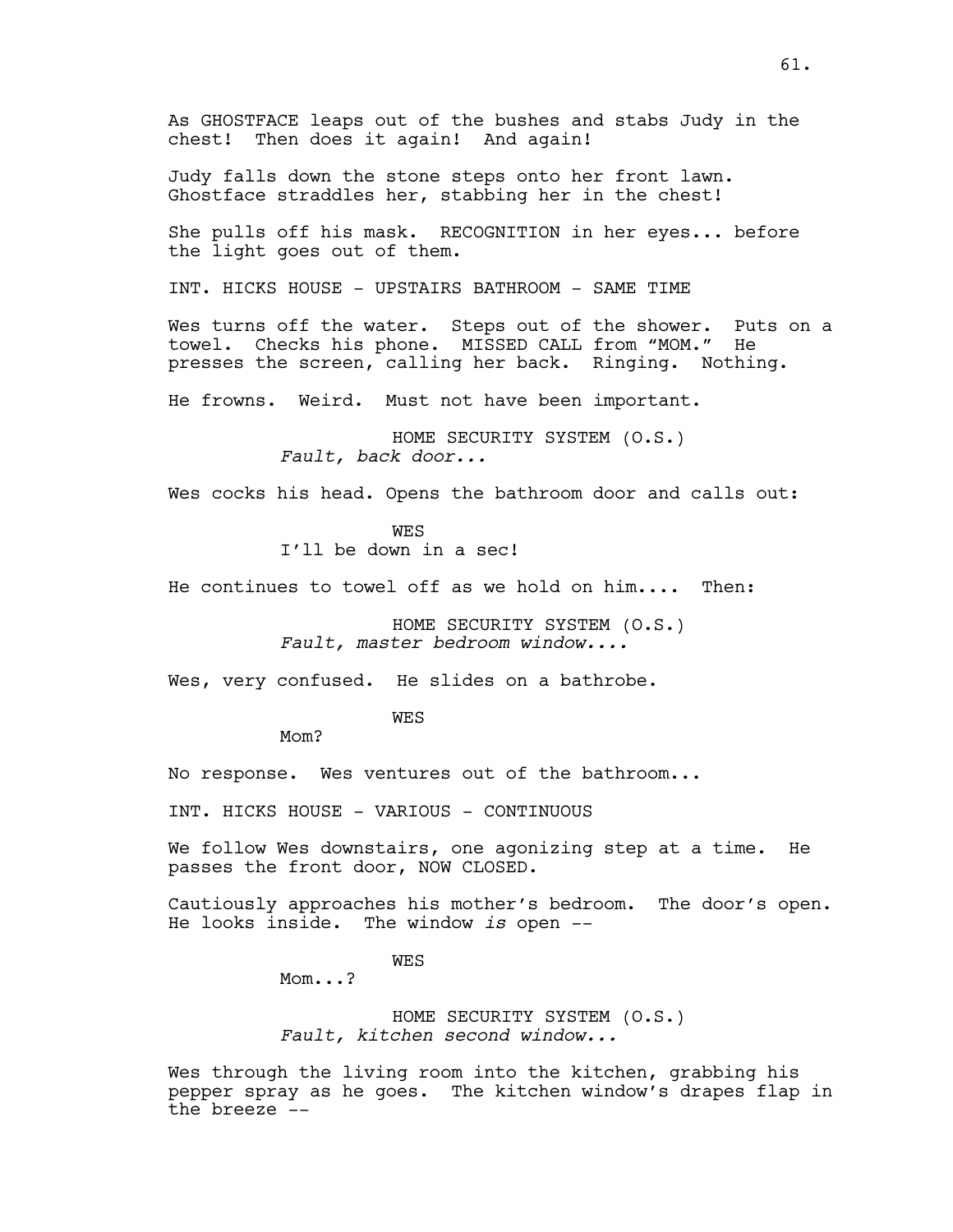**WES** The fuck...?

He's about to pass through the kitchen when --

HOME SECURITY SYSTEM (O.S.) *Fault, front door...*

Wes takes a breath. Moves back into the living room. Every muscle in his body tensing.

He creeps towards the now slightly ajar front door. Oh God, is the killer leading him to his mother's butchered body?

He reaches for the knob -- *catches a glimpse of movement in a mirror on the opposite wall --*

DUCKS as Ghostface bursts from a closet behind him! Barely misses getting stuck by the blade! Drops the pepper spray as he braces himself against the wall!

**WES** 

*Fuck!*

Ghostface lunges at Wes, but he rolls away. Not such an easy target. Wes hurls a decorative plate at Ghostface. It shatters on his skull, slowing him down! Wes darts into

INT. HICKS HOUSE - JUDY'S DEN - AFTERNOON

Slams the door, braces it with an office chair. Wes kneels, pulls up the chair mat, revealing a FLOOR SAFE.

> **WES** *7-2-5-8, 7-2-5-8..*.

Enters a combo -- 7-2-5-8 -- it opens. Inside, Judy's BACK-UP WEAPON. Wes grabs it --

CRASH! Ghostface bursts through a floor to ceiling window! Glass flies everywhere. Ghostface pins Wes to the wall and they struggle for the gun. Ghostface slowly forces the barrel under Wes's chin...

> WES (CONT'D) No, no, no, *no-*

*BLAM!* Wes's head snaps back and slides down the wall. Dead.

INT. RICHIE'S PRIUS - MAGIC HOUR

Sam wrestles the blown airbag out of her sightline and restarts the car. About to pull onto the road when --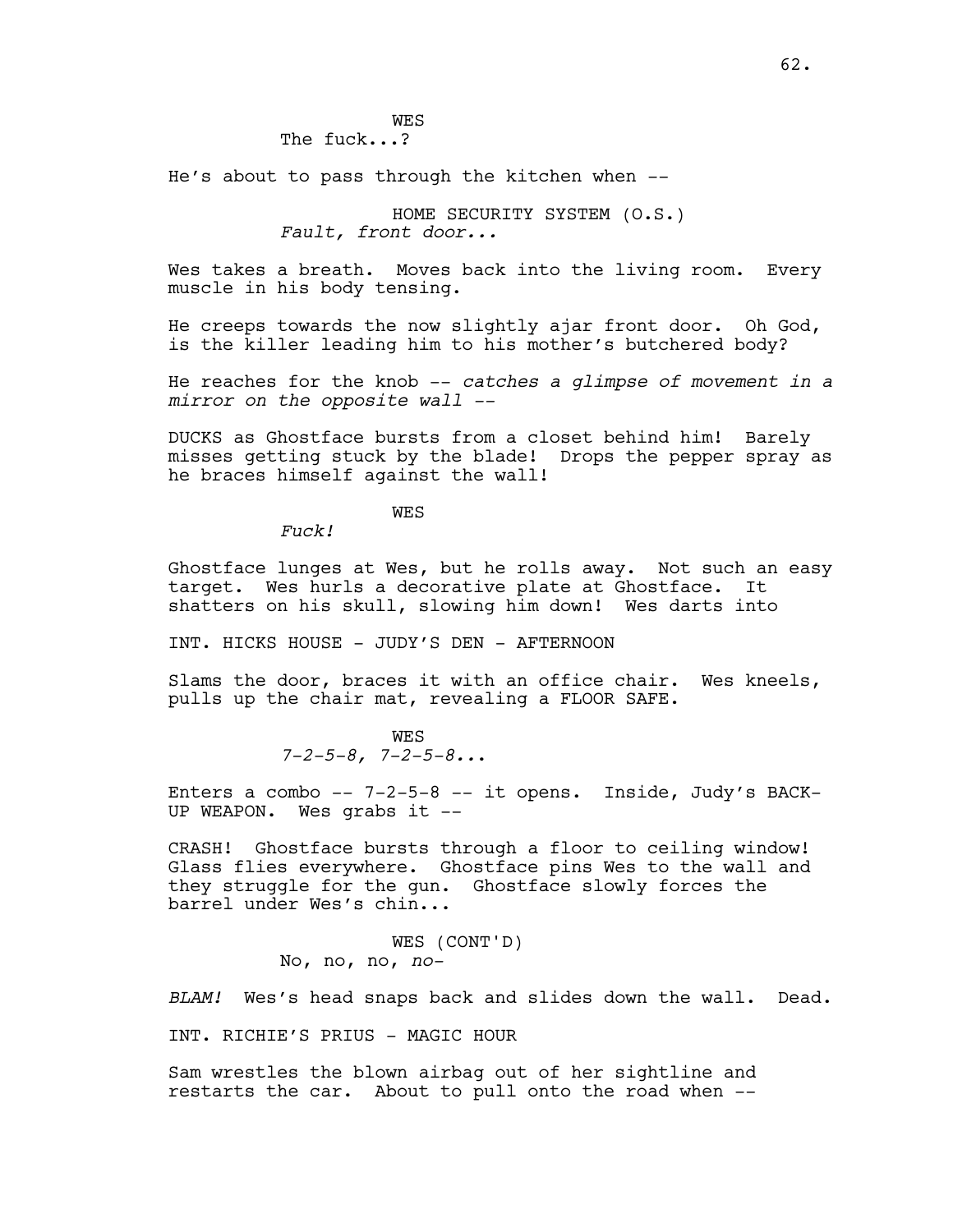SAM

Shit.

Sam leans over to open the glove box for the registration --

WHOOOOOSH. The cruiser speeds by. Followed by another. And another. And another...? Sam slides the Prius in after the last cruiser and follows the motorcade.

EXT. HICKS HOUSE - MAGIC HOUR

Sam parks close to the house. The crime scene is chaos, police tape yet to be put up, so Sam is able to slip through the cracks and get an eyeful of

JUDY HICKS'S BODY. As they cover it with a sheet. Sam's hand goes to her mouth. Looks like she's going to be sick.

> DEPUTY FARNEY Miss? You can't be here.

SAM Her son, Wes. Is he...?

Sam can read on Farney's face that Wes is dead too.

DEPUTY FARNEY Please step back.

Sam backs away from the scene. Losing her grip...

SAM It wasn't you... It wasn't you...

WOMAN'S VOICE (O.S.) Are you okay?

Sam turns and - holy shit - it's GALE WEATHERS in the flesh. Concerned smile on her face. Sam blinks at this celebrity.

> **GALE** You were kinda talking to yourself.

SAM (dumbfounded) You're Gale Weathers...

GALE I am. Did you know the Sheriff?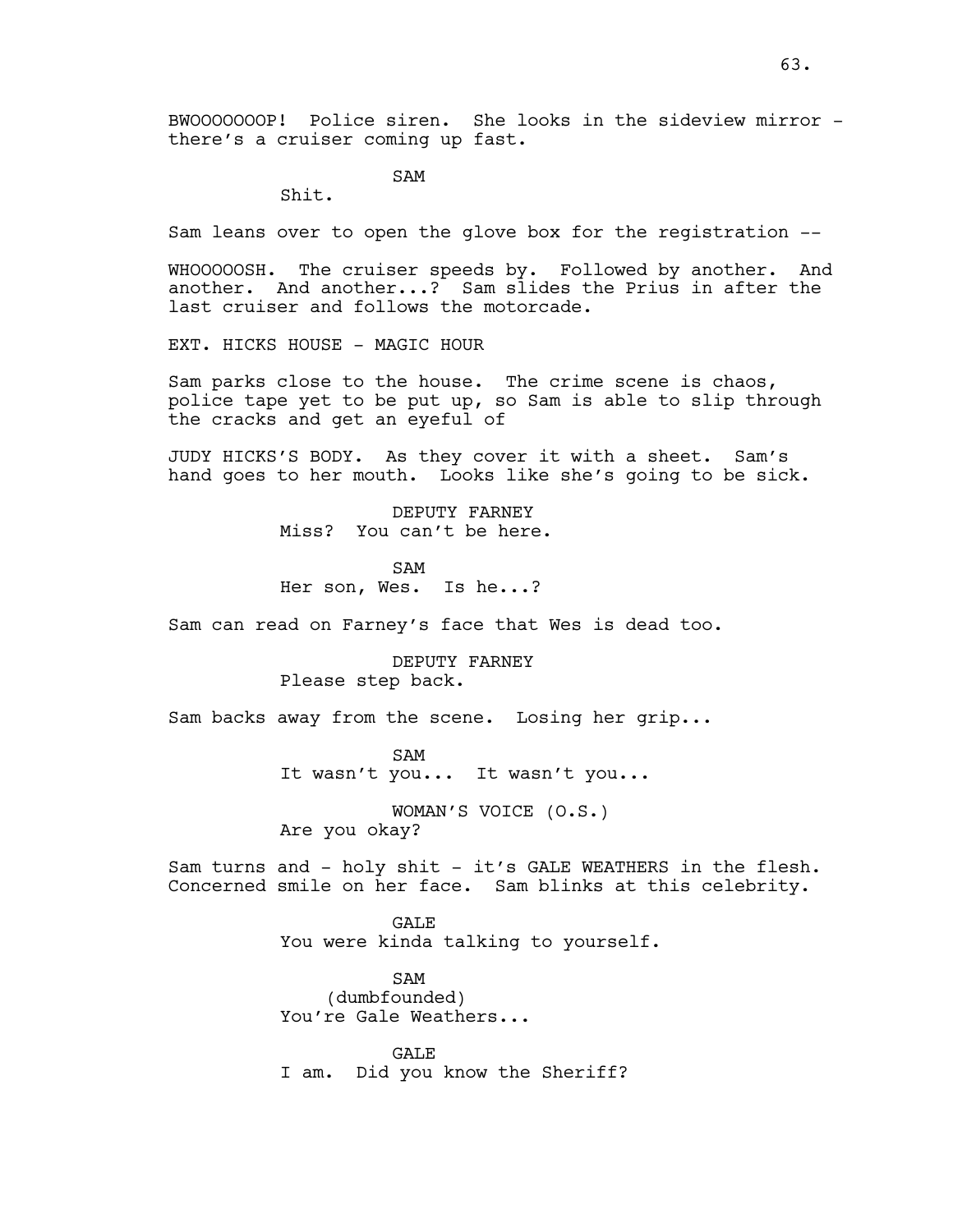SAM

Sort of. (looks towards the body) She didn't like me very much.

GALE She didn't like me very much either.

Sam shifts, suddenly uncomfortable.

SAM Look, I'm not really interested in talking to a reporter.

GALE That's okay, I'm not really interested in interviewing you. I have no idea who you are.

SAM Oh. Samantha Carpenter. Sam. My sister and I were both attacked.

Gale shakes her hand.

**GALE** I'm sorry to hear that. I'm Gale...

She trails off as she sees a familiar face in the distance... DEWEY. Getting the bad news from another deputy.

> GALE (CONT'D) ...Riley. (catches herself) Weathers. Gale Weathers. Excuse me.

Gale moves past Sam. Dewey sees her coming. The familiar twang of "Dewey's Theme" plays. The real one, from *Scream 2*, not the inferior imitation from *3* and *4*.

The exes come together. Happy to see each other, but sad.

DEWEY Gale? What are you-

She begins smacking him in the chest repeatedly.

GALE A *text?* You tell me Ghostface is back in a *text?!*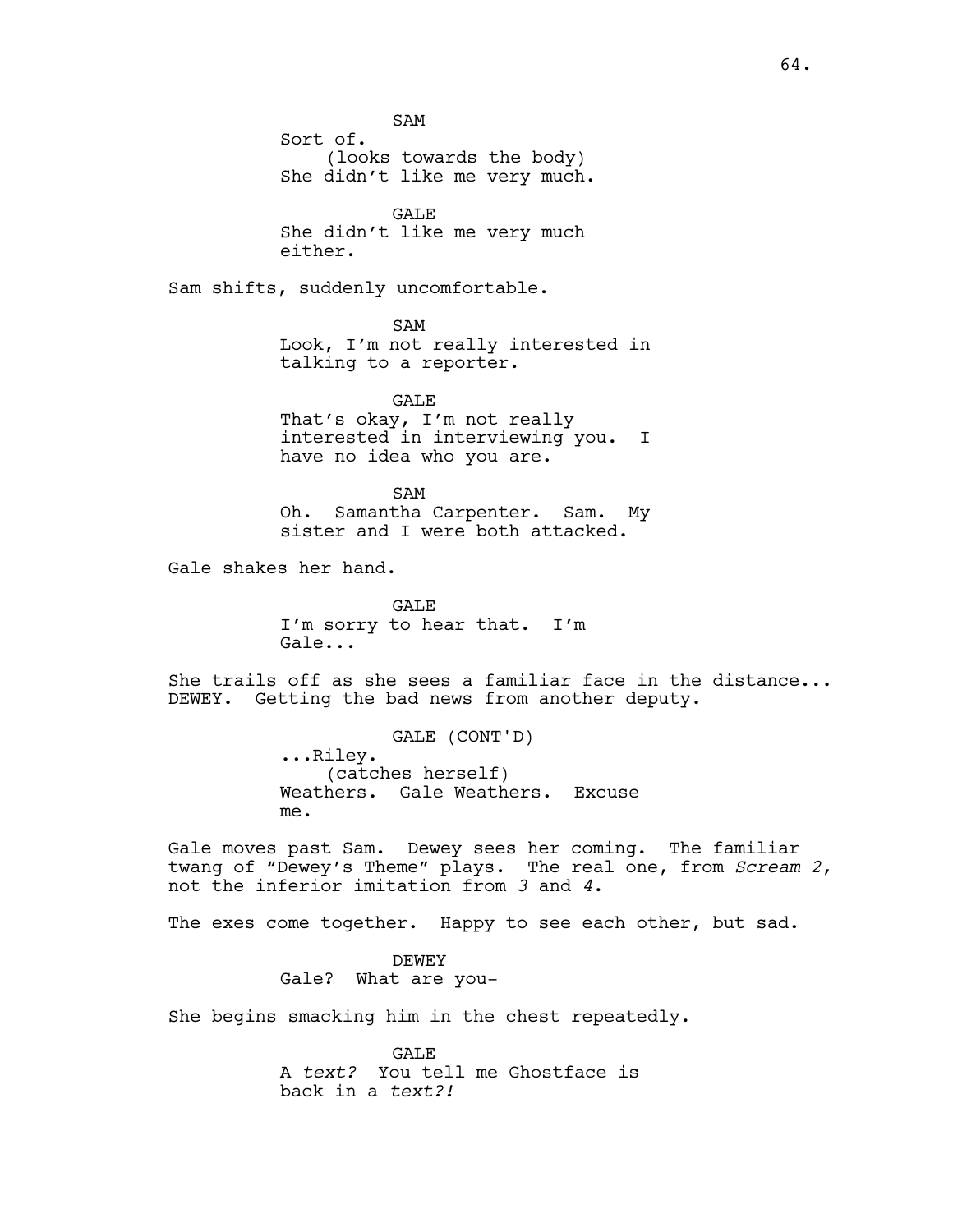DEWEY Ow! You were on the air! GALE How do you know? DEWEY A hunch. (beat) You look good. Are you writing? GALE No time. DEWEY You were always happiest when you were writing-GALE (can smell it) Are you drunk? DEWEY Pretty much all the time. I told you not to come. GALE And when have I ever listened to you? DEWEY You just couldn't resist a good story, could you? GALE Don't be an idiot, Dewey. I came because I was worried about you. Dewey looks past Gale. Sees her CAMERA CREW setting up. Gives her a look. Gale exhales. GALE (CONT'D) Okay, yes, my producer does want me to cover this for obvious reasons. But 90% of it was you. Dewey turns and walks away. DEWEY I feel 90% better.

> GALE (following) Don't be like that.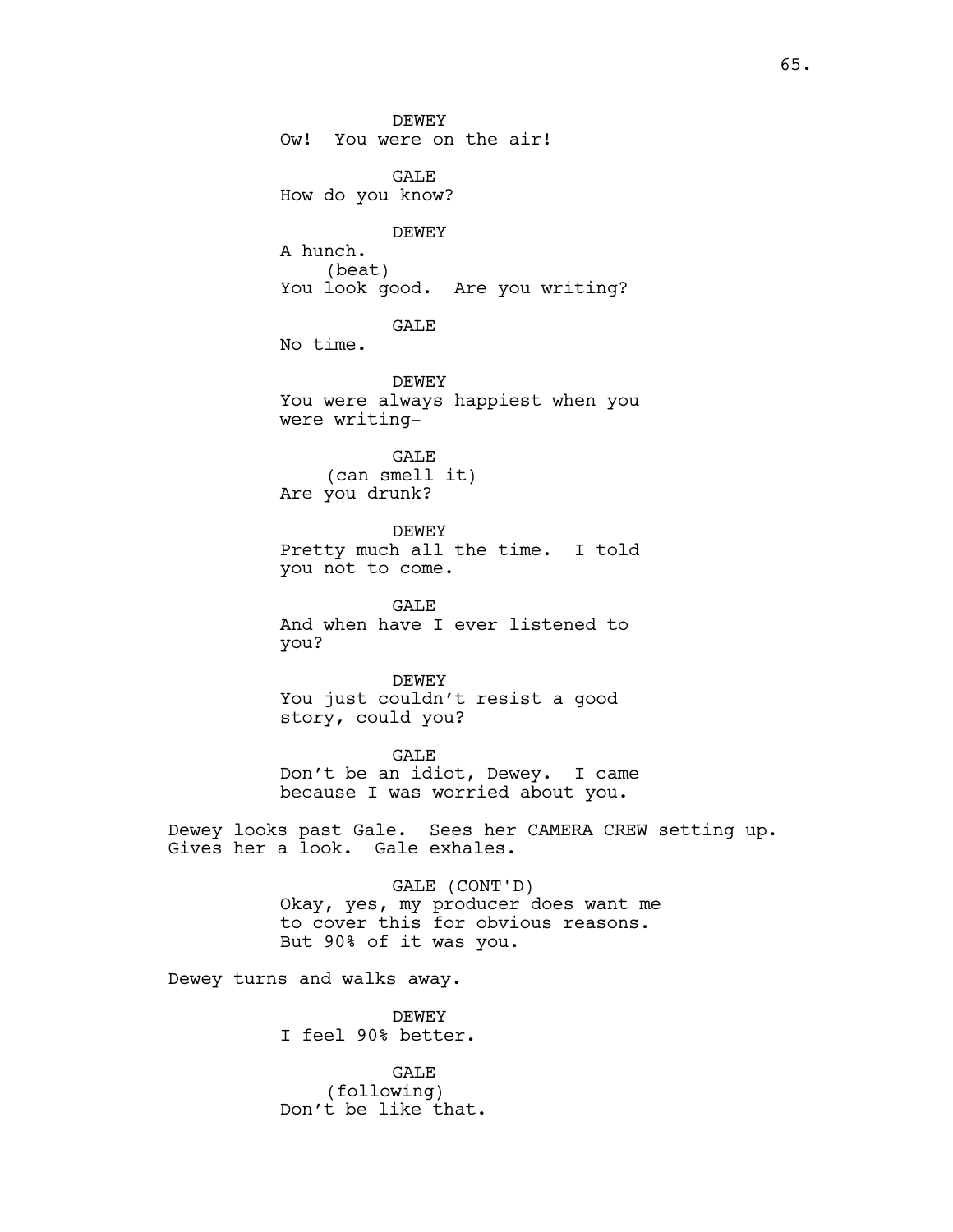DEWEY Didn't seem to care how I was the last couple years, did you?

GALE That goes both ways. Don't pretend I'm the one who ended things-

DEWEY

No one's pretending, Gale. I remember what happened, despite my drinking habits.

GALE Why aren't you in uniform?

DEWEY I'm retired.

**GALE** Since when?

Dewey stops, turns to her. It kills him to say:

DEWEY Since I was asked to.

# GALE

Oh, Dewey.

### DEWEY

I don't want your pity. I made my choices. So did you.

GALE It was a great opportunity. You said it was my turn. You said you'd try-

DEWEY

I did-

**GALE** For two months.

### DEWEY

(MORE) If you want to make me feel worse than I already do, good luck. It's all I do, all day, every day. The mornings are okay because I get to see you. I get to pretend I'm still at our place in New York, cheering you on and supporting you like you did for me here.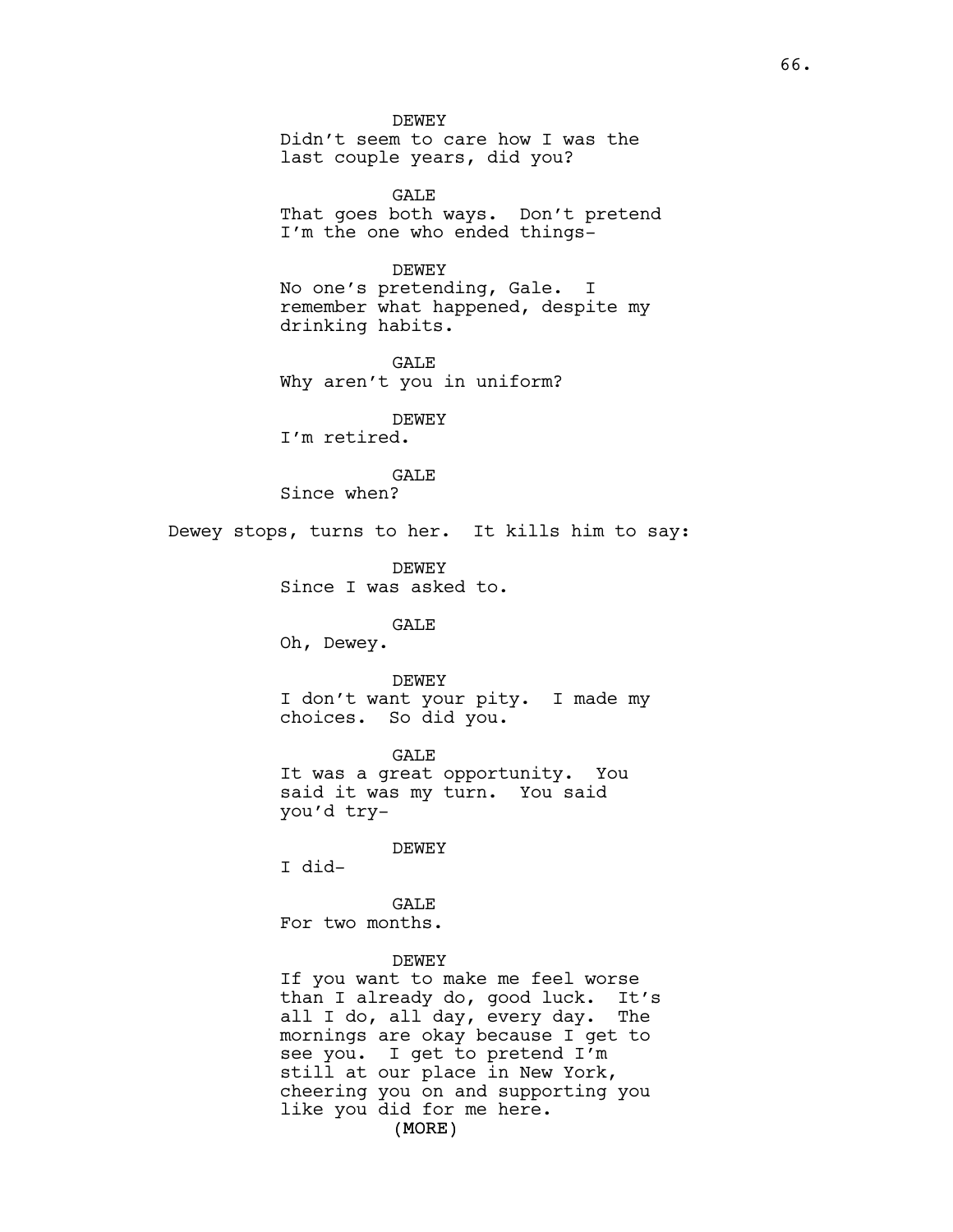## DEWEY (CONT'D)

But somewhere between drinks three and four I remember how I couldn't hack it and freaked out and left in the middle of the night like a coward. I could face a masked killer four times, but I couldn't face a city.

Gale takes this in.

# GALE

Why didn't you say all of this then? It would have mattered. (realizing) Because you didn't want me to follow you back here. You didn't want to screw things up for me.

DEWEY

That's not it. I already told you. I'm a coward.

**GALE** Then what are you doing here? With your gun?

Dewey doesn't have an answer for that.

## GALE (CONT'D)

You're a lot of things, Dewey. But you're not a coward. You were just meant to be in Woodsboro.

DEWEY

And you weren't. Promise me you'll leave. As soon as you can. The next flight-

GALE You know I'm not promising that. (beat) I'm sorry about Judy.

#### DEWEY

Me too.

MEANWHILE. Sam is walking on the periphery of the crime scene. Dials her phone. Ringing...

INT. WOODSBORO MOTEL - EVENING

Richie, lying on the bed, eating pizza, watching *Stab* movies. He's up to *Stab 6*. He answers the phone. INTERCUT: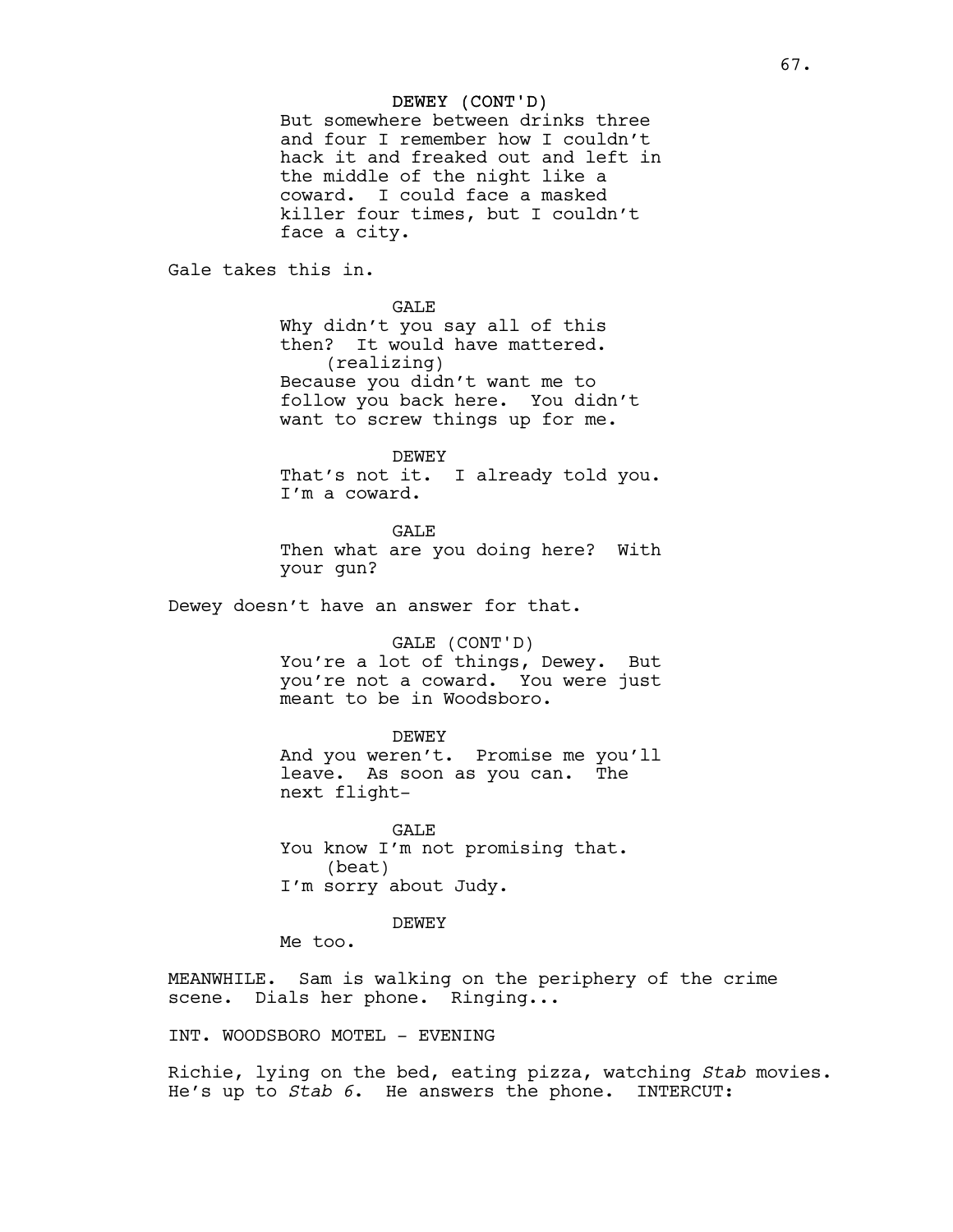RICHIE Sam, these movies are *fucked up.*

SAM

Richie...

RICHIE There are *no* black people in the first one, so they cast two famous black actors in the second one and then kill them before the opening credits-

# SAM

Richie-

RICHIE And apparently gay people didn't exist in this universe until *Stab 4*-

SAM *Richie!* He's killed two more people! Wes and his mother.

Richie sits up at this.

RICHIE He killed the *Sheriff?* You can do that? (shakes it off) Are you okay?

SAM No, I'm not fucking okay, I'm at a murder scene!

Sam spies someone standing among the lookie-loos down the sidewalk. MINDY. She frowns.

> SAM (CONT'D) Let me call you back.

She hangs up on him and walks towards Mindy...

INT. WOODSBORO MOTEL - EVENING

Richie blinks. Looks at his phone.

RICHIE Two people are dead and she's calling me back...

On the TV, KRISTEN BELL stabs ANNA PAQUIN in the stomach!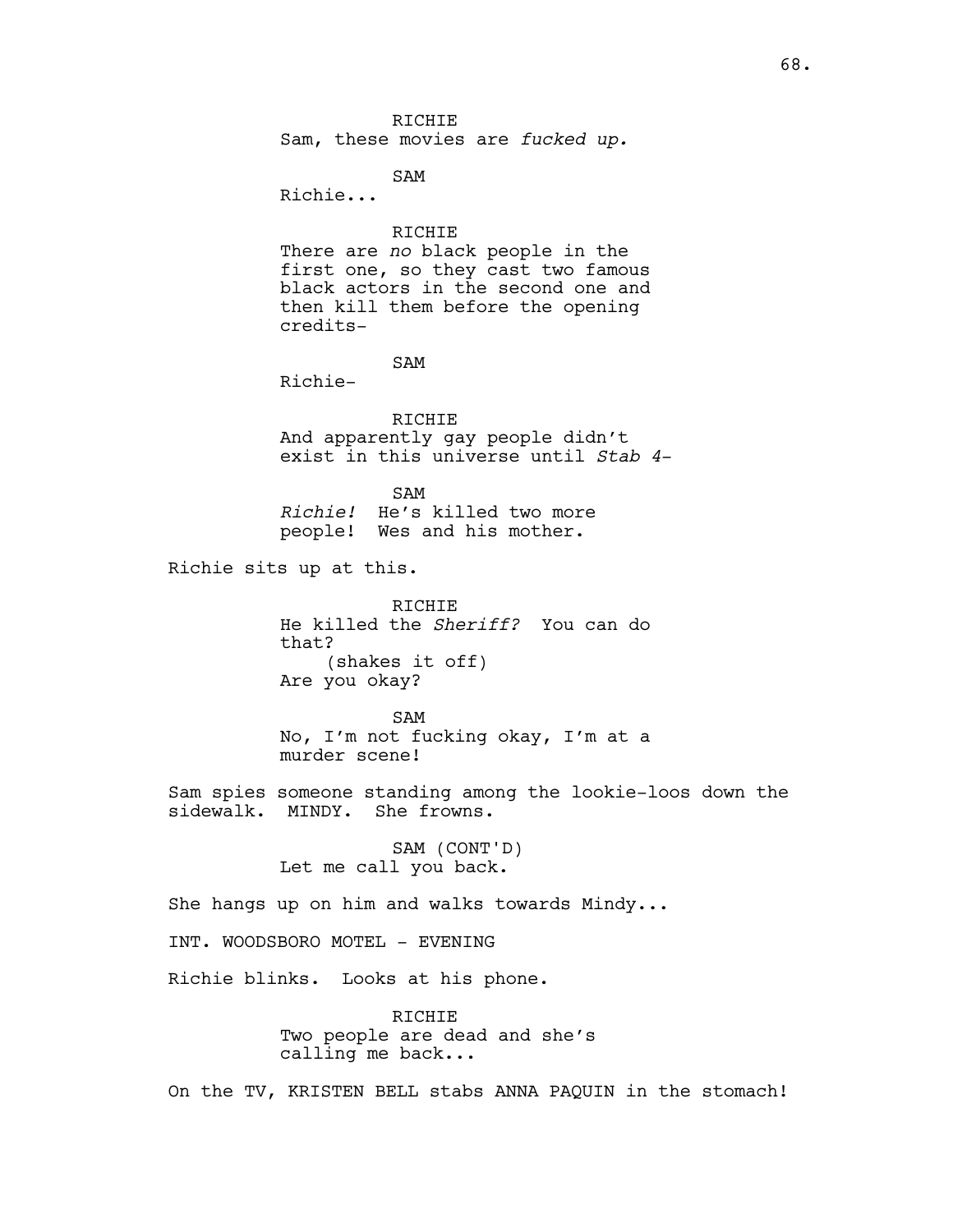EXT. HICKS HOUSE - EVENING

Sam approaches Mindy, who seems self-conscious.

SAM (suspicious) What are you doing here?

MINDY (equally suspicious) What are *you* doing here?

SAM

I saw the sirens and followed them.

MINDY

So did I.

They both eye each other, not quite believing it.

SAM I thought you said the killer didn't care about the sequels.

**MTNDY** Maybe this is more of a Greatest Hits type of thing, where he's cramming in every previous movie connection he can find, like in *Halloween Kills.*

Sam, looking around at all the cops. *All the cops...*

SAM Or maybe it's a diversion...

MINDY

A what?

SAM You know how in movies, sometimes the killer does something to draw attention away from their real plan, which is happening on the other side of town...?

MINDY (impressed) You're smarter than you look.

Sam catches sight of DEPUTY VINSON who's supposed to be on Tara protection duty. She runs to him.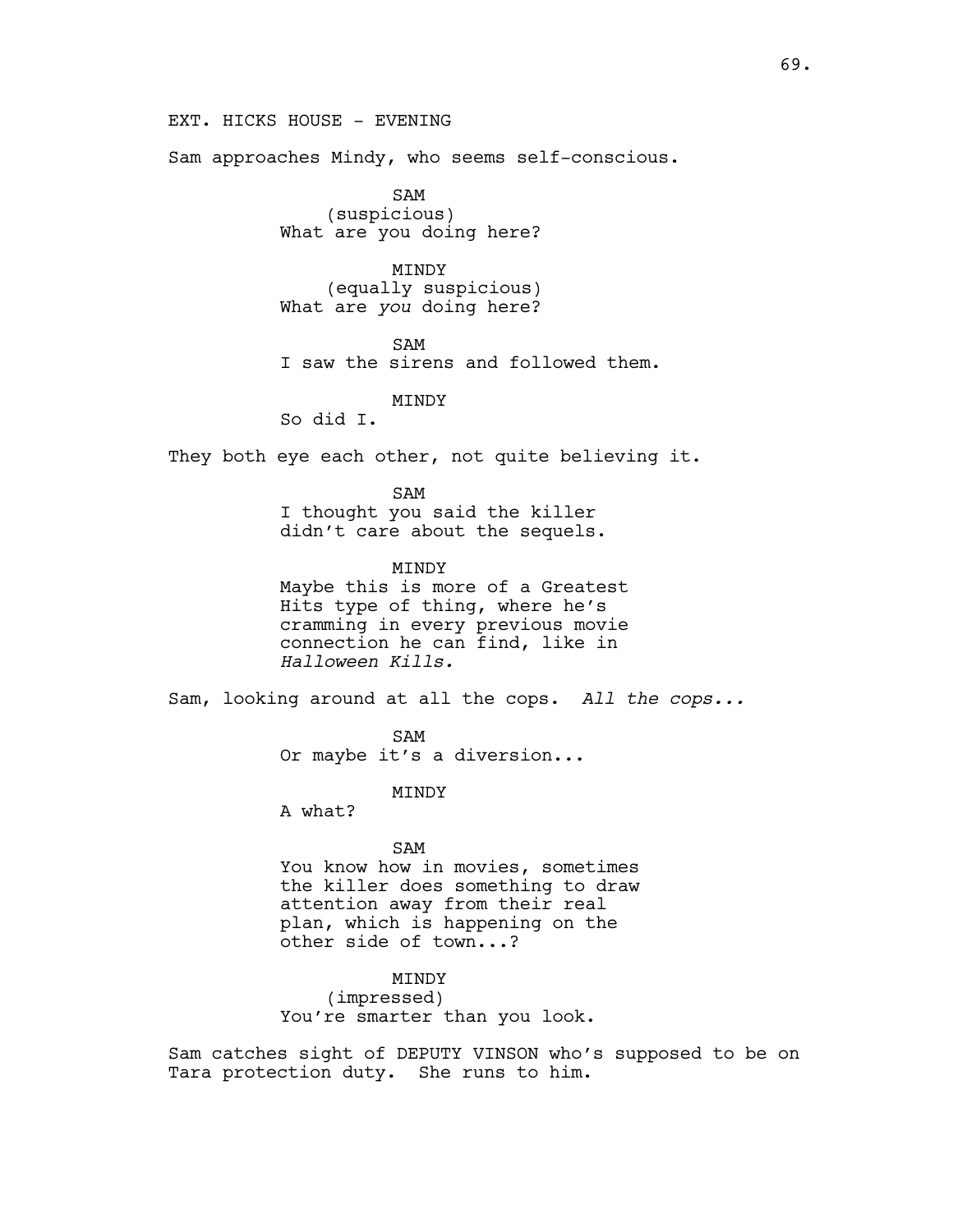SAM Who's at the hospital?

DEPUTY VINSON

What?

SAM *Who's watching my sister?*

DEPUTY VINSON (caught) I heard about the Sheriff- the hospital has security-

*Fuck that.* Sam BOLTS runs from the crime scene towards her car, passing Dewey, who is watching Gale do a stand-up report in front of the house.

> DEWEY Whoa, whoa, where are you going-

SAM *My sister's in trouble!*

INT. HOSPITAL - TARA'S ROOM - PRIVATE FLOOR - EVENING

Tara, watching TV. *I Know What You Did Last Summer* on TNT. Badly dubbed curse words. Tara clicks her call button with her good hand. Nothing. Frowns. That's odd...

She hits the call button again. Nothing. Not good.

TARA Hello? Deputy Vinson? Nobody's responding to the call button!

No response. She's on a private floor that's supposed to have police protection.

TARA (CONT'D)

*Hello?*

A BANG from outside the room. Something falls over. A struggle? Then silence. Definitely not good.

TARA (CONT'D)

Fuck this.

She eyes the WHEELCHAIR next to her bed. The problem is her injuries, specifically the knife wound in her hand, wrapped in gauze. And the casts on her left arm and right leg and her stitches in her stomach and back.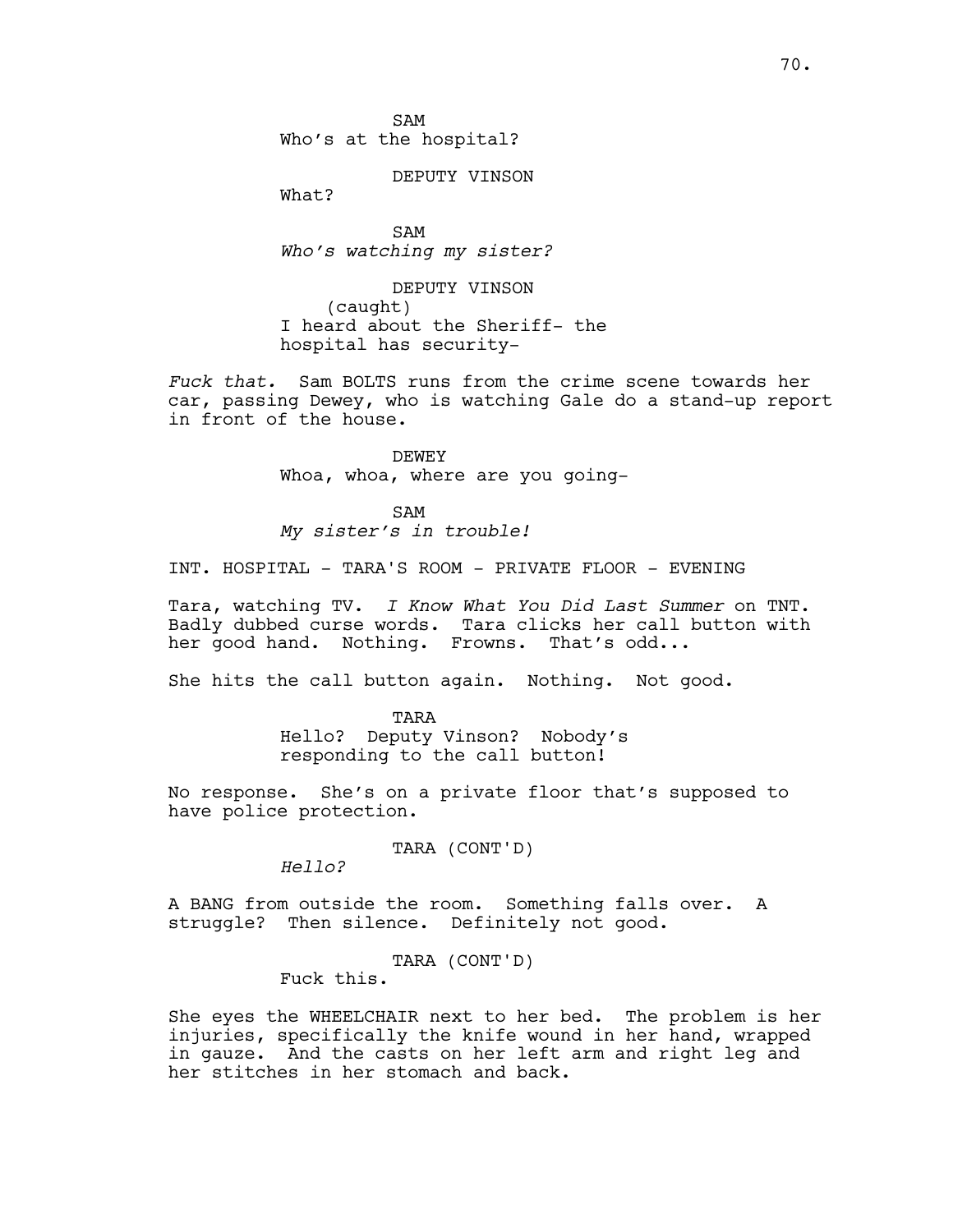Slowly, painfully, Tara tries to raise herself out of the bed and into the chair. Using her good hand and her elbow. It is painfully slow.

> TARA (CONT'D) Oh Jesus... Okay...

She lowers herself into the wheelchair with great pain. Bangs her left leg. Tears in her eyes. Stifles a scream.

Stops. Listens for footsteps, anything.... Nothing.

Now she's got to move. She grips the wheelchair wheel on her good side. Tries to push herself forward with one hand.

The chair just turns towards the bed.

TARA (CONT'D)

Fuck.

She knows what she has to do. Lowers her bad hand to the other wheel. Slowly, agonizingly, she articulates her wounded hand to grasp the wheel. Now pushes with both hands.

The chair moves forward.

It's agony. But it's working. She pushes again. Moves again. Hard with her left arm in a cast. She nears the open door to her room...

A PHONE VIBRATES against wood behind her! She jumps, turns back. Her phone, sitting on her bedside table, plugged into the wall to charge. She forgot it there.

At this point, going back for it would take forever. *Fuck it.* We push in on the phone. The call is from *Sam..*.

EXT. HICKS HOUSE - EVENING

Sam curses as the call goes to voicemail, leaping into Richie's car, starting it --

Dewey gets into the passenger seat. Sam looks at him.

DEWEY

What are you waiting for? Drive!

Sam does. Dewey takes out his flask. Almost takes a sip, puts it in the glove box instead. His hands are shaking. Sam makes another call...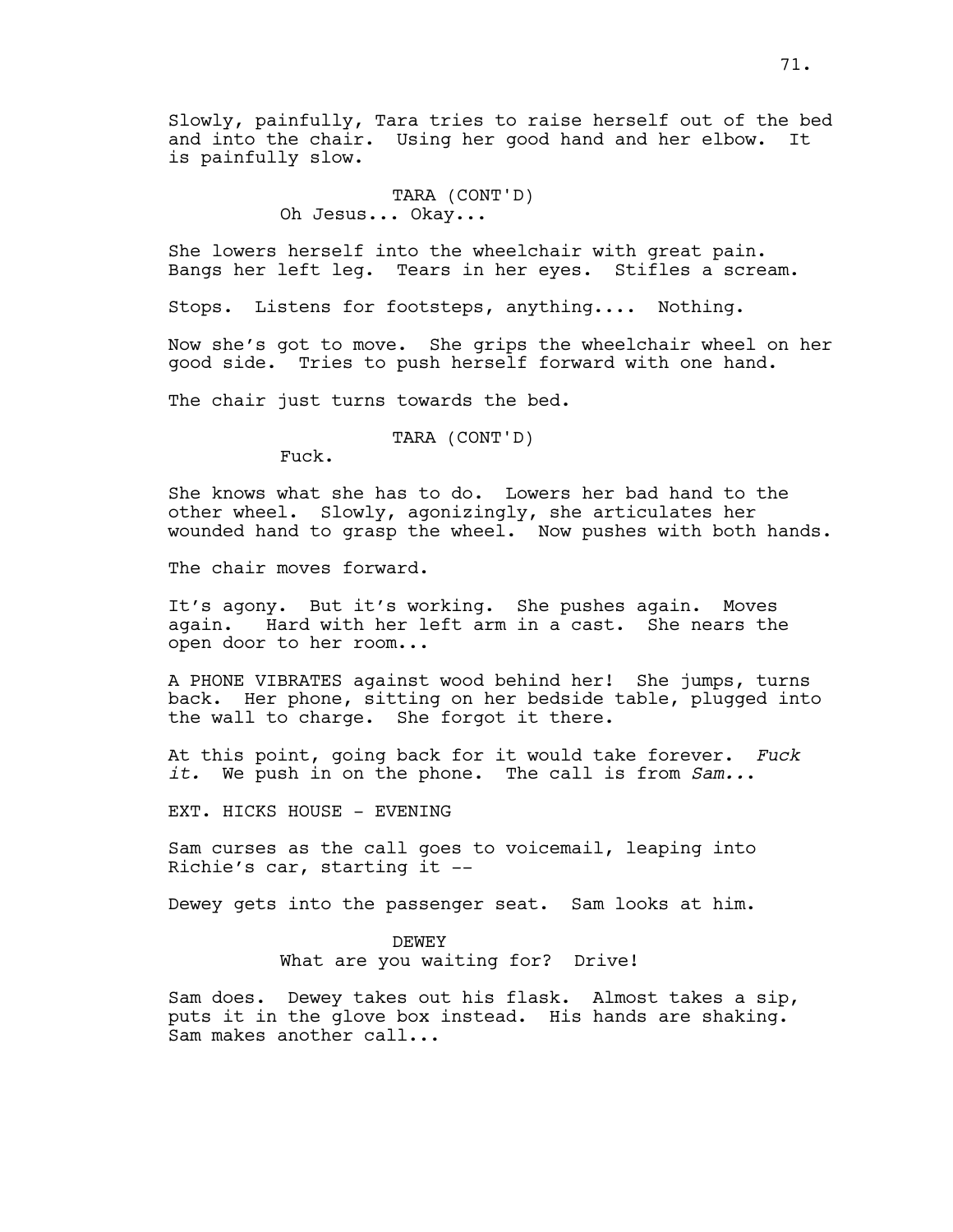More bloodshed on the TV. Richie's phone rings - *Sam.* He snatches it up.

## RICHIE Are you okay?

INT. RICHIE'S PRIUS (MOVING) - EVENING

Sam drives like a maniac. INTERCUT:

 SAM You have to get to the hospital, you're closer to it than we are-

# RICHIE

We?

SAM I think the killer's going for Tara!

Richie takes a deep breath. Steels himself.

RICHIE Okay. Okay, I'm going.

He hangs up and runs for the door...

INT. HOSPITAL - PRIVATE FLOOR - NIGHT

Tara wheels herself out into the hall. Nobody.

An ELEVATOR BANK sits at the end of the long corridor past the nurses's station. Feels like miles away. She begins to wheel herself towards it.

Blood on her hand gauze. Every exertion, painful. The chair creaks with each push. Her face, bathed in sweat. Blood seeps through her gown too, she's burst her stitches.

Passing a DARK DOORWAY. Anything could be in there. We wait for something to jump out...

But nothing does.

This is the slowest, scariest escape of all time.

Tara exhales. Keeps going. Coming up on the empty nurse's station. As she passes it she sees...

Something dark on the floor. POOLING BLOOD. Gouting from the slashed throat of a SECURITY GUARD. He's still alive!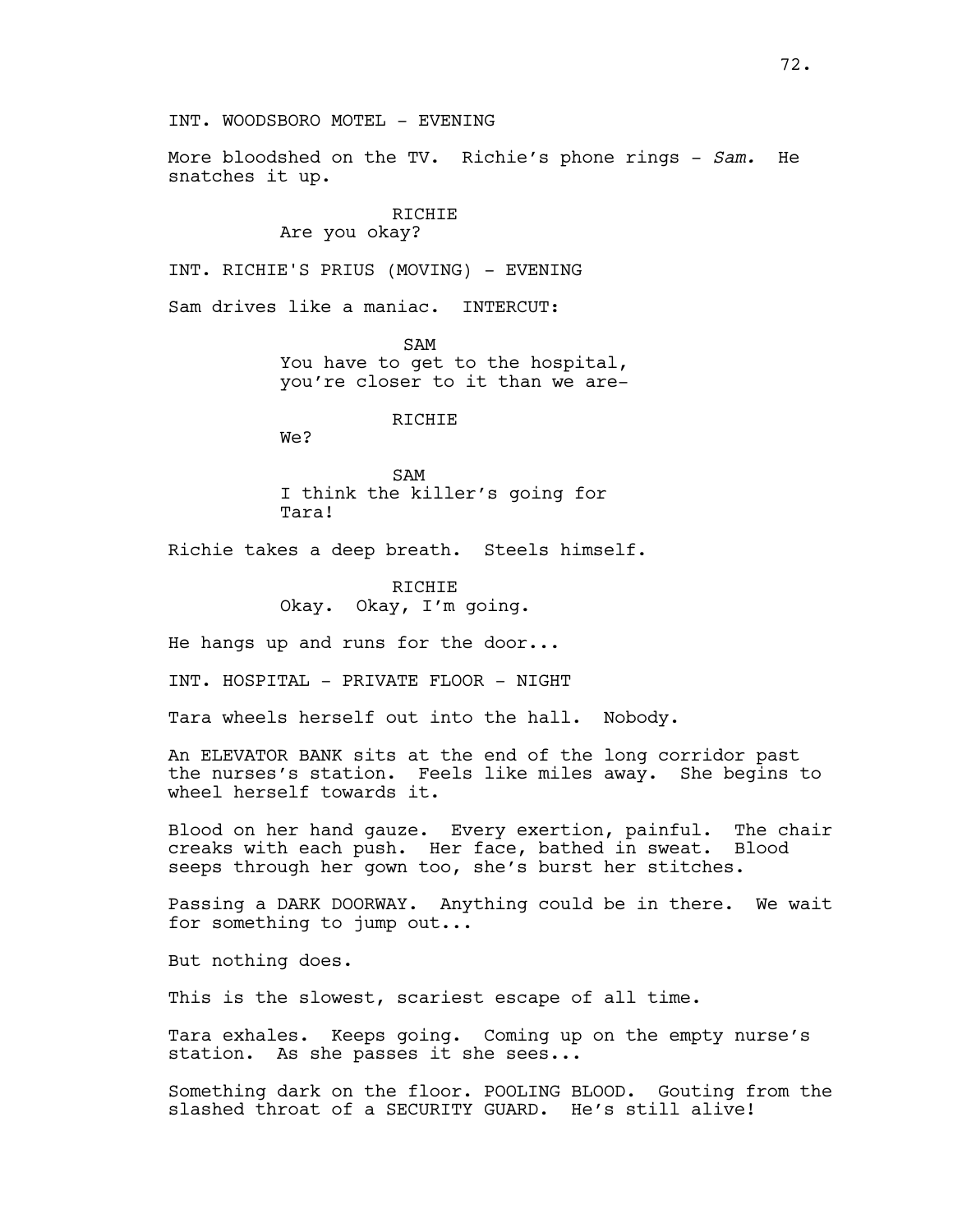His eyes still open, mouth working like a fish... she watches in horror as the last moments of his life leak out of him...

INT. RICHIE'S PRIUS (MOVING) - NIGHT

As Sam roars through a red light and takes a hard screeching right turn! Dewey, holding on for dear life:

> DEWEY I'm beginning to see where the airbag came from!

Sam doesn't give a fuck, pedal mashed to the floor, she just keeps going...

INT. HOSPITAL - PRIVATE FLOOR - NIGHT

Tara wheels herself next to the now dead security guard's body. Tries to reach down towards him. Bending at the waist takes an enormous of effort. She's going for his belt...?

No, his holster. Smart. She unbuckles it, checking it... Empty. No gun. *Fuck.*

A CRASH from somewhere else on the floor! Movement. Tara straightens up. She's gotta move, she's gotta hide.

Looks back to the dark doorway. Gives her all, wheeling towards it. Hands slippery from the guard's blood...

INT. DARK HOSPITAL ROOM - NIGHT

Lights off, room empty. Tara closes the door so it's only open a sliver. Looks around for a weapon of some kind.

Metal bedpan by the sink. It'll have to do. She grabs it with her good hand and sits there, still.

FOOTSTEPS in the corridor outside. She hears a DOOR CREAK. He's checking each room. Methodically. He's two rooms away.

On Tara. Shaking with pain and fear in the dark. Bathed in sweat. She hears the door next to her room creak. One room away now. She raises the bedpan...

Footsteps, close. He's outside the door. Pushing it open... With all her strength, Tara swings it at his head- WHANG!

> **RICHIE** *Ow- Goddammit!*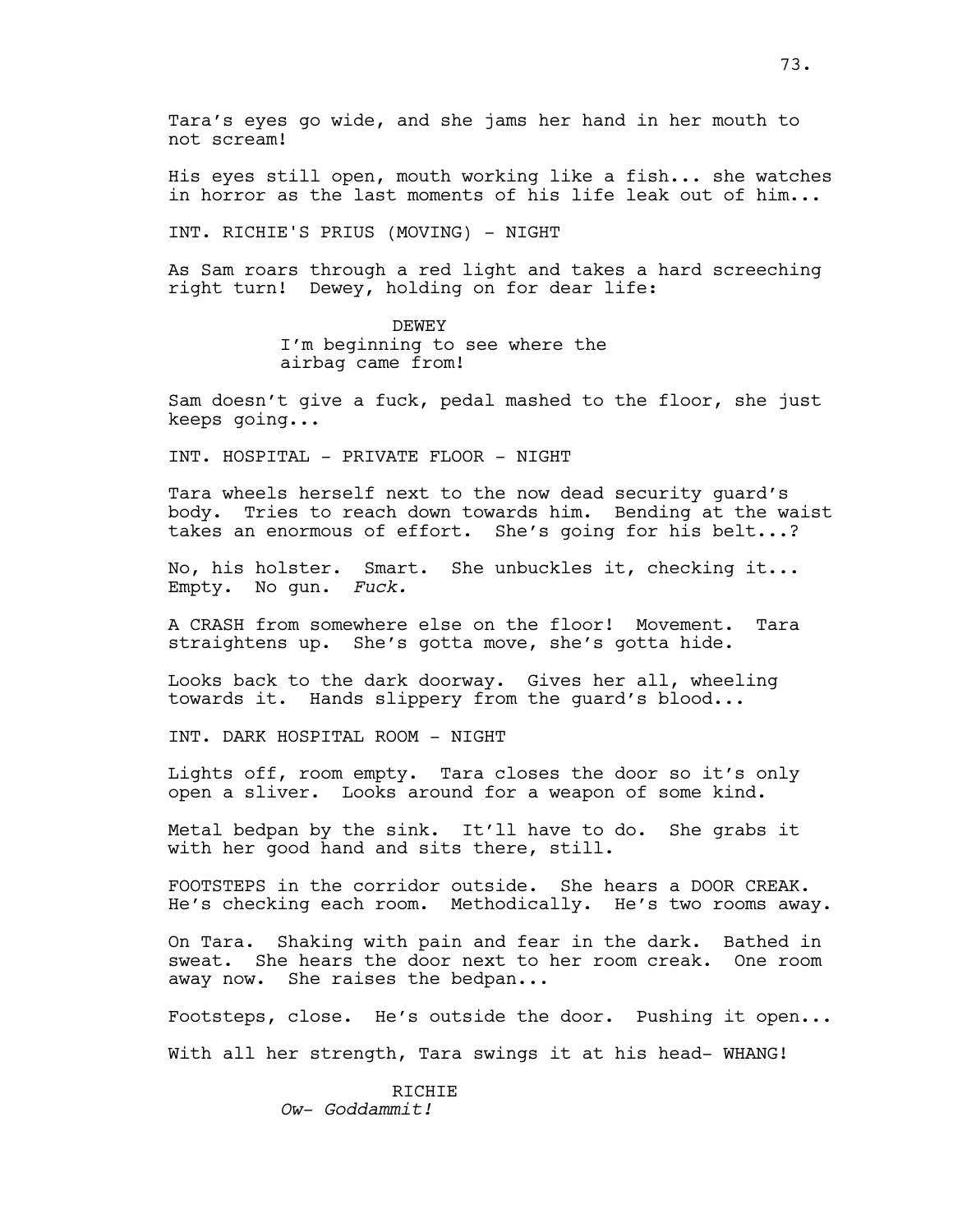Richie stumbles back, holding his head in surprise.

TARA

Richie?!

RICHIE Sam called me at the hotel, told me you were in trouble-

As GHOSTFACE appears in the doorway behind Richie.

TARA

*Look out!*

Richie turns as Ghostface slashes at him- SLICING his forearm open! He falls to the floor screaming! Tara shrieks, grabs a box of used syringes from the wall flinging it Ghostface!

It whacks him in the side of the face and he goes reeling! Grabbing the hospital bed for support.

Richie tries to scramble to his feet, but Ghostface kicks him in the face, knocking him into the hallway! His head smacks the floor, out cold!

Tara tries to wheel towards the door, but is moving pathetically slow. Ghostface looks from one of them to the other. *Who to kill first?* But before he can decide....

He hears a phone ringing. Richie's. Ghostface leans over and pulls it out of Richie's pocket. Caller ID - *Sam.*

Ghostface holds up his VOICE MODULATOR to the phone. Answers-

VOICE Hello, Samantha. Richie can't come to the phone right now due to his impending death.

Tara's only made it about ten feet down the hallway now...

SAM (O.S.) Please, please don't kill him!

VOICE This is what happens to people who stick their noses in business that has nothing to do with them. (looks to Tara) Or... should I carve up little sis again instead? Tell you what, you can choose. I'll only kill one. Who do you want to hear die?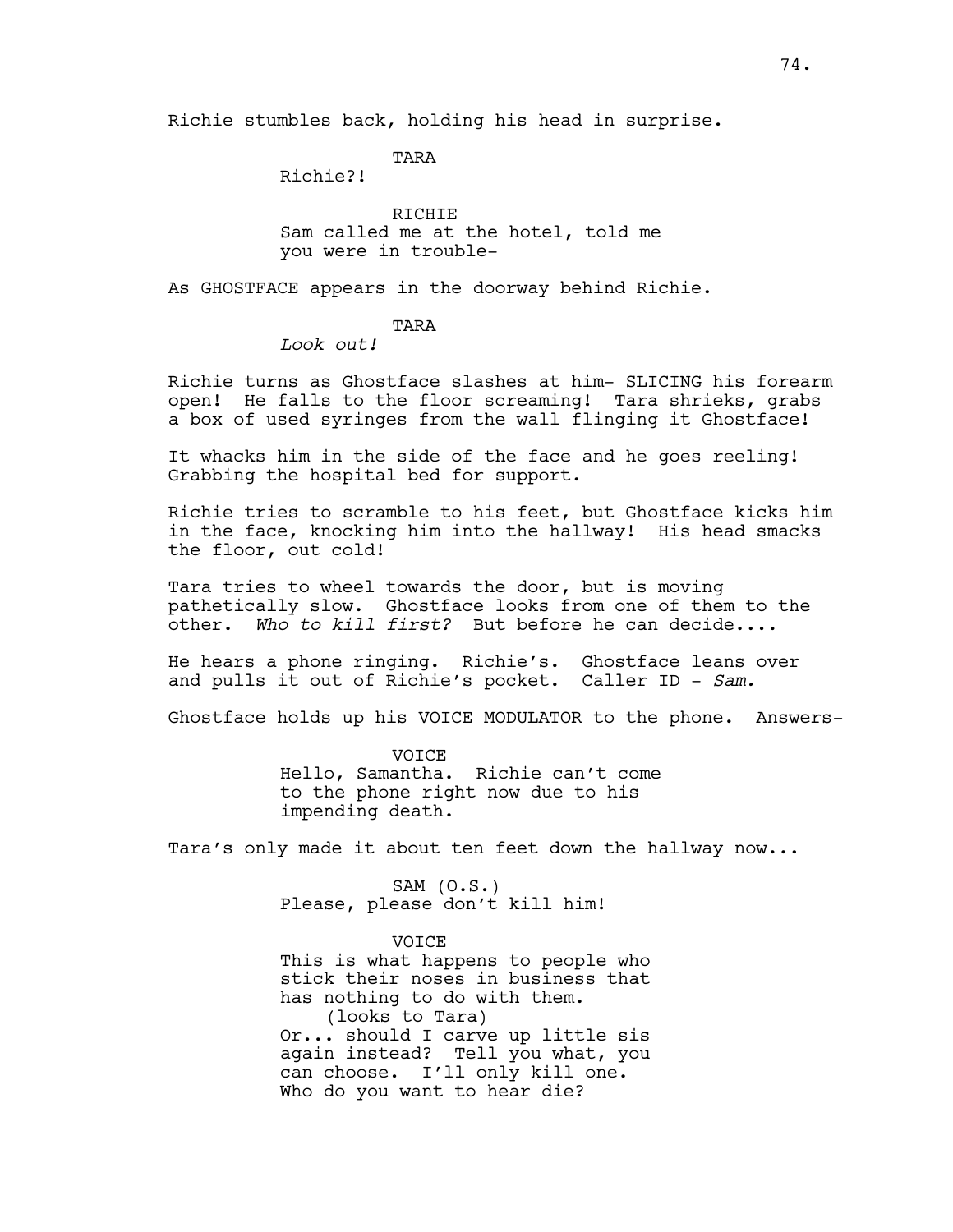Tara, weeping. Trying to wheel her way to the elevators. She'll never make it. Ghostface strolling behind her at a leisurely pace, taunting her with the knife...

> SAM (O.S.) *Why are you doing this?*

> > VOICE

Oh come on, Sam. Didn't Daddy always say it was a lot scarier when there was no motive?

Ghostface grabs the wheelchair and violently dumps Tara onto the floor! She screams in pain as she lands, still crying. Ghostface looks from her to Richie, who's coming to...

> VOICE (CONT'D) Now choose. Or I kill them both.

SAM (O.S.) I... I can't...

We hear Sam breaking down, sobbing. She can't handle this.

**VOTCE** Really? You can't save your own sister? All you have to do is say "Kill Richie."

SAM (O.S.) Please, *no...*

Richie has managed to get to his knees, but Ghostface KICKS HIM in the head again, flipping him over on his back...

> VOICE Or you can save the man you love. All you have to do is say "Kill Tara" and I'll put her out of her misery.

 $SAM (0.S.)$ Please, please, I'm begging you...

She's sobbing uncontrollably now.

**VOTCE** Choose now. Last chance to save one.

Tara, still trying to claw her way to the elevators which are 50 feet away. Sam, through the phone, near whispering...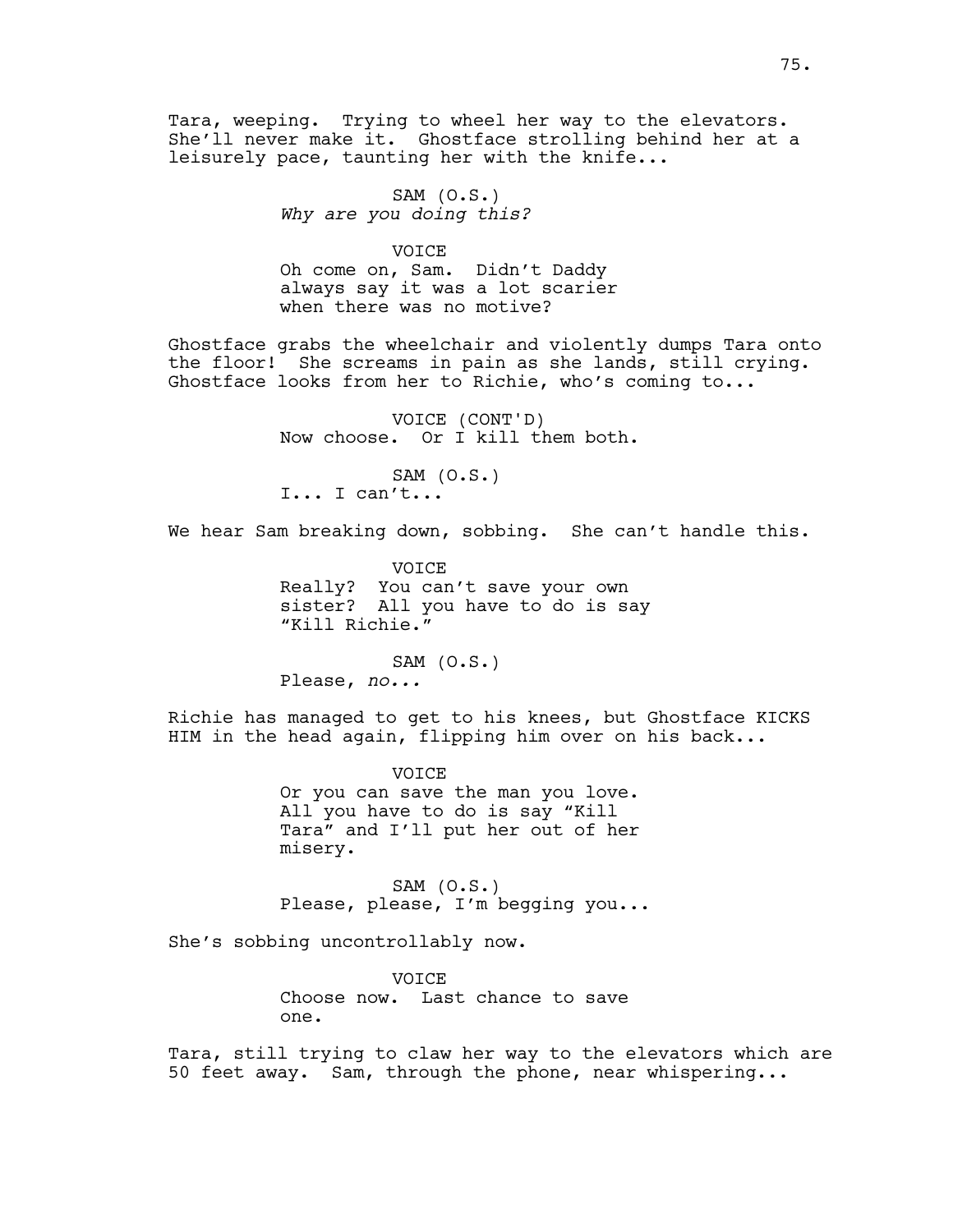SAM

*I can't...*

Ghostface looks from Richie to Tara.

VOICE

You want to know why I'm doing this, Sam? Maybe it's because you're a selfish bitch who can't even make a decision to save the life of someone you love! Maybe it's because you're too weak for this franchise!

Sam, crying uncontrollably:

SAM Maybe... maybe you're right...

But as Ghostface steps over Tara for the kill, Sam's voice completely changes - no longer crying, now completely calm:

> SAM (CONT'D) ...or maybe I'm just stalling for time, fuckhead.

DING! The elevator doors slide open, revealing SAM AND DEWEY! Ghostface looks up, a deer caught in headlights!

Dewey pulls his gun and OPENS FIRE! Ghostface dives out of the way into a dark hospital room!

Dewey fires three shots into the room and they run to Tara, who's on the floor, crying tears of joy! As Sam hoists her sister to her feet, Dewey looks to her.

> DEWEY I'll get Richie!

He runs to Richie as - CRASH! Ghostface leaps out through an observation window! Tackling Dewey! Oh no! Not Dewey!

SAM

*Dewey!*

They careen headlong into the Nurse's station! Ghostface, raising his knife...

DEWEY

Not today.

...Dewey head-butts Ghostface! Ghostface stumbles back into the desk, shakes it off, raises the knife...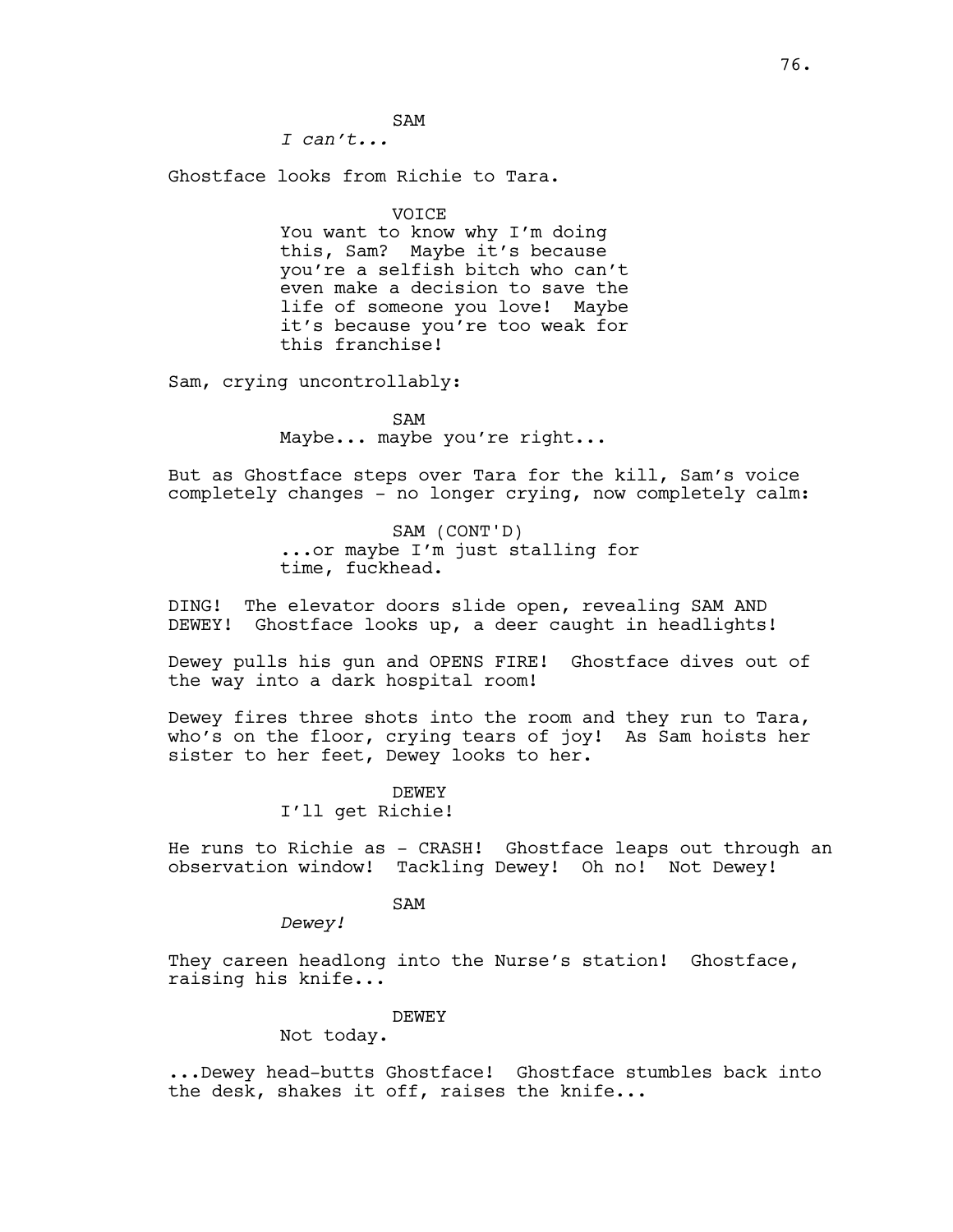But Dewey raises his gun and empties it into Ghostface's chest! Fuck yeah!

Ghostface, blown off his feet! Flies back through the air, crashing into a glass cabinet containing hospital awards! Smashing through all of them, finally lying still.

This should be *immensely* satisfying.

SAM

Let's go!

Dewey grabs Richie and pulls him to his feet. Together with Sam, they both stagger-carry Richie and Tara to the elevator.

Tara's still crying and Richie's trying to catch his breath. The arm wound is deep. Dewey keeps looking behind them to make sure Ghostface is still down. He is. But still...

DEWEY

The head...

They reach the elevator.

**RICHIE** 

What?

DEWEY We have to shoot him in the head... If we don't, they always come back.

SAM *Who gives a fuck?!*

They load Tara and Richie in the elevator. Dewey steps in. She hits the down button... Dewey steps out. Has to make sure. On Sam, surprised, as the doors close between them.

Dewey limps back towards the fallen Ghostface. Through the broken glass and spilled blood. He reloads his gun. Like an Old West Sheriff. Glass crunches under his boots.

He reaches Ghostface's fallen form. Still not moving. Almost assuredly dead. But still. Dewey raises his gun...

Then Dewey's phone rings. He blinks, looks at it, just for a moment. *Gale.* His ex-wife, calling him. He smiles.

And that's when Ghostface stabs him in the stomach.

Dewey gasps as Ghostface stands and yanks the knife upwards through his guts. It's gonna be okay, though, it has to be, we've seen Dewey stabbed before...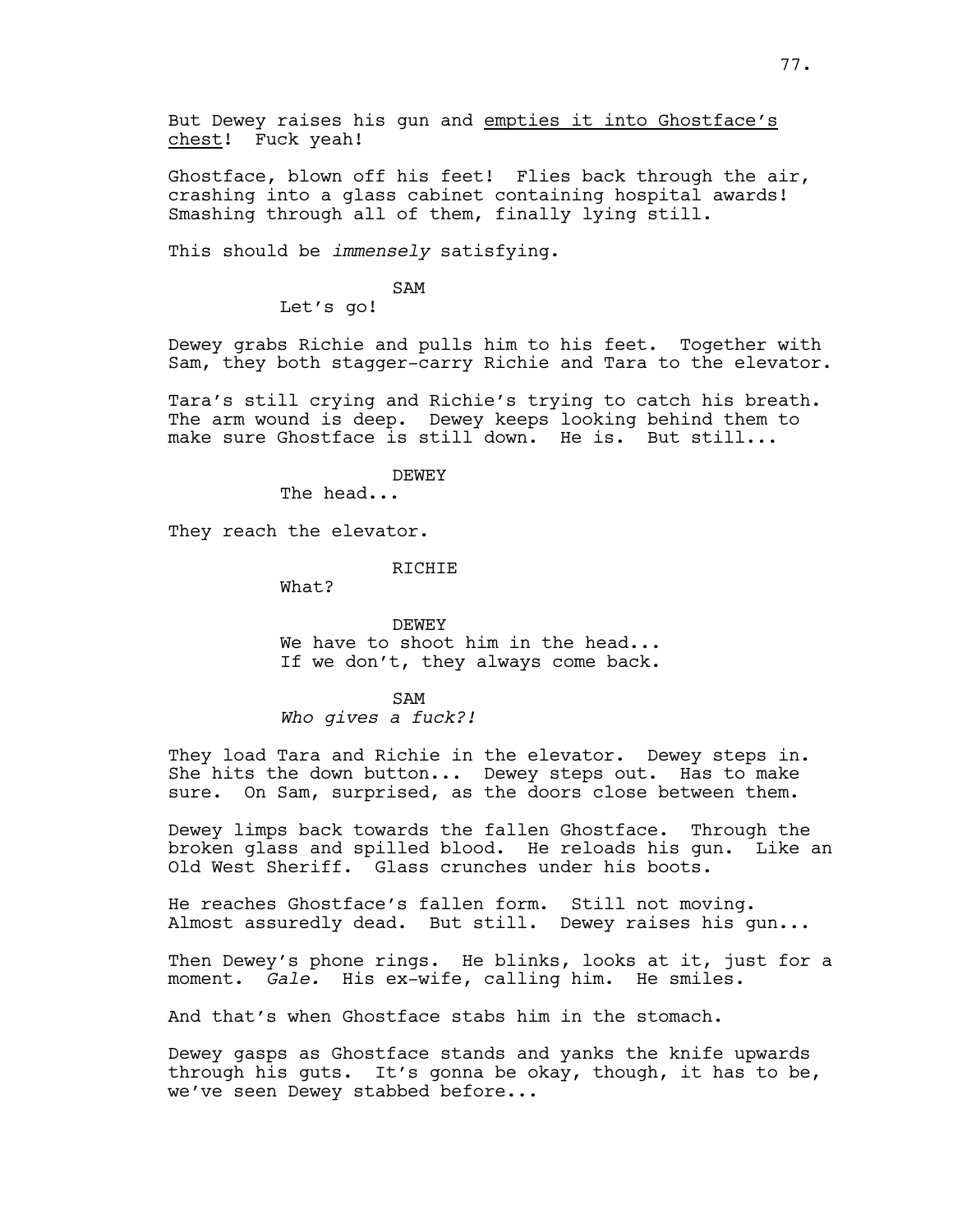That's when Ghostface takes a second knife in his other hand and stabs Dewey in the back. Pulling upwards on both knives, opening him up on both sides.

Dewey's legs buckle. Ghostface lowers him down to his knees. They are face to face. Ghostface raises the voice modulator.

#### VOICE

Yes. Today.

Dewey tries to speak. All that comes out is blood. Ghostface watching him. Almost studying him in this moment. Dewey's face, white from blood loss...

## VOICE (CONT'D) It's an honor.

Dewey stares at him, uncomprehending. Then looks to the floor, past Ghostface's now exposed bulletproof vest. Dewey's phone, still ringing, among all the blood.

The picture of Gale still on it. Dewey smiles at it.

Ghostface rips the front knife all the way up into his chest. Blood fountains. Then, mercifully, it's over.

Ghostface pushes Dewey's body off his knife. THUMP. It lands unceremoniously on the floor.

FADE TO:

EXT. HOSPITAL - PARKING LOT - NIGHT

Everything is SILENT, impressionistic. The parking lot bathed in the blue and red of police lights.

Gale gets out of her camera crew's van. Knows something is terribly wrong. Her eyes are drawn across the lot to

A BODYBAG

Being loaded into the back of a coroner's wagon. She moves towards it, pace quickening with each step. Sam and Richie step into her path... and she knows. She tries to get past them. They hold her back. She shouldn't see this.

Gale SCREAMS. Collapses to her knees. There will never be a chance to say all the things she should have said.

The door of the wagon slams shut and we

SMASH TO BLACK.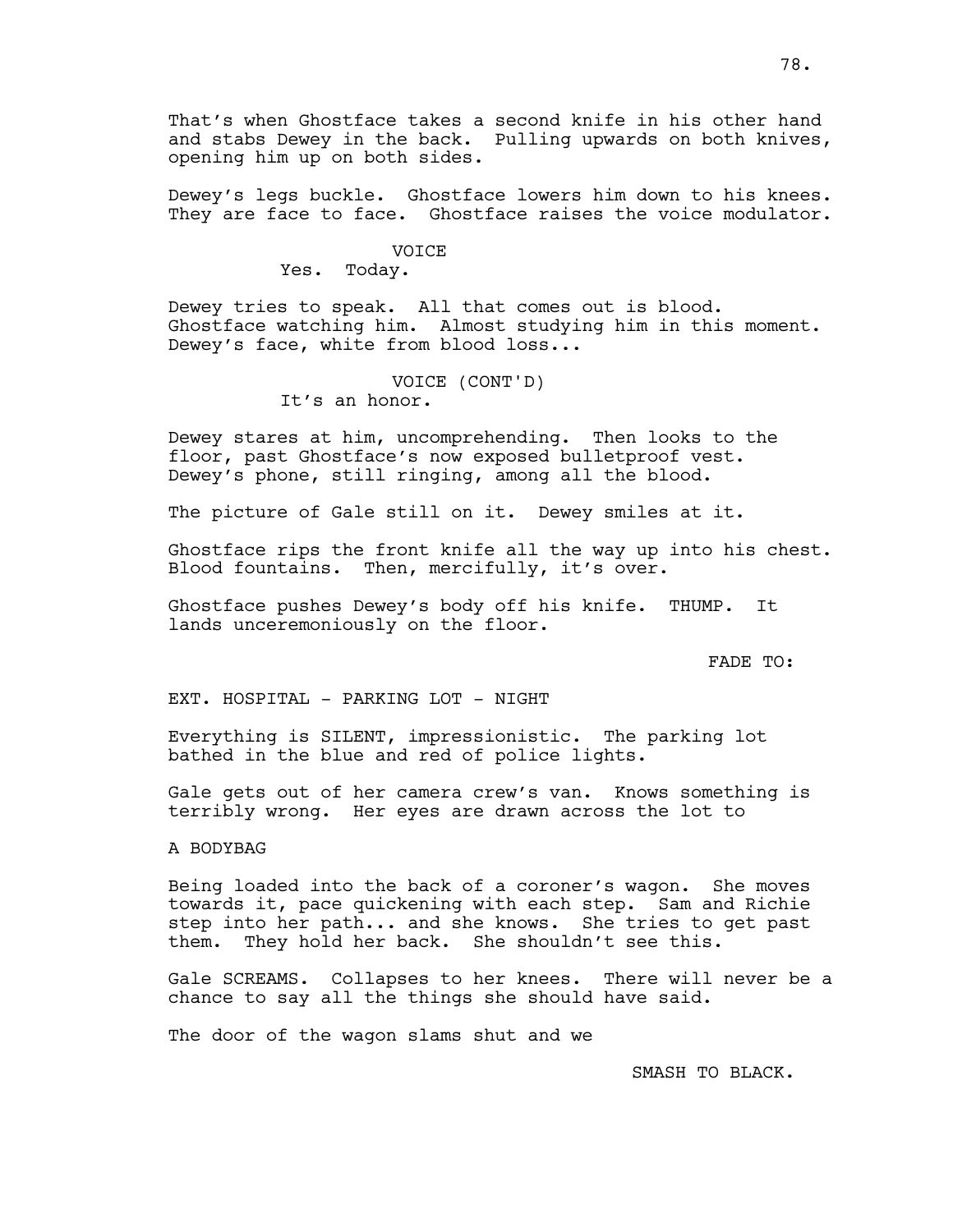After a beat, we FADE IN on a time lapse shot of the hospital. Night turns to dawn turns to midday... INT. HOSPITAL - LOBBY - AFTERNOON Late afternoon now. A cup of coffee on a side table grows cold, ignored. Ugly gray light creeps in through the blinds. Gale sits alone. The small lobby empty out of respect for the mourner. She stares at nothing. Numb. Sam tentatively enters. Works up the nerve to speak. SAM I'm sorry. I didn't know him well. But he helped me. For a moment, it's unclear whether Gale even heard her. Then: GALE That's what he did. He helped people. (turns to Sam) I should have stopped him. SAM If you had, my sister would be dead. Gale looks up at her. Honestly: **GALE** I don't care. NURSE (O.S.) Samantha? Sam turns to see a nurse in the entryway. NURSE (CONT'D) Your sister's awake. Sam rises. Wants to say more, but doesn't know what. She goes with the nurse. We stay with Gale until we hear... SIDNEY (O.S.) Gale? Gale looks up, expecting to see Sam again. But it's SIDNEY PRESCOTT. Standing in the doorway. Gale can't believe it. GALE Sid...?

79.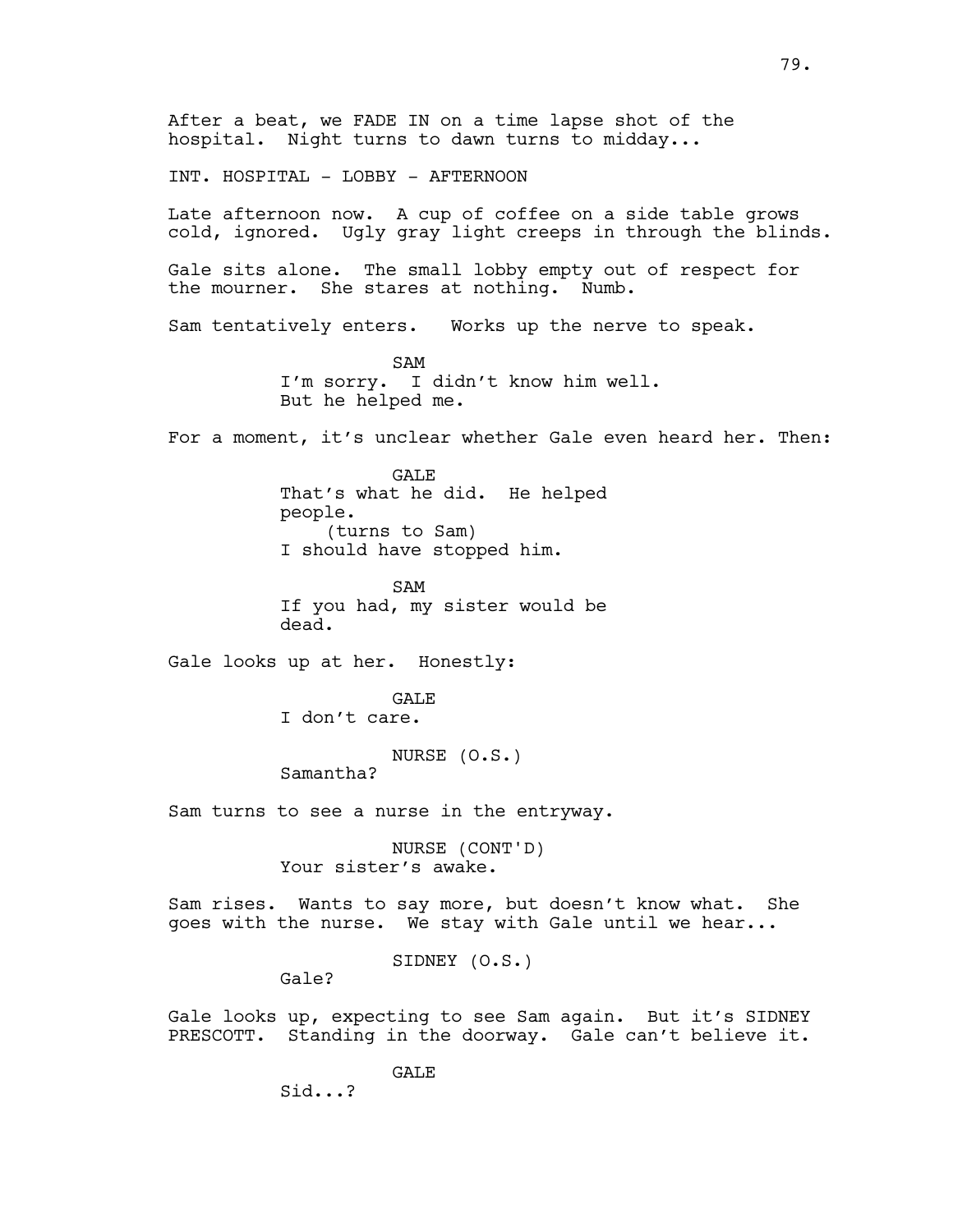GALE (CONT'D) You shouldn't be here. SIDNEY You shouldn't be here either. (beat) Gale... I am so sorry. They hold each other more tightly as the tears flow. ON SAM in the hallway. Witnessing the reunion. Understanding what was lost. DING. The elevator's here. INT. HOSPITAL - TARA'S ROOM - MINUTES LATER Sam sits at her sister's bedside. Tara, still hazy. SAM How you feeling? TARA Every time I get attacked they give me better painkillers. So there's that. The sisters share a smile. SAM I'm sorry. TARA For what? You saved me. SAM For not telling you sooner. For being the reason Dad left. TARA You're not the reason Dad left. You didn't choose where you came from. Or who you came from. I don't blame you for that. I blamed you for leaving me too. Sam finally understands what she needs to apologize for. SAM I'm sorry. That's not going to happen again.

Gale rises as Sidney goes to her. They embrace.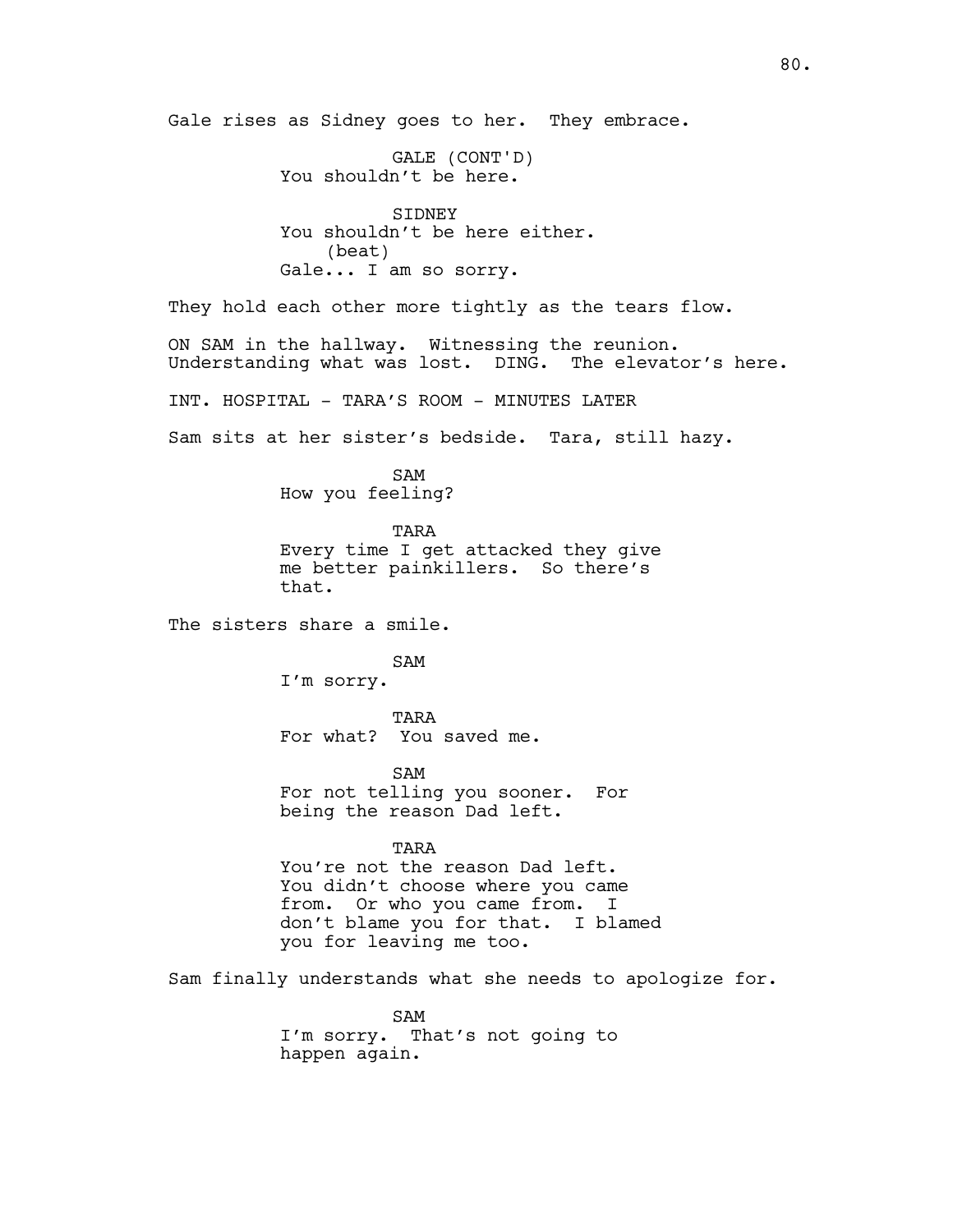TARA (means it) I know. You knew I was in trouble last night and you came. When it mattered most. A line of tears spills out of Tara's eye. SAM You're super high right now, aren't you? TARA So high. SAM I love you. TARA I love you too. The sisters hug. TARA (CONT'D) So what are we gonna do? SAM What nobody ever does in these situations. (smiles) We're gonna get the fuck out of Woodsboro. INT. HOSPITAL - LOBBY - EVENING Sidney sits with Gale. They see Sam and Richie wheeling Tara towards the front entrance, crutches across her lap. SIDNEY That's her? GALE Yeah. Sidney rises and meets the trio at the main doors. SIDNEY Samantha? SAM Sam. SIDNEY  $I'm-$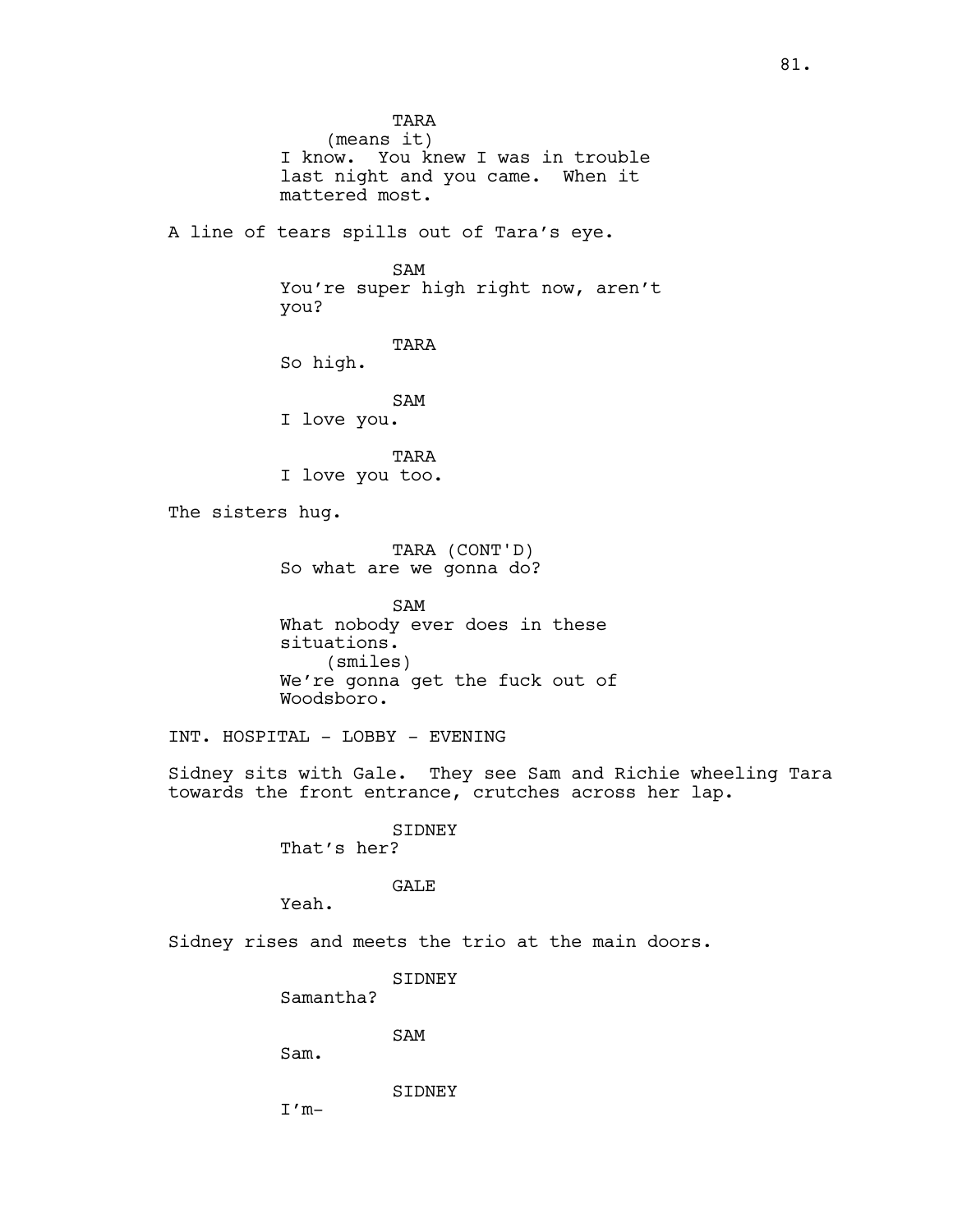SAM I know who you are. Listen-

SIDNEY You're Billy's daughter?

Sam eyes her. Turns to Richie.

SAM Can you go get the car?

RICHIE

You sure?

SAM We'll be out in a minute.

Richie nods, heads out.

SAM (CONT'D) Yeah. I'm his daughter. Sorry if that's weird for you.

Sid's studying Sam. Maybe looking for signs of her old boyfriend/nemesis.

> SIDNEY No, it's... I know you're not looking for my advice, but I've been through this. A lot. If you want to talk-

SAM I don't. I appreciate it. And I'm really sorry about Dewey. But I'm getting my sister away from all this.

Sam wheels Tara outside. Sidney follows.

EXT. HOSPITAL - PARKING LOT - CONTINUOUS

Sam wheels Tara up to the curb.

SIDNEY I tried that too. But it follows you. If you run from it, it always follows you.

SAM All due respect, that's your life, not mine.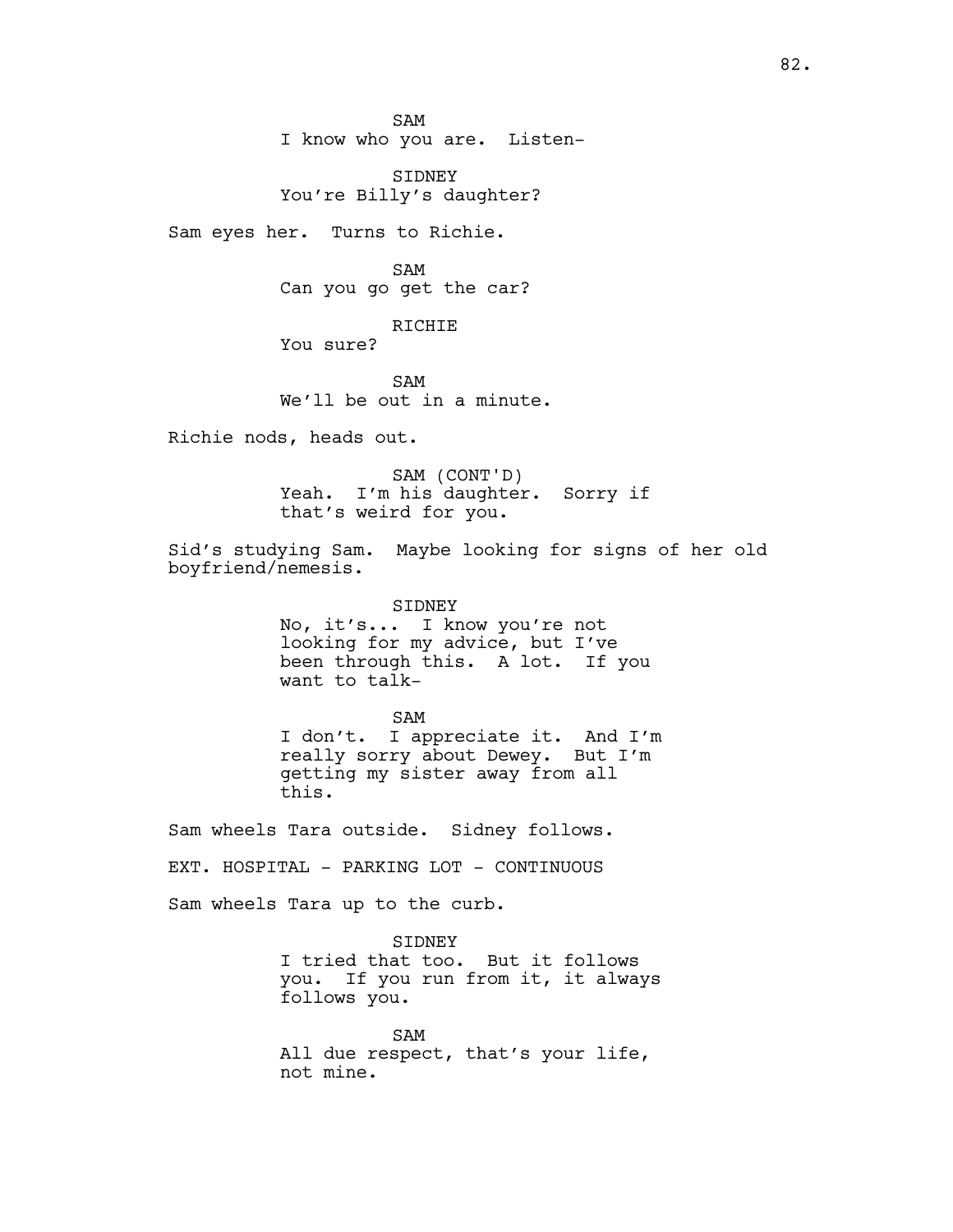SIDNEY I wish that were true, but-

Sam spins on her, fed up.

SAM

What do you want from me, lady?

SIDNEY

(evenly) Your help. Because you're right, this time it isn't about me. It's about you. Which means he's going to be coming for you.

SAM

So?

SIDNEY So I want you to help Gale and me kill him.

Sam stares at her.

SAM

You want me to help you and the cohost of the Today Show commit murder?

SIDNEY

Correct.

#### SAM

And I'm what in this scenario, the bait? The helpless victim?

SIDNEY

It's what they always tried to make me, until I took it and used it against them. *You can too.* He killed your friend. He killed mine. So let's go end him.

Sam sees Gale coming out of the hospital to join them.

SAM Look, I'm sorry about what all this did to your life. (nods to Gale) And hers. And Dewey's. But no matter what you, or the killer, or anyone thinks, this isn't my story.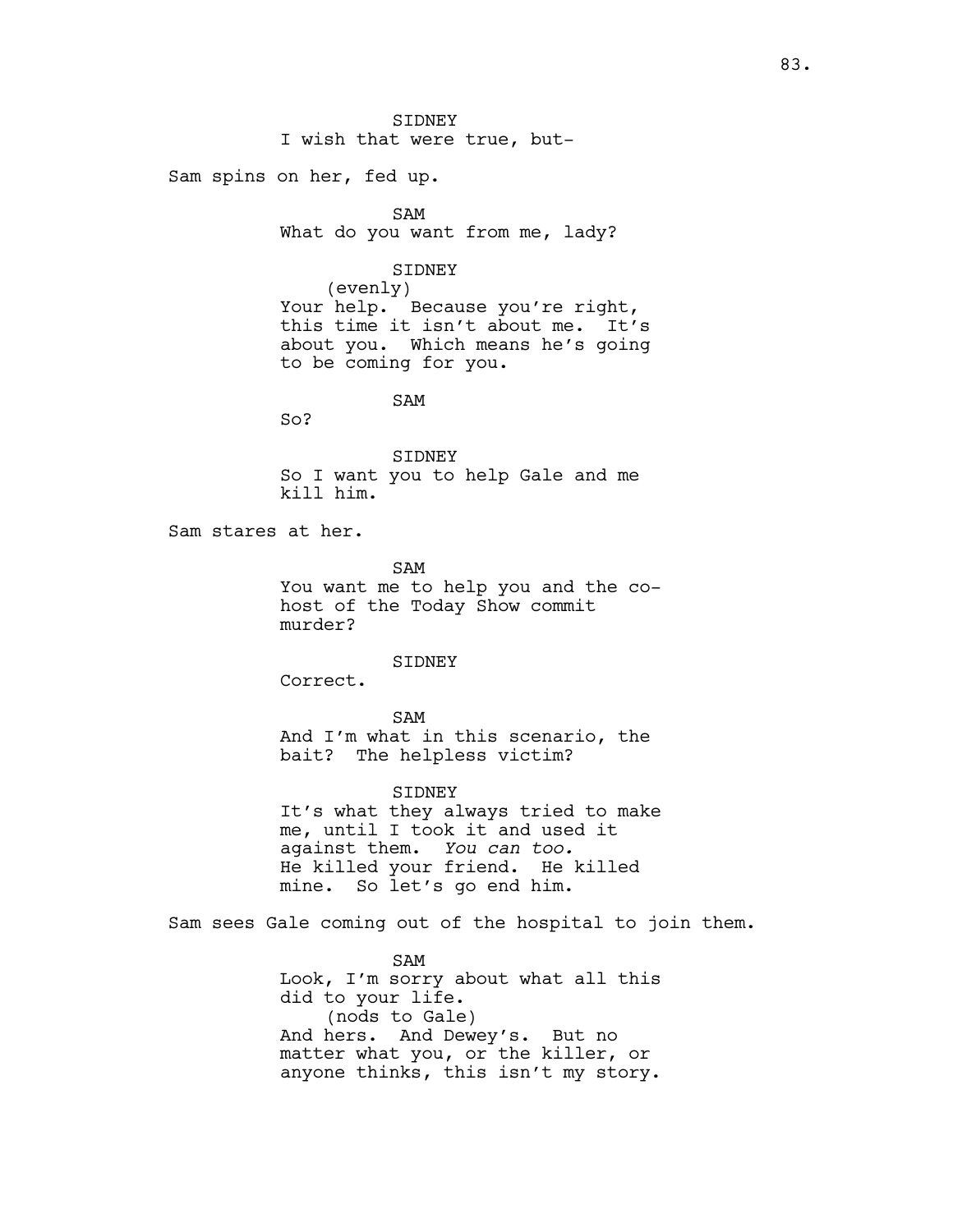Before Sidney or Gale can respond, Richie pulls up to the curb in his Prius, cheerily:

> RICHIE Let's get the fuck out of town!

SAM This is my boyfriend, Richie.

RICHIE Nice to meet you, now please get in the car so we can never see these people again!

Sam opens the door.

## SIDNEY

Sam-

SAM *No.* We're leaving. Whatever you're here to do, we're not gonna be part of it.

Sidney exhales as Sam moves to pick up Tara.

SIDNEY Here, let me help.

Sidney helps Sam get Tara and her crutches into the back seat. Sam opens the passenger door.

> SIDNEY (CONT'D) Good luck.

#### SAM

You too.

Sidney and Gale watch as Richie's Prius drives away.

GALE

So how'd that go?

#### SIDNEY

Better than I expected, actually. Let's get a cup of coffee?

Sidney walks away like a woman with a plan. Gale, a little confused, follows...

INT. RICHIE'S PRIUS - CONTINUOUS

Sam exhales as they drive away from the hospital.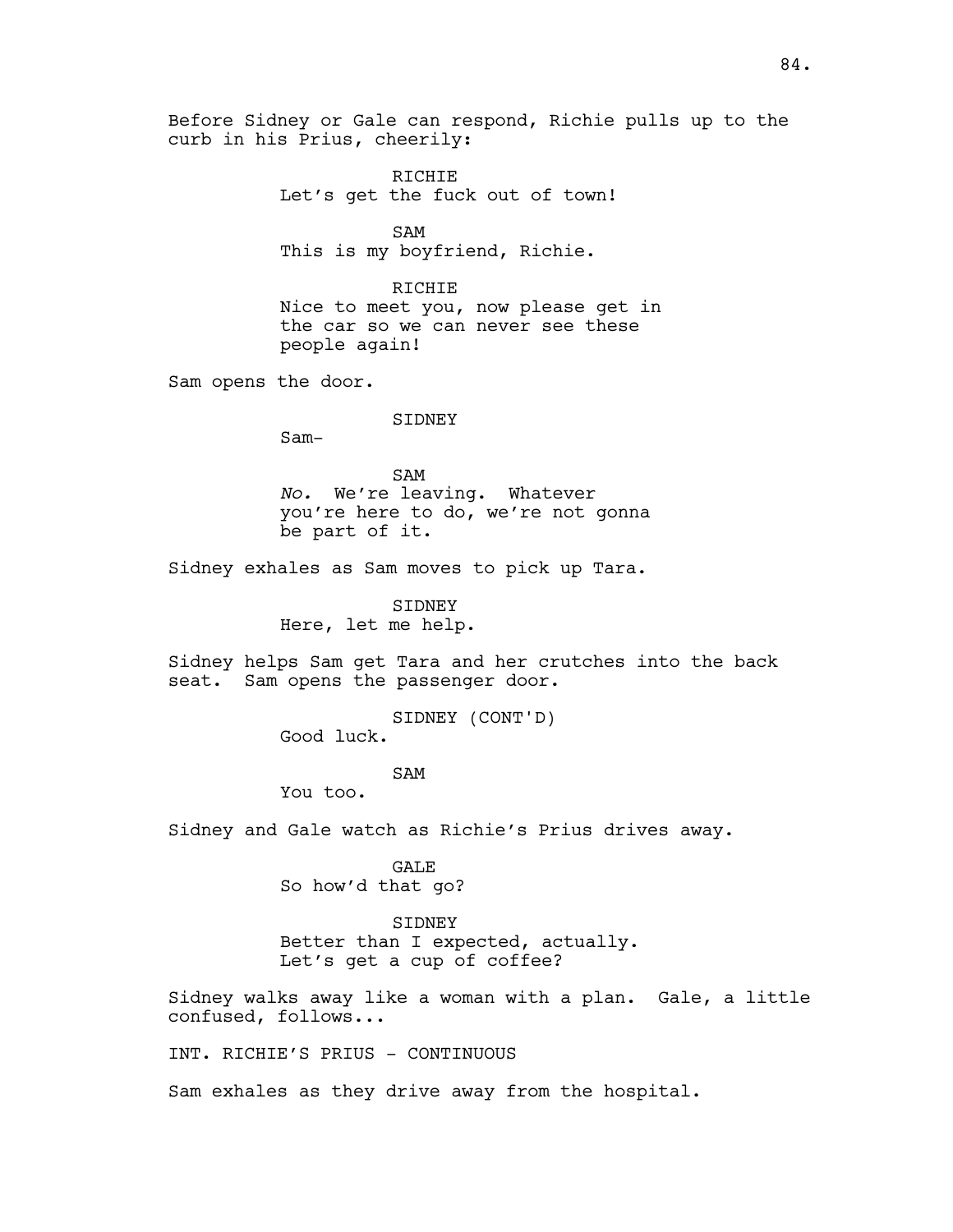TARA We have to stop at Amber's. SAM You can call her once we're out of town-TARA It's not that. I have things at her house-SAM We'll buy you new things, Tara-TARA Dad's necklace. Sam closes her eyes, lightly slams her head into the headrest. Then: SAM Five minutes, in and out. RICHIE Wait, what? SAM What's the address? RICHIE 123 No Fucking Way Lane! SAM (to Richie) It's important. RICHIE So is not getting killed! It's really right up there! Sam gives him a look. He slumps. Reluctantly taps on his console's GPS. RICHIE (CONT'D) What's the address? PRELAP - LOUD, THUMPING MUSIC... EXT. AMBER'S HOUSE - NIGHT A big sprawling two-story Northern California in the

wilderness. Cars parked on the lawn. Night has fallen. A high school rager in full-swing...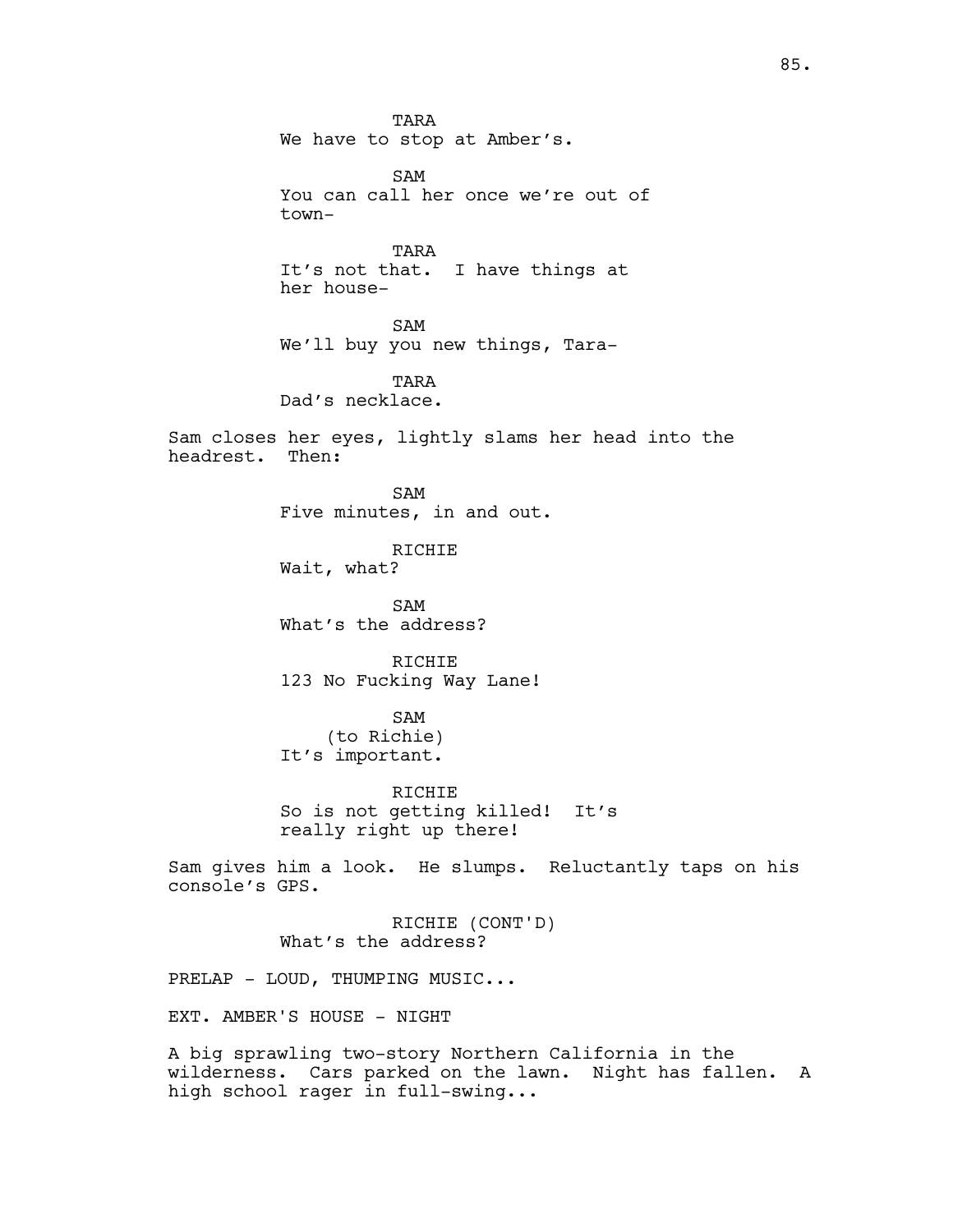INT. AMBER'S HOUSE - VARIOUS - SAME TIME

We track Amber as she wades through a crowd of HIGH SCHOOLERS congesting her home. Weed is smoked. Beer is bonged. But Amber looks stressed. Swings into the

#### KITCHEN

Where a makeshift banner hangs that says "FOR WES". Chad is raising a shot glass with a group of JOCKS.

CHAD

To Wes!

"To Wes!" shout the other jocks. Down goes the tequila.

AMBER Shots? Really? This is supposed to be a memorial.

CHAD This is how I mourn. And distract myself from the looming spectre of Death.

AMBER Come on. Nothing's going to happen here.

CHAD The Sheriff got murdered outside her own house. (beat, louder) *The Sheriff got murdered outside her own house.*

Chad pours and takes another shot. Amber moves into the LIVING ROOM

To find Mindy sitting watching the TV. Amber makes a face.

AMBER Why are you watching this?

MINDY

It calms me down.

We see Mindy is watching *The Texas Chainsaw Massacre*. Leatherface shrieks as he chases Sally. Liv approaches.

> LIV Have you seen Chad?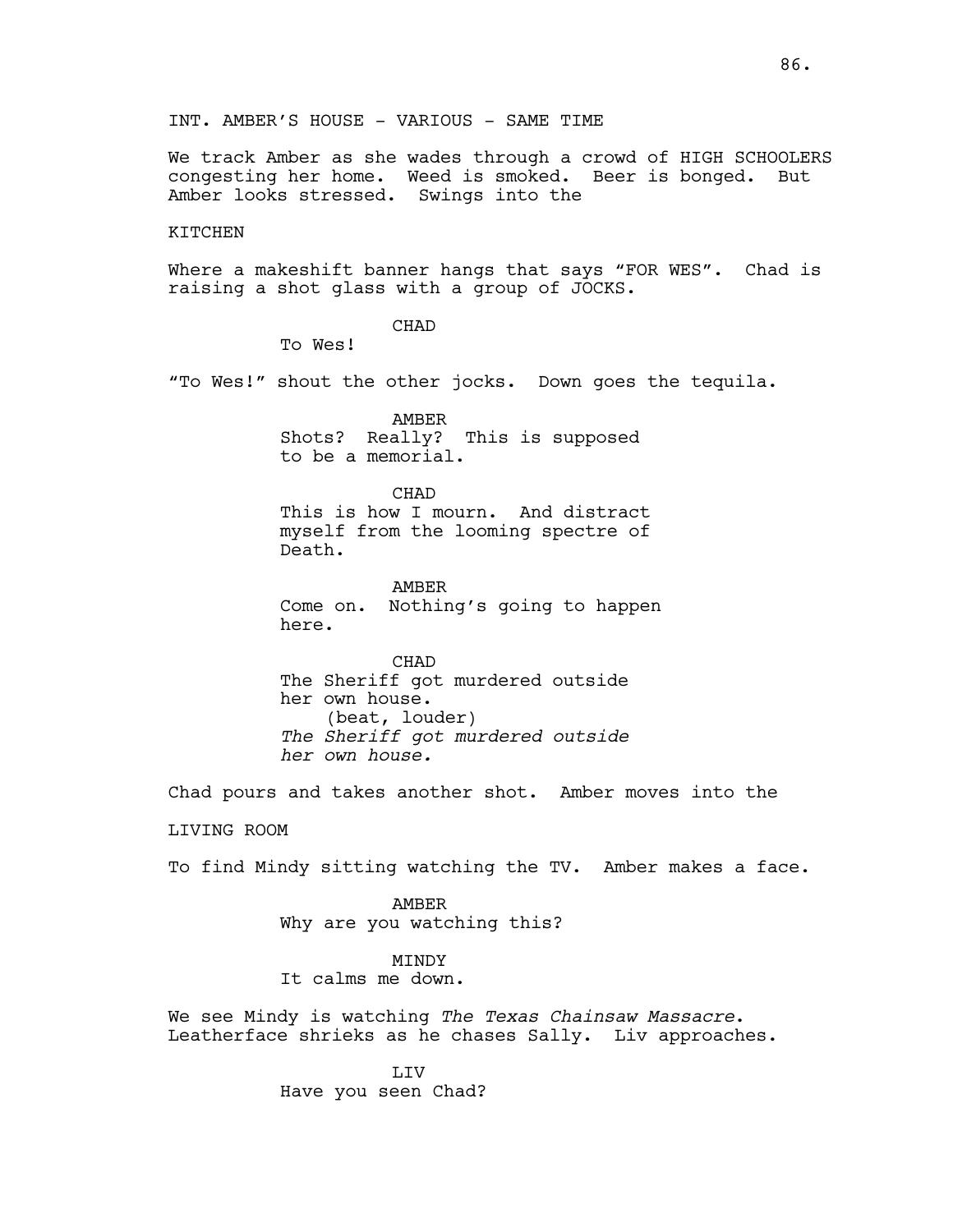AMBER

He's in the kitchen getting right with his God.

LIV

Again?

Liv goes to find him, exasperated.

**MTNDY** We're low on beer.

AMBER There's more in the basement. I'll get it.

Amber moves to the door to the basement. Mindy eyes her.

INT. AMBER'S HOUSE - BASEMENT - CONTINUOUS

Amber stands at the top of the basement stairs. DARKNESS BELOW. She flicks the light switch. Nothing. Flips it up and down. Bulb must be out.

Amber takes out her cell phone to light her way. Heads down the rickety stairs to the fridge. *CREAK.* A noise behind her. The door? She spins, shines the light at the door. No one there.

Amber makes it to the fridge. A little freaked out. She opens it, grabs a case of beer, closes the fridge door --

Mindy is standing right there. Amber jumps!

AMBER *Fuck!* What the hell, Mindy?

MINDY That was a test. And you failed. You *never* go off on your own when there's a masked killer around!

AMBER You're the one who said we were out of beer!

**MTNDY** And you should have asked me to come down here with you.

Amber cocks her head.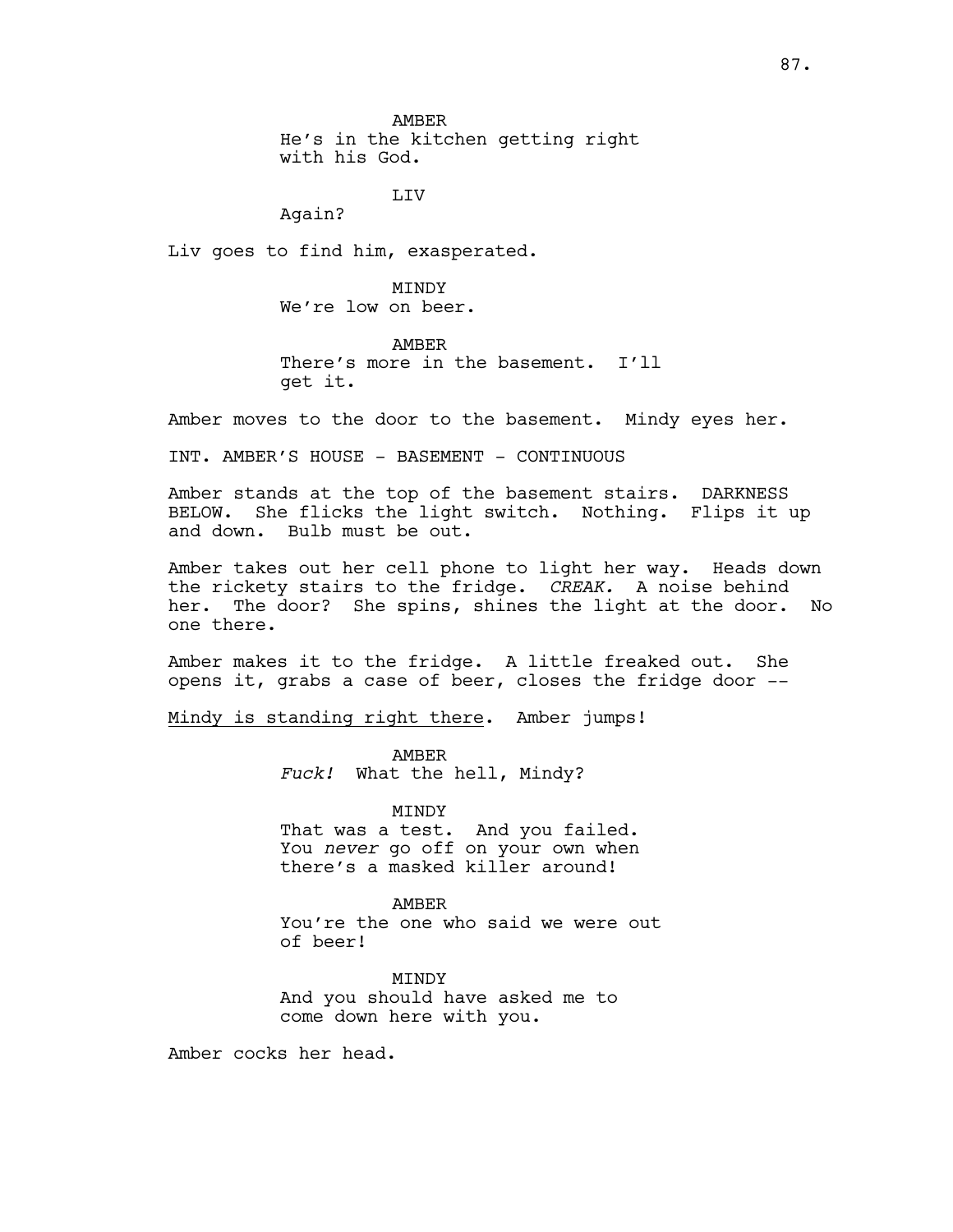AMBER You know what you *also* shouldn't do when there's a masked killer around? Follow someone into a dark, creepy basement alone. (smiles) I mean... Amber steps to her. AMBER (CONT'D) ...how do you know I'm not the killer? Mindy narrows her eyes... MINDY Because *I am.* Oh shit! Amber takes a step back, scared. But Mindy smiles. MINDY (CONT'D) I'm not, actually. But let that be a lesson - don't trust anyone. AMBER Then... how can I trust you when you say you're not the killer? MINDY Exactly. You're learning. Let's go back upstairs. Amber starts back, but then... AMBER You first. Mindy nods, proud. MINDY Very good. They head back upstairs... INT. AMBER'S HOUSE - HALLWAY OFF THE KITCHEN - NIGHT Back upstairs, Liv has managed to pull Chad away from his buddies. They are now MAKING OUT by the downstairs bathroom. LIV Sorry- I think- I'm just very

emotional-

88.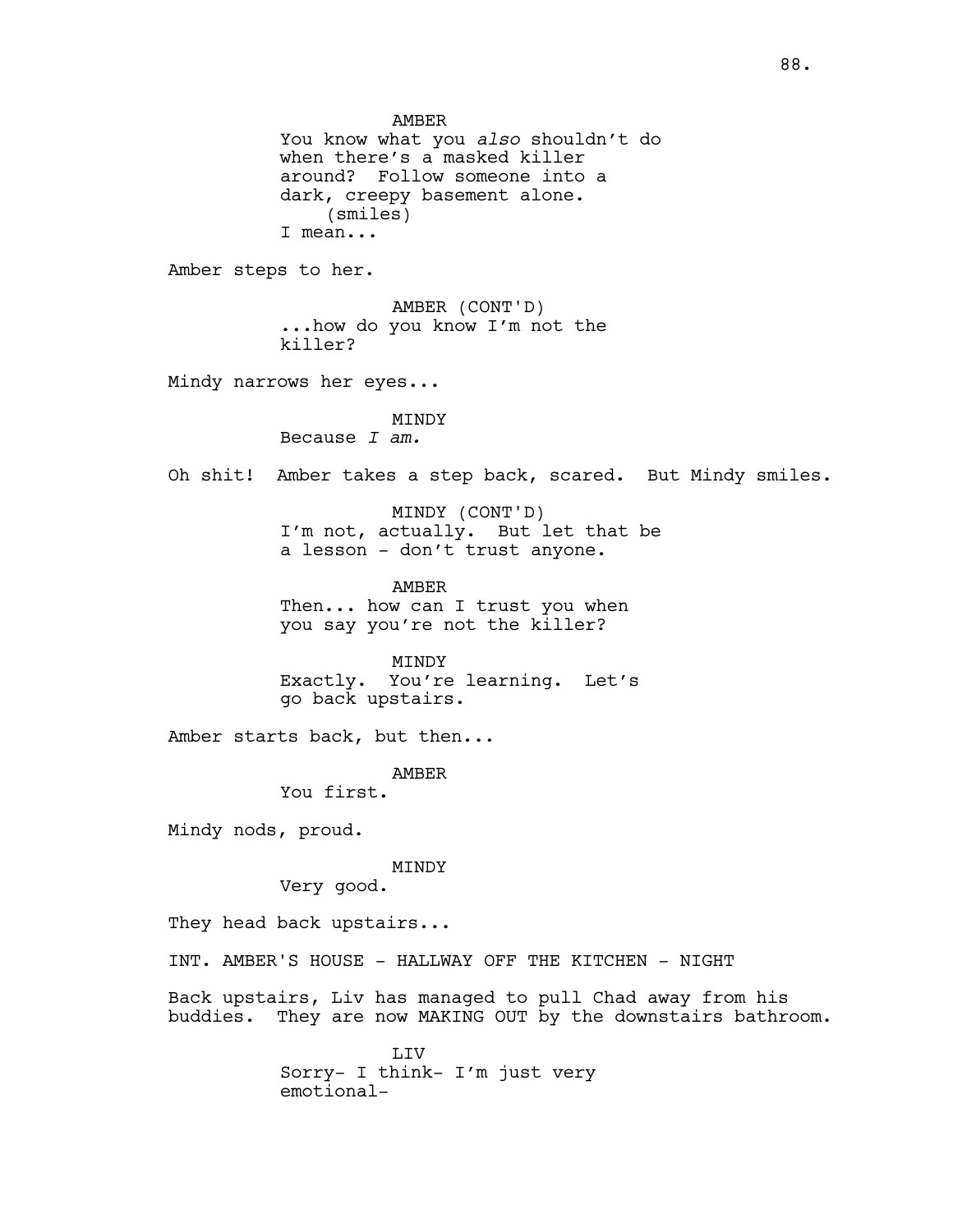CHAD (into it) Me too. Super emotional. Hot and heavy. Teenage hormones in full effect. Softly: LIV I think- I'm ready. Baby, I think we should. Like now. You want to go upstairs? Chad blinks. All he's wanted, but... CHAD Upstairs? LIV (kissing him) Right now... CHAD Um... Don't take this the wrong way, but I think I have to pass. LIV What- why? CHAD (delicately) Because I'm not *entirely* sure you're not the killer...? Liv stares at him in disbelief. LIV Don't take this the *wrong way?!* CHAD I mean, I'm almost *positive* you're not, baby, but it's a big risk! I think the best move is to stay downstairs with everyone else and-LIV Fuck you! She spins on him and storms out! Chad exhales. Feels like a

douche. Then looks across the room to see Mindy watching from the couch. She gives him a thumbs up - *Well played.*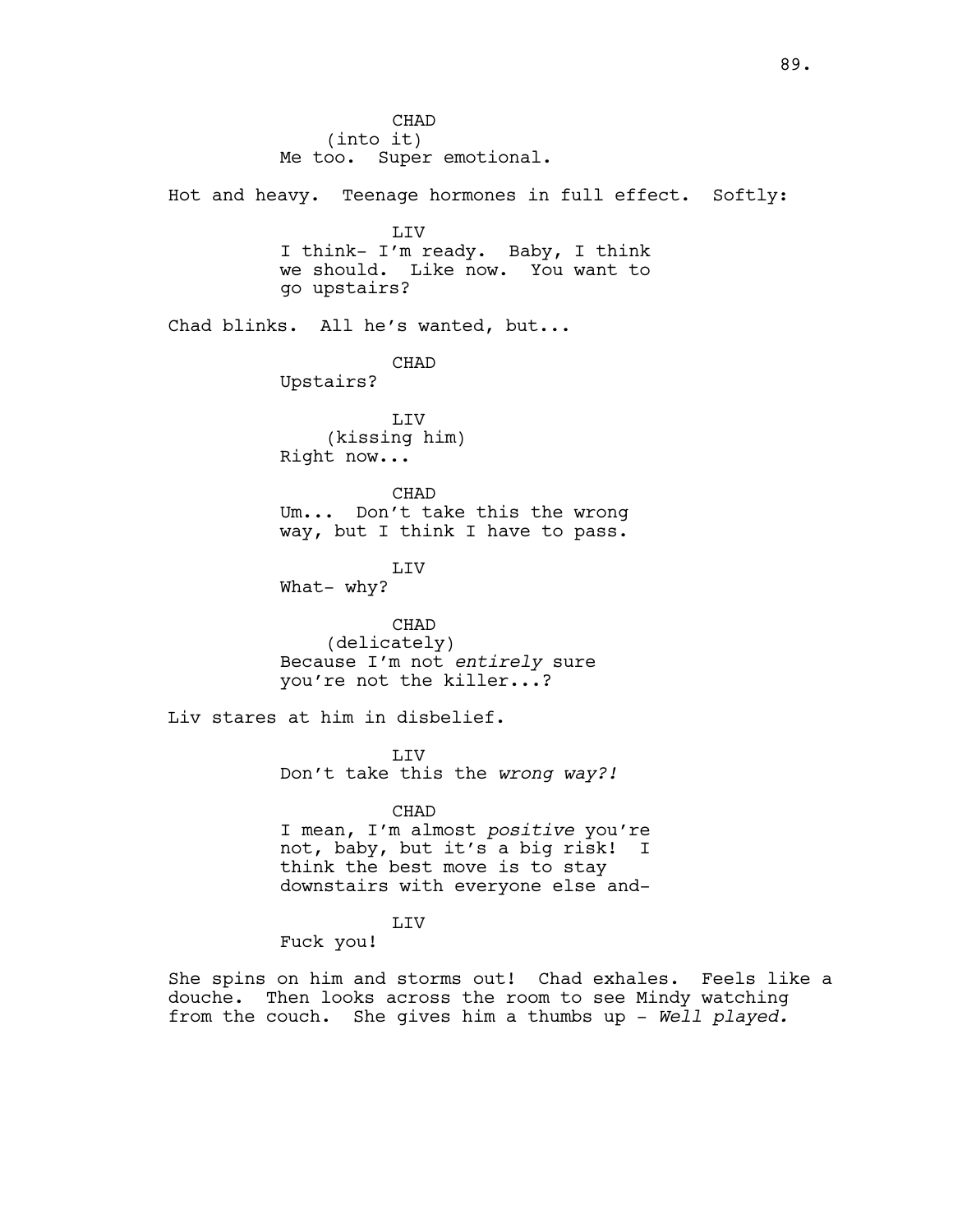EXT. AMBER'S HOUSE - NIGHT

We follow Liv as she storms out the front. A few other kids, driving off and leaving. She came here with Chad. She pulls up the UBER app on her phone. UBER  $X - 40$  minutes wait time.

LIV

Goddammit.

UBER Pool - Unavailable. She clicks on UBER Black... 55 Minutes. Liv exhales.

> LIV (CONT'D) I can't have sex and I can't get a ride home. Great.

It's gotten quiet outside. A SOUND from around the side of the house. Almost like a hurt animal. Liv frowns.

LIV (CONT'D)

Hello?

No response. Liv shakes her head. Orders the Uber X. 40 fucking minutes. That sound again. Like a whining....

LIV (CONT'D)

Hello?

It's dark back there. But something sounds hurt. She takes a step towards the dark side of the house... Stops.

Reaches into her purse. Pulls out a KNIFE. Six inch blade. Gnarly weapon. "Precious" bedazzled on the handle.

Brandishing the knife, she moves around the house, following the sound, stepping into the dark...

INT. DINER - NIGHT

Sidney and Gale sit across from each other in a booth. Coffees untouched. Sidney keeps checking her phone. A clock on the wall TICKS.

> GALE This is all my fault.

Sidney looks up at her, surprised.

(MORE) GALE (CONT'D) If I hadn't written that book about your mother, none of this would have happened. We would all have had normal lives. Dewey wouldn't have... All the people, Sidney.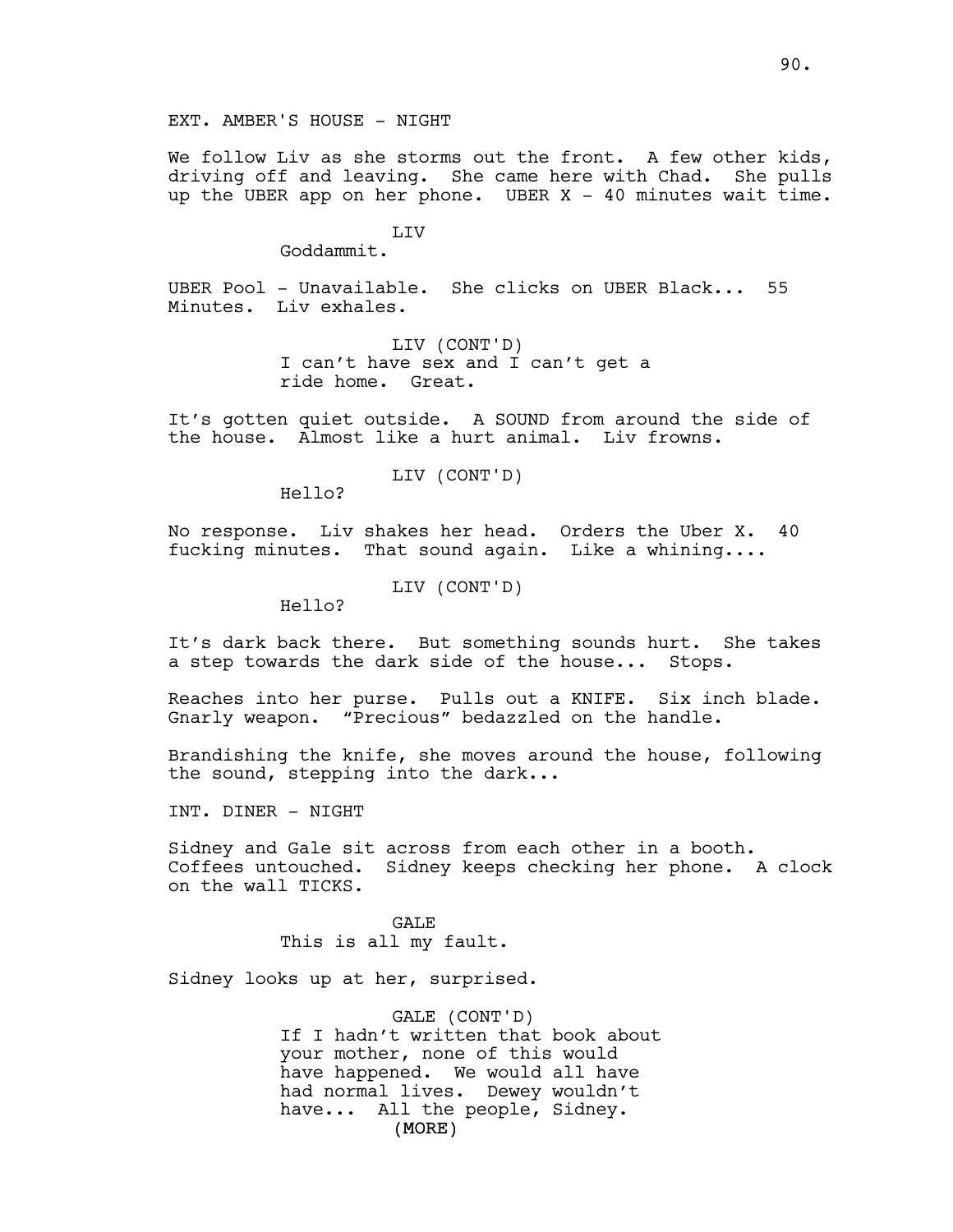GALE (CONT'D) Everyone we lost... (softly) I started all of this.

#### SIDNEY

No. Billy Loomis started this. And we're going to finish it. No more books. No more movies. No more reboots or sequels or anything. This ends tonight.

Her phone beeps and she checks it.

SIDNEY (CONT'D) They're moving. We gotta go.

GALE

Moving?

SIDNEY I put a tracker on her car.

Gale smiles despite herself.

**GALE** Are you shitting me?

Sidney smiles back.

SIDNEY I learned from the best.

EXT. AMBER'S HOUSE - LIVING ROOM - NIGHT

The party has thinned out in the living room. Chad stares at his phone. He's texted Liv five times with no response.

*Don't be mad.*

*Please don't be mad?*

*I'm sorry come back let's do it lol*

*R U still mad?*

*Getting worried pls text back*

He exhales. He's had enough. He stands...

MINDY (O.S.) Don't do it.

He sees Mindy nearby on the couch, staring at him.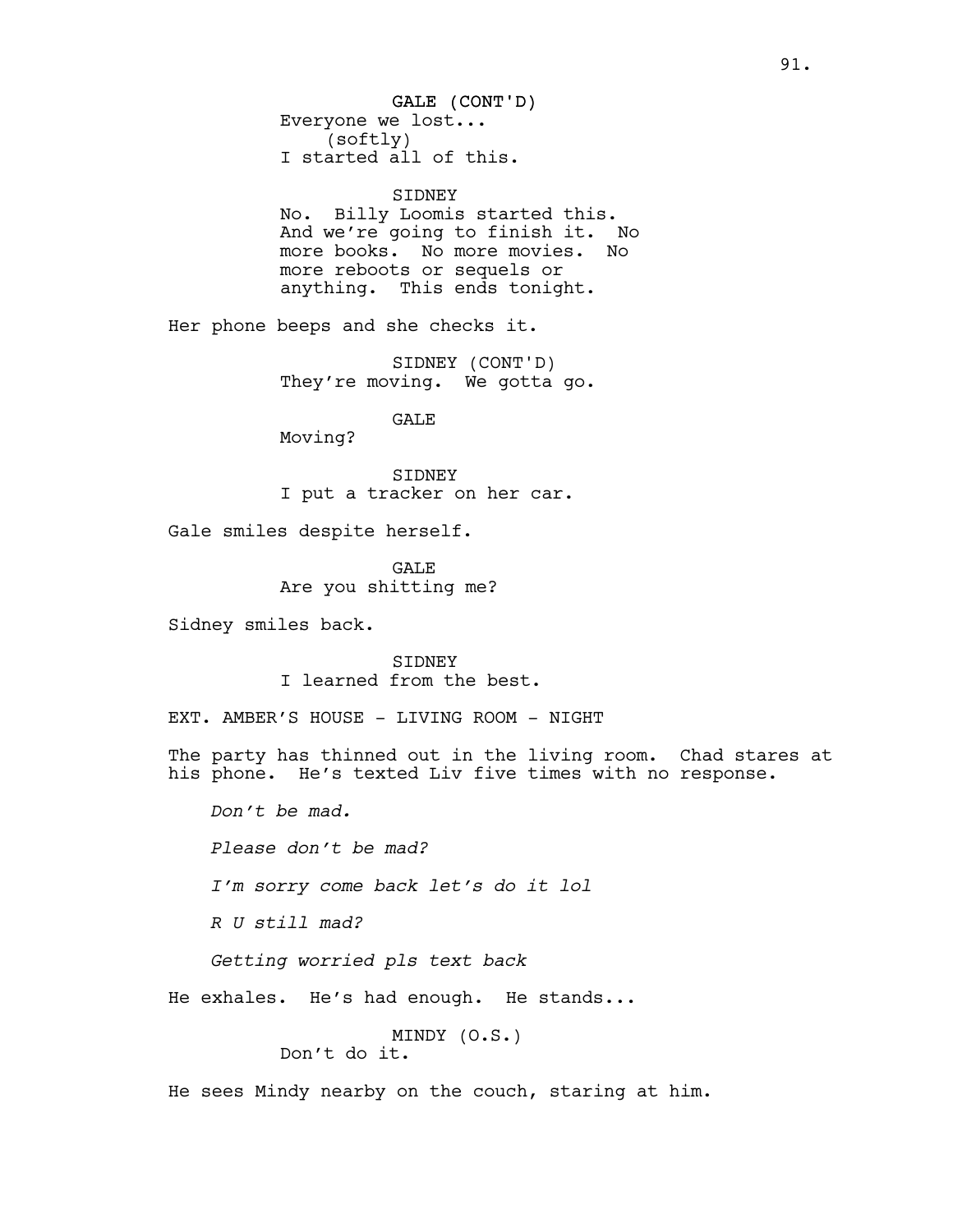MINDY (CONT'D) Don't go after her.

CHAD She's not texting me back.

MINDY Because she's probably dead.

CHAD Fuck, Mindy! That's my girlfriend!

MINDY *Was* your girlfriend.

Chad looks at the TV screen. *Stab* is now playing.

CHAD

You're really just gonna sit there and watch a movie about how our uncle got stabbed?

MINDY

Yep, and stay alive. I'm also going to smoke some weed and possibly hook up with Francis.

A kid in the corner, FRANCIS (17, clearly a virgin), overhears this and lights up like it's Christmas morning.

Chad shakes his head and moves towards the front door...

MINDY (CONT'D) At least take some kind of weapon!

Chad absently grabs a heavy silver candlestick.

MINDY (CONT'D) (to Francis) Better than nothing.

She beckons him over with a jerk of her head.

EXT. AMBER'S HOUSE - MOMENTS LATER

Chad exits the house and descends from the porch. It's getting late. Chad looks around. No Liv. Texts her again:

*You're scaring me. Pls let me know ur ok.*

Finally, the three dots appear. Liv writing back...

*Come find me and make it up to me.*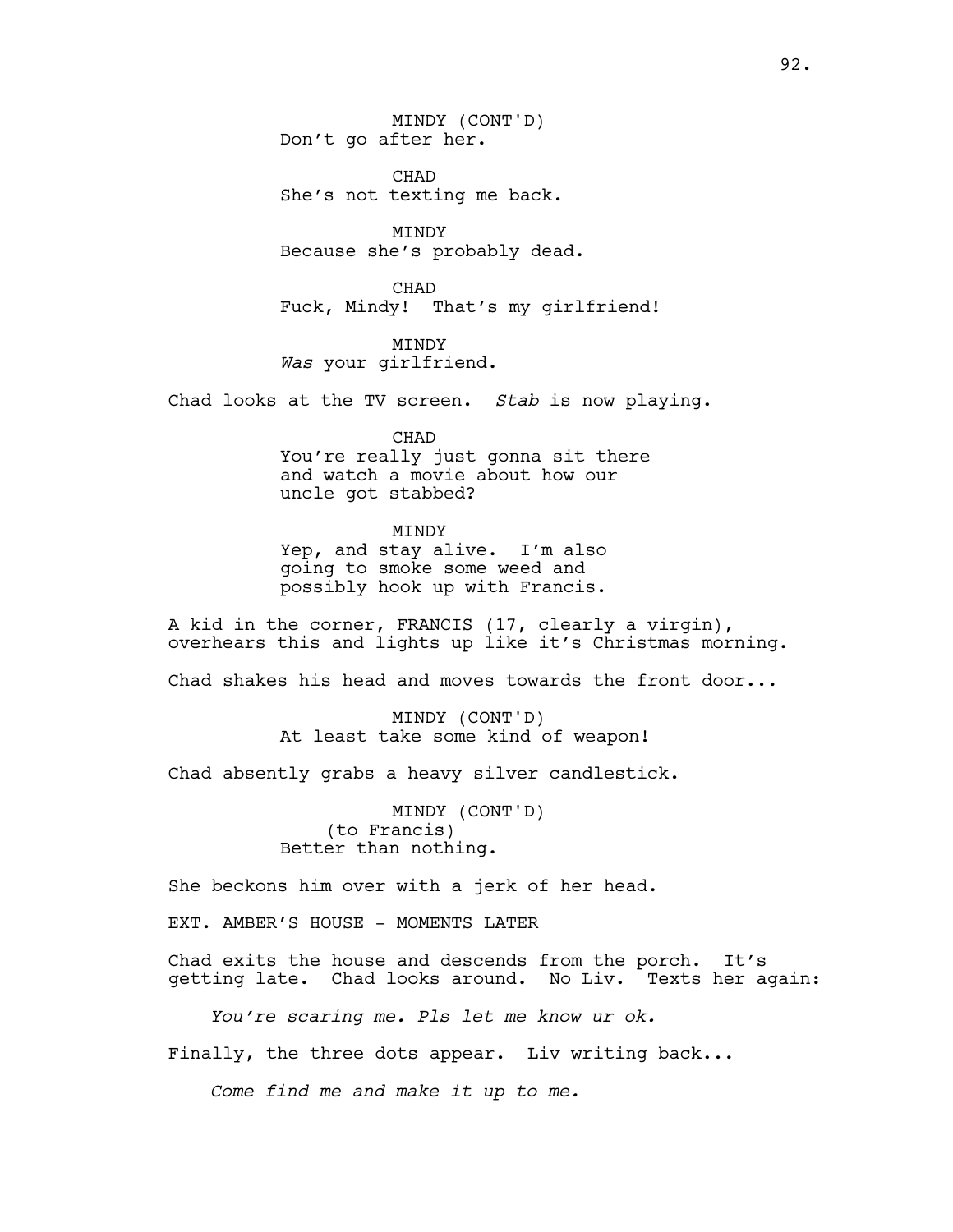Chad frowns. About to text back when a notification pops up.

*LIV HAS ACCEPTED YOUR FIND MY FRIENDS REQUEST* 

*SHARE LOCATION?*

Chad smiles. Opens the Find My Friends app and clicks ACCEPT. According to this, Liv is 110 feet away.

> CHAD All right, let's go sexually make it up to her...

He steps towards the road, scanning for Liv. The map on his phone re-orients, he was moving the wrong way. He steps back towards the house. 80 feet away now.

Chad moves to the right. Approaching the corner of the house that we saw Liv go around. 60 feet.

Chad heads around the SIDE OF THE HOUSE. Darker here. Trips over a garden hose. 30 feet. 20. 10...

He comes upon a strange sight - a PILE OF LEAVES with A BOOT peeking out.He looks at the phone. 2 feet away.

Chad starts clearing away the leaves. We just know he's going to find Liv's butchered corpse under there...

CHAD (CONT'D)

Um... Liv?

Closer to the body beneath... closer...

OH FUCK it's Ghostface! He STABS Chad in the stomach! CRACK! Chad clocks him in the head with the candlestick. Ghostface falls back, dazed!

In spite of his wound, Chad WAILS on Ghostface, using his midsection as a punching bag! Turns and bolts back towards the house, towards safety, bleeding like a stuck pig...

> CHAD (CONT'D) *Hey! Help!*

Ghostface springs up behind Chad and tackles him to the ground... and in one swift motion SLICES Chad's throat!

Chad's hands grip his gushing throat, trying to stop the flow. Crawling on his belly, he's still trying to get to the front of the house.

HEADLIGHTS appear as a car approaches. RICHIE'S PRIUS. Chad tries to scream, but can only manage a strangled gurgle.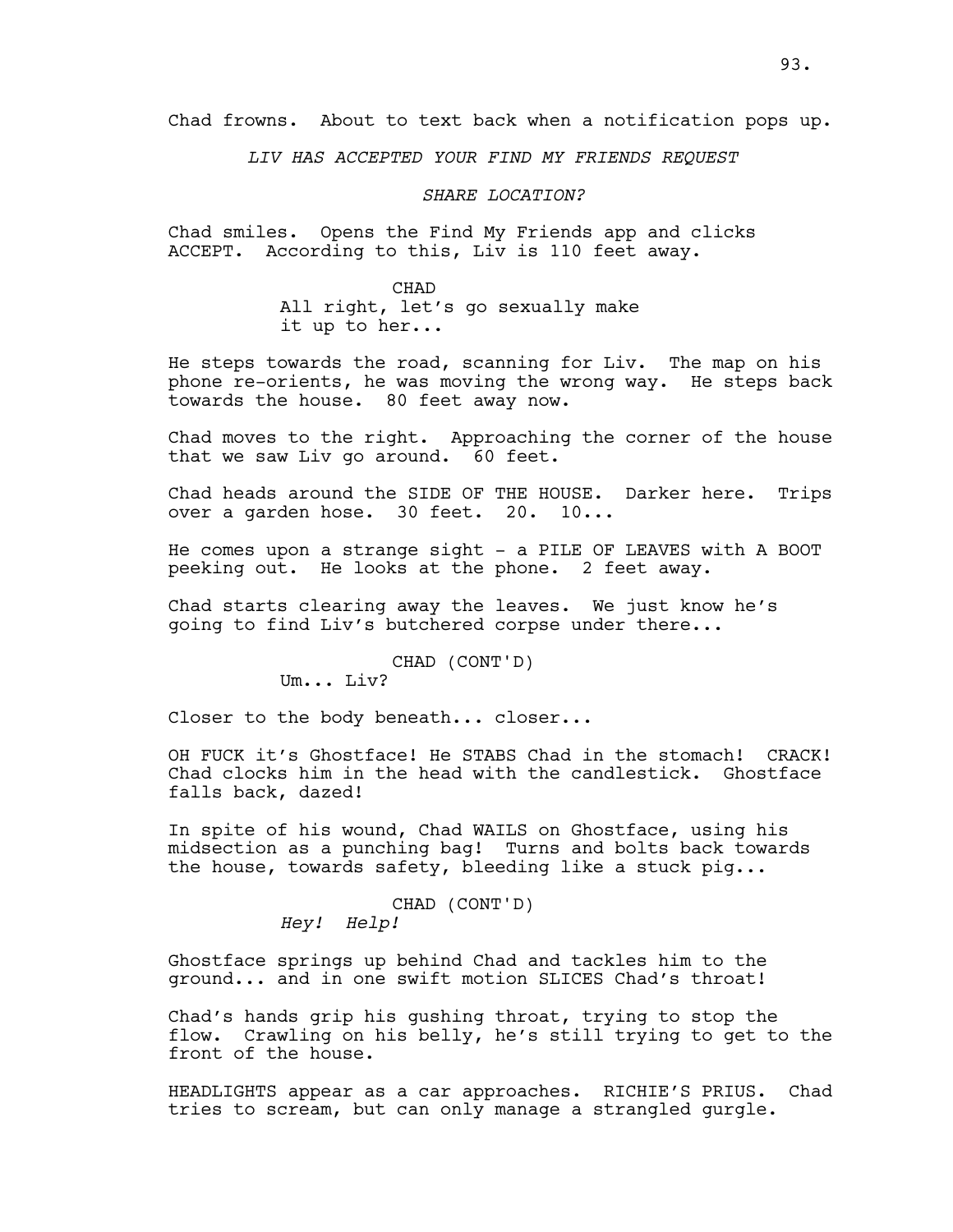CHAD (CONT'D)

...help...

Ghostface watches until Chad stops moving.

INT. RICHIE'S PRIUS - SAME TIME

Richie puts the car in park. No idea that Chad is bleeding out 50 feet away. Sam turns to him.

SAM

I'll go in with her, we'll be back in five.

RICHIE No thank you. I just watched all of the *Stab* movies, and in 7 out of the 8, people get killed in or around motor vehicles. (counting them off) *Stab 1*, the cameraman in the van. *Stab 2*, the FBI guy. *Stab 3*, dude from Seinfeld in a motorhome. *Stab 4*, the deputies in the police car-

TARA Will you stop listing dead people if we let you come in?

EXT. AMBER'S HOUSE - CONTINUOUS

Sam and Richie help Tara out of the car and give her the crutches. As they head for the house...

> SAM Do me a favor, don't tell Amber we're leaving town.

TARA You don't trust her?

SAM I don't trust anyone at this point. Just get your stuff and talk to as few people as possible.

They walk into the house...

INT. AMBER'S HOUSE - FRONT HALL - NIGHT

...where the remaining PARTYGOERS see who the newcomers are, and roar in delight!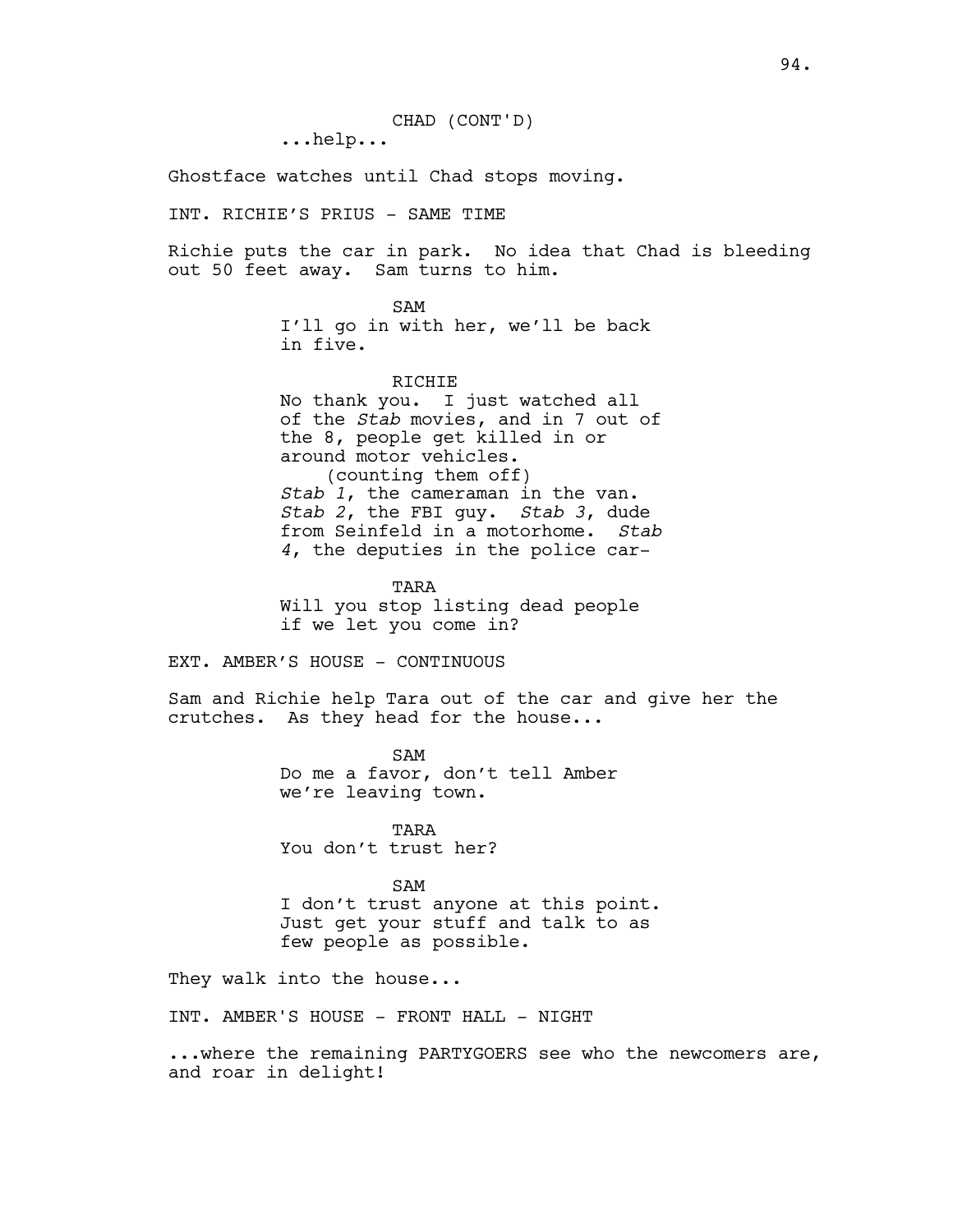Sam rolls her eyes as Tara is immediately swarmed by wellwishers, asking if she's okay, how she's feeling, etc. Sam and Richie try to help Tara through the crowds.

> SAM We don't have time for this...

AMBER (O.S.) Can everyone get away from my girlfriend, please? Make a hole!

A surprised Amber is coming down the stairs, shooing people away from Tara. She reaches her and they embrace.

> AMBER (CONT'D) What are you doing out of the hospital? Should you even be up and around?

TARA I needed to come get my necklace.

AMBER Why? Are you going somewhere?

Tara looks at her, agonized. She promised she wouldn't say.

AMBER (CONT'D) No, you know what, don't tell me. I get it. Be safe. It's in my room. I just want to talk to you alone for a sec before you go-

SAM Absolutely not.

Amber turns to her.

AMBER I'm glad you finally decided to take your sisterly duties seriously, but we've been together for over a year-

SAM Congratulations, I'll buy you a cake. We gotta go.

TARA Sam, please...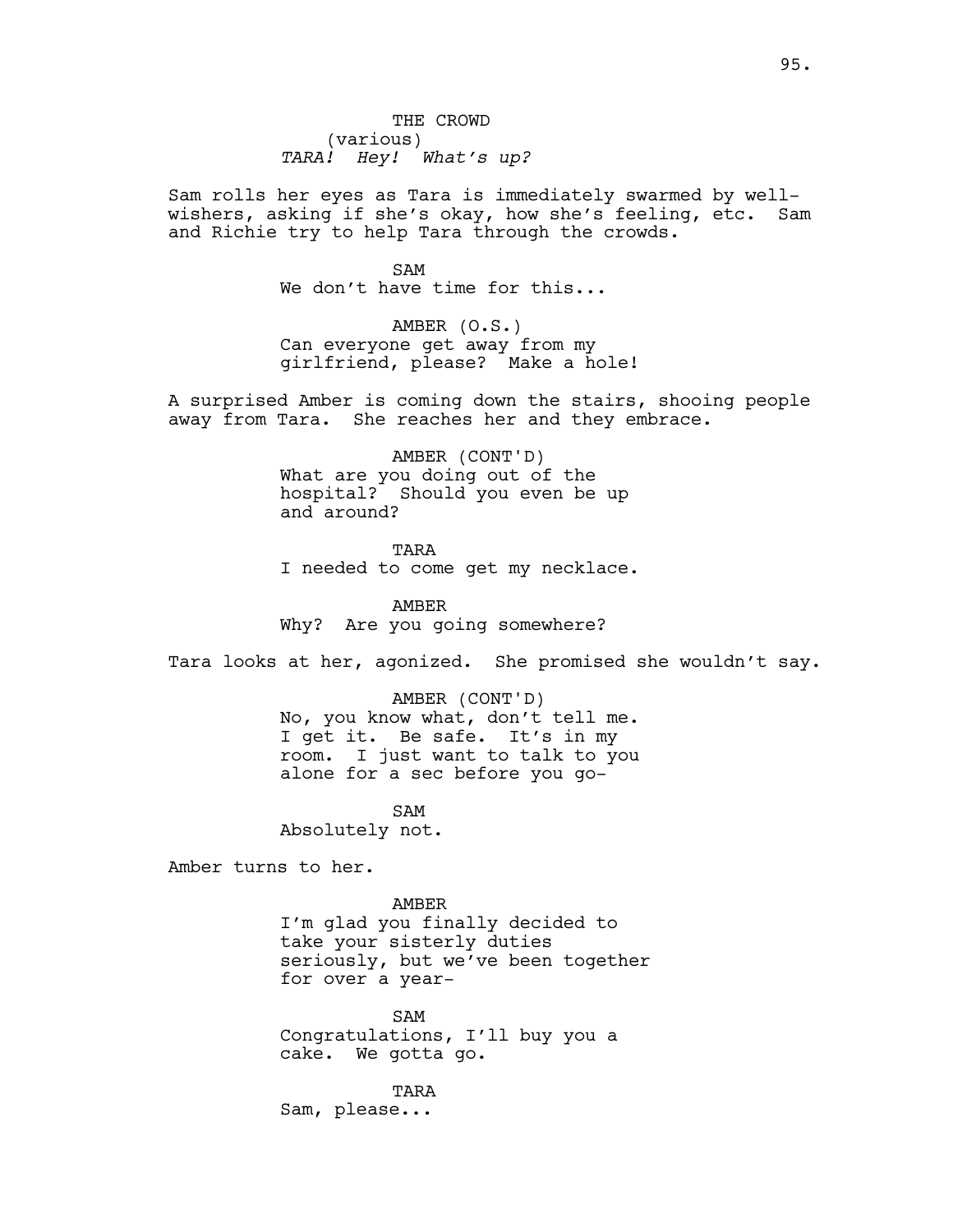Sam exhales.

SAM Okay, but I'm coming with you. Where's your bedroom?

AMBER

Back there.

She looks around at the party-goers.

AMBER (CONT'D) Thanks for coming, but the party's over! Time for everyone to go!

The party-goers BOOOOOO this profusely. They're not going anywhere. Sam looks to Richie.

SAM

Could you...?

Richie clears his throat.

RICHIE Attention teenagers! Sam and Tara have been attacked by the killer twice and now they're here, which makes this house a huge target! So y'all should get the fuck out!

General mumbling amongst the teenagers, Richie's made a solid point. They begin to move towards the exits.

Sam looks to Richie, who mimes tipping his hat. She follows Tara and Amber towards the back of the house...

INT. AMBER'S HOUSE - LIVING ROOM - NIGHT

Mindy, alone now, lying on the couch. Francis has departed. She's drunk. Still watching *Stab.* Richie pokes his head in.

> RICHIE Do you know if there's any beer left? There's none in the kitchen.

MINDY There's some in the basement.

RICHIE (hopeful) You wanna come with me?

MINDY No, but you were right to ask.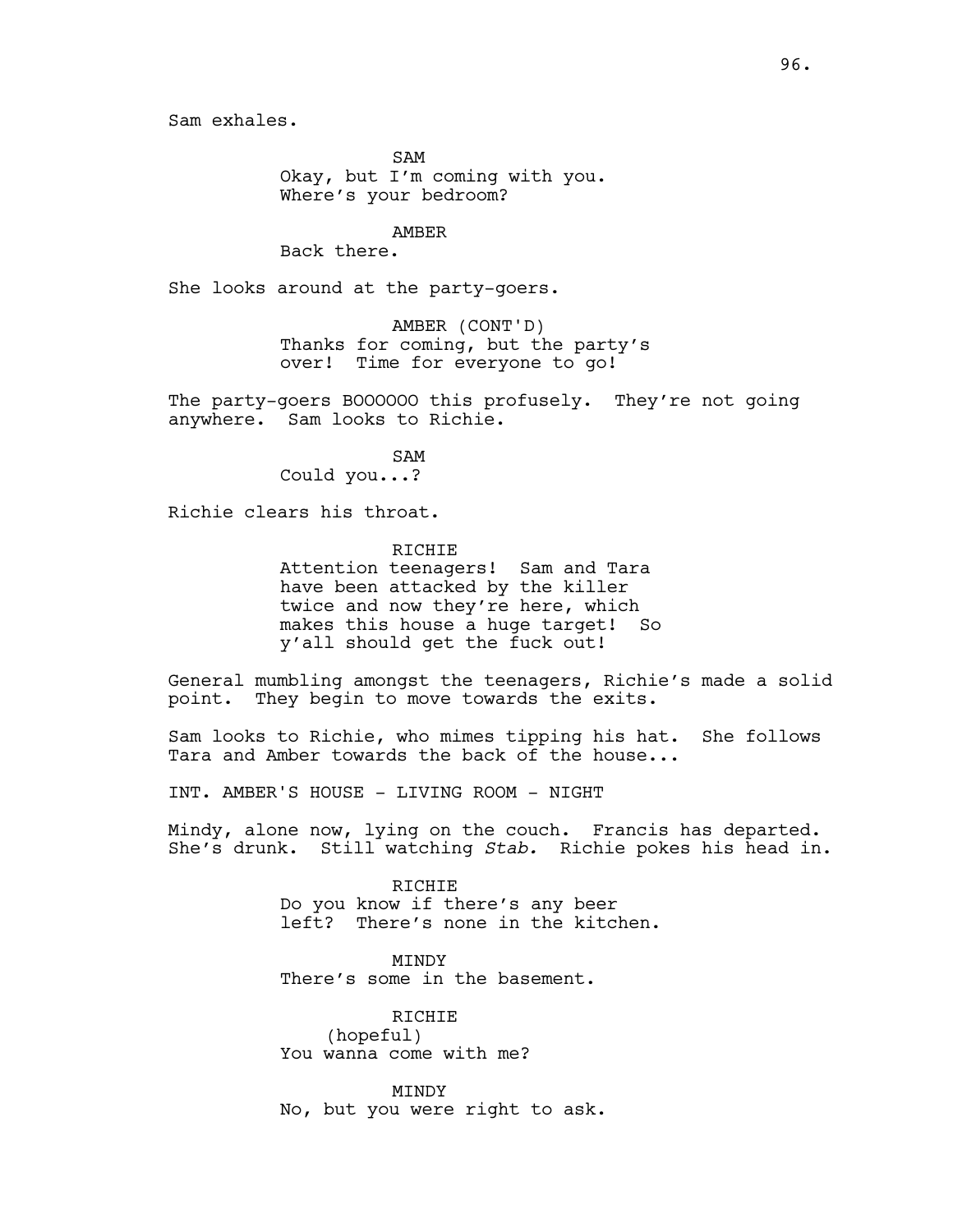Richie weighs his fear with his need for beer. Beer wins. He grabs the other candlestick off the mantle.

> RICHIE I'll be right bac-

As soon as he realizes, he winces. Hefts the weapon and heads towards the basement. Mindy shakes her head.

> MINDY Well, *he's* dead...

She settles back into the movie when we see A FIGURE move behind her! She spins to see it's --

LIV. Surprisingly very much alive. And pissed.

LIV Goddamn Uber cancelled on me... Could this night get any shittier?

Mindy sits up, looking at her strangely.

MINDY Where's my brother?

LIV I don't know, probably off accusing everyone of being the killer.

MINDY He went looking for you...

LIV I didn't see him, okay? Why are you looking at me like that?

MINDY Just revising my suspect list.

Liv steps towards her, suddenly menacing.

LIV You afraid of me, Mindy? You think I did something to your brother? You think I'm going to cut you up?

MINDY (shrinking from her) A little now, yeah...

(MORE) **LTV** You said I was too boring to be the killer.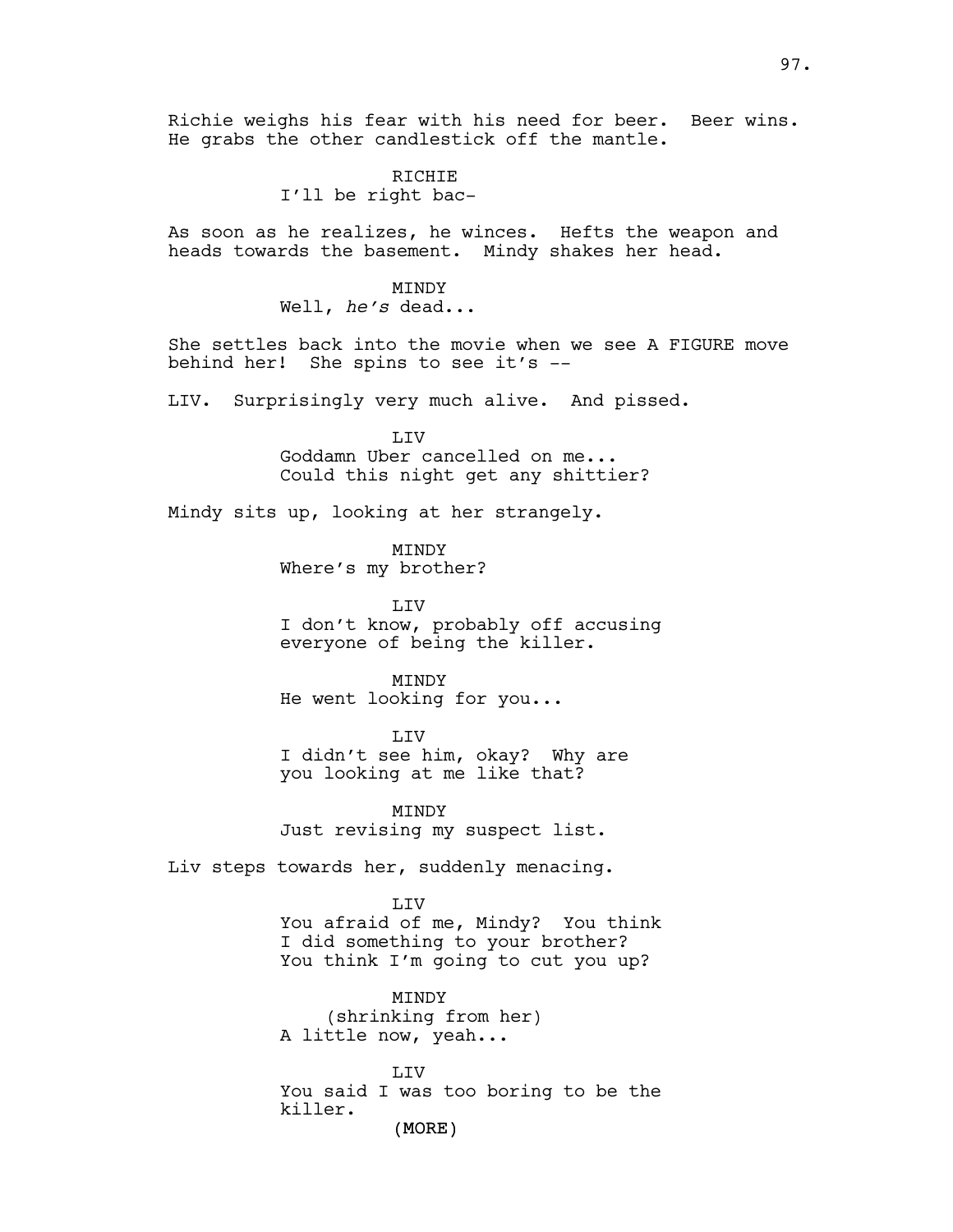# LIV (CONT'D)

But maybe that's the twist, right? What do you think? You're the expert. And you know what eventually happens to the expert?

She draws her finger across the throat. On Mindy, terrified. Liv smiles. Looks to the TV.

> LIV (CONT'D) Enjoy your stupid movie.

She turns and heads out. To settle her nerves, Mindy takes a big swig of tequila and turns up the movie's VOLUME...

INT. AMBER'S HOUSE - HALLWAY - NIGHT

Amber leads Sam and Tara to her room. Pauses in the doorway.

AMBER I just want to talk to her alone for two minutes.

SAM

Why?

AMBER Because I love her and you're clearly taking her away from me.

TARA

Sam, please...

On Sam. Hates this.

SAM Fine. Two minutes, I'll be standing right outside this door. If anything happens, scream.

AMBER

Thanks. We will.

Amber closes the door, leaving Sam in the hallway...

INT. SIDNEY'S RENTAL CAR (MOVING) - NIGHT

Gale, driving. Sidney, tracking Sam's car on her phone.

SIDNEY

Take a left up here...

Gale takes a left. On country roads now. Sidney frowns.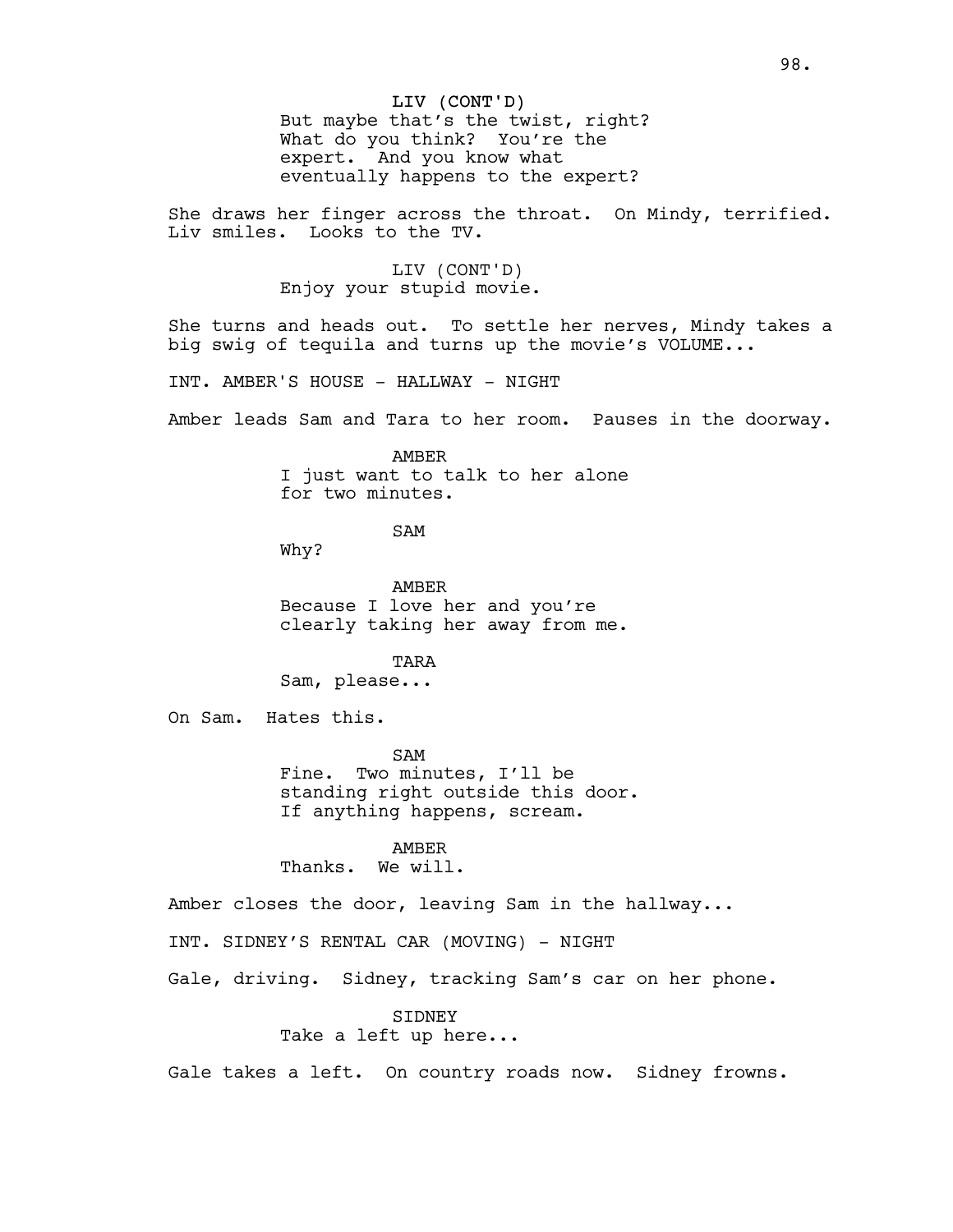GALE Gas station?

SIDNEY

No.

**GALE** I thought they were headed out of town.

SIDNEY So did I. I- *oh shit.*

GALE

What?

She shows the phone to Gale, who pales and then STOMPS THE ACCELERATOR. Roaring down the road!

> GALE (CONT'D) How far away are we?

> > SIDNEY

Too far.

And Sidney's dialing her phone...

INT. AMBER'S HOUSE - HALLWAY - NIGHT

Sam, standing there. Quiet. She checks her watch.

SAM Come on Tara, we gotta go!

No response from inside. In fact, she can't hear any talking at all... Interrupted as her PHONE RINGS. Caller ID - *Unknown (Maybe: Sidney Prescott)* Sam answers it.

SAM (CONT'D)

Hello?

INT. SIDNEY'S RENTAL CAR (MOVING) - NIGHT

As Gale tears around a corner, Sidney INTERCUT:

SIDNEY You have to get out of that house right now!

SAM How do you know where I-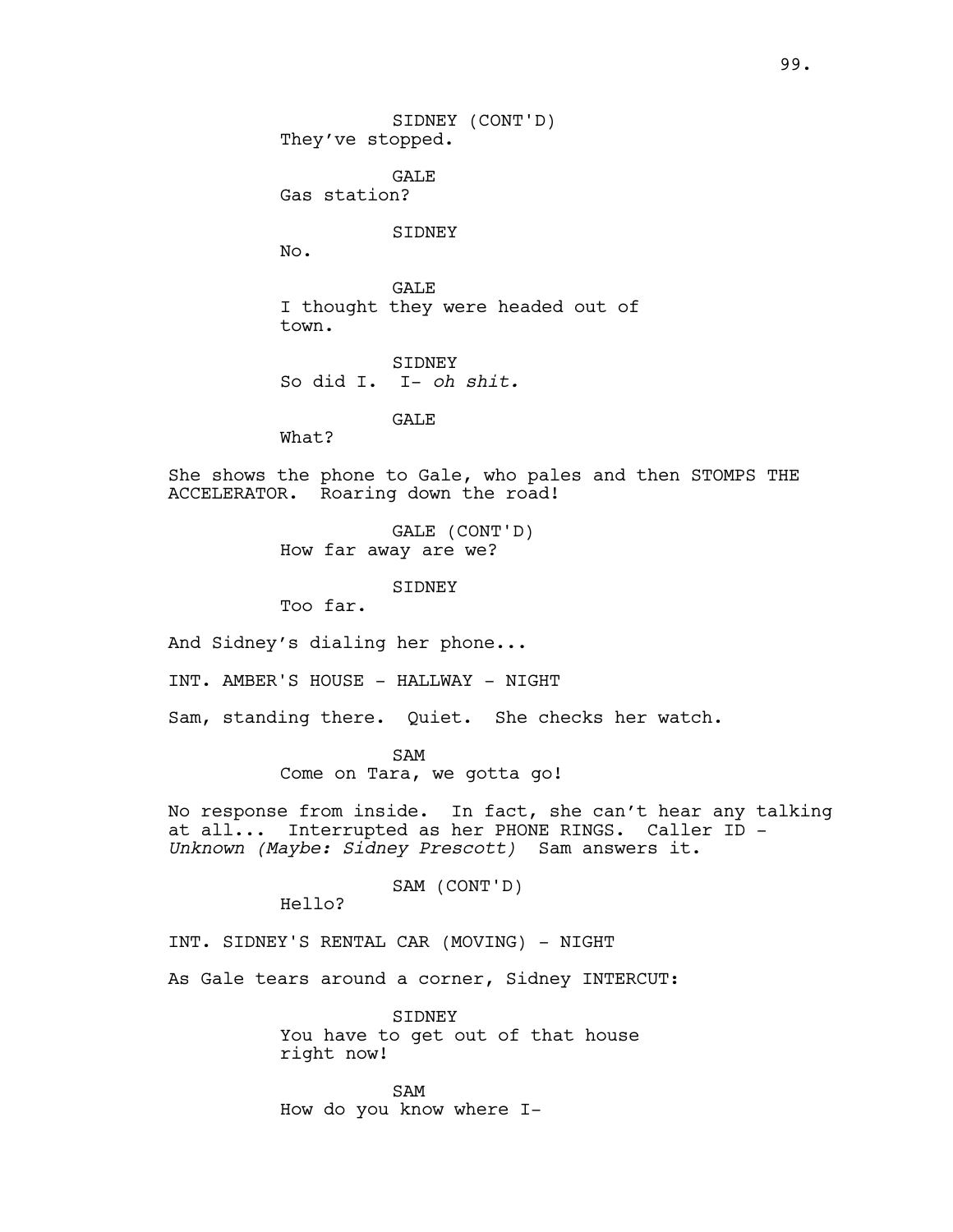*You're at Stu Macher's house, where your dad and Stu killed everyone!*

CAMERA SPINS around Sam as all of this lands. Sidney's voice, still in her head:

> SIDNEY (CONT'D) *Someone planned to get you there, you have to get the fuck out!*

Sam drops her phone in shock. Tries the doorknob to Amber's room - LOCKED.

> SAM Tara, open the door! Get out of there! *Tara!*

INT. AMBER'S HOUSE - LIVING ROOM - NIGHT

Mindy might hear this if the TV wasn't turned up so far. *Stab,* still playing.

ON TV - The scene where RANDY (a 1997 Seth Green) is drunk on the couch, watching *Halloween.* In the movie, Jamie Lee Curtis sneaks through the house, menaced by Michael Myers...

> MOVIE RANDY (ON TV) No, Jamie. Watch out. Watch out, Jamie, you know he's around. You know- there he is. I told you.

ON TV - Behind Randy, Ghostface emerges. Moving closer...

MOVIE RANDY (ON TV) (CONT'D) I told you, he's right around the corner. Jamie. Jamie. Jamie. Look behind you.

Mindy, on the couch, chuckles. Loves this fucking scene.

MINDY Look behind *you*, Randy... Turn around, dude. Turn around...

Silently behind Mindy, the real GHOSTFACE emerges.

MINDY (CONT'D) Uncle Randy, come on...

MOVIE RANDY (ON TV) Look behind you. Turn around. Behind you. *Behind you, Jamie.*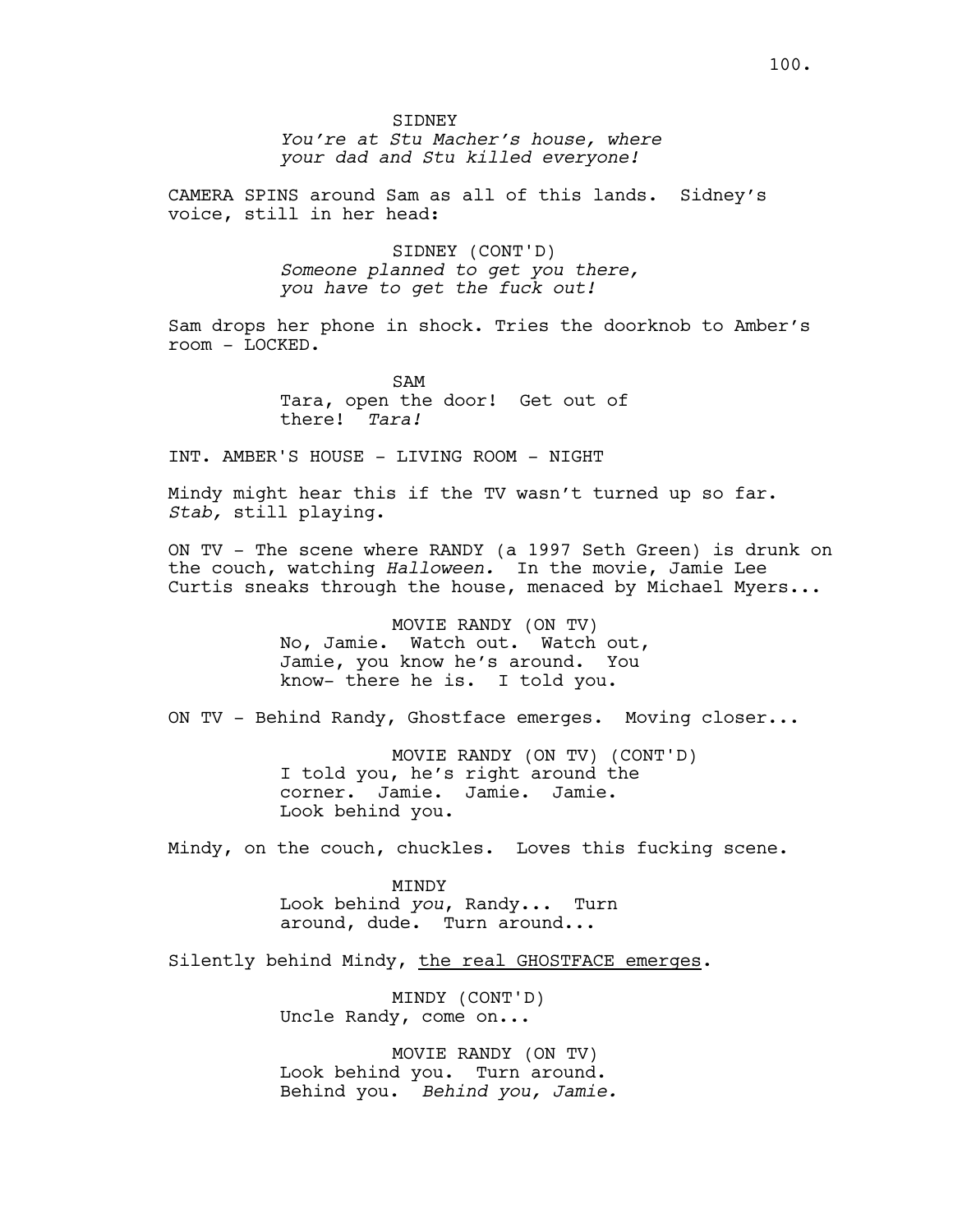MINDY Behind *you*, Randy. Turn around, man. You can do it. They're your rules, dude, own that shit. *Look behind you.*

Ghostface is right behind Mindy now. He raises his knife above her head to drive it down into her skull...

> MINDY (CONT'D) *Look. Behind. You.*

That's when she realizes: *she's in that scene right now.*

MINDY (CONT'D)

Wait-

Mindy turns just as Ghostface lunges and BURIES THE KNIFE in her shoulder! Mindy screams as Ghostface rips it out and jumps over the couch towards her!

INT. AMBER'S HOUSE - HALLWAY - NIGHT

Sam, banging on Amber's door when she hears Mindy's bloodcurdling scream!

> MINDY (O.S.) *Oh God, help me!*

Sam abandons the door, running for the Living Room...

INT. AMBER'S HOUSE - LIVING ROOM - NIGHT

Mindy, stumbling for the door, bleeding badly, but Ghostface clotheslines her and slams her into a wall!

Mindy claws at his mask, but Ghostface stabs her in the stomach! She shrieks!

Sam enters from the other door, picks a lamp and HURLS IT at Ghostface's head - SMASH! He whirls, seeing her there! Rather than charge her, he flees through the side door!

Sam runs to Mindy, who's slid down the wall, in shock.

MINDY That's a lot of blood...

SAM I'm calling the police.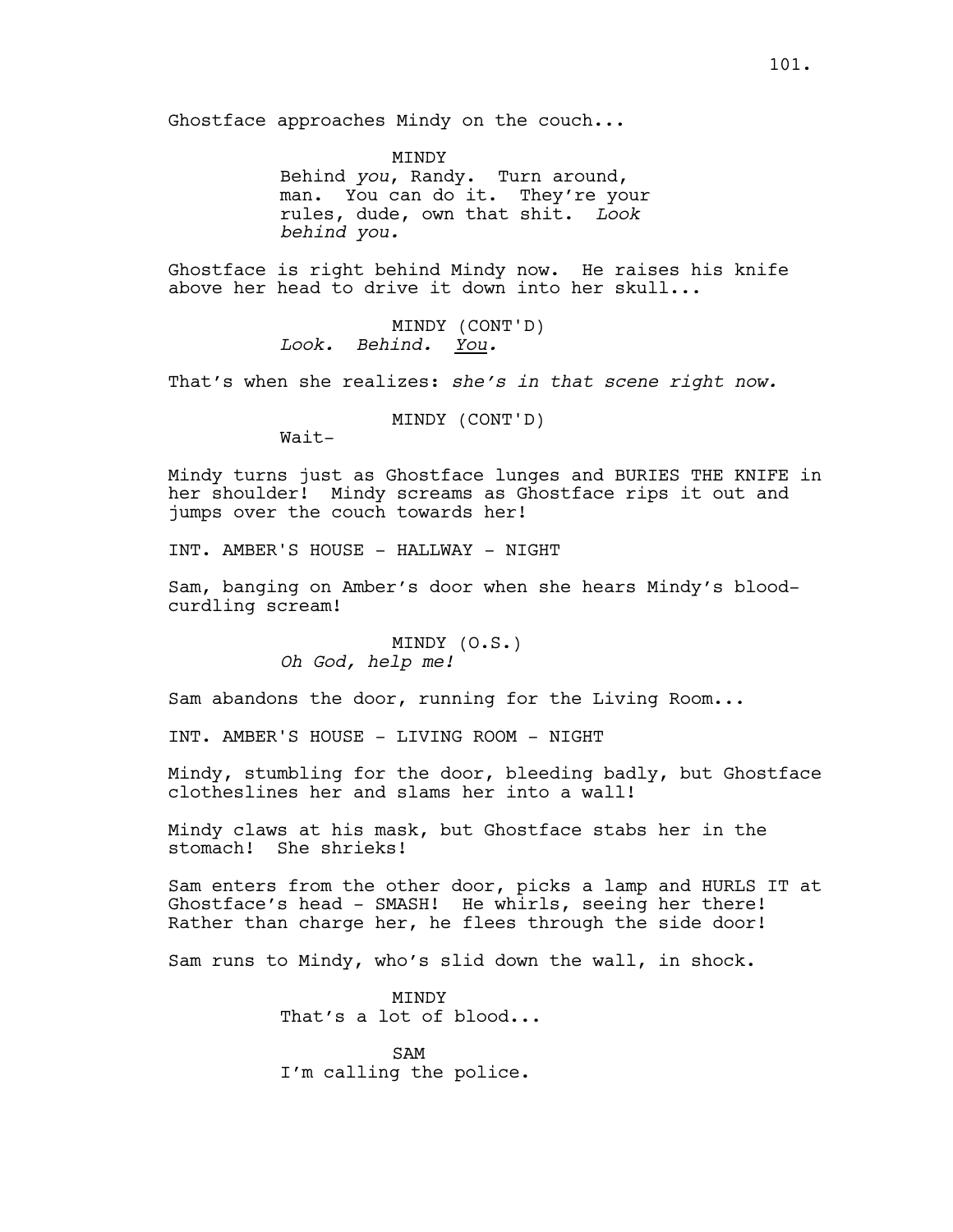MINDY

...great idea...

She slumps over. Unconscious? Dead?

SAM

No, no, no, stay awake!

A SCREAM from behind her! Sam whirls to see Tara and Amber!

AMBER *What did you do to her?*

SAM I didn't do anything! Why did you lock the door?!

TARA We were saying goodbye- we were making out!

Amber runs to Mindy, trying to wake her up.

AMBER Oh my God, oh my God, she's dying-

RICHIE (O.S.) *What the fuck?!*

Richie appears in the near doorway. He drops his beer bottle, it shatters.

> AMBER Stay back!

SAM Where the fuck were you?

RICHIE I went to the basement for beer-

AMBER You went to the basement alone?

RICHIE (points to Mindy) I asked her to come with me, she said no!

BAM! The front door SLAMS and they all jump! Turning to see Liv enter at a dead run!

> LIV You guys, we have to- *Oh God!*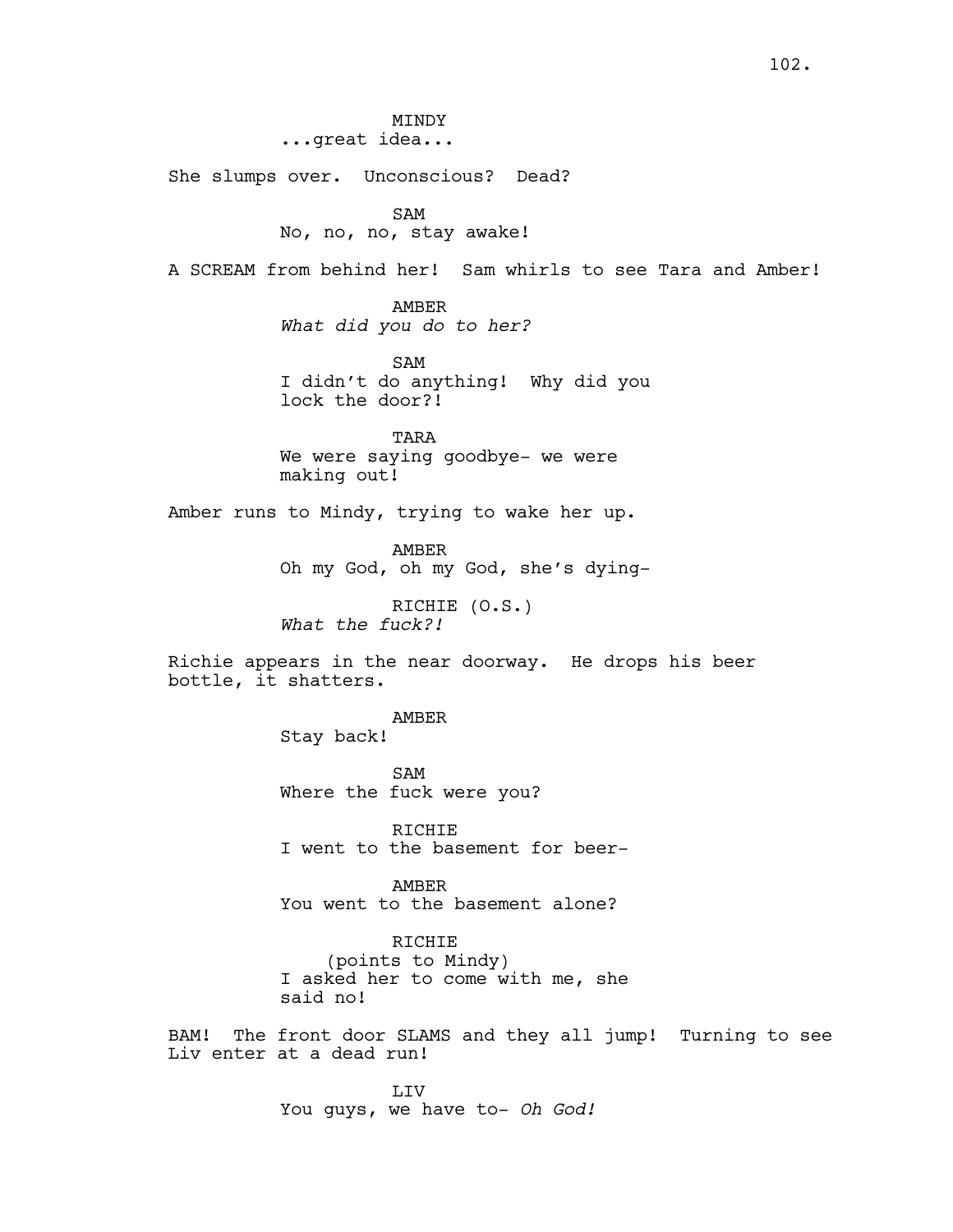Seeing Mindy, she moves towards her.

AMBER Stay the fuck back!

LIV (weeping) Oh Jesus, oh Jesus Christ...

AMBER I was with Tara, but the rest of you were off wandering somewhere-One of you is the fucking killer!

LIV Fuck you, Amber!

SAM (noticing) Why do you have blood on your hands?

It's true - Liv has smears of BLOOD ON HER HANDS. Tara and Amber back away from her.

> LIV I- I found Chad dead... I slipped in it...

AMBER You're fucking lying!

RICHIE (backing away) You're the killer...

**LIV** No! No! We have to call the police!

Liv pulls her phone out, but her hands are slippery with blood so she drops it.

AMBER

 $Li<sub>v</sub>$ 

Liv snatches it up, trying to dial.

LIV We have to call them, so they can come here and you'll see-

AMBER Liv, just stop-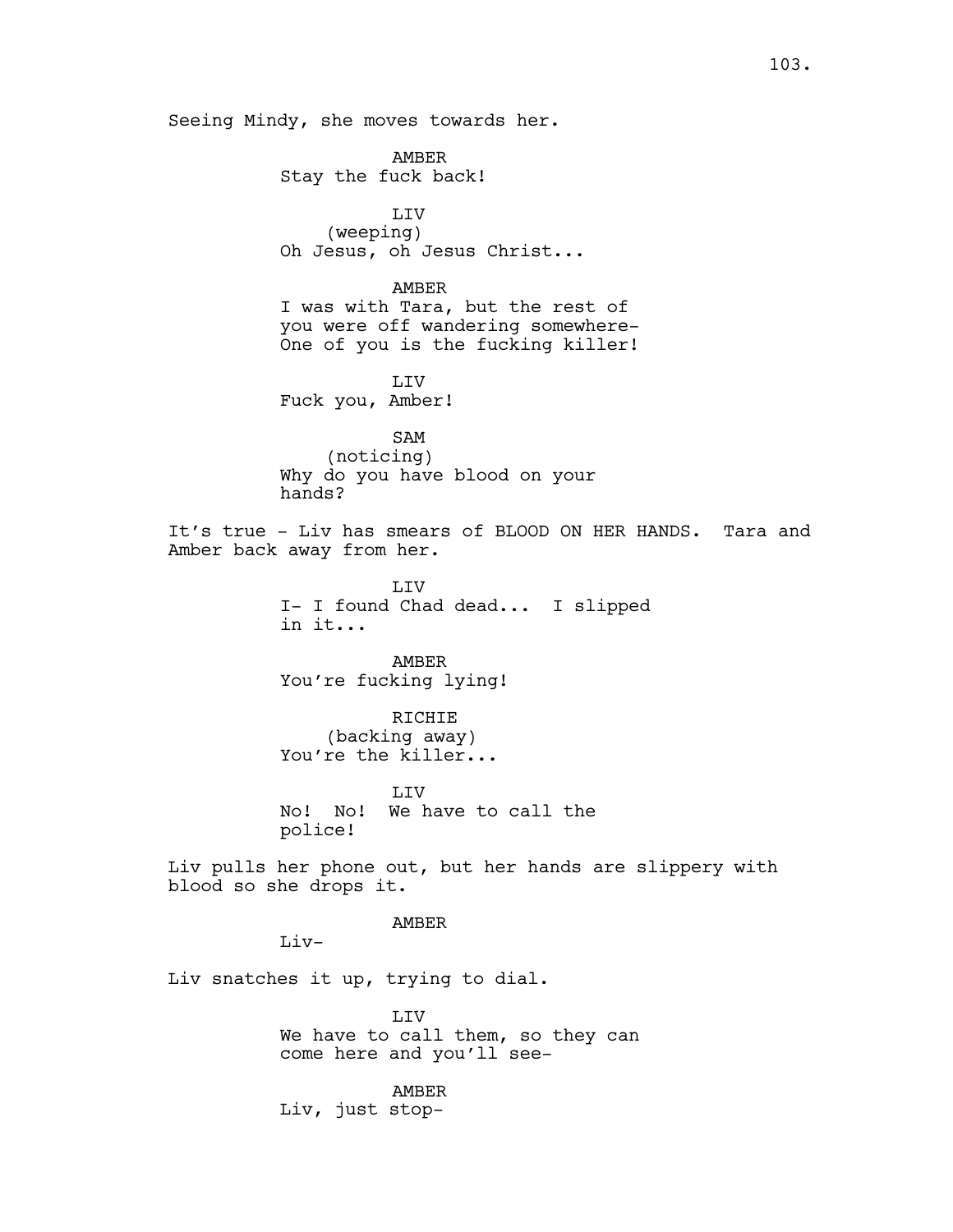LIV *Fuck you, Amber, I'm not the fucking killer!*

AMBER

I know.

And Amber pulls a GUN from her pocket and SHOOTS LIV THROUGH THE HEAD! Her brains paint the bookcase!

Her body crashes to the ground! As this registers to our stunned characters, Amber smiles.

> AMBER (CONT'D) Welcome to Act Three.

She swings the gun around towards Sam...

RICHIE

*Run!*

Richie grabs Sam and pulls her through the door to the kitchen-

INT. AMBER'S HOUSE - KITCHEN - NIGHT

-as BLAM! BLAM! BLAM! Bullets punch through the wall after them, and Sam grabs a KNIFE from the knife block on the island and Richie pulls her into

INT. AMBER'S HOUSE - GARAGE - MOMENTS LATER

The garage. Sam's freaking the fuck out.

SAM I have to go back- I have to get Tara-

RICHIE Sam, you can't, she has a gun-

SAM

*Richie-*

RICHIE And there are always two killers!

Sam eyes Richie, looking at him in a new light.

# SAM

You're right...

Sam raises her knife and backs away from her boyfriend.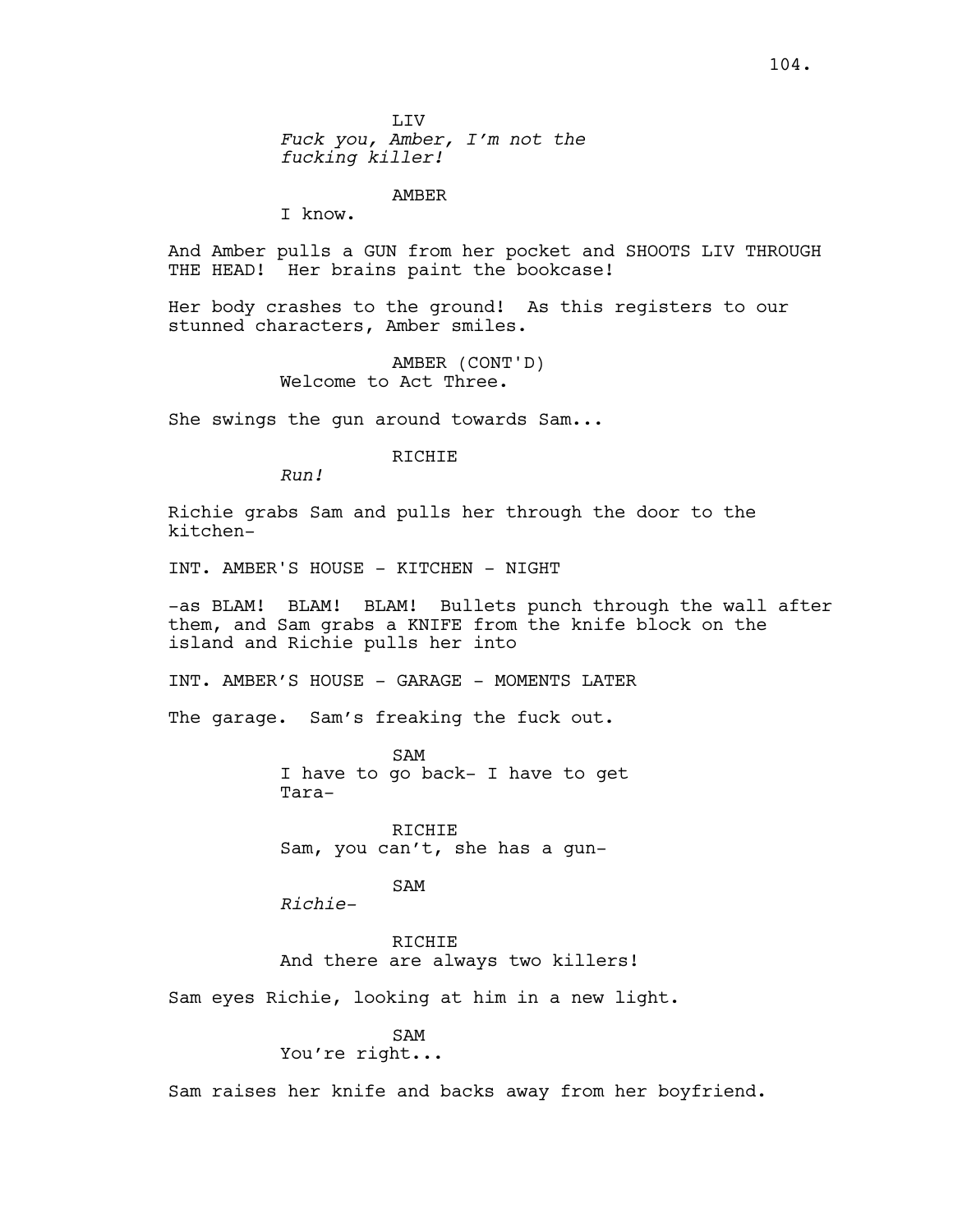RICHIE Sam, no! Think, the other killer might be Tara! You've been estranged for years! How well do you really know her?

Richie sees that his words are having an effect. He reaches for her - but she pulls back.

> SAM Better than I know you.

RICHIE I'm trying to save your life!

SAM

So am I.

Sam slips back into the house. Richie calls after her:

**RICHIE** 

*Sam!*

INT. AMBER'S HOUSE - VARIOUS - CONTINUOUS

We track Sam as she stealthily moves through the house. Inching back towards the living room bloodbath.

Potential danger around every corner. Every creak in the floor threatens to give away her position.

Finally, she arrives at the entrance to the living room. She steels herself, steps inside --

INT. AMBER'S HOUSE - LIVING ROOM - CONTINUOUS

It's empty. Bloodstains everywhere. Sam moves to where Tara was standing, sees a smeared blood trail leading down another hallway.

SAM

Oh no...

Sam follows the blood trail.

EXT. AMBER'S HOUSE - NIGHT

Sidney and Gale pull up and park behind Richie's Prius. They get out and Gale moves for the house-

SIDNEY

Wait.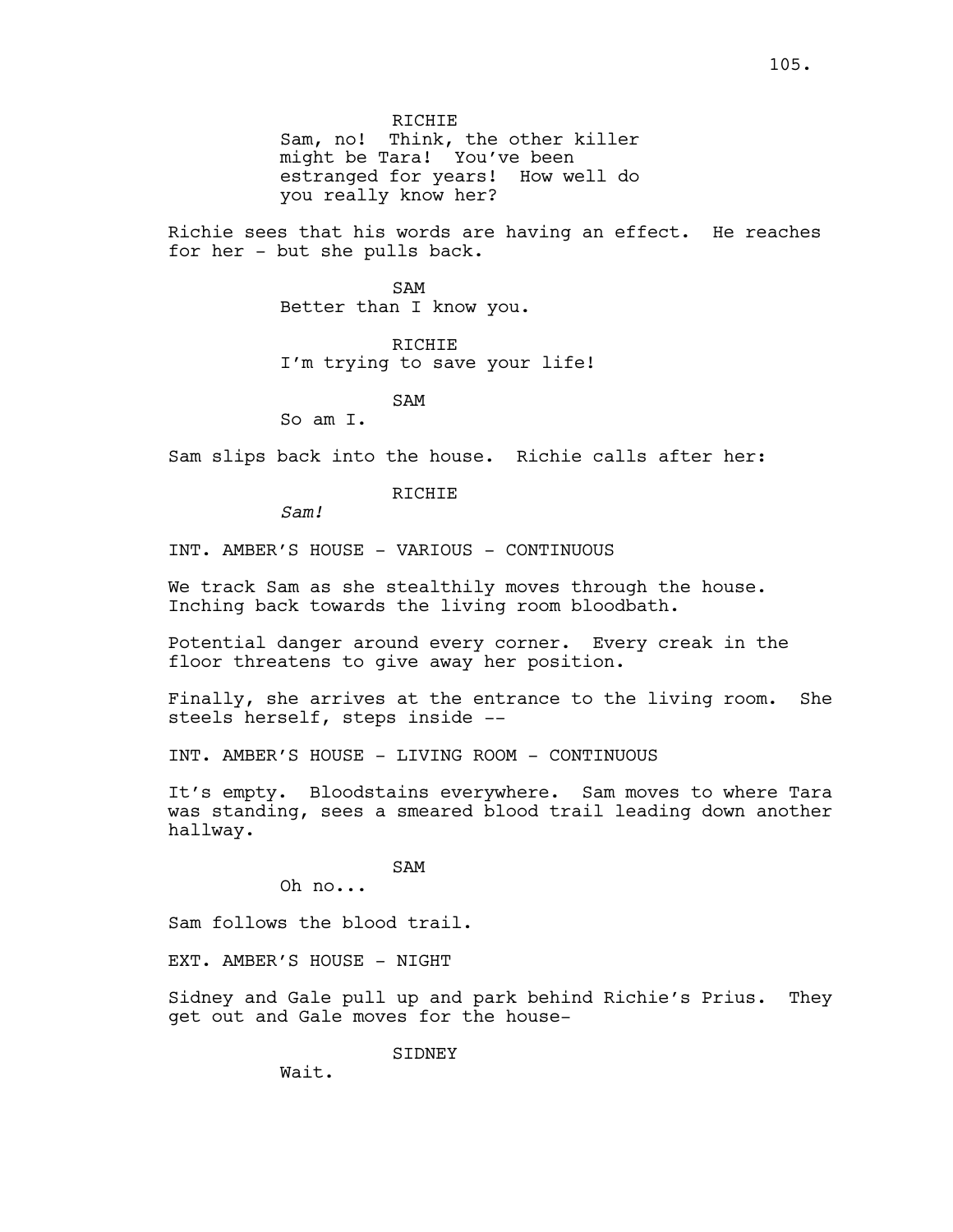# **GALE** That sounds about right.

They look at each other.

#### SIDNEY

You ready?

GALE For this? Never. But here we go.

They turn and face the house. Walk towards it. But before they've made it two steps--

AMBER stumbles out of the house. She's clutching what looks like a bleeding wound in her side.

#### AMBER

Help me... he- he stabbed me...

Amber crumples to her knees, screaming in pain. Gale starts forward, but Sidney grabs her arm, stopping her.

## SIDNEY

It's a trap.

Amber abruptly stops screaming and raises something in her hand. DEWEY'S GUN.

## AMBER

Fuck it.

BLAM! *Gale takes a bullet to the stomach*! She falls.

Sidney dives behind Gale's car and returns fire! Amber retreats, shooting wildly. A big sloppy gunfight. Windows shatter. Wood splinters.

Amber makes it inside, slams the door --

Sidney keeps her eyes on the door as she crouch-walks to Gale, who's pressing on her bullet wound.

> GALE Is it any wonder I moved out of this *fucking town?*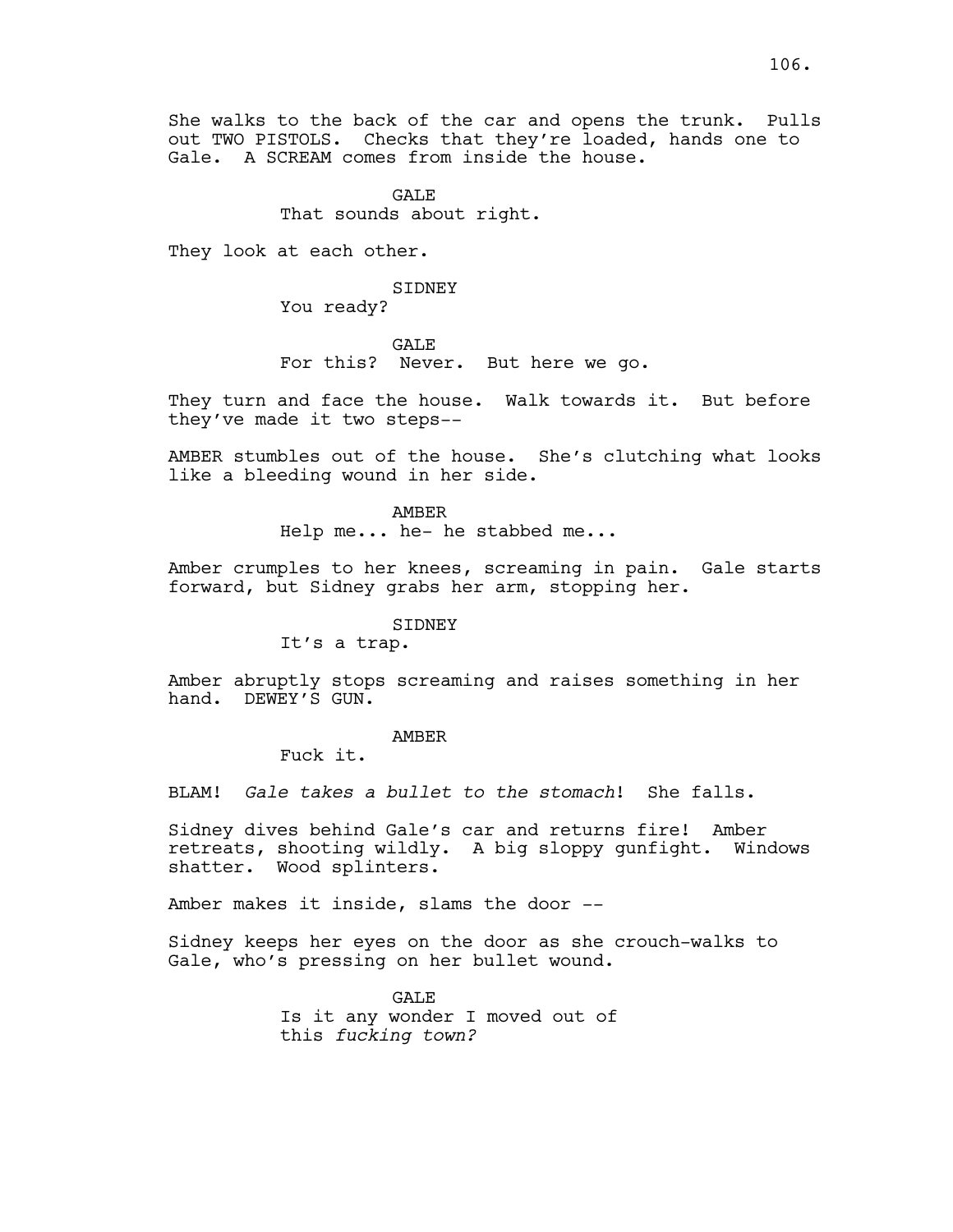**STDNEY** Let me see. (Gale does) We should get you to the hospital-

GALE No. You said we're gonna finish it. So finish it, Sidney.

Gale grabs Sidney's hand and squeezes it.

GALE (CONT'D)

Go get her.

INT. AMBER'S HOUSE - MASTER BEDROOM - NIGHT

Sam follows the blood trail into the master bedroom, to A CLOSET on the far side of the room. Sam creeps to it.

Puts one hand on the door, raises her knife with the other...

Flings the door open. Tara is on the floor, BOUND AND GAGGED. Eyes wide with fear.

SAM

Tara...

Sam kneels. Tara raises her tied wrists for Sam to cut the rope. Sam prepares to slice through it...

Then stops. Uncertainty on her face. Could her sister really be the other killer?

Tara looks up at Sam, pleading...

INT. AMBER'S HOUSE - FRONT ROOM - SAME TIME

Sidney enters the house. Surveys the scene. The room looks different than it did when she was last here fighting for her life against Billy and Stu.

She sees the closet where she hid. The door is closed. Without opening it, Sidney puts a bullet through it.

Not fucking around today. She moves through the ground floor and fires through every closed door like clockwork.

She stalks up the stairs, reloading. Her phone rings. She answers. The Voice that used to haunt her dreams:

> VOICE (O.S.) Hello, Sidney.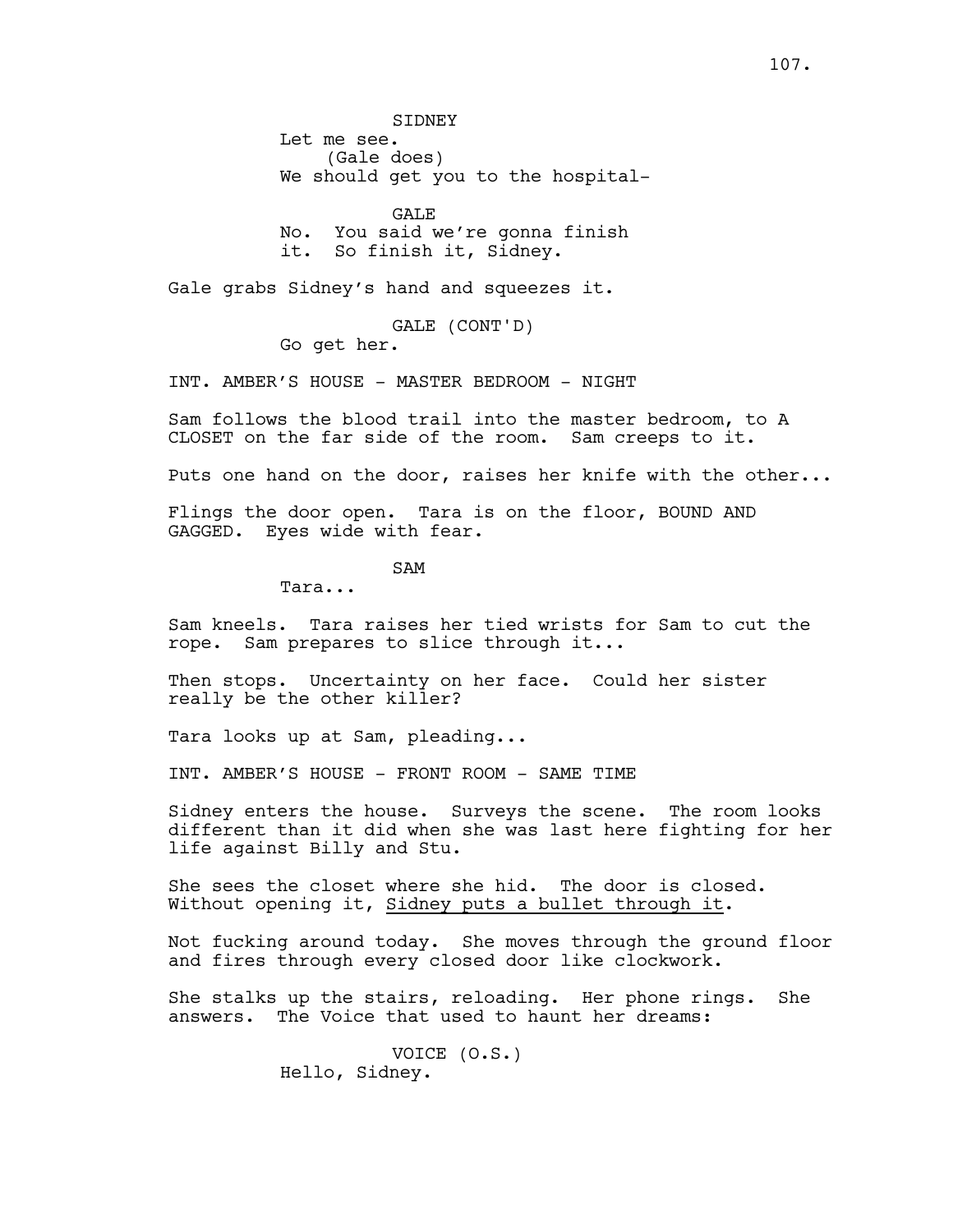SIDNEY Hello. This the girl from outside?

VOICE (O.S.) No, I'm not Amber. I'm the other one.

SIDNEY Ah, there are two of you. Again. Not very original. I've seen this movie before.

VOICE (O.S.) Not this movie, Sidney.

SIDNEY Wrong. I've seen them all, and you know what? They're all just pale imitations of the original. You're just another dipshit copycat of Billy Loomis. And guess what? I killed them all.

VOICE (O.S.) New decade. New rules.

SIDNEY You said that last decade.

VOICE (O.S.) Maybe so, but you forgot the first rule of surviving a *Stab* movie.

SIDNEY Yeah? What's that?

VOICE (O.S.) *Never answer the phone.*

Sidney shoots another closet door- BLAM! A SCREAM from inside, she hit someone! Sidney flings the door open, gun still raised --

It's Richie! Wounded. The bullet grazed his leg.

RICHIE What the *fuck!?*

SIDNEY *Hands, show me your hands!*

Richie does. No phone. No mask. No nothing.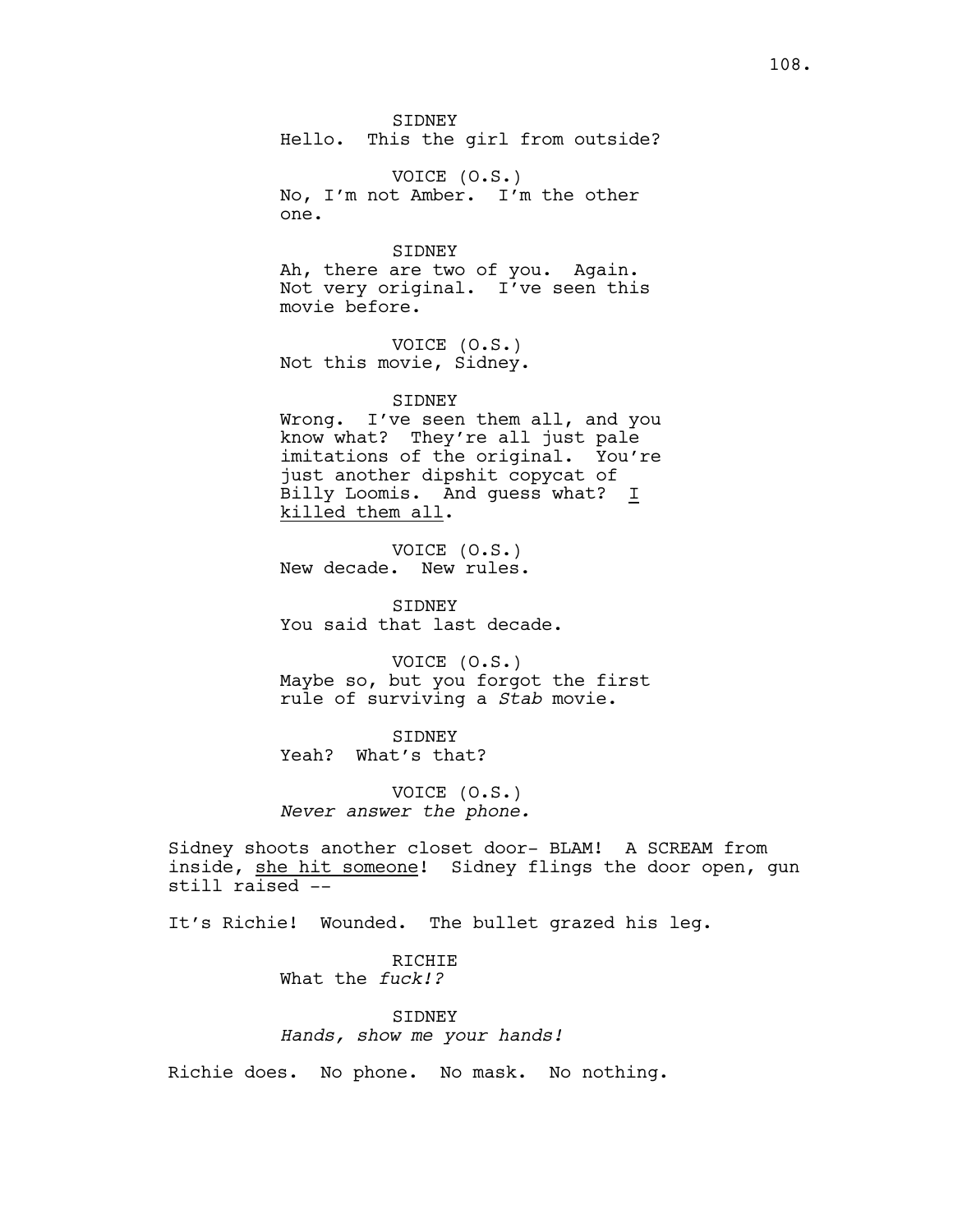SIDNEY (CONT'D) What are you doing in there?

# **RICHIE**

*Hiding!*

AS GHOSTFACE BURSTS OUT of the room behind Sidney and tackles her to the floor! Sid's gun goes flying, lands at the bottom of the stairs.

> RICHIE (CONT'D) HOLY SHIT IT'S GHOSTFACE!

Sidney and Ghostface wrestle for dominance. It's a street brawl, but Sid knows plenty of moves. She drops and uses Ghostface's momentum to fling him into the railing --

CRASH! Ghostface smashes through the barrier and GOES OVER THE EDGE! Disappearing from view.

Sidney cautiously approaches the hole in the railing --

And is grabbed by Ghostface, who's hanging on the ledge! He topples, *dragging Sidney with him --*

WHAM! Both of them hit the floor of the front hall! Losing their wind. Sidney gasps and struggles to speak.

#### SIDNEY

*Richie... Gun... Get the gun...*

Richie hobbles as fast as he can to the stairs...

RICHIE Kinda hard since you *shot me in the leg!*

Richie hobble-sprints down the stairs. Ghostface crawls towards the gun. It's a race. Richie almost there, but...

A third person gets there first! SAM! She snatches up the gun as Richie arrives behind her!

SIDNEY

Shoot him...

**RICHIE** (to Sam) Thank God you're okay...

Sam aims the gun at Ghostface's head, pulls back the hammer-*And that's when Richie STABS her in the side.*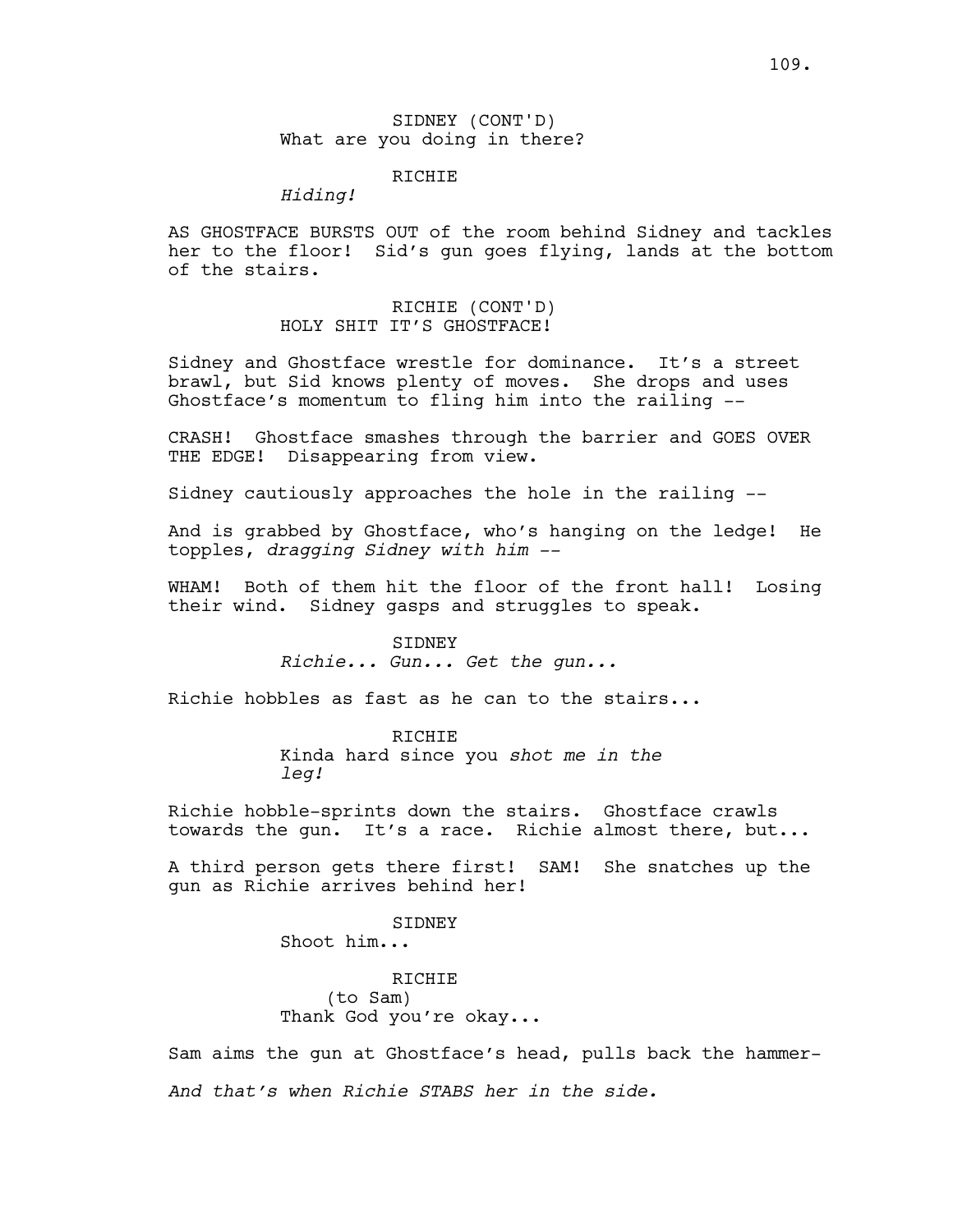RICHIE (CONT'D) Because I really wanted to be the one to kill you. Sam stares at him in disbelief. Sinks to her knees. Ghostface pulls off the mask revealing Amber. *Bravo.* Richie leans down next Sam. Takes the gun from her, gently, and hands it to Amber. RICHIE (CONT'D) I know. It's a bummer it's me. (holds up Ghostface verbalizer) But it's really the best twist for the movie. She stares in horror at the man she loved. SAM No... RICHIE Yeah. Sorry. SAM This isn't... a fucking movie... Richie considers this. **RICHIE** No. But it will be. And that's the point, right Amber? AMBER Right, hon. (looking around) Third Act bloodbath, check. Killers revealed, check... Time for the big finale. Let's get 'em into the kitchen. She forces Sidney to her feet, pushing her with the gun as Richie carries a bleeding Sam into INT. AMBER'S HOUSE - KITCHEN - NIGHT RICHIE See, no one's made a good *Stab*

movie since the first one, not really, and this latest one? Jesus Christ. Talk about a "fuck you" to the fans.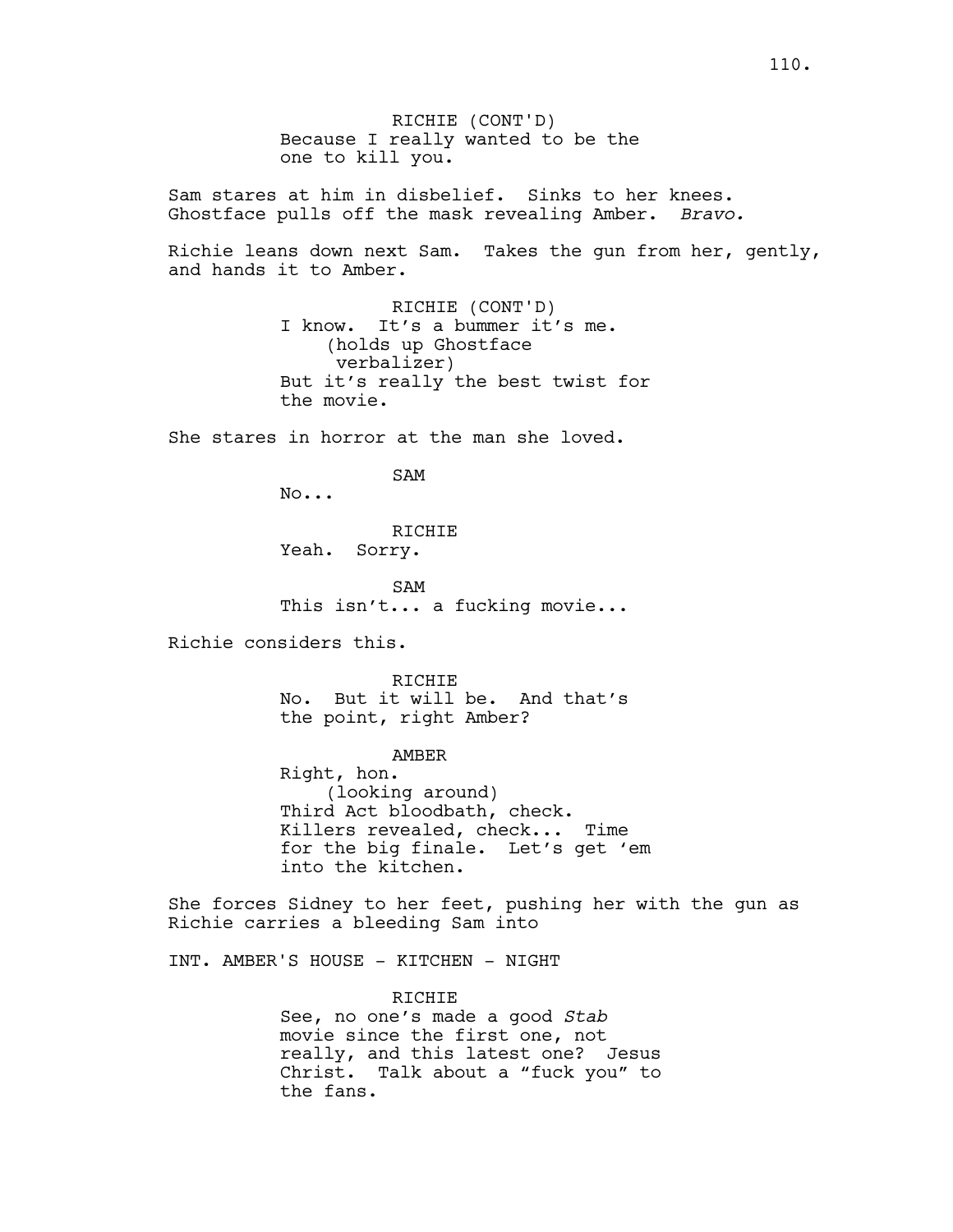Sidney slumps into a chair while Amber holds a gun on her.

RICHIE (CONT'D) After all we've given this franchise, they're gonna do *three*  killers? No legacy characters? A fucking Mary Sue who can apparently whip a 200-pound guy's ass with no training? We deserve better-

#### AMBER

(exploding) *It's like Rian Johnson didn't even try!*

RICHIE Exactly, babe. You wanna go get her?

Amber hands Richie the gun and exits. Richie turns to Sidney, suddenly shy.

> RICHIE (CONT'D) I know you probably get this a lot, but I'm a big fan.

SIDNEY Go fuck yourself.

RICHIE

Ouch. Well, you know what they say: "never meet your heroes." You see the last *Stab* movie?

SIDNEY Not really a fan of scary movies...

Richie chuckles.

#### RICHIE

That's fair. Anyways, it sucked balls. I mean the whole online StabHead community was in an uproar about this piece of shit. Some of those 4Chan losers tried writing petitions, doing a Kickstarter to reshoot the movie...

(MORE) (getting worked up) But Amber and I knew petitions weren't gonna get it done. Nobody takes the true fans seriously anymore, not really. They just laugh at us, and why? Because we love something.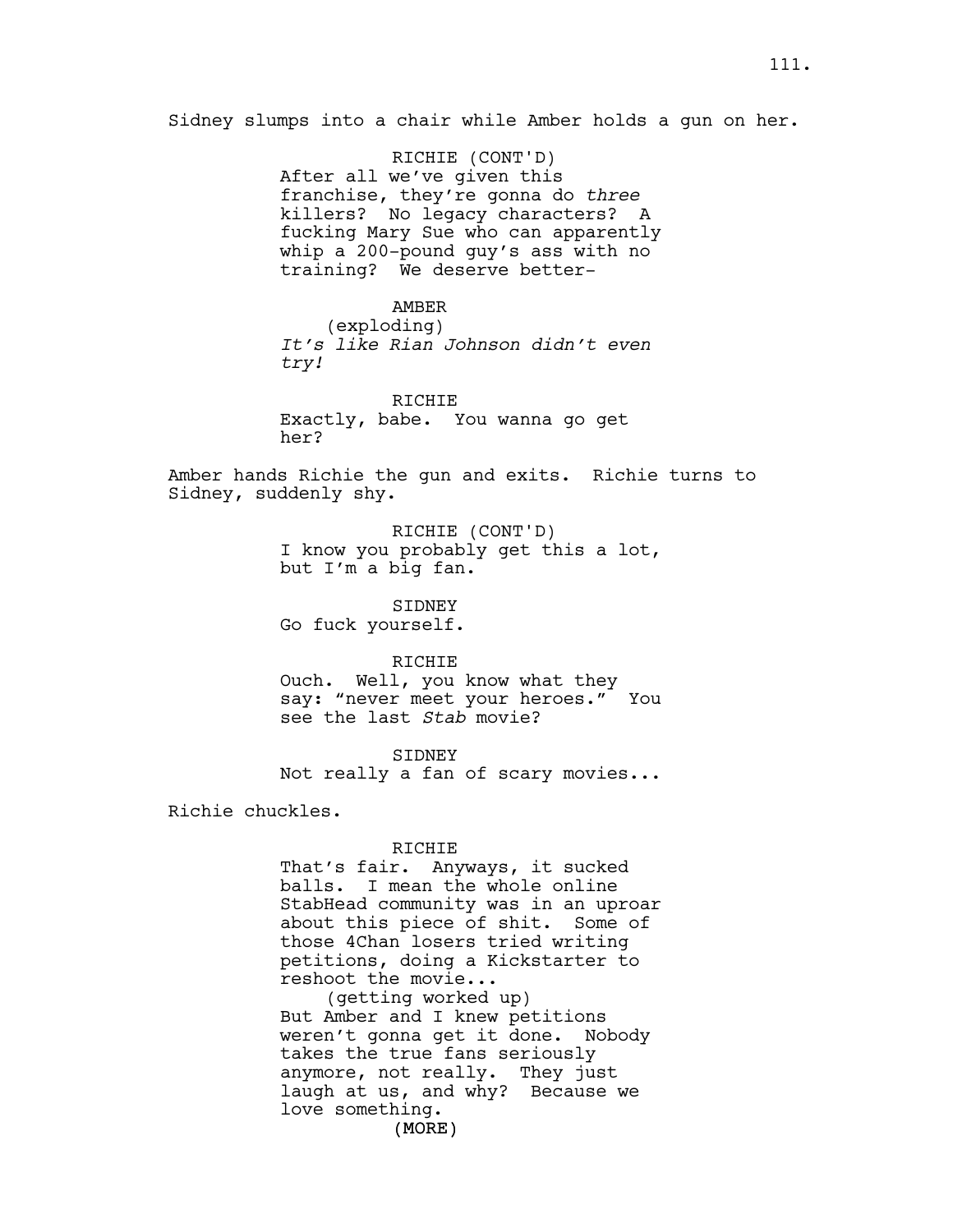### RICHIE (CONT'D)

We're just a *joke* to them! I mean how can fandom be toxic? It's about love! They don't fucking understand! *These movies are important to people!* 

SAM

Richie-

# RICHIE

Hollywood's totally fucking out of ideas, so we realized we needed to give them some new source material to follow, to bring it back to basics! *That's* how you make a great *Stab* movie, Sam! *Based! On Actual! Events!* 

Amber re-enters, grinning and dragging a wounded Gale.

# AMBER

(to Gale) Too bad no one reads books anymore.

She practically throws Gale into a chair, sneering at her.

AMBER (CONT'D) They'll have to option the listicle about this for the movie. Buzzfeed's "15 Fun Facts About the House They Found Gale Weathers Dead In."

Sidney rushes to Gale, protective.

# SIDNEY

Are you okay?

Gale's not okay. She's pale, bleeding out. Her eyes can barely focus. Amber grabs Sidney roughly, waving the knife.

### AMBER

Excuse me, Sidney, but we were in the middle explaining our awesome fucking plan. We worked really hard on this!

Amber SHOVES Sidney back against the island. Sam, clutching her knife wound by the sink, stares daggers at Richie.

> SAM You did all this... just to make me the hero of your fucked up movie?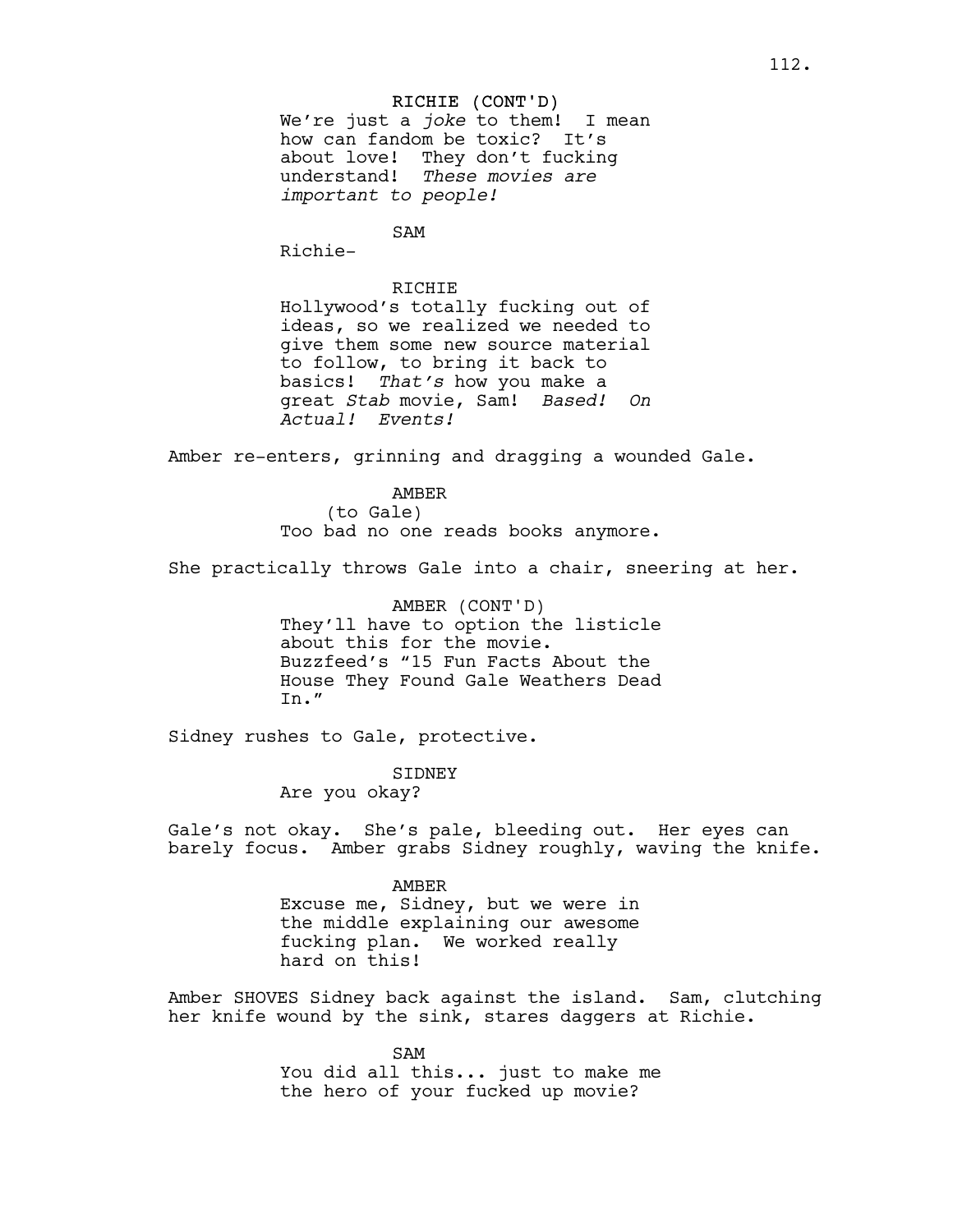RICHIE

Oh, sweetie. You're not the hero. You're the *villain.* The daughter of Billy Loomis who sees fucked up visions of her dead dad? (points to Sid) Sidney Prescott killed your father *and* your grandmother. *You* did all this just to get her back to Woodsboro.

Sam and Sidney look at each other. Amber laughs. Sam signals to Sidney with her eyes - knife block on the island.

> AMBER See, you know what the biggest problem with the *Stab* movies is?

She holds up the Ghostface mask.

AMBER (CONT'D) There's no Michael Myers or Jason Voorhees, no bad guy to keep coming back. Every time it's gotta be some new idiot in a Ghostface mask with increasingly ludicrous reasons to commit an anonymous string of grizzly killings. But the illegitimate daughter of the original mastermind? Now that's a fucking villain!

RICHIE It was so perfect it almost felt like a real-life retcon! (to Sidney) And to think: if you'd only opened your legs for Billy earlier, like he wanted, Sam wouldn't even exist!

Richie mimes his head exploding.

SAM How did you know...?

With Richie and Amber's attention turned back to Sam, Sidney inches closer to the island. The women, working together.

> (MORE) AMBER About your father? It's a small town. My uncle went to school with all of them, he knew Billy was banging your mom behind Sid's back.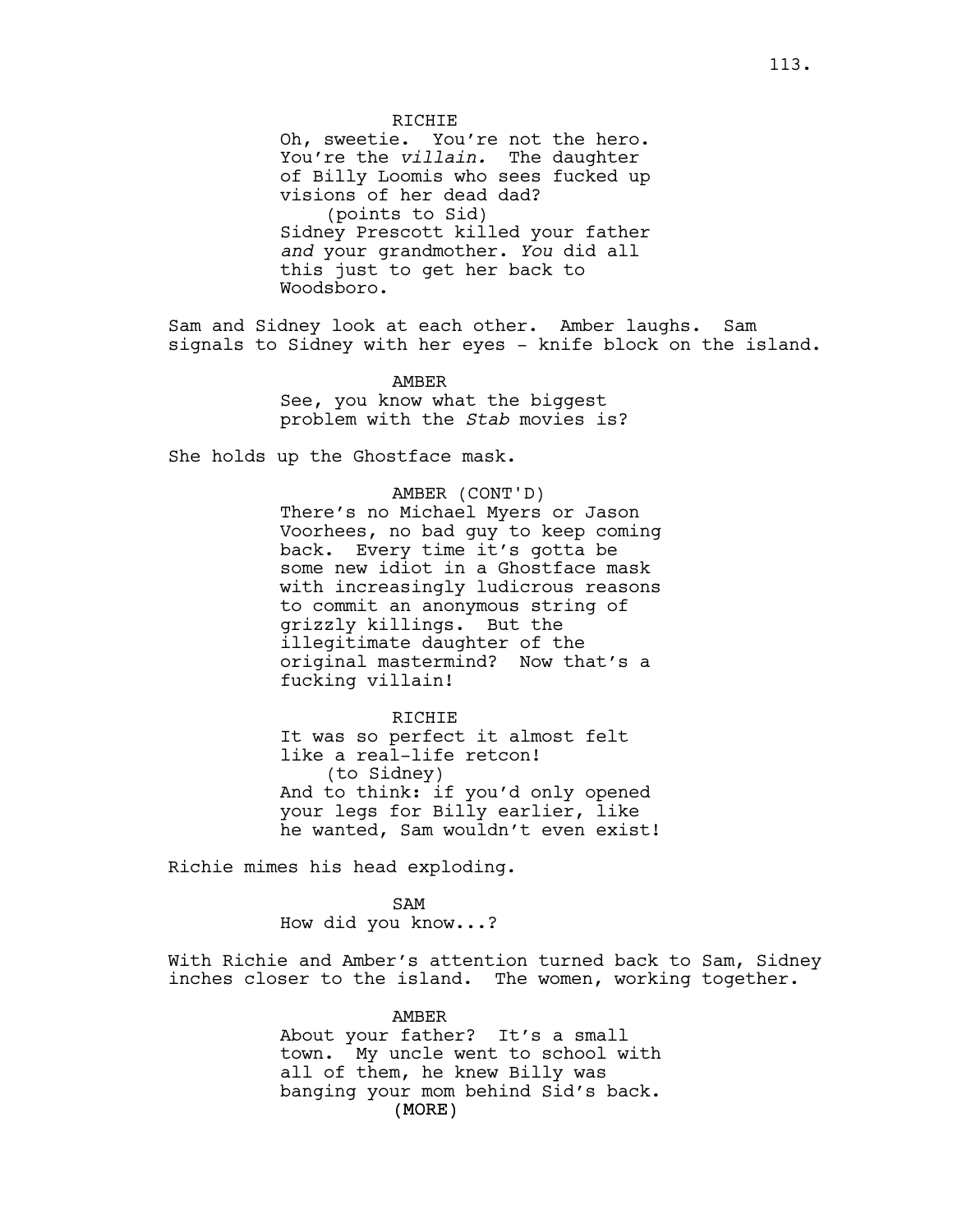### AMBER (CONT'D)

You do a little math that adds up to nine months... bingo. (smiles at Richie) I met Richie on Reddit. StabHead fan sub. I've been obsessed since my parents bought this house. We realized pretty quickly we had similar ideas.

Richie smiles at Sam.

RICHIE

Wasn't that hard for me to find you in Modesto. Wasn't that hard to fuck you, either. But I guess being a sexually available woman is supposed to be empowering these days-

SAM Fuck you.

RICHIE (smiles) Now you're just quoting the original.

Sidney's closer to the island. Amber and Richie don't seem to have noticed. Sidney tenses, preparing to make her move.

AMBER

But it wouldn't work with just you, Sam. See, you gotta bring the legacy characters back to make it *matter.* Can't have a bona fide *Halloween* without Jamie Lee. Dewey had to die to make it real, to show this wasn't some bullshit cash-in run of the mill sequel. Our movie has *fucking stakes*. (smiles) Cause anyone can die in a re-quel.

And just as Sidney springs up to grab a knife, Amber turns and STABS SIDNEY IN THE STOMACH!

GALE AND SAM

*No!*

Sam lunges to help Sidney, but Richie pistol-whips her back with the gun!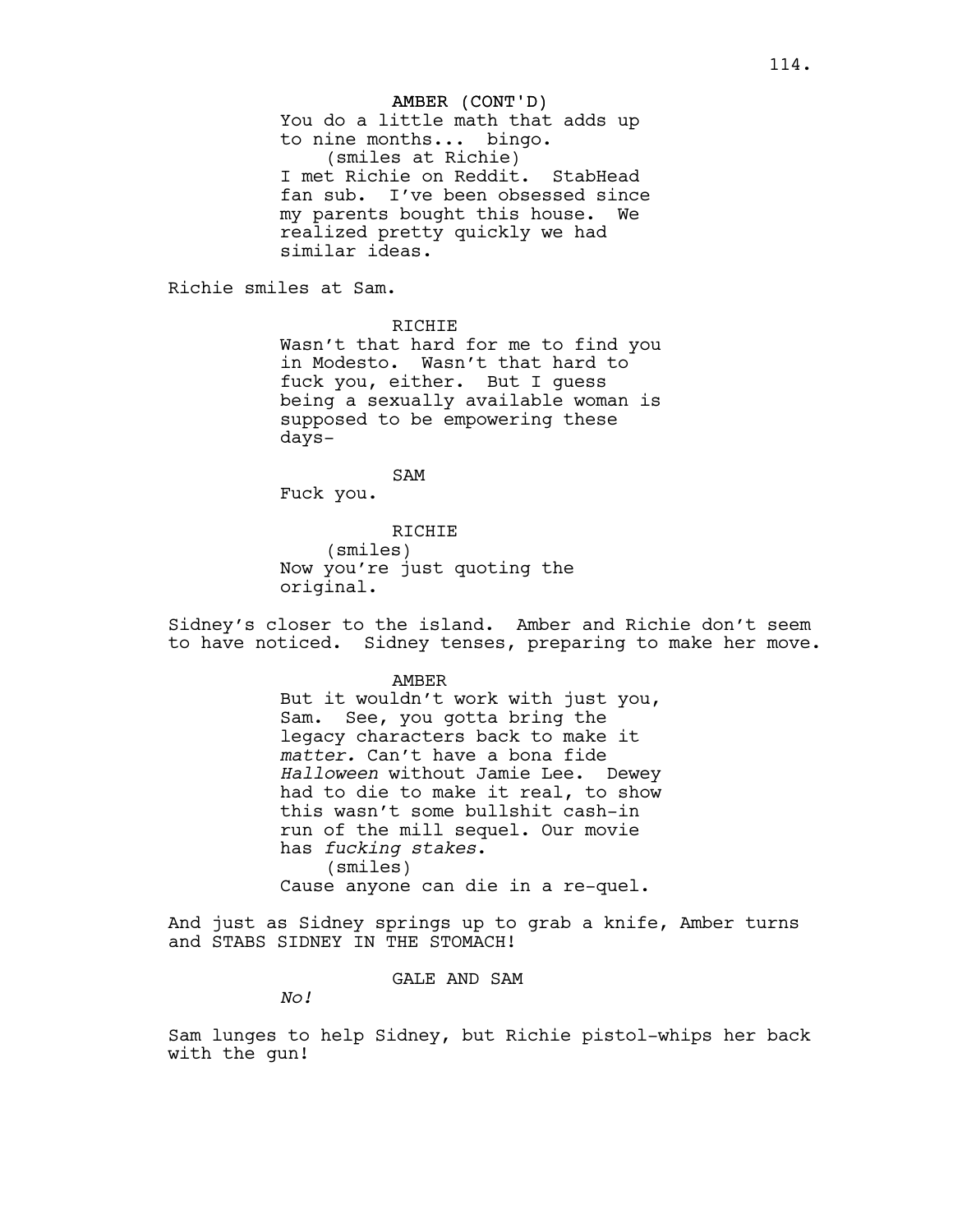Sidney falls to her knees. Hands filling with blood as she tries to hold them to the wound. Richie looks down at her, almost like he's breaking bad news to a child.

> RICHIE I'm so sorry... but we can't let you live either, Sid. Surviving this many times would just be ridiculous. This time, the *fans* are gonna be the ones who win. (to Tara) That about cover it?

AMBER Nailed it, baby.

RICHIE Go get Tara out of the closet. We have to stage the bodies.

Amber goes. Gale, breathing shallow, crawls to Sidney.

GALE

Stay with me Sid, stay with me...

Neither woman looks like she's going to be with us much longer. Richie turns to Sam.

### RICHIE

You should have listened to Dewey. Always look at the love interests.

And that's when Sam lunges for the knife block! Getting her hand on the nearest one- THWACK! Richie pistol-whips her again, knocking her back into the wall.

Sam groans, clutching her knife wound. Richie thumbs back the hammer, pissed.

> RICHIE (CONT'D) Nice try. But the villain's gotta die at the end, Sam. There are rules. Jesus, I even had you convinced it could be your sister...

He smiles at the thought. From down the hall:

AMBER (O.S.) She's not here!

Richie blinks at this. Shouts back: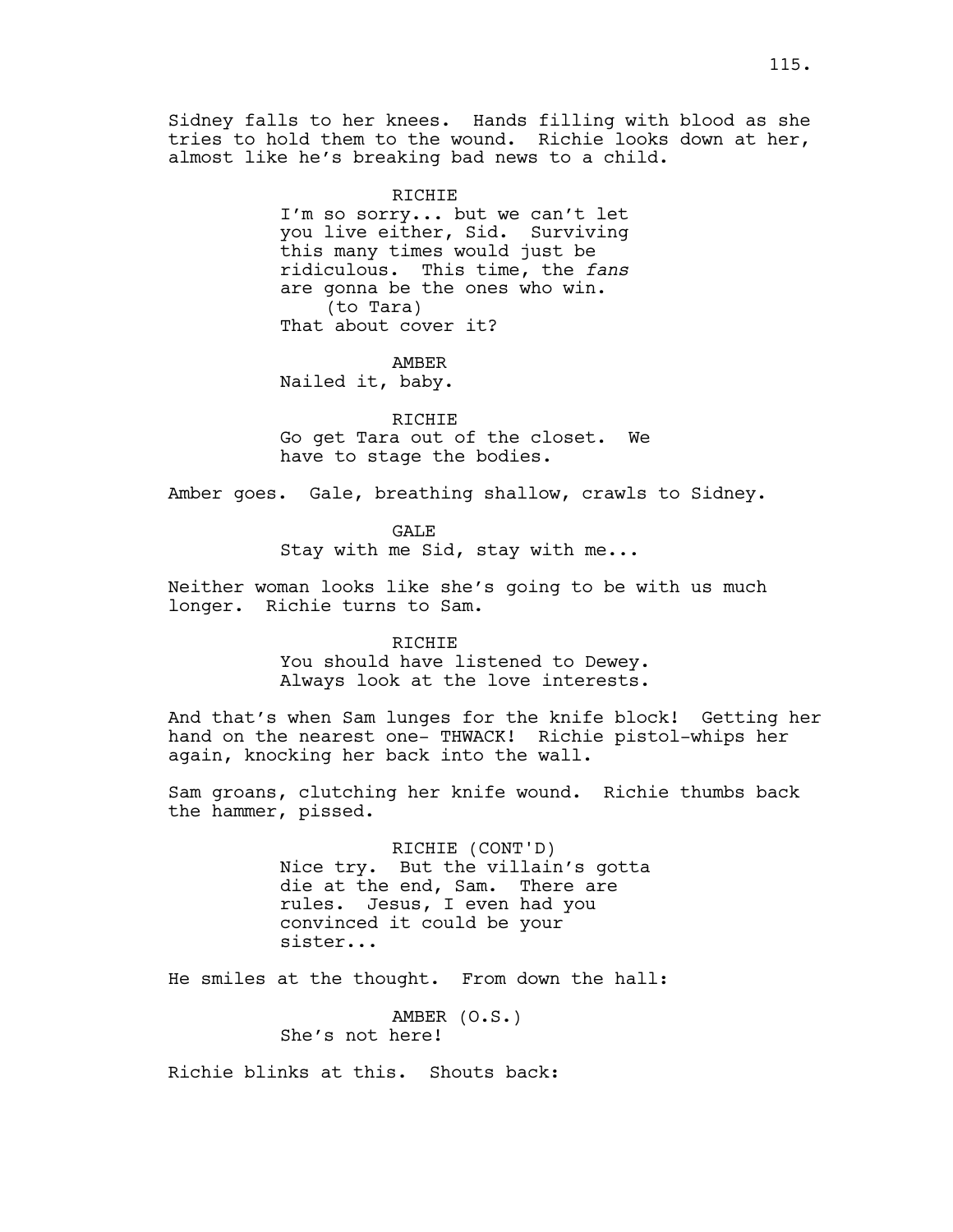RICHIE The fuck do you mean she's not there?

He stares at Sam, who smiles.

SAM I untied her. (off his surprise) Guess you're not as persuasive as you thought.

The LANDLINE rings. Sam chuckles. Richie's eyes stare at the phone. BLOCKED CALLER. Gotta be Tara. He ignores it.

> RICHIE Like your gimpy sister's gonna make a difference? She's our fucking pincushion at this point. *Amber?*

Amber returns as they continue to ignore the ringing phone. Richie moves to the opposite side of the kitchen, points Amber back the way she came.

> RICHIE (CONT'D) Fan out. She can't have gotten far-

Amber turns to go search, and- WHANG! Tara steps into the door and bludgeons Amber in the face with a fireplace poker!

AMBER

*Fuck!*

Richie SHOOTS at her and misses. Sam hurls herself into him, knocking him to the floor!

Tara wails on Amber with the poker. Amber shields her face with her forearms. Desperate to stop the blows, she kicks Tara in her broken leg. Tara screams --

Amber bodychecks Tara through the floor-to-ceiling bay window, sending her out into the yard!

SAM

*Tara!*

Sam tries to wrestle the gun away from Richie, but he's too strong. He turns the barrel towards her... presses it to her forehead, just like with Wes -- PULLS THE TRIGGER --

CLICK. Clip's empty. Sam scrambles to her feet and bolts out of the kitchen.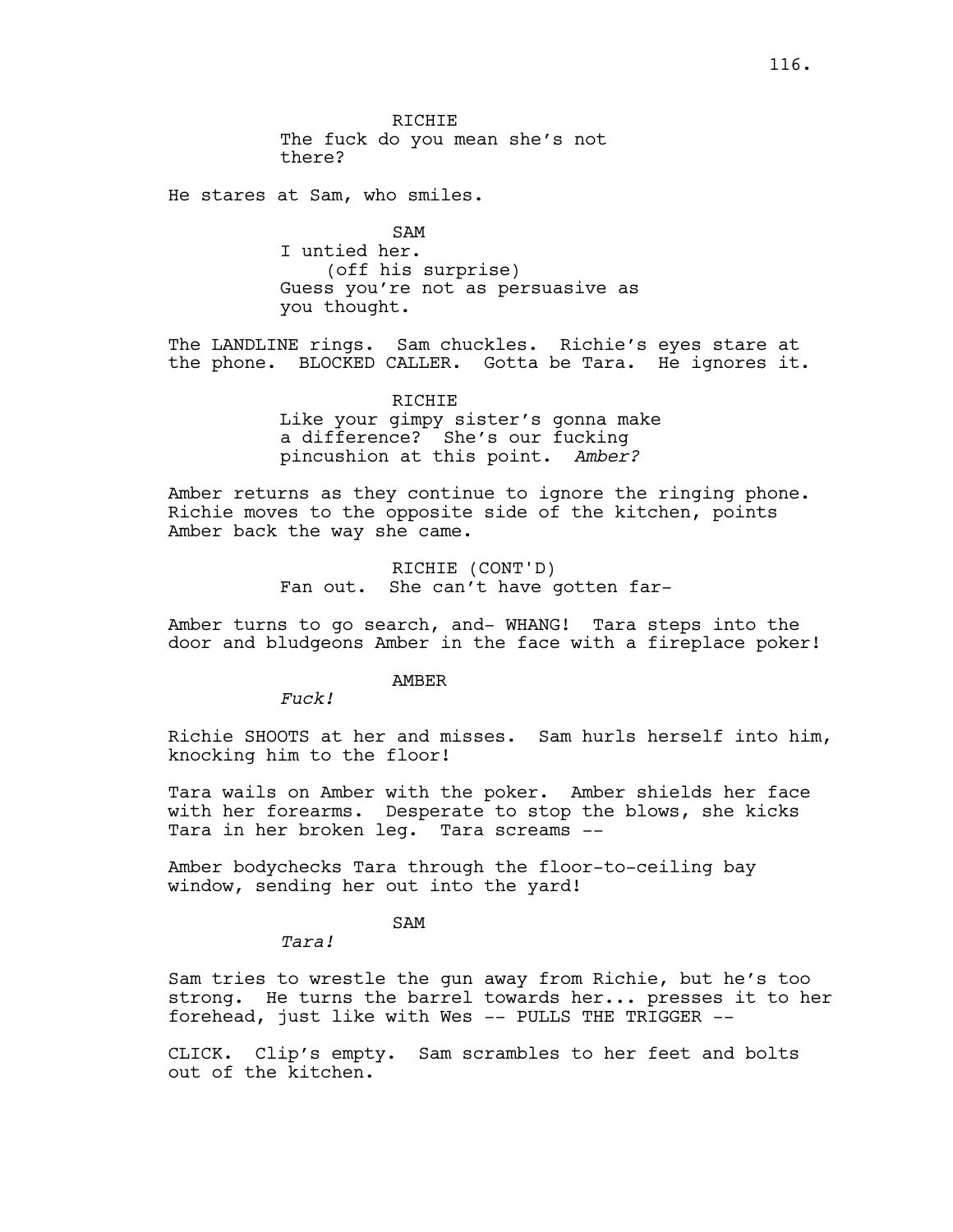Richie springs up and gives chase, reloading as he goes. Amber goes for Dewey's gun on the center island --

When SIDNEY grabs her from behind and SLAMS her forehead into the island! Amber's flailing hand knocks the gun to the floor!

Amber counters by whipping her head backwards into Sid's face. Blood squirts out of Sid's nose as she staggers back -- Amber grabs a KNIFE out of the block, shrieks as she advances, knife raised --

> AMBER FUCKING KILL YOU!

Gale's hand catches Amber's arm.

**GALE** 

I don't think so.

WHAM! Gale winds Amber with a punch to her stomach! Amber doubles over and Sidney knees her in the face!

Amber rears back as Sidney grabs a glass bottle from the counter and smashes it across her face! Amber screams, trying to wipe the stinging goopy contents from her eyes--

> AMBER *Fuck, is that hand sanitizer?!*

She drops the knife, howling, trying to get it out of her eyes! Gale knocks Amber to the floor! She and Sidney stand over Amber.

> SIDNEY I'm really gonna enjoy this.

**GALE** Not as much as I will.

Sidney and Gale proceed to assault Amber with fucking De Niro kicks! No mercy!

> AMBER STOP STOP STOP! It's not my fault!

SIDNEY Let me guess - the movies made you do it.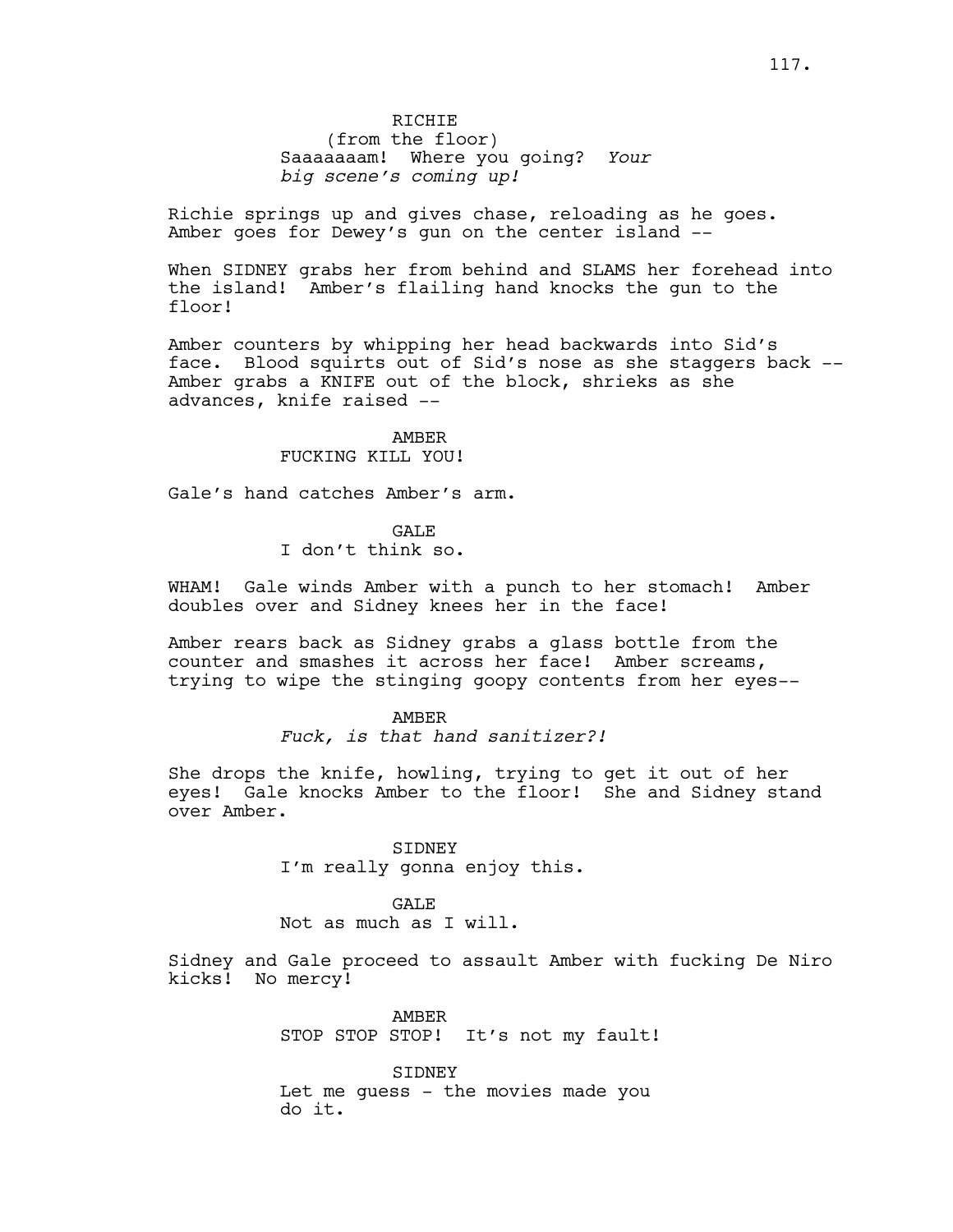AMBER No! The message boards! I was radicalized!

GALE Radicalized. By movie fans.

AMBER

Yes! They're so... MAD. Please. I'm just a dumb kid. I just wanted to be a part of something-

GALE A part of something?! YOU KILLED MY BEST FRIEND!

A hint of a smile on Amber's face.

AMBER Yeah, and he died like a pussy.

Amber jams a fallen fork into Sidney's foot. Sid screams, kneels to pull it out -- Amber SLAMS her head into a cabinet. Sid crumples, dazed.

As Gale stabs downward, Amber shoves her thumb into Gale's bullet hole -- the knife sinks into Amber's shoulder -- both women scream --

INT. AMBER'S HOUSE - FRONT ROOM - SAME TIME

And we're back with Richie as he limps through the house, searching for Sam. He finds a blood trail leading up the stairs, but...

> RICHIE That's the thing about slashers, Sam - so many blood trails. Is this one yours? Mindy's? Tara's? Only one way to find out.

Richie continues taunting Sam as he ascends the stairs.

RICHIE (CONT'D) You know what the best part of fucking Billy Loomis's damaged daughter was? Making her feel loved, just so I could take it away from her. Pretty fucked up, huh?

Richie blindly shoots through the closed door of the same closet he was hiding in earlier.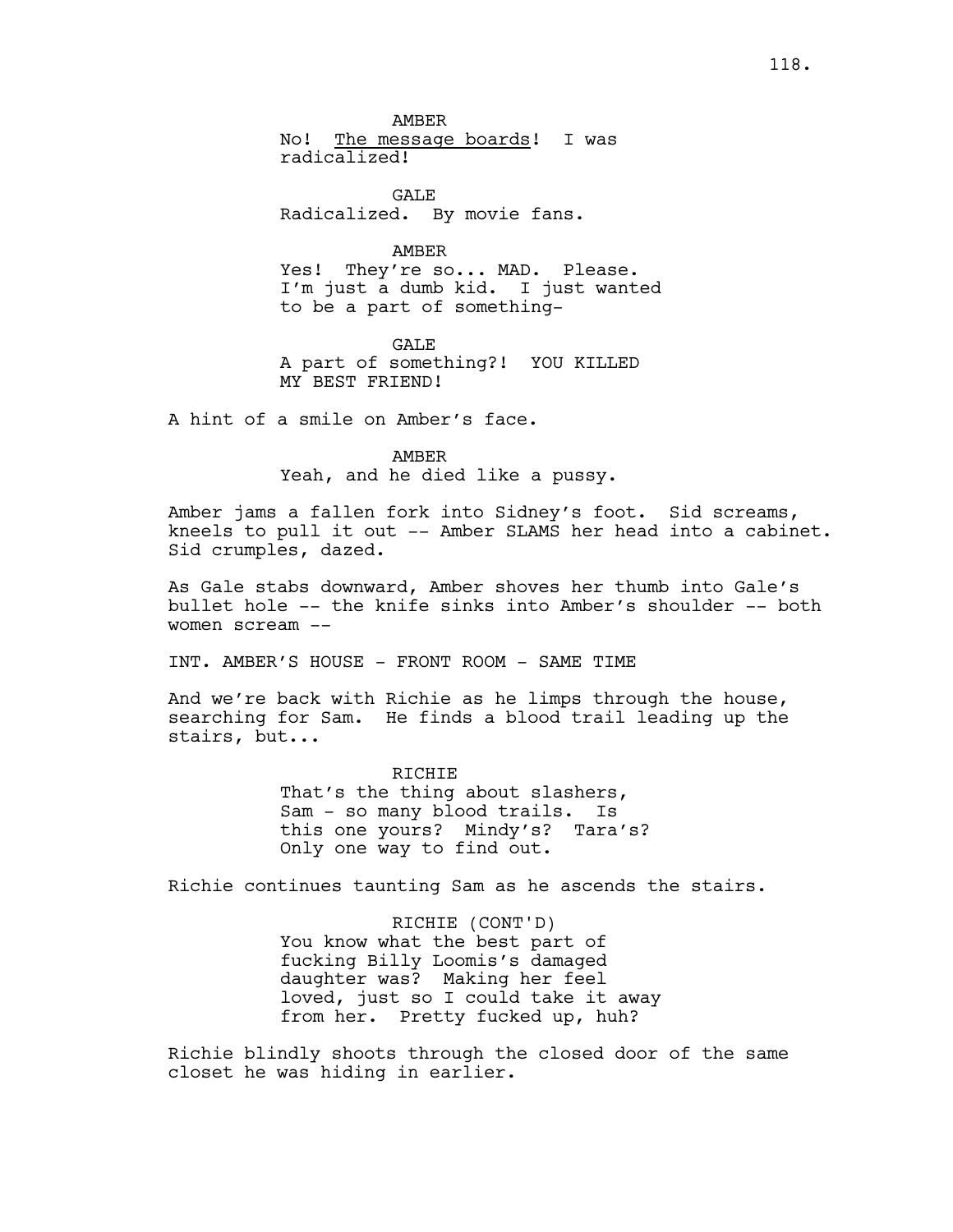He passes the closet door -- which FLIES OPEN BEHIND HIM! Sam was inside after all! She leaps onto his back and cuts off his air supply with a choke hold! He drops to one knee --

Punches Sam's face over his shoulder, over and over.

RICHIE (CONT'D) Stop. Fucking. Up. My. ENDING!

Sam falls to the floor and sprints away...

INT. AMBER'S HOUSE - KITCHEN - SAME TIME

Downstairs, Amber has the upper hand over Gale. She's got her down on the floor, hands wrapped around her throat.

> AMBER I was the last thing Dewey saw before he died, too. I can't believe I get to do you both.

Gale looks to Sidney, who's still on the floor, halfconscious.

> AMBER (CONT'D) No last minute saves this time. Your story's over. Time to pass the torch...

GALE (croaking out) It's all yours, bitch.

Gale YANKS Amber's face towards hers and butts her forehead into Amber's nose. Amber, knocked back against the stove, turns, her hip flipping on the burners.

> GALE (CONT'D) (calling out) You want to do the honors?

She's talking to Sidney, who has fully come to. Sidney retrieves the gun, throws it to Gale.

> SIDNEY No. This one's yours.

AMBER Wait wait wait wait I'm sorry I'm sorry about Dewey-

**GALE** 

Fuck you.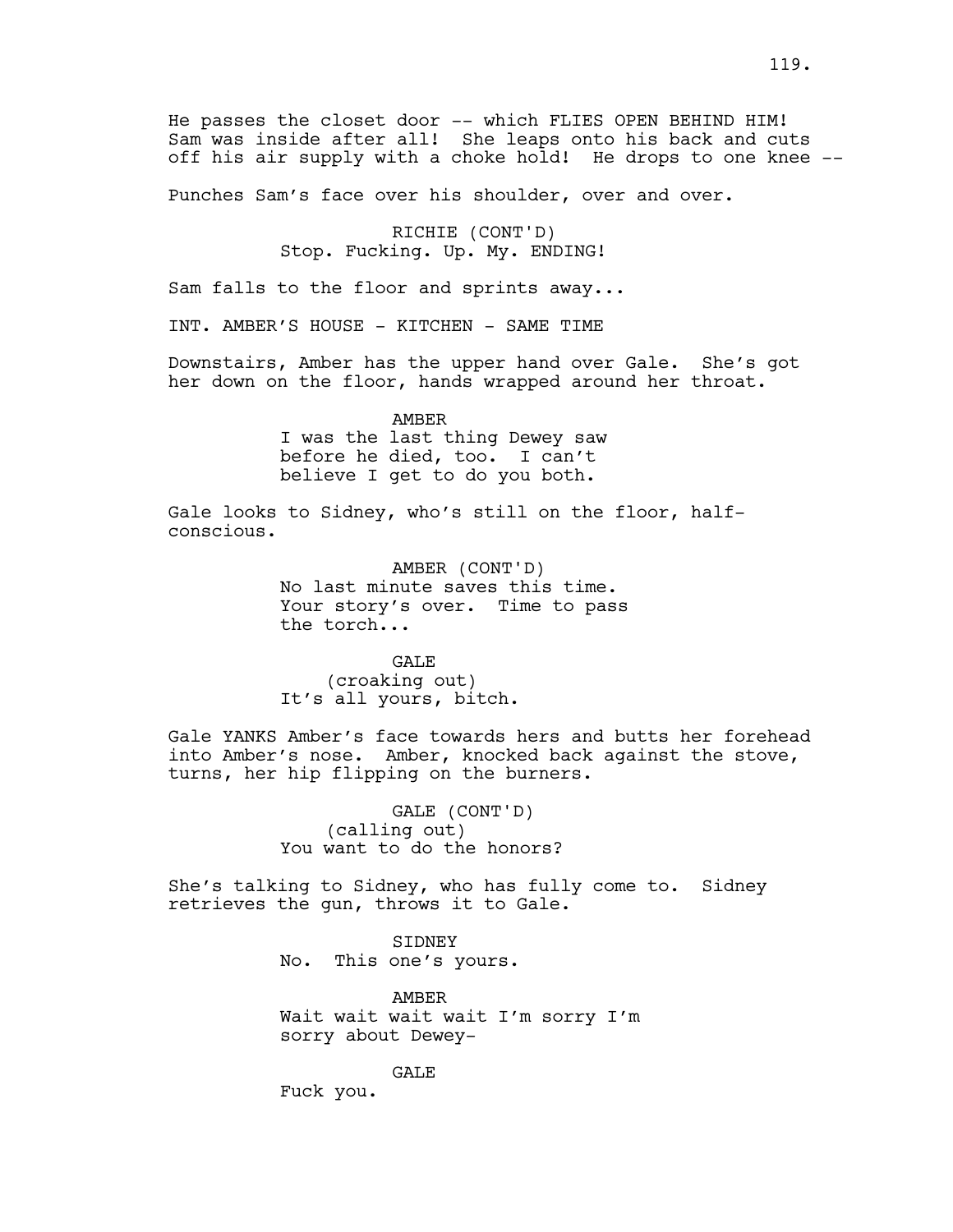Gale shoots Amber in the chest three times, blowing her back onto the lit stove --

-- and the hand sanitizer covering her arms and face IGNITES! She screams as the FLAMES ENFULF HER! She thrashes back and forth! Slowly, finally, her legs stop kicking.

Sidney and Gale watch as she burns.

### SIDNEY Enjoy that torch.

INT. AMBER'S HOUSE - FRONT ROOM - SAME TIME

Sam careens down the stairs, heading to the front door. As soon as she hits the ground floor...

...*Richie LEAPS from the second floor through the hole in the railing and tackles her*.

They both land hard. Sam's knee and ankle - fucked up. She can't stand. Richie rises, groaning from his new injuries. Sam crawls on her belly towards the door. Richie lazily follows, in no hurry.

### RICHIE

What are you gonna do now? Make a scary call to me? Pop out of a closet in a Ghostface mask? No, because you're not Sidney. You're Billy. And the villain's gotta die at the end. Those are the rules.

Sam looks up and sees BILLY reflected in a mirror. He motions with his head to A KNIFE on the floor, obstructed from Richie's view. She spits blood, crawling for it...

> SAM I'm introducing a new rule...

#### RICHIE

Oh yeah? What's that?

Sam inches forward. Gets her fingers on the knife...

### SAM

Come here and I'll tell you...

Richie kneels, grabs the hair on the back of her head, wrenching her face to his.

#### RICHIE

Well?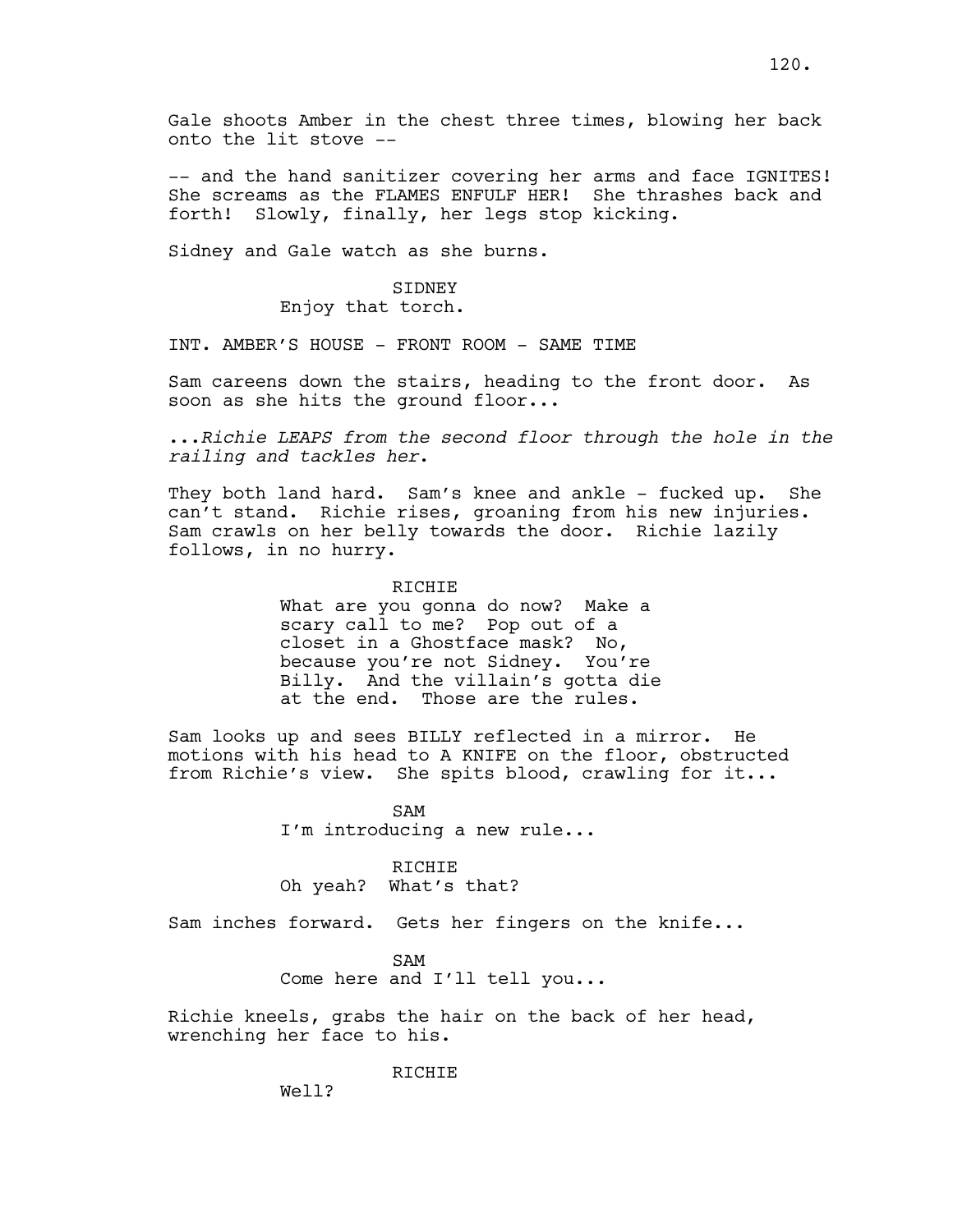Sam STABS Richie in the face. The blade goes through his cheek into his mouth!

She doesn't stop there. Sam continues to stab the fuck out of his chest and stomach. Richie falls backwards, gouting blood, stunned. Sam straddles him. None of this makes sense to him. He looks hurt, cheated.

> RICHIE But... I can't die... Who's gonna be the villain in the sequel...?

SAM That's the sequel's problem.

Sam SLICES HIS THROAT. Rises unsteadily on her injured ankle. Drops the knife. Sidney and Gale appear from the kitchen.

> **STDNEY** Be careful, they always come back-

Sam grabs Sidney's gun from Richie's waistband and EMPTIES THE ENTIRE CLIP into Richie! The last bullet a HEAD SHOT!

A beat. Sidney and Gale exchange a look.

GALE

Okay then.

# AMBER (O.S.) *AAAAAAAAAAAHHHHHHH!*

A charred AMBER pops up behind Gale! Knife raised, skin crisped black and red, the devil herself-

BLAM! Amber's brains fly out of her face. She drops like a marionette.

Behind her: Tara, with Gale's discarded gun from the lawn. She looks down at Amber's corpse.

> TARA You were a shitty girlfriend.

Sam stumbles to her sister. They embrace. Their shared nightmare finally over.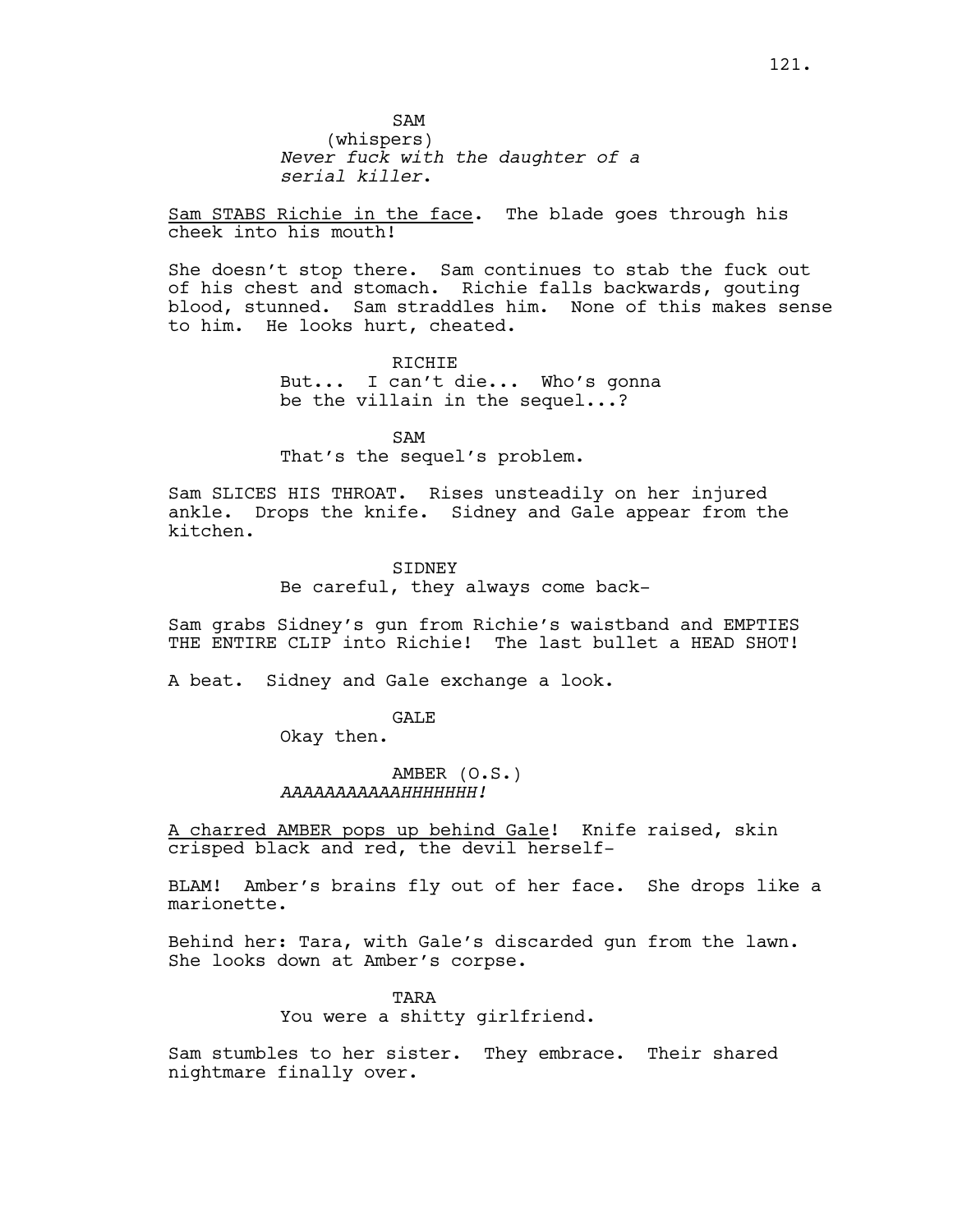The sun crests over the horizon. Police cars and ambulances line the street. Sam and Tara are being treated at the back of an ambulance.

MINDY is wheeled past them on a stretcher. Alive, but barely. Seeing Sam and Tara, she tears up. Sam squeezes her hand and looks to the EMT.

> **EMT** She's gonna be okay.

Sam nods and the EMT wheels Mindy away.

TARA (to her EMT) Can you take us to a different hospital this time?

Sam sees Sidney and being treated at another ambulance, Gale on a gurney inside it. Sam hobbles to them with a single crutch. Sidney takes in her injuries. Cracks a smile.

> SIDNEY You were right. You should've run.

SAM I was literally running away with the killer in his own car. So no. You were right. (to Gale) How're you doing?

GALE Ask me in a few days. But at least I know what I'm gonna write about.

SAM

What?

Gale smiles.

GALE Not this. Those fuckers can die in anonymity. (looks to Sidney) But maybe something about a good man who was once the Sheriff here.

Sidney smiles at this.

SIDNEY I'd like to read that story.